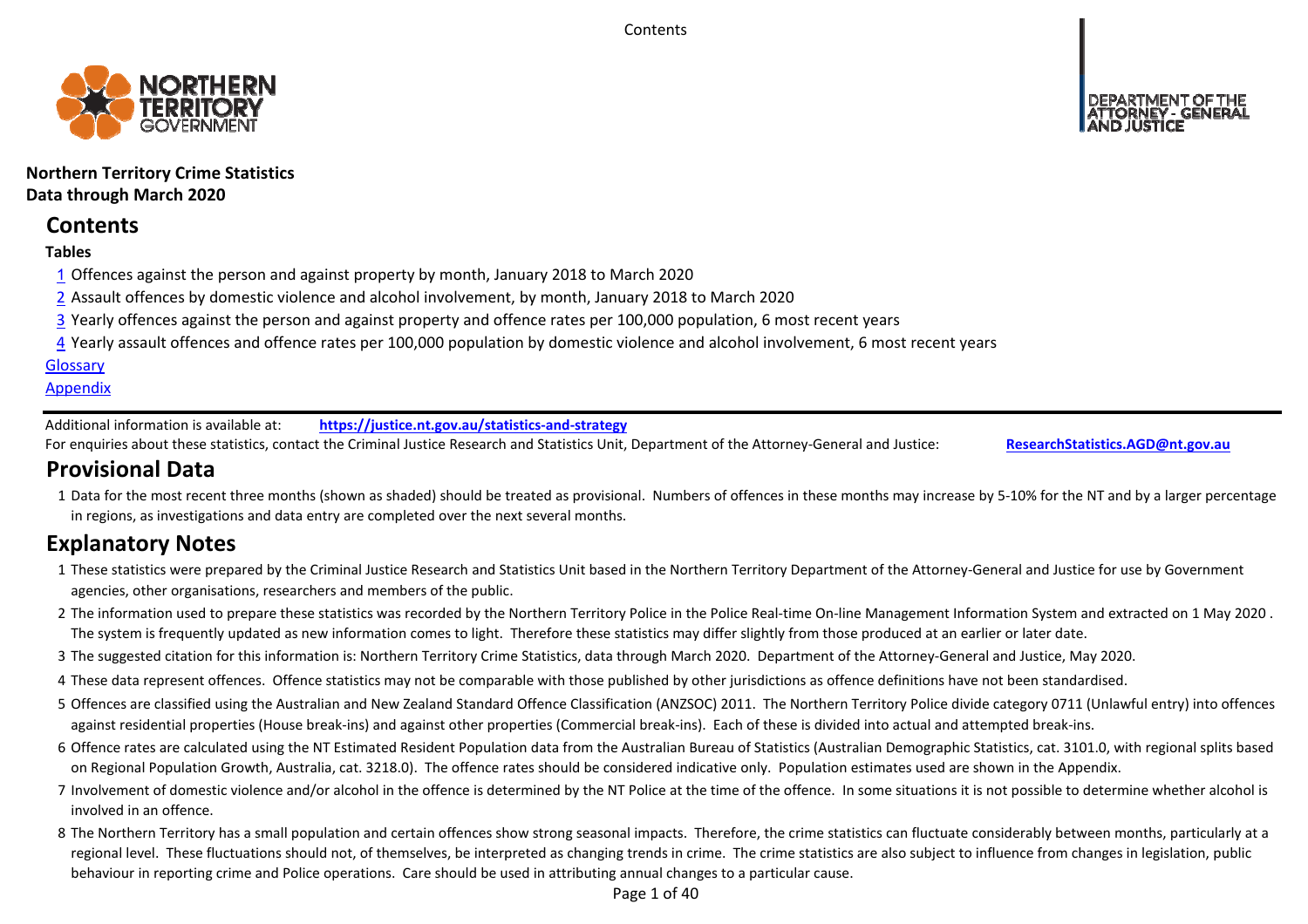

## **Northern Territory Crime Statistics**

**Data through March 2020**

| Number of offences                                        | <b>Jan-18</b>  | Feb-18       | Mar-18         | Apr-18       | $May-18$       | <b>Jun-18</b>  | <b>Jul-18</b>  | Aug-18   | Sep-18         | Oct-18         | <b>Nov-18</b>  | <b>Dec-18</b>  |
|-----------------------------------------------------------|----------------|--------------|----------------|--------------|----------------|----------------|----------------|----------|----------------|----------------|----------------|----------------|
| 0111 Murder                                               | <sup>0</sup>   | <sup>0</sup> | $\Omega$       | $\mathbf{1}$ | $\mathbf{1}$   | $\Omega$       | $\Omega$       | $\Omega$ | $\Omega$       | $\mathbf{1}$   | $\Omega$       |                |
| 0121 Attempted murder                                     | $\Omega$       | 0            | $\Omega$       | $\Omega$     |                | $\Omega$       | O              | ŋ        | $\Omega$       |                | $\overline{2}$ |                |
| 0131 Manslaughter                                         | 0              | 1            | 0              | 0            |                |                | $\Omega$       | O        | $\Omega$       | $\Omega$       | 0              |                |
| 0132 Driving causing death                                | $\mathfrak{p}$ | 0            | 1              | $\Omega$     | $\Omega$       |                | $\mathfrak{p}$ | O        | $\Omega$       |                | $\Omega$       | $\Omega$       |
| 01 Homicide and related offences                          | $\overline{2}$ | $\mathbf{1}$ | $\mathbf{1}$   | $\mathbf{1}$ | $\mathbf{1}$   | $\overline{2}$ | $\overline{2}$ | 0        | $\mathbf 0$    | $\mathbf{2}$   | $\overline{2}$ | $\overline{2}$ |
| 021 Assault                                               | 652            | 625          | 679            | 604          | 550            | 529            | 559            | 526      | 571            | 595            | 568            | 628            |
| 029 Acts intended to cause injury - other                 | 3              | 4            | $\overline{2}$ | $\Omega$     | 1              | $\overline{7}$ | $\overline{2}$ | 1        | $\overline{2}$ | 2              | 3              | $\overline{a}$ |
| 02 Acts intended to cause injury                          | 655            | 629          | 681            | 604          | 551            | 536            | 561            | 527      | 573            | 597            | 571            | 630            |
| 031 Sexual assault                                        | 24             | 45           | 41             | 25           | 23             | 32             | 42             | 30       | 26             | 35             | 36             | 15             |
| 032 Non-assaultive sexual offences                        | $\mathbf{1}$   | 8            | $\overline{7}$ | 3            | 8              | 5              | $\overline{2}$ | 5        | 3              | $\overline{4}$ | 6              | $\mathbf{0}$   |
| 03 Sexual assault and related offences                    | 25             | 53           | 48             | 28           | 31             | 37             | 44             | 35       | 29             | 39             | 42             | 15             |
| 049 Other dangerous or negligent acts endangering persons | 23             | 15           | 13             | 17           | 15             | 17             | 11             | 10       | 14             | 13             | 16             | 9              |
| 0511 Abduction and kidnapping                             | $\Omega$       | $\Omega$     | $\mathbf 0$    | $\Omega$     | $\Omega$       | $\Omega$       | 0              | $\Omega$ | $\Omega$       | $\Omega$       | $\Omega$       | $\Omega$       |
| 0521 Deprivation of liberty/false imprisonment            | 1              | 5            | 4              | $\Lambda$    |                | O              | $\mathbf{1}$   | 2        | $\mathbf{1}$   | 2              | $\overline{2}$ | 5              |
| 0531 Harassment and private nuisance                      | $\overline{2}$ | 3            | 0              | 5            | $\overline{2}$ | 3              | $\Delta$       | 3        | 5              | $\overline{7}$ | $\mathbf{1}$   |                |
| 0532 Threatening behaviour                                | 23             | 34           | 34             | 23           | 23             | 22             | 24             | 33       | 34             | 29             | 30             | 36             |
| 05 Abduction, harassment and other offences               | 26             | 42           | 38             | 32           | 26             | 25             | 29             | 38       | 40             | 38             | 33             | 44             |
| 061 Robberv                                               | 18             | 6            | 8              | 11           | 12             | $\overline{ }$ | 6              | 13       | 8              | 8              | 10             | 17             |
| 0621 Blackmail and extortion                              | $\Omega$       | 0            | 0              | $\mathbf 0$  | 0              | 0              | 0              | 0        | 0              | 0              | 0              | $\mathbf 0$    |
| 06 Robbery, extortion and related offences                | 18             | 6            | 8              | 11           | 12             | $\overline{ }$ | 6              | 13       | 8              | 8              | 10             | 17             |
| Total offences against the person                         | 749            | 746          | 789            | 693          | 636            | 624            | 653            | 623      | 664            | 697            | 674            | 717            |
| House break-ins, actual                                   | 265            | 155          | 156            | 177          | 185            | 111            | 133            | 200      | 211            | 184            | 190            | 188            |
| House break-ins, attempted                                | 27             | 20           | 25             | 25           | 26             | 17             | 17             | 23       | 15             | 18             | 18             | 22             |
| 0711 House break-ins                                      | 292            | 175          | 181            | 202          | 211            | 128            | 150            | 223      | 226            | 202            | 208            | 210            |
| Commercial break-ins, actual                              | 239            | 231          | 219            | 245          | 241            | 164            | 190            | 144      | 166            | 154            | 158            | 212            |
| Commercial break-ins, attempted                           | 18             | 38           | 26             | 27           | 22             | 17             | 22             | 13       | 22             | 18             | 26             | 23             |
| 0711 Commercial break-ins                                 | 257            | 269          | 245            | 272          | 263            | 181            | 212            | 157      | 188            | 172            | 184            | 235            |
| 0812 Illegal use of a motor vehicle                       | 106            | 88           | 77             | 87           | 75             | 62             | 65             | 81       | 66             | 83             | 68             | 67             |
| 0813 Theft of motor vehicle parts or contents             | 72             | 57           | 56             | 84           | 82             | 67             | 101            | 98       | 88             | 94             | 72             | 58             |
| 081 Motor vehicle theft and related offences              | 178            | 145          | 133            | 171          | 157            | 129            | 166            | 179      | 154            | 177            | 140            | 125            |
| 08* Theft and related offences (other than MV)            | 732            | 676          | 686            | 714          | 661            | 607            | 650            | 630      | 630            | 631            | 633            | 667            |
| 12 Property damage offences                               | 698            | 624          | 554            | 666          | 628            | 478            | 650            | 611      | 651            | 652            | 633            | 612            |
| <b>Total property offences</b>                            | 2.157          | 1.889        | 1.799          | 2.025        | 1,920          | 1.523          | 1.828          | 1.800    | 1.849          | 1.834          | 1.798          | 1.849          |

Data extracted from PROMIS on 01/05/2020

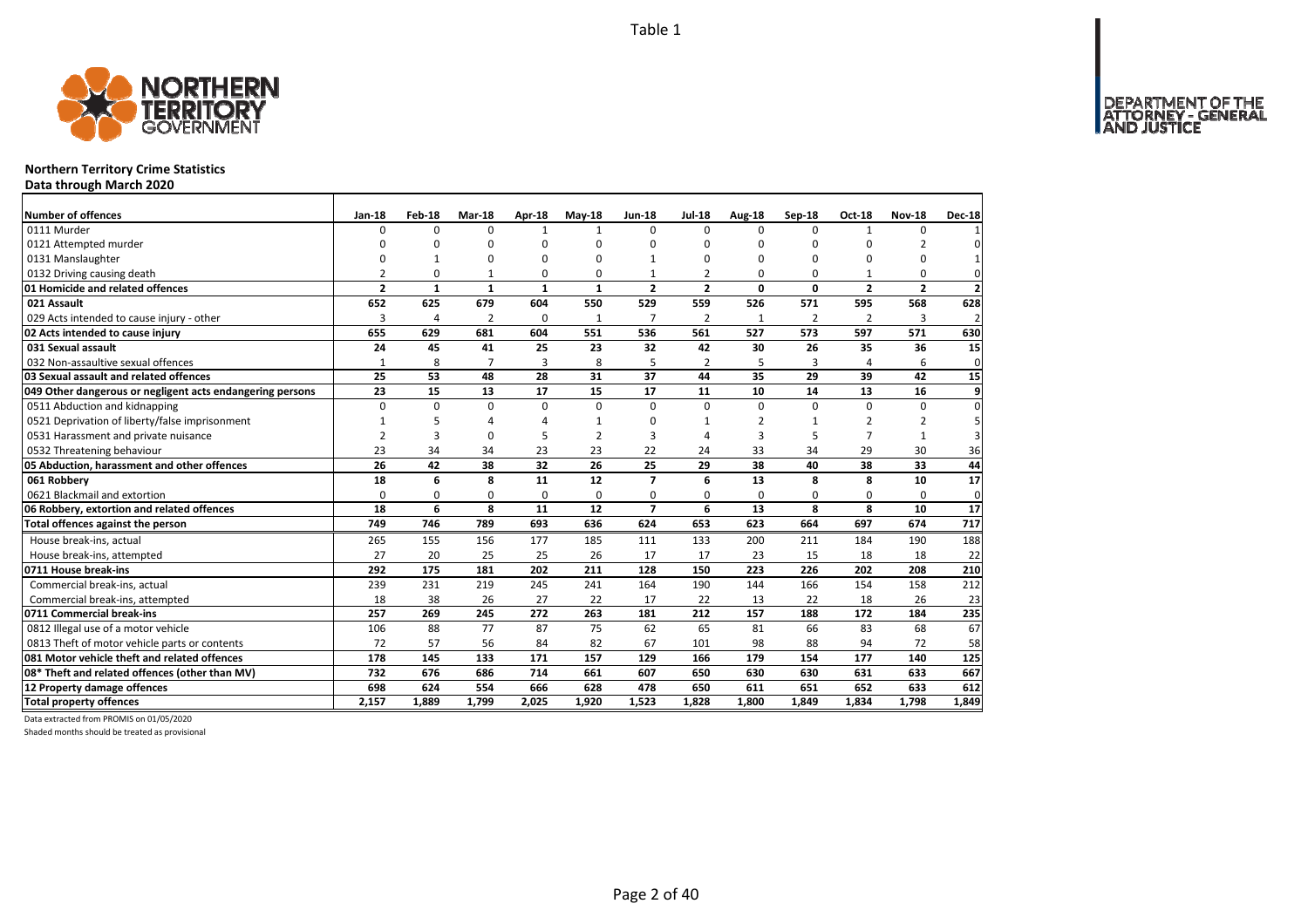DEPARTMENT OF THE<br>ATTORNEY - GENERAL



## **Northern Territory Crime Statistics**

**Data through March 2020**

| <b>Number of offences</b>                                 | Jan-19   | Feb-19       | Mar-19         | Apr-19         | <b>Mav-19</b> | <b>Jun-19</b>  | Jul-19         | Aug-19       | Sep-19         | Oct-19         | <b>Nov-19</b> | <b>Dec-19</b>  | Jan-20         | Feb-20         | Mar-20           |
|-----------------------------------------------------------|----------|--------------|----------------|----------------|---------------|----------------|----------------|--------------|----------------|----------------|---------------|----------------|----------------|----------------|------------------|
| 0111 Murder                                               |          | n            | $\Omega$       | $\Omega$       | U             |                | $\Omega$       | <sup>n</sup> | $\Omega$       | $\Omega$       |               | $\mathcal{D}$  | $\Omega$       | $\Omega$       |                  |
| 0121 Attempted murder                                     |          |              | n              |                |               |                |                | n            |                |                |               |                |                |                |                  |
| 0131 Manslaughter                                         |          |              | U              | $\Omega$       |               |                |                | n            |                | $\mathbf{1}$   |               |                |                |                |                  |
| 0132 Driving causing death                                |          |              | $\Omega$       | $\Omega$       | 0             |                |                | $\Omega$     | $\Omega$       | $\Omega$       | $\Omega$      |                |                |                |                  |
| 01 Homicide and related offences                          | $\Omega$ | $\mathbf{1}$ | 0              | $\mathbf 0$    | 0             | $\overline{2}$ | 0              | $\Omega$     | 0              | $\mathbf{1}$   | $\mathbf{1}$  | $\overline{2}$ | $\overline{2}$ | $\Omega$       | $\Omega$         |
| 021 Assault                                               | 521      | 490          | 579            | 503            | 502           | 433            | 519            | 538          | 526            | 577            | 589           | 638            | 578            | 607            | 621              |
| 029 Acts intended to cause injury - other                 | n        | $\Omega$     | $\overline{2}$ | 0              | $\mathbf{1}$  | $\Omega$       | $\overline{2}$ | $\Omega$     | $\overline{2}$ | 3              | $\mathbf{1}$  | 3              | $\overline{2}$ | $\overline{2}$ | $\Omega$         |
| 02 Acts intended to cause injury                          | 521      | 490          | 581            | 503            | 503           | 433            | 521            | 538          | 528            | 580            | 590           | 641            | 580            | 609            | 621              |
| 031 Sexual assault                                        | 34       | 29           | 34             | 27             | 22            | 33             | 26             | 30           | 31             | 32             | 35            | 27             | 37             | 18             | 22               |
| 032 Non-assaultive sexual offences                        | 6        | 3            | 4              | $\overline{4}$ | 6             |                | 6              | 14           | 5              | 8              | 3             |                | Δ              | 5              | $\overline{3}$   |
| 03 Sexual assault and related offences                    | 40       | 32           | 38             | 31             | 28            | 36             | 32             | 44           | 36             | 40             | 38            | 34             | 41             | 23             | 25               |
| 049 Other dangerous or negligent acts endangering persons | 11       | 8            | 15             | 12             | 10            | 10             | 12             | 10           | 9              | 13             | 6             | q              | 5              | q              | 8                |
| 0511 Abduction and kidnapping                             | $\Omega$ | U            | $\Omega$       | $\mathbf 0$    | 0             | $\Omega$       | $\mathbf 0$    | $\Omega$     | $\Omega$       | $\mathbf 0$    | 0             | $\Omega$       | $\Omega$       | $\Omega$       |                  |
| 0521 Deprivation of liberty/false imprisonment            |          |              | $\mathcal{P}$  | 3              |               |                |                | 3            |                | 6              | $\mathcal{P}$ |                |                |                |                  |
| 0531 Harassment and private nuisance                      |          |              |                | 6              | 3             |                |                | ຳ            |                | $\overline{2}$ | <sup>n</sup>  |                |                | 5              |                  |
| 0532 Threatening behaviour                                | 23       | 19           | 23             | 27             | 26            | 24             | 28             | 23           | 22             | 26             | 27            | 23             | 22             | 31             | 37               |
| 05 Abduction, harassment and other offences               | 29       | 23           | 29             | 36             | 33            | 29             | 35             | 28           | 25             | 34             | 29            | 32             | 29             | 45             | 46               |
| 061 Robbery                                               | 12       | 8            | 15             | 19             | 11            | $\overline{ }$ | 13             | 10           | 13             | 14             | 21            | 14             | 21             | 21             | 20               |
| 0621 Blackmail and extortion                              | $\Omega$ | <sup>0</sup> | $\Omega$       | 0              | 0             | $\Omega$       | $\Omega$       | $\Omega$     | $\Omega$       | $\Omega$       |               | $\overline{2}$ |                | $\Omega$       |                  |
| 06 Robbery, extortion and related offences                | 12       | 8            | 15             | 19             | 11            | $\overline{ }$ | 13             | 10           | 13             | 14             | 22            | 16             | 22             | 21             | 21               |
| Total offences against the person                         | 613      | 562          | 678            | 601            | 585           | 517            | 613            | 630          | 611            | 682            | 686           | 734            | 679            | 707            | $\overline{721}$ |
| House break-ins, actual                                   | 259      | 196          | 182            | 167            | 181           | 146            | 138            | 134          | 139            | 241            | 207           | 233            | 293            | 241            | 238              |
| House break-ins, attempted                                | 40       | 11           | 20             | 17             | 19            | 17             | 12             | 9            | 10             | 19             | 28            | 23             | 53             | 37             | 45               |
| 0711 House break-ins                                      | 299      | 207          | 202            | 184            | 200           | 163            | 150            | 143          | 149            | 260            | 235           | 256            | 346            | 278            | 283              |
| Commercial break-ins, actual                              | 286      | 196          | 252            | 205            | 199           | 113            | 124            | 121          | 110            | 145            | 162           | 140            | 222            | 209            | 193              |
| Commercial break-ins, attempted                           | 30       | 23           | 16             | 17             | 19            |                | 10             | 11           | 16             | 11             | 23            | 16             | 38             | 17             | 22               |
| 0711 Commercial break-ins                                 | 316      | 219          | 268            | 222            | 218           | 121            | 134            | 132          | 126            | 156            | 185           | 156            | 260            | 226            | 215              |
| 0812 Illegal use of a motor vehicle                       | 112      | 72           | 89             | 65             | 65            | 54             | 36             | 54           | 59             | 77             | 81            | 65             | 73             | 66             | 51               |
| 0813 Theft of motor vehicle parts or contents             | 77       | 71           | 87             | 73             | 79            | 85             | 60             | 85           | 67             | 101            | 82            | 59             | 72             | 107            | 124              |
| 081 Motor vehicle theft and related offences              | 189      | 143          | 176            | 138            | 144           | 139            | 96             | 139          | 126            | 178            | 163           | 124            | 145            | 173            | 175              |
| 08* Theft and related offences (other than MV)            | 720      | 597          | 647            | 610            | 658           | 517            | 548            | 649          | 600            | 702            | 692           | 634            | 724            | 736            | 720              |
| 12 Property damage offences                               | 732      | 488          | 638            | 562            | 651           | 529            | 512            | 570          | 531            | 660            | 631           | 707            | 735            | 764            | 773              |
| <b>Total property offences</b>                            | 2.256    | 1.654        | 1.931          | 1.716          | 1.871         | 1.469          | 1.440          | 1.633        | 1.532          | 1.956          | 1.906         | 1.877          | 2,210          | 2,177          | 2,166            |

Data extracted from PROMIS on 01/05/2020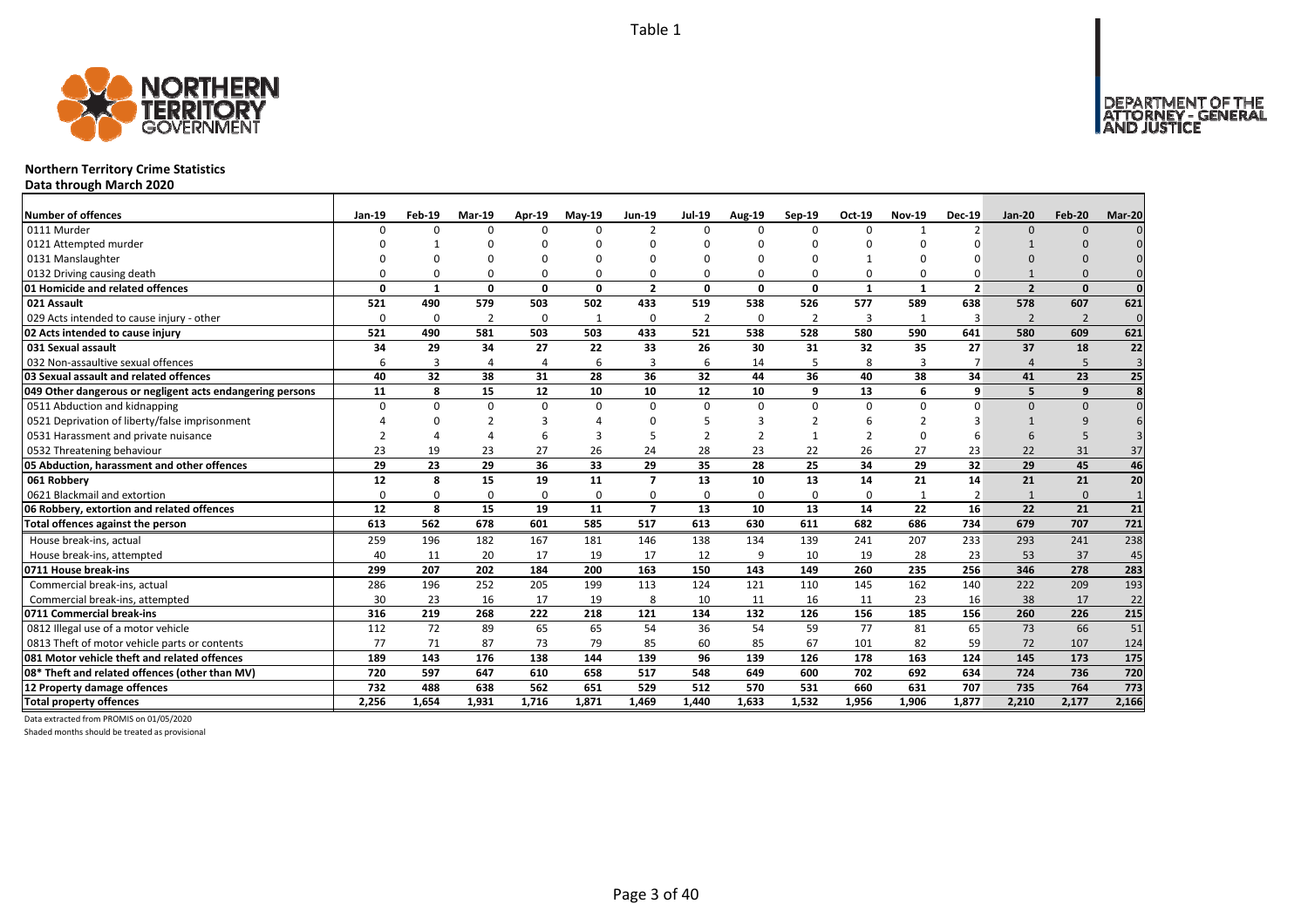

## **Darwin Crime Statistics**

**Data through March 2020**

| <b>Number of offences</b>                                 | <b>Jan-18</b> | Feb-18         | Mar-18                  | Apr-18         | $May-18$       | <b>Jun-18</b>  | <b>Jul-18</b>           | Aug-18         | <b>Sep-18</b>           | <b>Oct-18</b>  | <b>Nov-18</b> | <b>Dec-18</b>           |
|-----------------------------------------------------------|---------------|----------------|-------------------------|----------------|----------------|----------------|-------------------------|----------------|-------------------------|----------------|---------------|-------------------------|
| 0111 Murder                                               | O             | $\Omega$       | 0                       | $\Omega$       | $\Omega$       | $\Omega$       | $\Omega$                | <sup>0</sup>   | $\Omega$                | $\Omega$       | $\Omega$      | ΩI                      |
| 0121 Attempted murder                                     | O             | O              | O                       | $\Omega$       |                | O              | O                       | $\Omega$       | $\Omega$                |                |               | $\Omega$                |
| 0131 Manslaughter                                         | O             | ŋ              | 0                       | $\Omega$       |                | O              | ŋ                       | 0              | $\Omega$                | $\Omega$       | O             | 0l                      |
| 0132 Driving causing death                                | 0             | $\Omega$       | 0                       | $\Omega$       | O              |                | 0                       | 0              | $\Omega$                | 0              | 0             | $\mathbf{0}$            |
| 01 Homicide and related offences                          | 0             | $\mathbf{0}$   | $\mathbf{0}$            | $\mathbf 0$    | 0              | $\mathbf{1}$   | 0                       | 0              | 0                       | 0              | $\mathbf{1}$  | $\mathbf{0}$            |
| 021 Assault                                               | 156           | 170            | 178                     | 176            | 148            | 144            | 161                     | 131            | 138                     | 157            | 142           | 152                     |
| 029 Acts intended to cause injury - other                 | $\mathbf{1}$  | 0              | $\mathbf{1}$            | 0              | 0              | $\mathbf{1}$   | 1                       | 1              | $\mathbf{1}$            | 0              | 0             | $\mathbf{1}$            |
| 02 Acts intended to cause injury                          | 157           | 170            | 179                     | 176            | 148            | 145            | 162                     | 132            | 139                     | 157            | 142           | 153                     |
| 031 Sexual assault                                        | 8             | 15             | 11                      | 8              | 11             | 13             | 16                      | 18             | 9                       | 8              | 13            | 6                       |
| 032 Non-assaultive sexual offences                        | 0             | $\overline{2}$ | 3                       | $\overline{2}$ | 5              | $\overline{2}$ | $\mathbf{1}$            | $\mathbf{1}$   | $\overline{2}$          | 4              |               | $\mathbf 0$             |
| 03 Sexual assault and related offences                    | 8             | 17             | 14                      | 10             | 16             | 15             | 17                      | 19             | 11                      | 12             | 14            | $6 \mid$                |
| 049 Other dangerous or negligent acts endangering persons | 4             | 4              | 5                       | 3              | 6              | 6              | 3                       | $\overline{2}$ | $\overline{\mathbf{2}}$ | 4              | 3             | $\mathbf{2}$            |
| 0511 Abduction and kidnapping                             | $\Omega$      | 0              | $\mathbf 0$             | $\mathbf 0$    | $\Omega$       | 0              | $\Omega$                | $\Omega$       | $\Omega$                | $\Omega$       | 0             | $\mathbf 0$             |
| 0521 Deprivation of liberty/false imprisonment            | $\Omega$      | $\overline{2}$ | 0                       | -1             |                | ŋ              | n                       | 0              |                         | $\Omega$       | 0             | $\mathbf{0}$            |
| 0531 Harassment and private nuisance                      |               | $\mathbf{1}$   | 0                       | $\Omega$       |                |                | 3                       | 0              | $\overline{1}$          | $\mathbf{1}$   | 1             | $\overline{\mathsf{3}}$ |
| 0532 Threatening behaviour                                | 3             | $\overline{7}$ | 8                       | $\overline{7}$ |                | Δ              | 5                       | $\overline{7}$ | 12                      | $\overline{7}$ | 10            | 8                       |
| 05 Abduction, harassment and other offences               | 4             | 10             | 8                       | 8              | 5              | 5              | 8                       | $\overline{7}$ | 14                      | 8              | 11            | 11                      |
| 061 Robbery                                               | 5             | 4              | 3                       | 8              | q              | 5              | 3                       | 5              | $\overline{2}$          | 5              | 4             | $6 \mid$                |
| 0621 Blackmail and extortion                              | 0             | 0              | 0                       | 0              | $\Omega$       | 0              | 0                       | 0              | 0                       | 0              | 0             | $\mathbf{0}$            |
| 06 Robbery, extortion and related offences                | 5             | 4              | $\overline{\mathbf{3}}$ | 8              | 9              | 5              | $\overline{\mathbf{3}}$ | 5              | $\overline{2}$          | 5              | 4             | $6 \mid$                |
| Total offences against the person                         | 178           | 205            | 209                     | 205            | 184            | 177            | 193                     | 165            | 168                     | 186            | 175           | 178                     |
| House break-ins, actual                                   | 71            | 42             | 57                      | 80             | 57             | 31             | 36                      | 43             | 62                      | 52             | 39            | 38                      |
| House break-ins, attempted                                | $\mathbf{1}$  | 5              | 12                      | 6              | 8              | 5              | $\mathbf{1}$            | 4              | 3                       |                |               | $\overline{2}$          |
| 0711 House break-ins                                      | 72            | 47             | 69                      | 86             | 65             | 36             | 37                      | 47             | 65                      | 56             | 40            | 40                      |
| Commercial break-ins, actual                              | 49            | 50             | 52                      | 63             | 66             | 39             | 34                      | 21             | 33                      | 33             | 41            | 51                      |
| Commercial break-ins, attempted                           | 1             | 10             | 5                       | $\mathbf{1}$   | $\overline{4}$ | 2              | 6                       | $\Omega$       | 3                       | $\mathbf{1}$   | 0             | $\overline{2}$          |
| 0711 Commercial break-ins                                 | 50            | 60             | 57                      | 64             | 70             | 41             | 40                      | 21             | 36                      | 34             | 41            | 53                      |
| 0812 Illegal use of a motor vehicle                       | 36            | 33             | 27                      | 34             | 20             | 20             | 12                      | 30             | 26                      | 29             | 5             | 12                      |
| 0813 Theft of motor vehicle parts or contents             | 26            | 28             | 23                      | 31             | 25             | 22             | 24                      | 30             | 30                      | 43             | 31            | 22                      |
| 081 Motor vehicle theft and related offences              | 62            | 61             | 50                      | 65             | 45             | 42             | 36                      | 60             | 56                      | 72             | 36            | 34                      |
| 08* Theft and related offences (other than MV)            | 271           | 259            | 277                     | 294            | 312            | 234            | 234                     | 250            | 282                     | 252            | 259           | 267                     |
| 12 Property damage offences                               | 185           | 169            | 162                     | 207            | 205            | 124            | 163                     | 108            | 155                     | 184            | 161           | 143                     |
| <b>Total property offences</b>                            | 640           | 596            | 615                     | 716            | 697            | 477            | 510                     | 486            | 594                     | 598            | 537           | 537                     |

Data extracted from PROMIS on 01/05/2020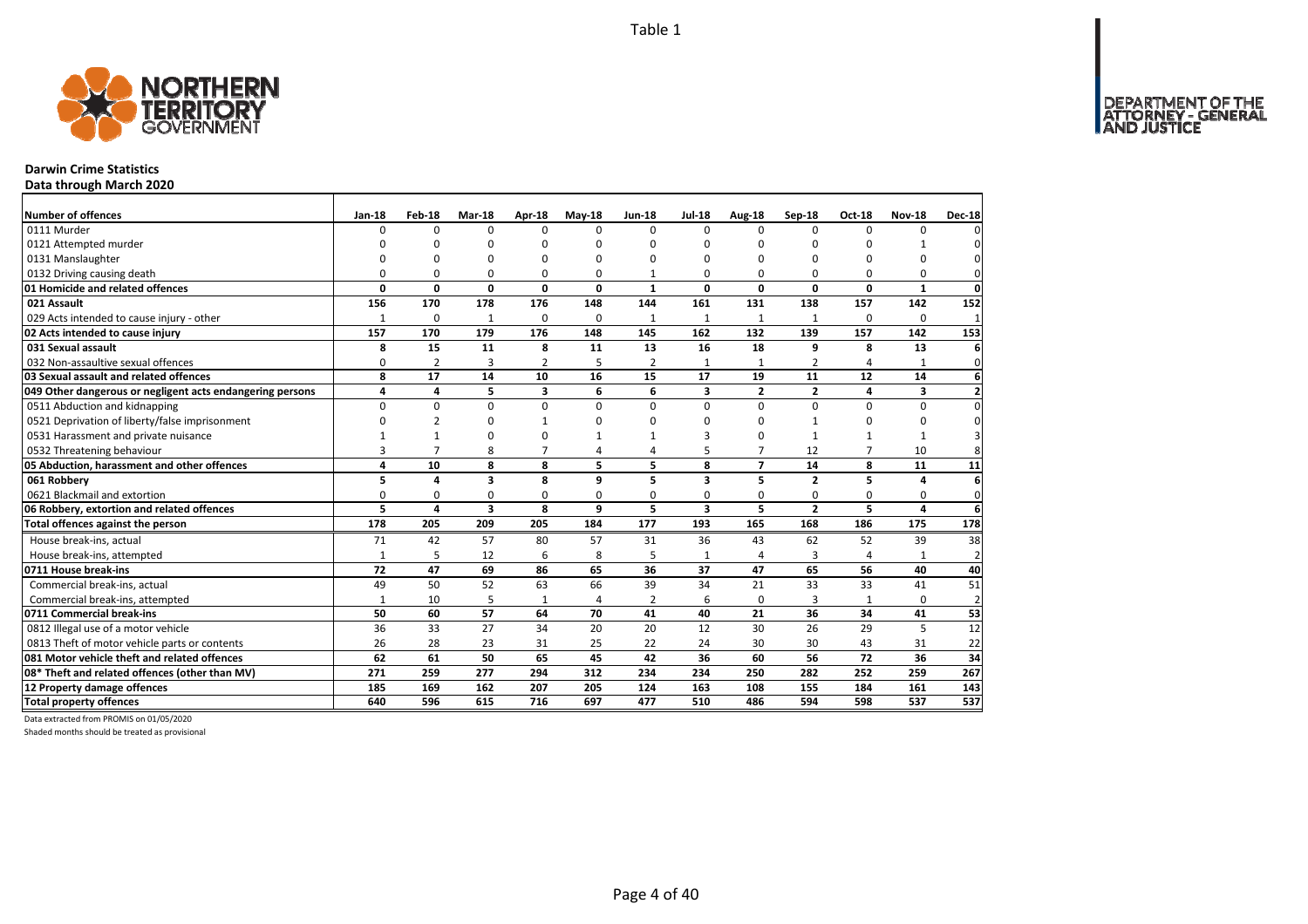

## **Darwin Crime Statistics**

**Data through March 2020**

| <b>Number of offences</b>                                 | Jan-19         | Feb-19   | Mar-19         | Apr-19         | $May-19$       | <b>Jun-19</b> | <b>Jul-19</b>  | <b>Aug-19</b>  | Sep-19         | Oct-19         | <b>Nov-19</b>           | <b>Dec-19</b>           | $Jan-20$       | Feb-20         | Mar-20          |
|-----------------------------------------------------------|----------------|----------|----------------|----------------|----------------|---------------|----------------|----------------|----------------|----------------|-------------------------|-------------------------|----------------|----------------|-----------------|
| 0111 Murder                                               | <sup>n</sup>   | $\Omega$ | n              | $\Omega$       | $\Omega$       | $\mathbf{1}$  | $\Omega$       | $\Omega$       | $\Omega$       | $\Omega$       | n                       |                         | $\Omega$       | $\Omega$       |                 |
| 0121 Attempted murder                                     |                |          |                |                |                |               |                |                |                |                |                         |                         |                |                |                 |
| 0131 Manslaughter                                         |                |          |                |                |                |               |                |                |                |                |                         |                         |                |                |                 |
| 0132 Driving causing death                                |                |          |                | 0              | $\Omega$       |               |                |                | $\Omega$       | 0              |                         |                         | $\Omega$       |                |                 |
| 01 Homicide and related offences                          | O              | $\Omega$ | $\Omega$       | 0              | 0              | $\mathbf{1}$  | n              | $\Omega$       | $\mathbf{0}$   | 0              | $\Omega$                | -1                      | $\Omega$       | $\Omega$       | $\mathbf 0$     |
| 021 Assault                                               | 143            | 133      | 150            | 148            | 161            | 114           | 131            | 165            | 125            | 151            | 134                     | 169                     | 175            | 135            | 159             |
| 029 Acts intended to cause injury - other                 | 0              | $\Omega$ | $\Omega$       | 0              | $\mathbf{1}$   | 0             | $\overline{2}$ | $\Omega$       | 1              | 0              | $\Omega$                | 0                       | $\mathbf{1}$   | $\Omega$       | $\Omega$        |
| 02 Acts intended to cause injury                          | 143            | 133      | 150            | 148            | 162            | 114           | 133            | 165            | 126            | 151            | 134                     | 169                     | 176            | 135            | 159             |
| 031 Sexual assault                                        |                | 16       | 8              | 12             | 10             | 14            | 14             | 16             | 9              | 8              | 11                      | 9                       | 12             | 5              | 10              |
| 032 Non-assaultive sexual offences                        |                | $\Omega$ | 3              | $\overline{3}$ | $\mathbf{1}$   |               |                | Δ              | $\Delta$       | 5              |                         |                         |                |                |                 |
| 03 Sexual assault and related offences                    | 8              | 16       | 11             | 15             | 11             | 15            | 15             | 20             | 13             | 13             | 11                      | 12                      | 13             | $\mathbf{q}$   | 11              |
| 049 Other dangerous or negligent acts endangering persons | 0              | 1        | $\overline{2}$ | 4              | 1              | 3             | $\mathbf{1}$   | 3              | 1              | 1              | 1                       | 3                       | $\Omega$       | $\overline{2}$ | $\overline{2}$  |
| 0511 Abduction and kidnapping                             | 0              | $\Omega$ | $\Omega$       | $\Omega$       | $\Omega$       | $\Omega$      | 0              | $\Omega$       | $\Omega$       | $\Omega$       | $\Omega$                | $\Omega$                | $\Omega$       | $\Omega$       |                 |
| 0521 Deprivation of liberty/false imprisonment            |                |          |                |                |                |               |                |                |                | ŋ              |                         |                         | $\Omega$       |                |                 |
| 0531 Harassment and private nuisance                      |                |          |                |                | $\Omega$       |               |                |                |                |                |                         |                         |                |                |                 |
| 0532 Threatening behaviour                                |                |          | 3              | $\overline{4}$ | $\overline{7}$ |               |                | 3              | 5              | 4              |                         |                         |                |                |                 |
| 05 Abduction, harassment and other offences               | 6              | 8        | 6              | $\overline{7}$ | 8              | 9             | 8              | 5.             | 6              | 6              | $\overline{\mathbf{3}}$ | 10                      | $\overline{ }$ | 5              | 11              |
| 061 Robbery                                               | 6              | 4        | 9              | 13             | 5              | 4             | 6              | 4              | 5              | $\overline{7}$ | 10                      | $\overline{\mathbf{3}}$ | 8              | 12             |                 |
| 0621 Blackmail and extortion                              | 0              | 0        | $\Omega$       | $\Omega$       | 0              | $\Omega$      | 0              | $\Omega$       | $\mathbf 0$    | 0              | $\Omega$                | 0                       |                | $\Omega$       |                 |
| 06 Robbery, extortion and related offences                | 6              | $\Delta$ | 9              | 13             | 5              | $\Delta$      | 6              | 4              | 5              | $\overline{7}$ | 10                      | $\overline{\mathbf{3}}$ | 9              | 12             | 8               |
| Total offences against the person                         | 163            | 162      | 178            | 187            | 187            | 146           | 163            | 197            | 151            | 178            | 159                     | 198                     | 205            | 163            | 191             |
| House break-ins, actual                                   | 57             | 66       | 73             | 64             | 70             | 45            | 38             | 39             | 48             | 90             | 66                      | 71                      | 75             | 75             | 76              |
| House break-ins, attempted                                | q              |          | 6              | 6              | 5              | 6             |                | $\overline{2}$ | $\overline{2}$ | 3              | 8                       | $\overline{7}$          | 17             | 16             | 14              |
| 0711 House break-ins                                      | 66             | 70       | 79             | 70             | 75             | 51            | 39             | 41             | 50             | 93             | 74                      | 78                      | 92             | 91             | 90              |
| Commercial break-ins, actual                              | 60             | 36       | 54             | 31             | 44             | 28            | 31             | 27             | 18             | 19             | 29                      | 29                      | 35             | 28             | 23              |
| Commercial break-ins, attempted                           | $\overline{2}$ | $\Omega$ | 2              | 0              | 0              | 3             | 1              | 3              | $\overline{2}$ | 1              |                         |                         | $\overline{2}$ | $\overline{4}$ | $\overline{2}$  |
| 0711 Commercial break-ins                                 | 62             | 36       | 56             | 31             | 44             | 31            | 32             | 30             | 20             | 20             | 30                      | 30                      | 37             | 32             | $\overline{25}$ |
| 0812 Illegal use of a motor vehicle                       | 43             | 34       | 38             | 29             | 20             | 16            | 16             | 24             | 24             | 32             | 26                      | 15                      | 22             | 17             | 9               |
| 0813 Theft of motor vehicle parts or contents             | 48             | 44       | 38             | 27             | 40             | 43            | 27             | 40             | 38             | 46             | 38                      | 29                      | 23             | 66             | 62              |
| 081 Motor vehicle theft and related offences              | 91             | 78       | 76             | 56             | 60             | 59            | 43             | 64             | 62             | 78             | 64                      | 44                      | 45             | 83             | $\overline{71}$ |
| 08* Theft and related offences (other than MV)            | 300            | 271      | 286            | 243            | 276            | 220           | 223            | 258            | 257            | 304            | 293                     | 278                     | 251            | 284            | 281             |
| 12 Property damage offences                               | 223            | 153      | 188            | 153            | 175            | 143           | 173            | 163            | 142            | 191            | 169                     | 224                     | 182            | 196            | 201             |
| <b>Total property offences</b>                            | 742            | 608      | 685            | 553            | 630            | 504           | 510            | 556            | 531            | 686            | 630                     | 654                     | 607            | 686            | 668             |

Data extracted from PROMIS on 01/05/2020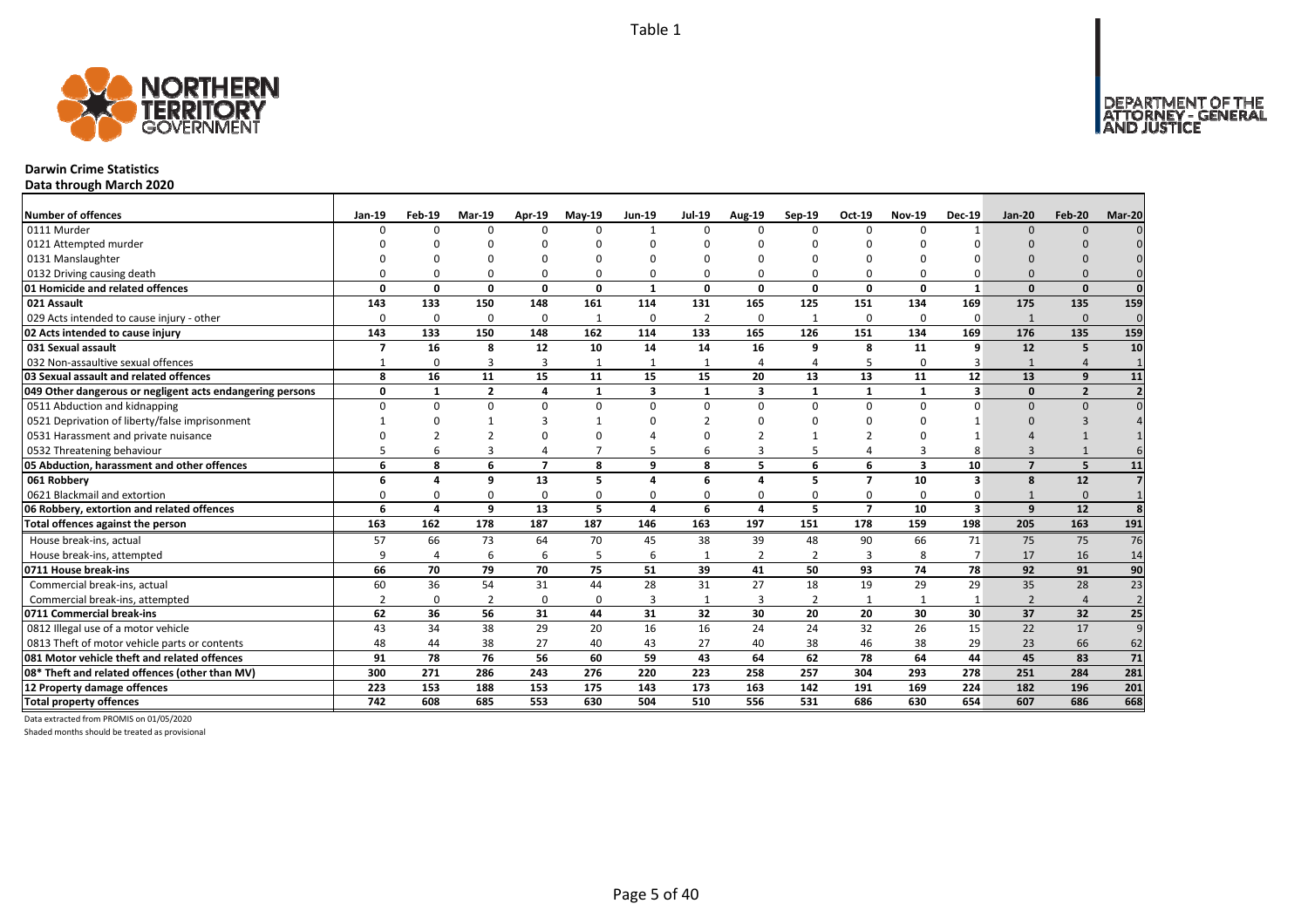DEPARTMENT OF THE<br>ATTORNEY - GENERAL



#### **Palmerston Crime Statistics**

**Data through March 2020**

| <b>Number of offences</b>                                 | <b>Jan-18</b>  | Feb-18         | Mar-18                  | Apr-18         | $May-18$     | <b>Jun-18</b>  | <b>Jul-18</b>  | Aug-18         | Sep-18         | Oct-18         | <b>Nov-18</b>           | <b>Dec-18</b>           |
|-----------------------------------------------------------|----------------|----------------|-------------------------|----------------|--------------|----------------|----------------|----------------|----------------|----------------|-------------------------|-------------------------|
| 0111 Murder                                               | $\Omega$       | $\Omega$       | $\Omega$                | $\Omega$       | 0            | $\Omega$       | $\Omega$       | $\Omega$       | $\Omega$       |                | $\Omega$                | $\Omega$                |
| 0121 Attempted murder                                     |                | ŋ              | n                       | n              | n            | n              | n              | O              | ŋ              | O              | ∩                       | 0                       |
| 0131 Manslaughter                                         |                | ŋ              | O                       | C              | n            |                | $\Omega$       | $\Omega$       | $\Omega$       | $\Omega$       | $\Omega$                | 0                       |
| 0132 Driving causing death                                | 0              | 0              | $\Omega$                | $\Omega$       | 0            | $\Omega$       | 0              | $\Omega$       | 0              | 0              | 0                       | 0                       |
| 01 Homicide and related offences                          | 0              | 0              | 0                       | $\mathbf{0}$   | 0            | $\mathbf{1}$   | 0              | 0              | 0              | $\mathbf{1}$   | 0                       | 0                       |
| 021 Assault                                               | 61             | 65             | 55                      | 51             | 46           | 43             | 28             | 38             | 34             | 50             | 41                      | 42                      |
| 029 Acts intended to cause injury - other                 | $\Omega$       | 3              | 0                       | $\Omega$       | $\Omega$     | 3              | 0              | $\Omega$       | $\Omega$       | 0              | $\mathbf 0$             | $\mathbf 1$             |
| 02 Acts intended to cause injury                          | 61             | 68             | 55                      | 51             | 46           | 46             | 28             | 38             | 34             | 50             | 41                      | 43                      |
| 031 Sexual assault                                        | 1              | 6              | $\overline{2}$          | $\mathbf{1}$   | 1            | $\overline{2}$ | 1              | $\overline{2}$ | 3              | 5              | 6                       | $\overline{\mathbf{2}}$ |
| 032 Non-assaultive sexual offences                        | 0              | $\mathbf{1}$   | $\mathbf{1}$            | 0              | $\Omega$     | $\overline{2}$ | 0              | $\mathbf{1}$   | $\mathbf{1}$   | 0              | $\mathbf{1}$            | 0                       |
| 03 Sexual assault and related offences                    | $\mathbf{1}$   | $\overline{7}$ | 3                       | $\mathbf{1}$   | $\mathbf{1}$ | $\overline{a}$ | $\mathbf{1}$   | 3              | 4              | 5              | $\overline{7}$          | $\overline{2}$          |
| 049 Other dangerous or negligent acts endangering persons | 0              | $\mathbf{1}$   | $\overline{\mathbf{2}}$ | 0              | $\mathbf{2}$ | $\mathbf{1}$   | 0              | $\mathbf{1}$   | $\overline{2}$ | 1              | $\mathbf{1}$            | 0                       |
| 0511 Abduction and kidnapping                             | $\Omega$       | $\mathbf 0$    | 0                       | $\Omega$       | $\Omega$     | $\Omega$       | $\Omega$       | $\Omega$       | $\Omega$       | 0              | $\mathbf 0$             | $\pmb{0}$               |
| 0521 Deprivation of liberty/false imprisonment            |                | O              | $\Omega$                | ŋ              | n            | ŋ              | $\Omega$       | $\mathfrak{p}$ | <sup>0</sup>   | 0              | $\Omega$                | 0                       |
| 0531 Harassment and private nuisance                      |                | 0              | 0                       | O              | n            | O              |                | $\Omega$       | 0              | 0              | $\Omega$                | 0                       |
| 0532 Threatening behaviour                                | 5              | 4              | $\overline{2}$          | $\overline{2}$ | 5            | 1              | 4              | 5              | $\mathbf{1}$   | 4              | 3                       | 3                       |
| 05 Abduction, harassment and other offences               | 6              | 4              | $\overline{2}$          | $\overline{2}$ | 5            | $\mathbf{1}$   | 5              | $\overline{7}$ | $\mathbf{1}$   | 4              | $\overline{\mathbf{3}}$ | 3                       |
| 061 Robbery                                               | 6              | $\mathbf{0}$   | $\mathbf{1}$            | $\Omega$       | $\mathbf{1}$ | $\Omega$       | $\Omega$       | 0              | $\overline{2}$ | $\mathbf{1}$   | 3                       | $\overline{\mathbf{4}}$ |
| 0621 Blackmail and extortion                              | 0              | 0              | 0                       | 0              | 0            | 0              | 0              | 0              | 0              | 0              | 0                       | $\mathbf 0$             |
| 06 Robbery, extortion and related offences                | 6              | $\mathbf 0$    | $\mathbf{1}$            | 0              | $\mathbf{1}$ | $\mathbf 0$    | $\mathbf 0$    | 0              | $\overline{2}$ | $\mathbf{1}$   | 3                       | 4                       |
| Total offences against the person                         | 74             | 80             | 63                      | 54             | 55           | 53             | 34             | 49             | 43             | 62             | 55                      | 52                      |
| House break-ins, actual                                   | 34             | 41             | 12                      | 15             | 32           | 32             | 25             | 37             | 38             | 31             | 33                      | 26                      |
| House break-ins, attempted                                | $\overline{4}$ | 8              | $\overline{2}$          | 6              | 6            | $\overline{2}$ | 5              | 4              |                | $\overline{2}$ | $\mathbf{1}$            | 3                       |
| 0711 House break-ins                                      | 38             | 49             | 14                      | 21             | 38           | 34             | 30             | 41             | 39             | 33             | 34                      | 29                      |
| Commercial break-ins, actual                              | 23             | 27             | 20                      | 29             | 35           | 21             | 24             | 19             | 8              | 5              | 11                      | 11                      |
| Commercial break-ins, attempted                           | 0              | 5              | 5                       | 3              | 2            | 3              | $\overline{2}$ | $\overline{2}$ | $\overline{2}$ | 0              | $\mathbf 0$             | $\mathbf{1}$            |
| 0711 Commercial break-ins                                 | 23             | 32             | 25                      | 32             | 37           | 24             | 26             | 21             | 10             | 5              | 11                      | 12                      |
| 0812 Illegal use of a motor vehicle                       | 13             | 11             | $\overline{7}$          | 13             | 10           | 6              | 12             | 11             | 8              | 9              | 12                      | 10                      |
| 0813 Theft of motor vehicle parts or contents             | 14             | 12             | 6                       | 22             | 22           | 15             | 22             | 12             | 10             | 13             | 5                       | 13                      |
| 081 Motor vehicle theft and related offences              | 27             | 23             | 13                      | 35             | 32           | 21             | 34             | 23             | 18             | 22             | 17                      | 23                      |
| 08* Theft and related offences (other than MV)            | 102            | 129            | 98                      | 104            | 83           | 104            | 106            | 87             | 68             | 87             | 90                      | 78                      |
| 12 Property damage offences                               | 66             | 119            | 58                      | 93             | 123          | 84             | 127            | 94             | 78             | 106            | 101                     | 75                      |
| <b>Total property offences</b>                            | 256            | 352            | 208                     | 285            | 313          | 267            | 323            | 266            | 213            | 253            | 253                     | 217                     |

Data extracted from PROMIS on 01/05/2020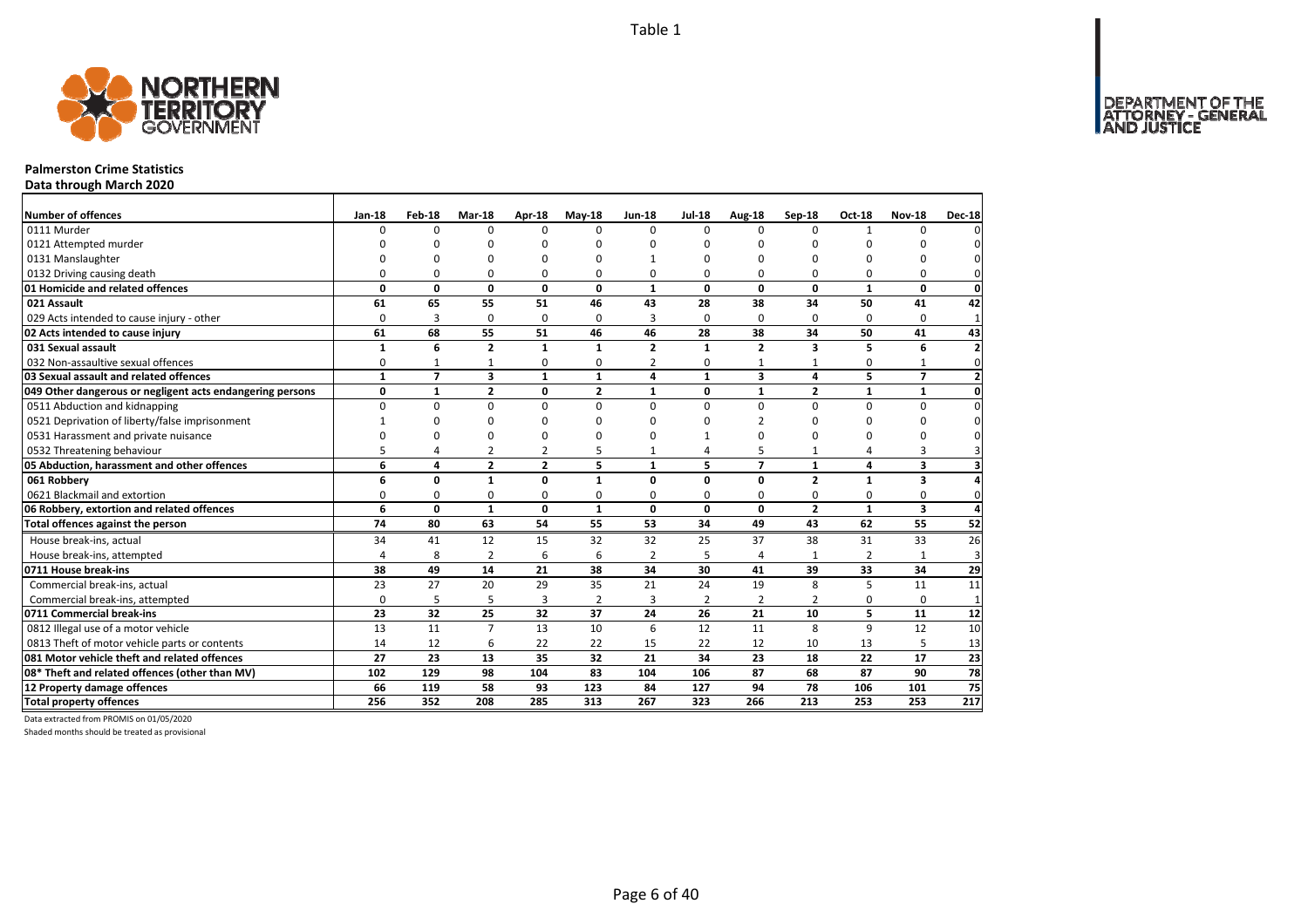

#### **Palmerston Crime Statistics**

**Data through March 2020**

| <b>Number of offences</b>                                 | Jan-19                  | Feb-19       | Mar-19         | Apr-19                  | <b>Mav-19</b>  | <b>Jun-19</b>  | <b>Jul-19</b>  | Aug-19         | Sep-19         | Oct-19                  | <b>Nov-19</b>  | <b>Dec-19</b>  | <b>Jan-20</b>           | <b>Feb-20</b>           | Mar-20                  |
|-----------------------------------------------------------|-------------------------|--------------|----------------|-------------------------|----------------|----------------|----------------|----------------|----------------|-------------------------|----------------|----------------|-------------------------|-------------------------|-------------------------|
| 0111 Murder                                               |                         |              | $\Omega$       | $\Omega$                | $\Omega$       |                | $\Omega$       | $\Omega$       | $\Omega$       | $\Omega$                | $\Omega$       |                | $\Omega$                | $\Omega$                |                         |
| 0121 Attempted murder                                     |                         |              |                |                         |                |                |                |                |                |                         |                |                |                         |                         |                         |
| 0131 Manslaughter                                         |                         |              |                |                         |                |                |                |                |                |                         |                |                |                         |                         |                         |
| 0132 Driving causing death                                |                         |              | $\Omega$       | $\Omega$                | 0              |                |                | $\Omega$       | $\Omega$       | 0                       |                |                | $\Omega$                |                         |                         |
| 01 Homicide and related offences                          | $\Omega$                | $\mathbf{1}$ | 0              | $\mathbf{0}$            | $\mathbf{0}$   | $\mathbf 0$    | 0              | 0              | $\mathbf{0}$   | $\mathbf{0}$            | 0              | $\mathbf{1}$   | $\Omega$                | $\Omega$                |                         |
| 021 Assault                                               | 50                      | 58           | 62             | 52                      | 36             | 32             | 47             | 55             | 44             | 50                      | 37             | 39             | 42                      | 40                      | 56                      |
| 029 Acts intended to cause injury - other                 | $\Omega$                | $\Omega$     | $\Omega$       | $\mathbf 0$             | 0              | $\Omega$       | $\Omega$       | $\Omega$       | $\Omega$       | 1                       |                | $\Omega$       | $\mathbf{1}$            | $\Omega$                | $\mathbf 0$             |
| 02 Acts intended to cause injury                          | 50                      | 58           | 62             | 52                      | 36             | 32             | 47             | 55             | 44             | 51                      | 38             | 39             | 43                      | 40                      | 56                      |
| 031 Sexual assault                                        | 7                       |              | 5              | $\mathbf{A}$            | 4              |                | O              | $\overline{2}$ | 5              | $\overline{\mathbf{3}}$ | 5              |                | $\overline{\mathbf{z}}$ | $\overline{2}$          | $\overline{\mathbf{z}}$ |
| 032 Non-assaultive sexual offences                        |                         |              | $\Omega$       | $\Omega$                | 0              | ŋ              | 0              | 3              | $\Omega$       | 0                       | 2              |                | $\Omega$                |                         |                         |
| 03 Sexual assault and related offences                    | 8                       | 5            | 5              | $\overline{\mathbf{A}}$ | 4              | 5              | 0              | 5              | 5              | 3                       | $\overline{ }$ | 5 <sup>1</sup> | $\overline{ }$          | $\overline{\mathbf{3}}$ |                         |
| 049 Other dangerous or negligent acts endangering persons | 3                       |              | $\overline{2}$ | 0                       | $\mathbf{1}$   | $\mathbf 1$    | $\mathbf{1}$   | 0              | $\mathbf{1}$   | $\mathbf{1}$            | $\Omega$       | $\mathbf{0}$   |                         | $\mathbf{1}$            |                         |
| 0511 Abduction and kidnapping                             | ŋ                       | U            | $\Omega$       | $\Omega$                | $\Omega$       | $\Omega$       | $\Omega$       | $\Omega$       | $\Omega$       | $\Omega$                | $\Omega$       | ŋ              | $\Omega$                | $\Omega$                |                         |
| 0521 Deprivation of liberty/false imprisonment            |                         |              |                |                         |                |                |                | n              |                |                         |                |                |                         |                         |                         |
| 0531 Harassment and private nuisance                      |                         |              |                |                         | $\mathbf{1}$   |                |                | n              |                |                         |                |                |                         |                         |                         |
| 0532 Threatening behaviour                                |                         |              |                | 5                       | 3              | 6              |                |                | 6              | 0                       | 6              |                |                         |                         |                         |
| 05 Abduction, harassment and other offences               | $\overline{\mathbf{3}}$ | $\mathbf{1}$ | 5              | 6                       | 4              | 6              | 8              | 3              | 6              | $\overline{2}$          | 6              | $\overline{2}$ | $\overline{2}$          | 6                       |                         |
| 061 Robbery                                               | 3                       | $\mathbf{1}$ | $\Omega$       | $\overline{\mathbf{3}}$ | $\overline{2}$ | $\Omega$       | $\overline{2}$ | $\overline{2}$ | $\overline{2}$ | $\overline{2}$          |                | 5              | 5                       | 3                       |                         |
| 0621 Blackmail and extortion                              |                         |              | $\Omega$       | $\Omega$                | 0              |                | O              | O              | $\Omega$       | 0                       |                |                | $\Omega$                | $\Omega$                |                         |
| 06 Robbery, extortion and related offences                | $\overline{\mathbf{3}}$ | $\mathbf{1}$ | 0              | $\overline{\mathbf{3}}$ | $\overline{2}$ | $\mathbf 0$    | $\overline{2}$ | $\overline{2}$ | $\overline{2}$ | $\overline{2}$          | 4              | 5 <sup>1</sup> | 5                       | $\overline{\mathbf{3}}$ |                         |
| Total offences against the person                         | 67                      | 67           | 74             | 65                      | 47             | 44             | 58             | 65             | 58             | 59                      | 55             | 52             | 58                      | 53                      | 71                      |
| House break-ins, actual                                   | 30                      | 30           | 24             | 24                      | 14             | 12             | 23             | 21             | 24             | 30                      | 37             | 36             | 42                      | 27                      | 49                      |
| House break-ins, attempted                                | 3                       | 0            | $\Omega$       | 0                       | 1              | 2              | $\mathbf{1}$   | $\mathbf{1}$   | 1              | 2                       | 3              | $\overline{2}$ | $\overline{7}$          | $\overline{2}$          | 11                      |
| 0711 House break-ins                                      | 33                      | 30           | 24             | 24                      | 15             | 14             | 24             | 22             | 25             | 32                      | 40             | 38             | 49                      | 29                      | 60                      |
| Commercial break-ins, actual                              | 16                      | 6            | 25             | 28                      | 12             | $\overline{2}$ | 9              | $\Delta$       | $\overline{3}$ | 10                      | $\Delta$       | 11             | 13                      | 15                      | 13                      |
| Commercial break-ins, attempted                           |                         |              |                | $\overline{2}$          | $\mathbf{1}$   | 0              |                | $\Omega$       | 0              | $\mathbf{1}$            |                | $\Omega$       | $\overline{2}$          | $\mathbf{1}$            | $\overline{2}$          |
| 0711 Commercial break-ins                                 | 17                      | 6            | 26             | 30                      | 13             | $\overline{2}$ | 10             | 4              | 3              | 11                      | 5              | 11             | 15                      | 16                      | 15                      |
| 0812 Illegal use of a motor vehicle                       | 8                       | 6            | 19             | 13                      | 10             | $\Delta$       | 5              | 12             | 8              | 8                       | 14             | 9              | 8                       | 11                      | $\overline{8}$          |
| 0813 Theft of motor vehicle parts or contents             | 6                       |              | 10             | 8                       | 11             | $\overline{ }$ |                | 10             | 10             | 17                      | 14             | 10             | 19                      | 5                       | 27                      |
| 081 Motor vehicle theft and related offences              | 14                      | 11           | 29             | 21                      | 21             | 11             | $\overline{7}$ | 22             | 18             | 25                      | 28             | 19             | 27                      | 16                      | 35                      |
| 08* Theft and related offences (other than MV)            | 76                      | 54           | 76             | 68                      | 52             | 48             | 55             | 74             | 64             | 86                      | 93             | 61             | 120                     | 89                      | 103                     |
| 12 Property damage offences                               | 85                      | 50           | 84             | 87                      | 80             | 70             | 67             | 67             | 73             | 82                      | 61             | 82             | 101                     | 86                      | 141                     |
| <b>Total property offences</b>                            | 225                     | 151          | 239            | 230                     | 181            | 145            | 163            | 189            | 183            | 236                     | 227            | 211            | 312                     | 236                     | 354                     |

Data extracted from PROMIS on 01/05/2020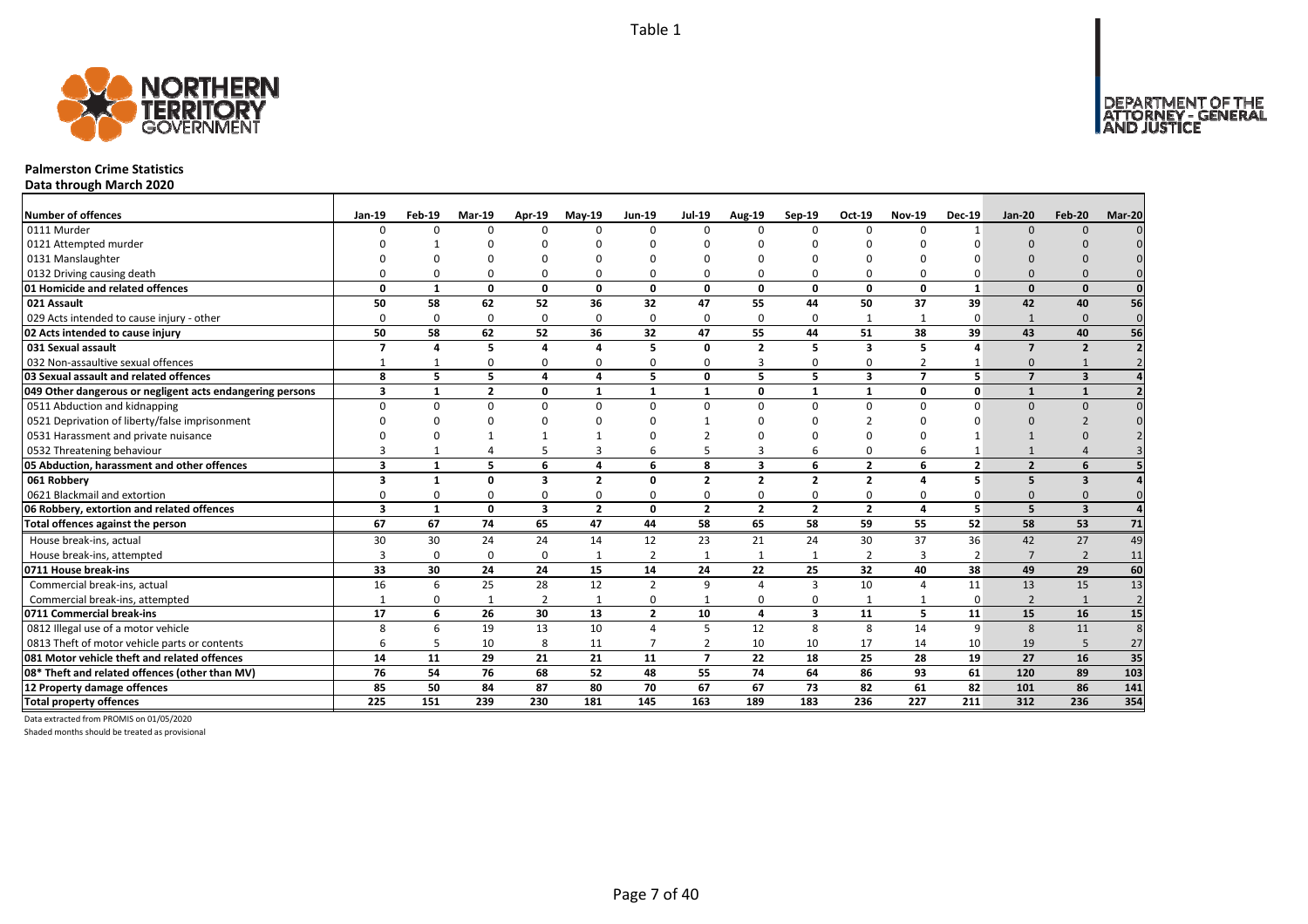DEPARTMENT OF THE<br>ATTORNEY - GENERAL<br>AND JUSTICE



## **Alice Springs Crime Statistics**

**Data through March 2020**

| Number of offences                                        | <b>Jan-18</b>  | Feb-18         | Mar-18         | Apr-18                  | $May-18$       | <b>Jun-18</b>  | <b>Jul-18</b>  | Aug-18                  | Sep-18                  | <b>Oct-18</b> | <b>Nov-18</b>  | <b>Dec-18</b>  |
|-----------------------------------------------------------|----------------|----------------|----------------|-------------------------|----------------|----------------|----------------|-------------------------|-------------------------|---------------|----------------|----------------|
| 0111 Murder                                               | $\Omega$       | 0              | $\Omega$       | -1                      | 1              | $\Omega$       | $\Omega$       | $\Omega$                | $\Omega$                | $\Omega$      | 0              | 0              |
| 0121 Attempted murder                                     |                | O              | 0              | O                       | ŋ              | n              | O              | O                       | O                       |               |                | 0              |
| 0131 Manslaughter                                         |                | 0              | 0              | $\Omega$                |                | $\Omega$       | 0              | 0                       | $\Omega$                | $\Omega$      | $\Omega$       | $\Omega$       |
| 0132 Driving causing death                                | $\overline{2}$ | 0              | 0              | $\Omega$                | 0              | 0              | $\mathbf{1}$   | 0                       | $\Omega$                |               | 0              | $\mathbf{0}$   |
| 01 Homicide and related offences                          | $\overline{2}$ | 0              | 0              | 1                       | 1              | 0              | $\mathbf{1}$   | 0                       | 0                       | $\mathbf{1}$  | $\mathbf 0$    | $\mathbf{0}$   |
| 021 Assault                                               | 188            | 151            | 183            | 145                     | 147            | 138            | 139            | 115                     | 127                     | 107           | 120            | 150            |
| 029 Acts intended to cause injury - other                 | $\mathbf{1}$   | 1              | $\mathbf{1}$   | 0                       | 0              | 2              | 0              | 0                       | 0                       | 0             | $\mathbf{1}$   | $\mathbf{0}$   |
| 02 Acts intended to cause injury                          | 189            | 152            | 184            | 145                     | 147            | 140            | 139            | 115                     | 127                     | 107           | 121            | 150            |
| 031 Sexual assault                                        | 5              | 4              | 11             | 3                       | $\overline{2}$ | 7              | 13             | 4                       | 3                       | 6             | 6              | $\overline{4}$ |
| 032 Non-assaultive sexual offences                        | 0              | 4              | $\overline{2}$ |                         | 0              | $\Omega$       | $\Omega$       | O                       | $\Omega$                | 0             |                | $\mathbf{0}$   |
| 03 Sexual assault and related offences                    | 5              | 8              | 13             | $\overline{\mathbf{4}}$ | $\overline{2}$ | $\overline{ }$ | 13             | 4                       | $\overline{\mathbf{3}}$ | 6             | $\overline{7}$ | $\overline{4}$ |
| 049 Other dangerous or negligent acts endangering persons | $\overline{ }$ | $\overline{7}$ | 3              | 6                       | 3              | 3              | 3              | 3                       | 6                       | 0             | 4              | $\mathbf{1}$   |
| 0511 Abduction and kidnapping                             | 0              | 0              | $\mathbf 0$    | $\Omega$                | $\Omega$       | $\Omega$       | $\Omega$       | $\Omega$                | $\Omega$                | 0             | 0              | $\mathbf 0$    |
| 0521 Deprivation of liberty/false imprisonment            | $\Omega$       | $\Omega$       | 1              | $\Omega$                |                | $\Omega$       | 1              | 0                       | 0                       | $\Omega$      | 0              | $\mathbf{1}$   |
| 0531 Harassment and private nuisance                      | $\Omega$       | $\Omega$       | 0              |                         |                | n              | $\Omega$       |                         | $\Omega$                | 0             | 0              | 0l             |
| 0532 Threatening behaviour                                | $\overline{7}$ | 9              | 8              | 3                       |                | 8              | $\overline{7}$ | 8                       | 5                       | 4             | $\overline{7}$ | 10             |
| 05 Abduction, harassment and other offences               | $\overline{ }$ | 9              | 9              | 4                       | 6              | 8              | 8              | 9                       | 5                       | 4             | $\overline{ }$ | 11             |
| 061 Robbery                                               | 6              | 0              | 3              | $\overline{2}$          | $\overline{2}$ | $\overline{2}$ | 3              | 3                       | $\overline{\mathbf{3}}$ | $\mathbf{1}$  | $\overline{2}$ | 5              |
| 0621 Blackmail and extortion                              | $\Omega$       | 0              | 0              | 0                       | 0              | 0              | 0              | 0                       | 0                       | $\Omega$      | 0              | $\mathbf{0}$   |
| 06 Robbery, extortion and related offences                | 6              | 0              | 3              | $\overline{\mathbf{2}}$ | $\overline{2}$ | $\overline{2}$ | 3              | $\overline{\mathbf{3}}$ | $\overline{\mathbf{3}}$ | $\mathbf{1}$  | $\overline{2}$ | 5 <sup>1</sup> |
| Total offences against the person                         | 216            | 176            | 212            | 162                     | 161            | 160            | 167            | 134                     | 144                     | 119           | 141            | 171            |
| House break-ins, actual                                   | 48             | 25             | 32             | 25                      | 55             | 15             | 35             | 65                      | 55                      | 43            | 81             | 58             |
| House break-ins, attempted                                | 8              | $\mathbf{1}$   | 5              | 6                       | 5              | 4              | 4              | 11                      | $\Delta$                | 3             | 11             | 6              |
| 0711 House break-ins                                      | 56             | 26             | 37             | 31                      | 60             | 19             | 39             | 76                      | 59                      | 46            | 92             | 64             |
| Commercial break-ins, actual                              | 32             | 8              | 22             | 23                      | 41             | 18             | 54             | 32                      | 37                      | 22            | 29             | 31             |
| Commercial break-ins, attempted                           | 4              | 1              | 4              | 3                       | 5              | 4              | 6              | 4                       | 6                       | $\Omega$      | 13             | 6              |
| 0711 Commercial break-ins                                 | 36             | 9              | 26             | 26                      | 46             | 22             | 60             | 36                      | 43                      | 22            | 42             | 37             |
| 0812 Illegal use of a motor vehicle                       | 31             | 18             | 20             | 13                      | 23             | 14             | 17             | 18                      | 13                      | 21            | 34             | 24             |
| 0813 Theft of motor vehicle parts or contents             | 23             | 8              | 13             | 20                      | 19             | 10             | 37             | 39                      | 26                      | 25            | 23             | 16             |
| 081 Motor vehicle theft and related offences              | 54             | 26             | 33             | 33                      | 42             | 24             | 54             | 57                      | 39                      | 46            | 57             | 40             |
| 08* Theft and related offences (other than MV)            | 163            | 95             | 106            | 134                     | 116            | 95             | 149            | 152                     | 128                     | 120           | 155            | 152            |
| 12 Property damage offences                               | 199            | 97             | 117            | 152                     | 137            | 91             | 187            | 205                     | 188                     | 137           | 163            | 166            |
| <b>Total property offences</b>                            | 508            | 253            | 319            | 376                     | 401            | 251            | 489            | 526                     | 457                     | 371           | 509            | 459            |

Data extracted from PROMIS on 01/05/2020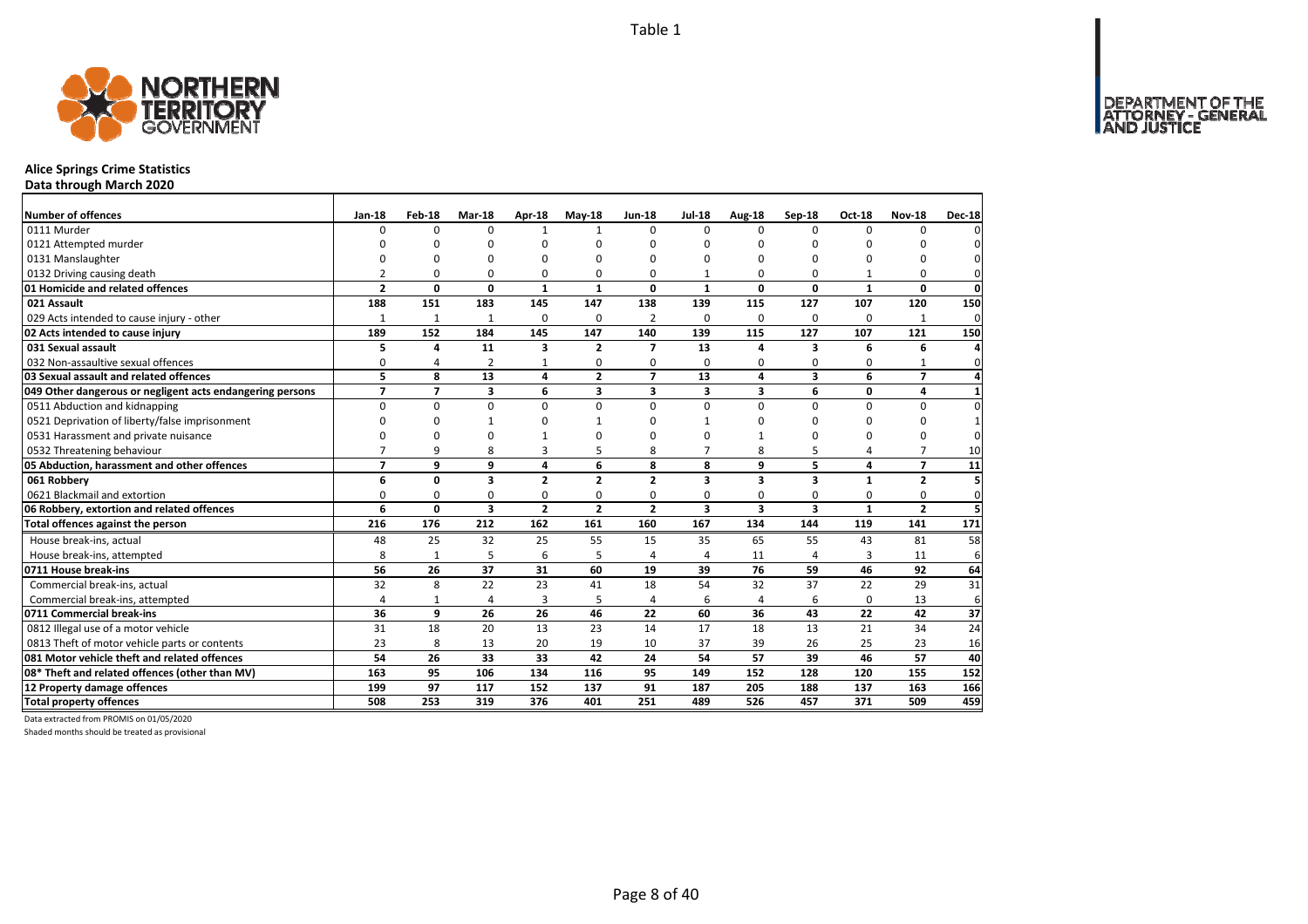

## **Alice Springs Crime Statistics**

**Data through March 2020**

| <b>Number of offences</b>                                 | <b>Jan-19</b>            | Feb-19       | <b>Mar-19</b>            | Apr-19         | $May-19$       | <b>Jun-19</b>  | <b>Jul-19</b>           | Aug-19         | Sep-19         | Oct-19                  | <b>Nov-19</b> | <b>Dec-19</b> | <b>Jan-20</b>  | Feb-20                  | Mar-20         |
|-----------------------------------------------------------|--------------------------|--------------|--------------------------|----------------|----------------|----------------|-------------------------|----------------|----------------|-------------------------|---------------|---------------|----------------|-------------------------|----------------|
| 0111 Murder                                               | n                        | n            | $\Omega$                 | $\Omega$       | $\Omega$       | $\Omega$       | $\Omega$                | U              | $\Omega$       | $\Omega$                | <sup>0</sup>  | $\Omega$      | ŋ              | $\Omega$                |                |
| 0121 Attempted murder                                     |                          |              |                          |                |                |                |                         |                |                |                         |               |               |                |                         |                |
| 0131 Manslaughter                                         |                          |              |                          |                |                |                |                         |                |                |                         |               |               |                |                         |                |
| 0132 Driving causing death                                |                          |              | $\Omega$                 | $\Omega$       | 0              |                |                         | U              |                | $\Omega$                |               |               |                |                         |                |
| 01 Homicide and related offences                          | n                        | 0            | 0                        | $\mathbf{0}$   | 0              | 0              | 0                       | 0              | $\Omega$       | $\mathbf 0$             | 0             | $\Omega$      | n              | $\Omega$                | $\Omega$       |
| 021 Assault                                               | 109                      | 102          | 127                      | 100            | 105            | 100            | 142                     | 105            | 121            | 147                     | 150           | 159           | 136            | 160                     | 147            |
| 029 Acts intended to cause injury - other                 | $\Omega$                 | 0            | $\overline{2}$           | $\Omega$       | 0              | $\Omega$       | $\Omega$                | $\Omega$       | $\Omega$       | $\overline{1}$          | $\Omega$      |               | $\Omega$       | $\Omega$                | $\mathbf 0$    |
| 02 Acts intended to cause injury                          | 109                      | 102          | 129                      | 100            | 105            | 100            | 142                     | 105            | 121            | 148                     | 150           | 161           | 136            | 160                     | 147            |
| 031 Sexual assault                                        |                          | 3            | $\Delta$                 | 5              | Δ              |                | 3                       | 5              | 6              | 6                       | 9             | 3             | 11             | $\Delta$                |                |
| 032 Non-assaultive sexual offences                        | 0                        |              |                          | 0              | 4              | $\Omega$       | 0                       | Δ              | $\mathbf{1}$   | $\overline{2}$          | 0             |               |                | $\Omega$                | $\Omega$       |
| 03 Sexual assault and related offences                    | $\overline{\phantom{a}}$ | 4            | 5                        | 5.             | 8              | $\Delta$       | $\overline{\mathbf{3}}$ | q              | $\overline{7}$ | 8                       | q             |               | 12             | $\Delta$                |                |
| 049 Other dangerous or negligent acts endangering persons | $\mathbf{1}$             | 5            | $\mathbf{1}$             | 5              | $\overline{2}$ | 5              | 5                       | $\mathbf{2}$   | $\overline{2}$ | 4                       | 3             |               | $\overline{2}$ | 3                       |                |
| 0511 Abduction and kidnapping                             | n                        | <sup>n</sup> | $\Omega$                 | $\Omega$       | $\Omega$       | $\Omega$       | $\Omega$                | $\Omega$       | $\Omega$       | $\Omega$                | $\Omega$      |               | U              | $\Omega$                |                |
| 0521 Deprivation of liberty/false imprisonment            |                          |              | $\Omega$                 |                |                |                |                         |                |                | ſ                       | n             |               |                |                         |                |
| 0531 Harassment and private nuisance                      |                          |              |                          | $\Omega$       |                |                |                         |                |                | C                       |               |               |                |                         |                |
| 0532 Threatening behaviour                                |                          |              | 6                        | 4              | 9              |                | 6                       |                |                | $\overline{7}$          |               |               |                | $\mathsf{R}$            | 14             |
| 05 Abduction, harassment and other offences               | 8                        | 3            | $\overline{\phantom{a}}$ | 4              | 10             | 8              | 6                       | 6              | $\overline{7}$ | $\overline{7}$          | 4             |               |                | 11                      | 15             |
| 061 Robbery                                               | $\overline{2}$           | $\mathbf{1}$ | $\overline{2}$           | 3              | 4              | $\overline{2}$ | $\overline{\mathbf{3}}$ | 1              | 3              | $\overline{\mathbf{3}}$ | Δ             |               | 6              | $\overline{\mathbf{3}}$ | 8              |
| 0621 Blackmail and extortion                              | $\Omega$                 | n            | $\Omega$                 | $\mathbf 0$    | 0              | $\Omega$       | 0                       | 0              | $\Omega$       | $\mathbf 0$             | 0             |               |                | $\Omega$                | $\mathbf 0$    |
| 06 Robbery, extortion and related offences                | $\overline{2}$           | $\mathbf{1}$ | $\overline{2}$           | 3              | 4              | $\overline{2}$ | $\mathbf{3}$            | $\mathbf{1}$   | 3              | $\overline{\mathbf{3}}$ | 4             | 6             | 6              | $\overline{\mathbf{3}}$ | $\mathbf{g}$   |
| Total offences against the person                         | 127                      | 115          | 144                      | 117            | 129            | 119            | 159                     | 123            | 140            | 170                     | 170           | 182           | 162            | 181                     | 174            |
| House break-ins, actual                                   | 53                       | 39           | 47                       | 22             | 27             | 35             | 26                      | 26             | 18             | 61                      | 36            | 44            | 66             | 59                      | 51             |
| House break-ins, attempted                                |                          | 5            | 8                        | $\mathbf{1}$   | $\overline{7}$ |                | 5                       | 5              | $\overline{2}$ | $\overline{7}$          | 3             | 8             | 13             | 11                      | 12             |
| 0711 House break-ins                                      | 60                       | 44           | 55                       | 23             | 34             | 40             | 31                      | 31             | 20             | 68                      | 39            | 52            | 79             | 70                      | 63             |
| Commercial break-ins, actual                              | 21                       | 17           | 19                       | 19             | 41             | 19             | 6                       | 10             | 23             | 34                      | 38            | 26            | 38             | 28                      | 26             |
| Commercial break-ins, attempted                           |                          | 8            | 5                        | $\overline{3}$ | $\overline{2}$ | $\Omega$       |                         |                | $\overline{4}$ | $\overline{3}$          | 8             |               | 14             | $\overline{3}$          | 5              |
| 0711 Commercial break-ins                                 | 26                       | 25           | 24                       | 22             | 43             | 19             | 10                      | 11             | 27             | 37                      | 46            | 30            | 52             | 31                      | 31             |
| 0812 Illegal use of a motor vehicle                       | 15                       | 14           | 14                       | $\overline{4}$ | 13             | 13             | 6                       | $\overline{7}$ | 11             | 23                      | 15            | 20            | 25             | 15                      | $\overline{7}$ |
| 0813 Theft of motor vehicle parts or contents             | 10                       | 13           | 19                       | 26             | 21             | 26             | 19                      | 24             | 9              | 21                      | 9             | 13            | 21             | 20                      | 15             |
| 081 Motor vehicle theft and related offences              | 25                       | 27           | 33                       | 30             | 34             | 39             | 25                      | 31             | 20             | 44                      | 24            | 33            | 46             | 35                      | 22             |
| 08* Theft and related offences (other than MV)            | 106                      | 123          | 107                      | 140            | 146            | 101            | 122                     | 145            | 124            | 166                     | 138           | 169           | 156            | 153                     | 140            |
| 12 Property damage offences                               | 112                      | 91           | 126                      | 118            | 181            | 167            | 116                     | 176            | 124            | 196                     | 157           | 177           | 216            | 214                     | 174            |
| <b>Total property offences</b>                            | 329                      | 310          | 345                      | 333            | 438            | 366            | 304                     | 394            | 315            | 511                     | 404           | 461           | 549            | 503                     | 430            |

Data extracted from PROMIS on 01/05/2020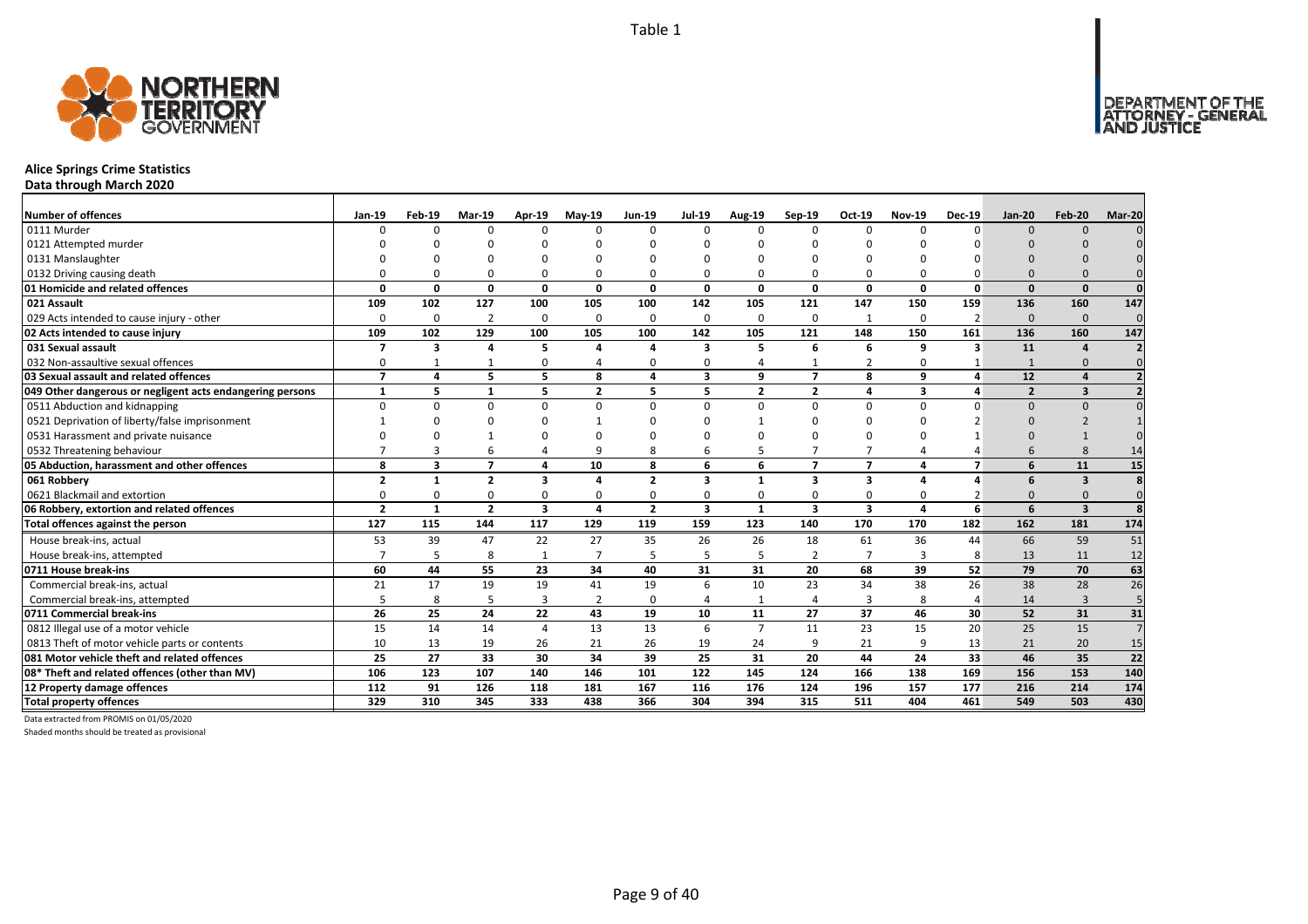

## **Katherine Crime Statistics**

**Data through March 2020**

| Number of offences                                        | Jan-18                  | Feb-18         | Mar-18         | Apr-18                  | $May-18$       | <b>Jun-18</b>  | <b>Jul-18</b>  | Aug-18         | Sep-18                  | Oct-18                  | <b>Nov-18</b>  | <b>Dec-18</b>           |
|-----------------------------------------------------------|-------------------------|----------------|----------------|-------------------------|----------------|----------------|----------------|----------------|-------------------------|-------------------------|----------------|-------------------------|
| 0111 Murder                                               | $\Omega$                | $\Omega$       | $\Omega$       | $\Omega$                | $\Omega$       | $\Omega$       | $\Omega$       | $\Omega$       | $\Omega$                | $\Omega$                | $\Omega$       |                         |
| 0121 Attempted murder                                     |                         | n              | n              | n                       |                | $\Omega$       | n              | n              | n                       |                         |                |                         |
| 0131 Manslaughter                                         |                         | O              | O              | $\Omega$                |                | $\Omega$       | O              | O              | $\Omega$                |                         | O              |                         |
| 0132 Driving causing death                                | $\Omega$                | 0              | $\Omega$       | $\Omega$                |                | $\Omega$       | 0              | O              | $\Omega$                |                         | $\Omega$       |                         |
| 01 Homicide and related offences                          | 0                       | 0              | $\mathbf 0$    | $\mathbf{0}$            | 0              | 0              | 0              | 0              | $\mathbf 0$             | 0                       | 0              | $\mathbf 0$             |
| 021 Assault                                               | 41                      | 49             | 55             | 44                      | 44             | 50             | 57             | 49             | 50                      | 65                      | 47             | 50                      |
| 029 Acts intended to cause injury - other                 | $\Omega$                | $\Omega$       | $\mathbf 0$    | $\Omega$                | $\Omega$       | $\Omega$       | 0              | $\Omega$       | $\Omega$                |                         | $\Omega$       | $\mathbf{0}$            |
| 02 Acts intended to cause injury                          | 41                      | 49             | 55             | 44                      | 44             | 50             | 57             | 49             | 50                      | 66                      | 47             | 50                      |
| 031 Sexual assault                                        | $\overline{2}$          | $\overline{7}$ | 5              | $\overline{\mathbf{3}}$ | O              | $\Omega$       | $\overline{2}$ | $\Omega$       | $\overline{\mathbf{3}}$ | $\lambda$               | 3              | $\Omega$                |
| 032 Non-assaultive sexual offences                        | $\mathbf{1}$            | $\mathbf{1}$   | 0              | 0                       | $\Omega$       | 0              | 0              | 0              | $\Omega$                | $\Omega$                | $\mathbf{1}$   | $\Omega$                |
| 03 Sexual assault and related offences                    | 3                       | 8              | 5              | $\overline{\mathbf{3}}$ | $\Omega$       | 0              | $\overline{2}$ | 0              | $\overline{\mathbf{3}}$ | 4                       | 4              | 0                       |
| 049 Other dangerous or negligent acts endangering persons | 3                       | $\mathbf{1}$   | $\mathbf{1}$   | $\mathbf{1}$            | 0              | 0              | 0              | 0              | 0                       | 0                       | 0              | 0                       |
| 0511 Abduction and kidnapping                             | $\Omega$                | $\Omega$       | $\Omega$       | $\Omega$                | $\Omega$       | $\Omega$       | $\Omega$       | $\Omega$       | $\Omega$                | $\Omega$                | $\Omega$       |                         |
| 0521 Deprivation of liberty/false imprisonment            | $\Omega$                | <sup>0</sup>   | n              | n                       |                | ŋ              | ŋ              | n              | $\Omega$                | n                       | 0              |                         |
| 0531 Harassment and private nuisance                      | $\Omega$                | O              | O              | n                       |                | $\Omega$       | n              | ŋ              | $\Omega$                |                         | 0              |                         |
| 0532 Threatening behaviour                                | $\Omega$                | $\overline{2}$ | 0              | 3                       | 2              |                | 0              | $\overline{2}$ | $\overline{2}$          | $\overline{2}$          | $\mathbf{1}$   |                         |
| 05 Abduction, harassment and other offences               | 0                       | $\overline{2}$ | 0              | $\overline{\mathbf{3}}$ | $\overline{2}$ | $\mathbf{1}$   | 0              | $\overline{2}$ | $\overline{2}$          | $\mathbf{z}$            | $\mathbf{1}$   | $\overline{\mathbf{z}}$ |
| 061 Robbery                                               | 0                       | $\mathbf{1}$   | $\mathbf{1}$   | $\mathbf{0}$            | $\Omega$       | $\Omega$       | $\Omega$       | 0              | $\mathbf 0$             | $\Omega$                | 0              |                         |
| 0621 Blackmail and extortion                              | 0                       | 0              | 0              | 0                       | 0              | 0              | 0              | 0              | 0                       | 0                       | 0              | 0                       |
| 06 Robbery, extortion and related offences                | $\mathbf{0}$            | $\mathbf{1}$   | $\mathbf{1}$   | $\mathbf 0$             | $\Omega$       | $\mathbf{0}$   | 0              | $\mathbf{0}$   | $\mathbf{0}$            | $\mathbf{0}$            | $\mathbf{0}$   | $\overline{2}$          |
| Total offences against the person                         | 47                      | 61             | 62             | 51                      | 46             | 51             | 59             | 51             | 55                      | 72                      | 52             | 54                      |
| House break-ins, actual                                   | 17                      | 15             | 15             | $\overline{4}$          | 6              | $\overline{7}$ | 5              | 14             | 13                      | 12                      | 10             | 12                      |
| House break-ins, attempted                                | 3                       | $\overline{2}$ | $\mathbf 0$    | $\mathbf{1}$            | 2              | $\mathbf{1}$   | $\mathbf{1}$   | $\Omega$       | $\overline{1}$          |                         | 1              | $\overline{2}$          |
| 0711 House break-ins                                      | 20                      | 17             | 15             | 5                       | 8              | 8              | 6              | 14             | 14                      | 13                      | 11             | 14                      |
| Commercial break-ins, actual                              | 18                      | 26             | 24             | 13                      | 27             | 11             | 5              | 26             | 40                      | 33                      | 22             | 38                      |
| Commercial break-ins, attempted                           | $\mathbf{1}$            | 8              | $\overline{2}$ | $\mathbf{1}$            | 4              | $\overline{2}$ | 1              | 0              | 3                       | 2                       | $\overline{2}$ | 3                       |
| 0711 Commercial break-ins                                 | 19                      | 34             | 26             | 14                      | 31             | 13             | 6              | 26             | 43                      | 35                      | 24             | 41                      |
| 0812 Illegal use of a motor vehicle                       | $\mathbf{1}$            | 4              | 0              | $\mathbf 0$             | 5              | $\overline{2}$ | 3              | 3              | 5                       | $\overline{2}$          | 3              |                         |
| 0813 Theft of motor vehicle parts or contents             | $\overline{2}$          | 4              | 4              | 5                       | $\Omega$       | 8              | 4              | 3              | 0                       | $\mathbf{1}$            | $\overline{7}$ | 3                       |
| 081 Motor vehicle theft and related offences              | $\overline{\mathbf{3}}$ | 8              | 4              | 5                       | 5              | 10             | $\overline{ }$ | 6              | 5                       | $\overline{\mathbf{3}}$ | 10             | 8                       |
| 08* Theft and related offences (other than MV)            | 42                      | 49             | 34             | 28                      | 34             | 37             | 28             | 41             | 45                      | 45                      | 30             | 47                      |
| 12 Property damage offences                               | 29                      | 42             | 36             | 20                      | 20             | 30             | 26             | 34             | 38                      | 35                      | 31             | 35                      |
| <b>Total property offences</b>                            | 113                     | 150            | 115            | 72                      | 98             | 98             | 73             | 121            | 145                     | 131                     | 106            | 145                     |

Data extracted from PROMIS on 01/05/2020

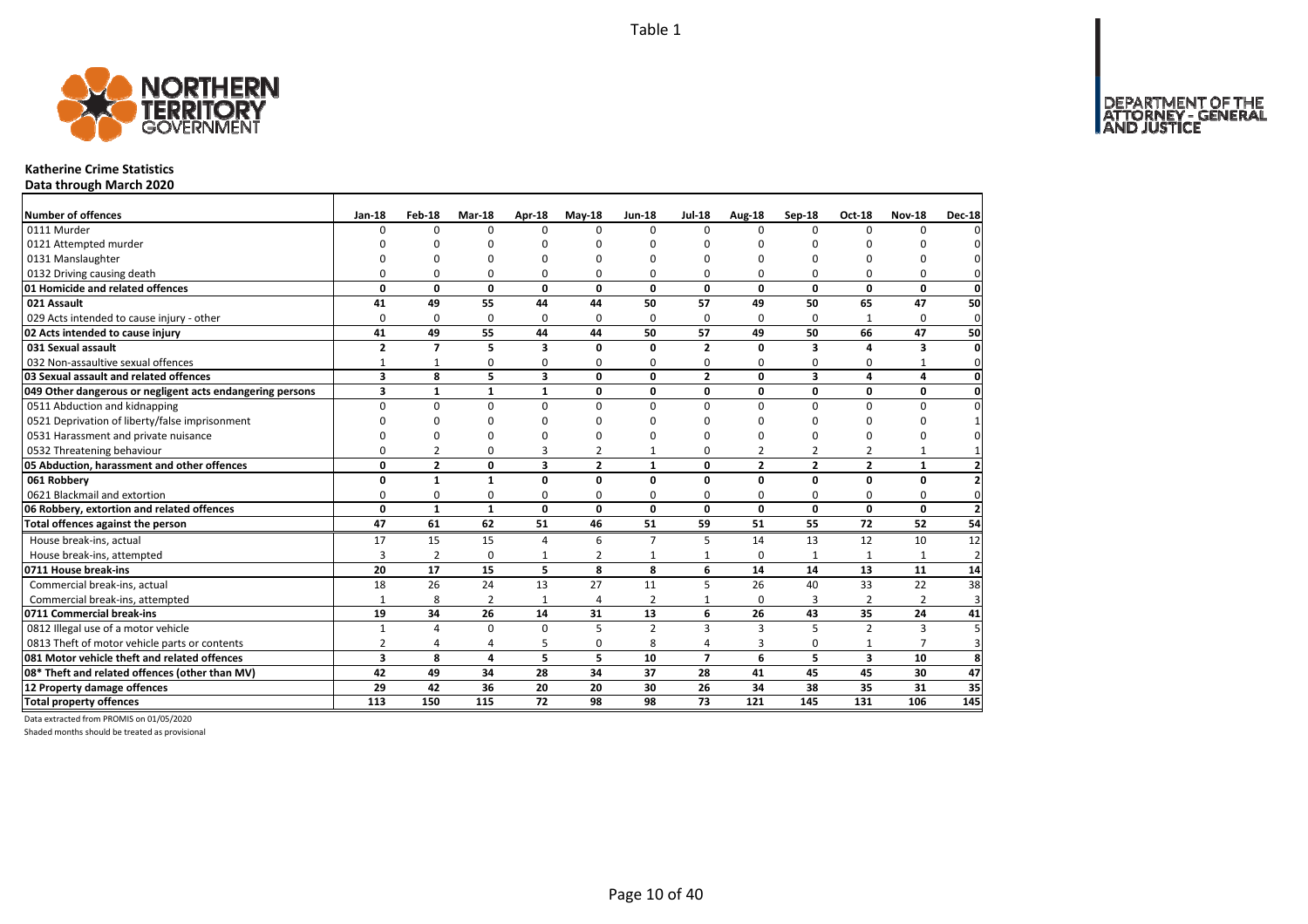

## **Katherine Crime Statistics**

**Data through March 2020**

| Number of offences                                        | Jan-19                  | Feb-19         | <b>Mar-19</b>  | Apr-19         | <b>Mav-19</b>  | <b>Jun-19</b>           | <b>Jul-19</b>  | Aug-19       | Sep-19                  | Oct-19          | <b>Nov-19</b>  | <b>Dec-19</b>  | <b>Jan-20</b>  | Feb-20          | Mar-20         |
|-----------------------------------------------------------|-------------------------|----------------|----------------|----------------|----------------|-------------------------|----------------|--------------|-------------------------|-----------------|----------------|----------------|----------------|-----------------|----------------|
| 0111 Murder                                               |                         |                | $\Omega$       | $\Omega$       | $\Omega$       |                         | $\Omega$       | $\Omega$     | $\Omega$                | $\Omega$        | $\Omega$       | $\Omega$       | $\Omega$       | $\Omega$        |                |
| 0121 Attempted murder                                     |                         |                |                |                |                |                         |                |              |                         |                 |                |                |                |                 |                |
| 0131 Manslaughter                                         |                         |                |                |                |                |                         |                |              |                         |                 |                |                |                |                 |                |
| 0132 Driving causing death                                |                         |                |                | $\Omega$       | O              |                         |                | O            | $\Omega$                | O               |                |                |                |                 |                |
| 01 Homicide and related offences                          | O                       | O              | 0              | $\mathbf{0}$   | $\mathbf{0}$   | $\mathbf 1$             | 0              | 0            | $\mathbf{0}$            | 0               | $\Omega$       | 0              | $\Omega$       | $\Omega$        |                |
| 021 Assault                                               | 44                      | 28             | 48             | 37             | 35             | 39                      | 35             | 32           | 32                      | 39              | 53             | 52             | 36             | 57              | 38             |
| 029 Acts intended to cause injury - other                 |                         | <sup>0</sup>   | $\Omega$       | $\mathbf 0$    | 0              | $\Omega$                | $\Omega$       | $\Omega$     | $\Omega$                | 0               | $\Omega$       | $\Omega$       | $\Omega$       | $\Omega$        | $\mathbf 0$    |
| 02 Acts intended to cause injury                          | 44                      | 28             | 48             | 37             | 35             | 39                      | 35             | 32           | 32                      | 39              | 53             | 52             | 36             | 57              | 38             |
| 031 Sexual assault                                        | $\overline{2}$          | $\overline{2}$ | 6              | $\mathbf{0}$   | 0              | $\overline{\mathbf{3}}$ | $\overline{2}$ | $\Omega$     | $\overline{\mathbf{3}}$ | $\overline{2}$  | $\overline{2}$ |                | 1              | $\mathbf{1}$    |                |
| 032 Non-assaultive sexual offences                        |                         | O              | $\Omega$       | $\Omega$       | 0              |                         |                | $\Omega$     | $\Omega$                | 0               | $\Omega$       |                | $\Omega$       | $\Omega$        |                |
| 03 Sexual assault and related offences                    | $\overline{\mathbf{3}}$ | $\overline{2}$ | 6              | $\mathbf{0}$   | $\mathbf{0}$   | 5                       | 5              | $\Omega$     | $\overline{\mathbf{3}}$ | $\mathbf{2}$    | $\overline{2}$ | $\mathbf{A}$   | $\mathbf{1}$   | $\mathbf{1}$    |                |
| 049 Other dangerous or negligent acts endangering persons | $\overline{2}$          | 0              | $\overline{2}$ | 0              | 0              | 0                       | 0              | 0            | $\overline{2}$          | $\overline{2}$  | $\mathbf{1}$   | $\mathbf{0}$   | $\mathbf{1}$   | $\Omega$        |                |
| 0511 Abduction and kidnapping                             | $\Omega$                | U              | $\Omega$       | $\Omega$       | $\Omega$       | $\Omega$                | $\Omega$       | $\Omega$     | $\Omega$                | $\Omega$        | $\Omega$       | $\Omega$       | $\Omega$       | $\Omega$        |                |
| 0521 Deprivation of liberty/false imprisonment            |                         |                | $\Omega$       | n              | ŋ              |                         |                | n            |                         | U               |                |                | $\Omega$       |                 |                |
| 0531 Harassment and private nuisance                      |                         |                | $\Omega$       | $\Omega$       | O              |                         |                | n            |                         | O               |                |                |                |                 |                |
| 0532 Threatening behaviour                                |                         |                | 2              | $\mathbf{1}$   | $\mathbf{1}$   |                         |                | 0            | $\Omega$                | $\mathbf{1}$    |                |                |                |                 |                |
| 05 Abduction, harassment and other offences               | $\mathbf{1}$            | O              | $\overline{2}$ | $\mathbf{1}$   | $\mathbf{1}$   | 1                       | 1              | 0            | $\mathbf{1}$            | $\mathbf{1}$    | $\mathbf{1}$   | $\overline{2}$ | $\mathbf{1}$   | $\mathbf{1}$    |                |
| 061 Robbery                                               | O                       | $\mathbf{1}$   | 3              | 0              | 0              | 1                       | $\mathbf{1}$   | 0            | $\mathbf{1}$            | 0               | 0              | $\Omega$       | $\Omega$       | $\Omega$        |                |
| 0621 Blackmail and extortion                              |                         |                | $\Omega$       | $\mathbf 0$    | 0              | $\Omega$                | 0              | $\Omega$     | 0                       | 0               | $\Omega$       |                | $\Omega$       |                 |                |
| 06 Robbery, extortion and related offences                | $\Omega$                | $\mathbf{1}$   | 3              | $\mathbf 0$    | $\mathbf 0$    | $\mathbf{1}$            | $\mathbf{1}$   | 0            | $\mathbf{1}$            | 0               | 0              | 0              | $\Omega$       | $\Omega$        |                |
| Total offences against the person                         | 50                      | 31             | 61             | 38             | 36             | 47                      | 42             | 32           | 39                      | 44              | 57             | 58             | 39             | 59              | 41             |
| House break-ins, actual                                   | 25                      | 6              | 6              | 3              | $\overline{7}$ | 3                       | $\Omega$       | 5            | $\overline{7}$          | 10              | 18             | 14             | 17             | 13              | 13             |
| House break-ins, attempted                                | 3                       | n              |                | $\mathbf{1}$   | 1              |                         | 0              | $\Omega$     | $\overline{2}$          | 0               | $\overline{2}$ |                | $\overline{2}$ | $\overline{2}$  | $\overline{2}$ |
| 0711 House break-ins                                      | 28                      | 6              | $\overline{ }$ | $\overline{a}$ | 8              | 4                       | 0              | 5            | 9                       | 10              | 20             | 15             | 19             | 15              | 15             |
| Commercial break-ins, actual                              | 40                      | 27             | 35             | 13             | 10             | $\overline{7}$          | 10             | 11           | 6                       | $\overline{7}$  | 11             | 8              | 19             | 25              |                |
| Commercial break-ins, attempted                           |                         | <sup>0</sup>   | 3              | 3              | 4              | $\Omega$                | $\overline{2}$ | $\Omega$     | $\overline{2}$          | 0               | $\overline{2}$ |                | $\overline{2}$ | $\overline{2}$  |                |
| 0711 Commercial break-ins                                 | 42                      | 27             | 38             | 16             | 14             | $\overline{7}$          | 12             | 11           | 8                       | $\overline{7}$  | 13             | 9              | 21             | 27              |                |
| 0812 Illegal use of a motor vehicle                       | 13                      | 6              | $\mathcal{P}$  | $\overline{2}$ | 6              | $\Delta$                |                | $\mathbf{1}$ | $\mathbf{1}$            | $\overline{2}$  | 3              | ₹              | $\mathbf{3}$   | $\mathbf{B}$    |                |
| 0813 Theft of motor vehicle parts or contents             |                         |                | 6              | $\mathbf 0$    | 0              | $\overline{2}$          | 0              | $\Omega$     | 0                       | 2               |                |                | $\Omega$       |                 |                |
| 081 Motor vehicle theft and related offences              | 17                      | $\mathbf{a}$   | 8              | $\overline{2}$ | 6              | 6                       | $\mathbf{1}$   | $\mathbf{1}$ | $\mathbf{1}$            | 4               | 6              | 5              | $\overline{3}$ | $\overline{7}$  |                |
| 08* Theft and related offences (other than MV)            | 56                      | 27             | 37             | 23             | 34             | 28                      | 28             | 41           | 21                      | 30              | 49             | 27             | 49             | 44              | 44             |
| 12 Property damage offences                               | 60                      | 28             | 47             | 28             | 28             | 24                      | 22             | 16           | 34                      | 31              | 43             | 33             | 42             | 34              | 31             |
| <b>Total property offences</b>                            | 203                     | 96             | 137            | 73             | 90             | 69                      | 63             | 74           | 73                      | $\overline{82}$ | 131            | 89             | 134            | $\frac{127}{2}$ | 101            |

Data extracted from PROMIS on 01/05/2020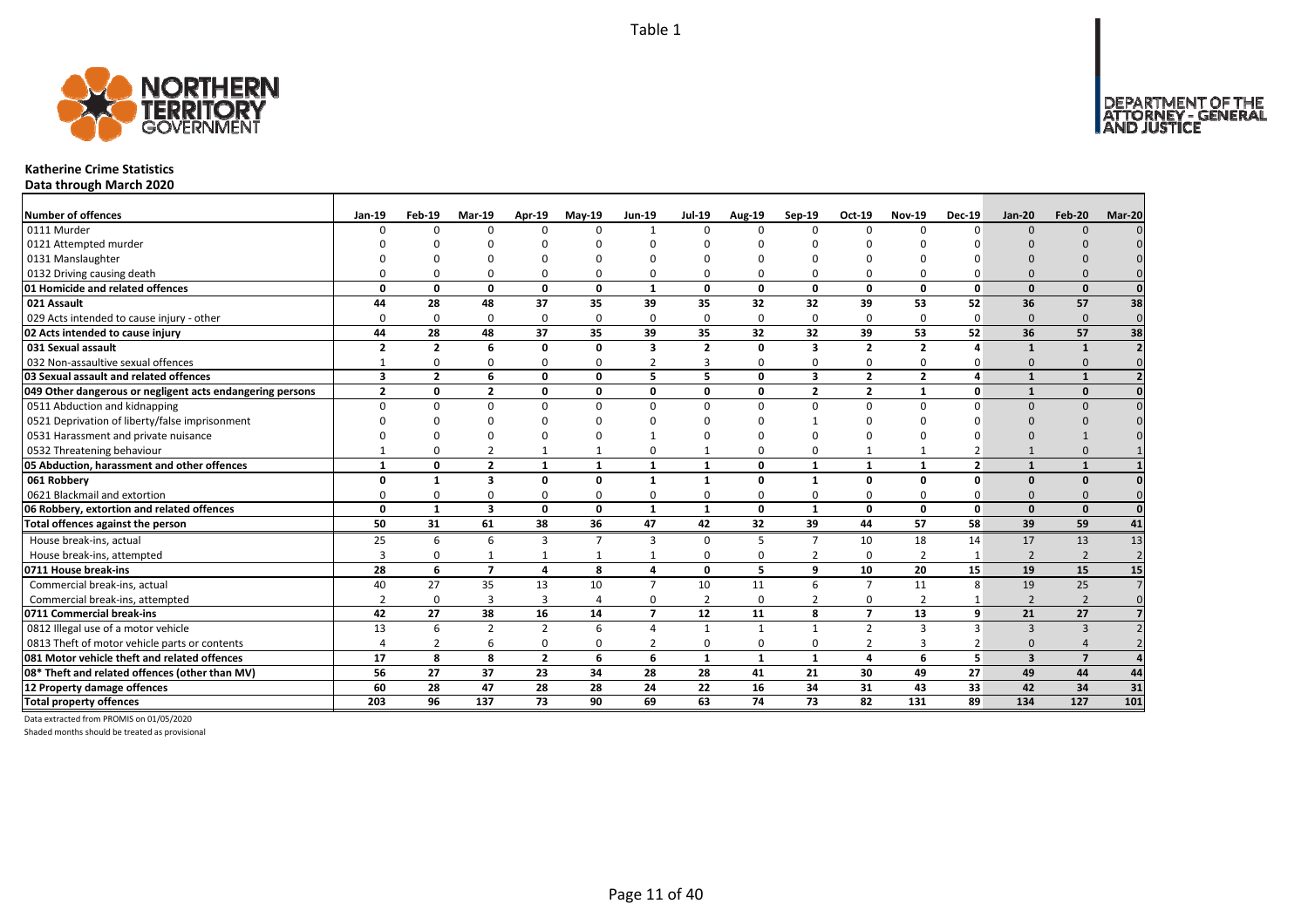DEPARTMENT OF THE<br>ATTORNEY - GENERAL<br>AND JUSTICE



#### **Tennant Creek Crime Statistics**

**Data through March 2020**

| Number of offences                                        | $Jan-18$        | Feb-18         | Mar-18       | Apr-18          | $May-18$                | <b>Jun-18</b>  | <b>Jul-18</b> |                    | Sep-18       | Oct-18          | <b>Nov-18</b>  | <b>Dec-18</b>   |
|-----------------------------------------------------------|-----------------|----------------|--------------|-----------------|-------------------------|----------------|---------------|--------------------|--------------|-----------------|----------------|-----------------|
| 0111 Murder                                               | $\Omega$        | $\Omega$       | 0            | $\Omega$        | $\Omega$                | $\Omega$       | <sup>0</sup>  | Aug-18<br>$\Omega$ | $\Omega$     | $\Omega$        | $\Omega$       |                 |
| 0121 Attempted murder                                     |                 | O              | O            | C               |                         | O              | ŋ             | ŋ                  | O            |                 |                |                 |
| 0131 Manslaughter                                         |                 |                | 0            | $\Omega$        |                         | O              | ŋ             | 0                  | O            |                 | ŋ              |                 |
| 0132 Driving causing death                                | $\Omega$        | 0              | 0            | 0               | O                       | O              | 0             | 0                  | 0            | O               | 0              | O               |
| 01 Homicide and related offences                          | 0               | $\mathbf{1}$   | $\mathbf 0$  | $\mathbf{0}$    | 0                       | 0              | 0             | 0                  | $\mathbf{0}$ | $\mathbf{0}$    | $\mathbf{0}$   | $\mathbf 0$     |
| 021 Assault                                               | 25              | 48             | 24           | 23              | 19                      | 11             | 24            | 26                 | 14           | 25              | 33             | 26              |
| 029 Acts intended to cause injury - other                 | $\mathbf{1}$    | 0              | 0            | 0               | 0                       | $\mathbf{1}$   | 0             | 0                  | 0            | 0               | $\mathbf{1}$   | $\overline{0}$  |
| 02 Acts intended to cause injury                          | 26              | 48             | 24           | 23              | 19                      | 12             | 24            | 26                 | 14           | 25              | 34             | 26              |
| 031 Sexual assault                                        | 0               | $\overline{2}$ | $\mathbf{1}$ | $\mathbf{1}$    | $\overline{2}$          | $\Omega$       | $\Omega$      | 1                  | $\mathbf 0$  | 1               | $\overline{2}$ | $\mathbf{0}$    |
| 032 Non-assaultive sexual offences                        | $\Omega$        | 0              | 0            | $\Omega$        | $\Omega$                | 0              | 0             | 1                  | $\Omega$     | $\Omega$        | 0              | $\Omega$        |
| 03 Sexual assault and related offences                    | 0               | $\overline{2}$ | $\mathbf{1}$ | $\mathbf{1}$    | $\mathbf{2}$            | 0              | 0             | $\overline{2}$     | 0            | $\mathbf{1}$    | $\overline{2}$ | 0               |
| 049 Other dangerous or negligent acts endangering persons | 0               | 0              | 0            | $\mathbf 0$     | 1                       | 0              | 0             | 0                  | $\mathbf 0$  | $\mathbf{1}$    | 0              | $\mathbf 0$     |
| 0511 Abduction and kidnapping                             | 0               | 0              | 0            | 0               | $\Omega$                | $\Omega$       | 0             | $\Omega$           | 0            | $\Omega$        | 0              | $\Omega$        |
| 0521 Deprivation of liberty/false imprisonment            | $\Omega$        | $\Omega$       | O            | $\Omega$        |                         | ŋ              | n             | ŋ                  | O            |                 | O              |                 |
| 0531 Harassment and private nuisance                      | n               | 0              | 0            | $\Omega$        |                         | n              | n             | ŋ                  |              |                 | O              |                 |
| 0532 Threatening behaviour                                |                 | $\Omega$       | 0            | $\mathbf{1}$    |                         | $\Omega$       | 0             | 0                  | $\Omega$     | O               | $\Omega$       |                 |
| 05 Abduction, harassment and other offences               | $\mathbf{1}$    | 0              | 0            | $\mathbf{1}$    | 0                       | 0              | 0             | 0                  | $\mathbf{1}$ | 0               | 0              | $\mathbf{1}$    |
| 061 Robbery                                               | 0               | 0              | $\mathbf 0$  | $\mathbf 0$     | $\Omega$                | $\Omega$       | $\Omega$      | $\mathbf{1}$       | $\mathbf 0$  | $\Omega$        | $\mathbf{1}$   | $\Omega$        |
| 0621 Blackmail and extortion                              | $\Omega$        | 0              | 0            | 0               | $\Omega$                | 0              | 0             | 0                  | 0            | $\Omega$        | 0              | $\mathbf{0}$    |
| 06 Robbery, extortion and related offences                | $\mathbf{0}$    | 0              | $\mathbf 0$  | $\mathbf{0}$    | 0                       | $\mathbf{0}$   | 0             | $\mathbf{1}$       | $\mathbf{0}$ | $\mathbf 0$     | $\mathbf{1}$   | $\mathbf 0$     |
| Total offences against the person                         | $\overline{27}$ | 51             | 25           | $\overline{25}$ | 22                      | 12             | 24            | 29                 | 15           | 27              | 37             | $\overline{27}$ |
| House break-ins, actual                                   | 19              | $\overline{7}$ | 5            | 15              | 11                      | $\mathbf{1}$   | 8             | 14                 | 14           | 21              | 13             |                 |
| House break-ins, attempted                                | $\Omega$        | 0              | $\mathbf{1}$ | $\mathbf 0$     | $\Omega$                | $\Omega$       | 0             | 1                  | $\mathbf{1}$ |                 | $\overline{2}$ | $\mathbf{0}$    |
| 0711 House break-ins                                      | 19              | $\overline{z}$ | 6            | 15              | 11                      | $\mathbf{1}$   | 8             | 15                 | 15           | 22              | 15             |                 |
| Commercial break-ins, actual                              | 10              | 21             | 15           | 5               | $\overline{7}$          | $\Delta$       | 4             | 6                  | 10           | $\overline{7}$  | $\overline{2}$ |                 |
| Commercial break-ins, attempted                           | $\Omega$        | $\overline{2}$ | 1            | 1               | $\Omega$                | 0              | 1             |                    | 0            | $\overline{a}$  | 1              | 0               |
| 0711 Commercial break-ins                                 | 10              | 23             | 16           | 6               | $\overline{7}$          | 4              | 5             | $\overline{7}$     | 10           | 11              | 3              | 5               |
| 0812 Illegal use of a motor vehicle                       | 3               | $\Omega$       | $\mathbf 0$  | $\overline{3}$  | $\overline{\mathbf{3}}$ | $\overline{2}$ | 3             | $\overline{2}$     | $\mathbf{1}$ | $\overline{2}$  | 0              |                 |
| 0813 Theft of motor vehicle parts or contents             | $\overline{2}$  | $\overline{2}$ | 0            | $\overline{2}$  | $\Omega$                | 0              | 3             | 4                  | 8            | $\Omega$        | 0              | $\mathbf 1$     |
| 081 Motor vehicle theft and related offences              | 5               | $\overline{2}$ | 0            | 5               | $\overline{\mathbf{3}}$ | $\overline{2}$ | 6             | 6                  | 9            | $\mathbf{z}$    | 0              | Δ               |
| 08* Theft and related offences (other than MV)            | 20              | 25             | 22           | 11              | 13                      | 11             | 14            | 21                 | 22           | 19              | 19             | 13              |
| 12 Property damage offences                               | 28              | 50             | 21           | 20              | 12                      | 10             | 14            | 33                 | 28           | 20              | 23             | $\overline{27}$ |
| <b>Total property offences</b>                            | 82              | 107            | 65           | 57              | 46                      | 28             | 47            | 82                 | 84           | $\overline{74}$ | 60             | 54              |

Data extracted from PROMIS on 01/05/2020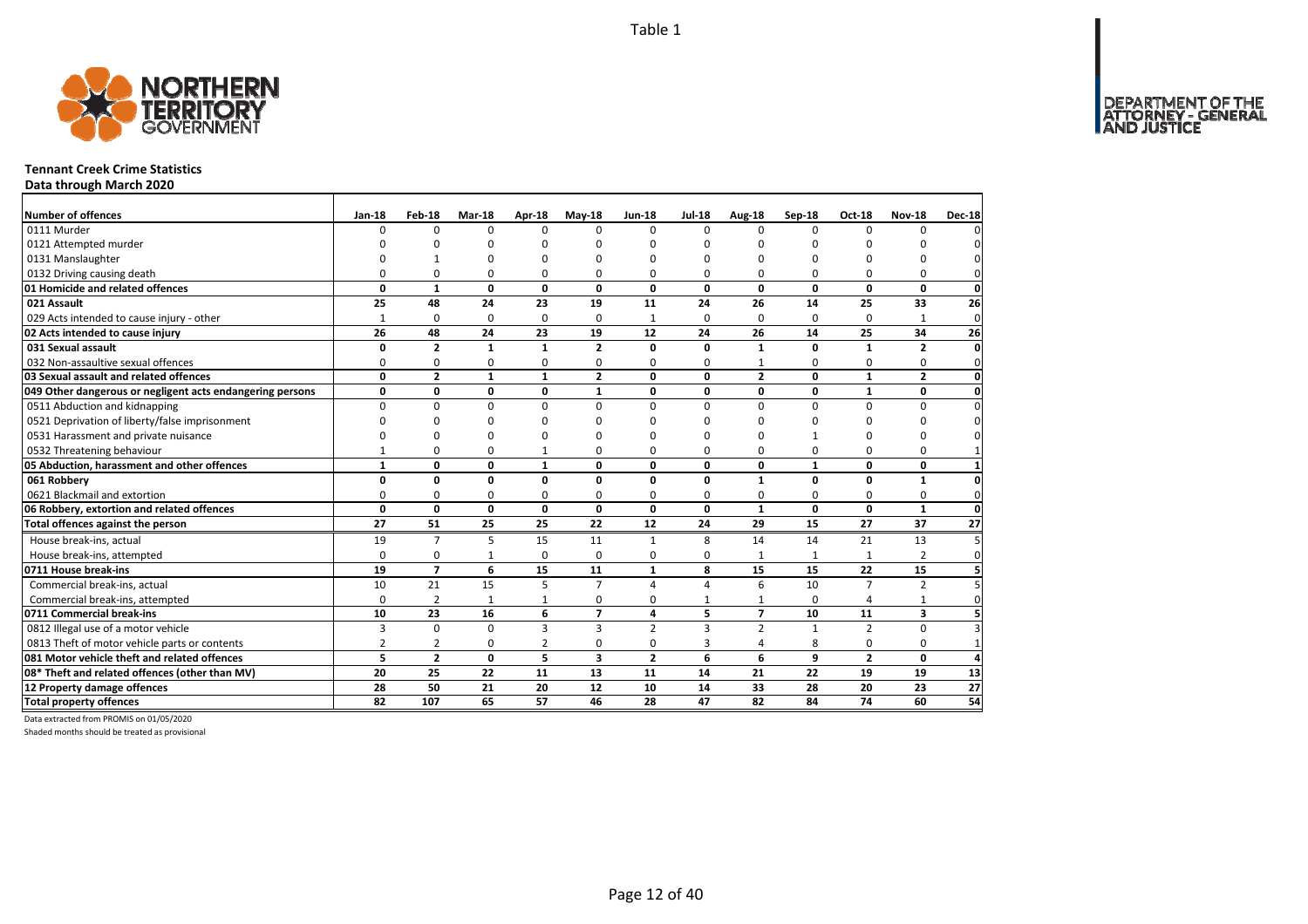

#### **Tennant Creek Crime Statistics**

**Data through March 2020**

| <b>Number of offences</b>                                 | Jan-19         | Feb-19       | Mar-19         | Apr-19         | $Mav-19$       | <b>Jun-19</b>  | <b>Jul-19</b>  | Aug-19       | Sep-19         | Oct-19         | <b>Nov-19</b>  | <b>Dec-19</b> | <b>Jan-20</b>           | <b>Feb-20</b>            | Mar-20   |
|-----------------------------------------------------------|----------------|--------------|----------------|----------------|----------------|----------------|----------------|--------------|----------------|----------------|----------------|---------------|-------------------------|--------------------------|----------|
| 0111 Murder                                               | n              | $\Omega$     | $\Omega$       | $\Omega$       | $\Omega$       | $\Omega$       | $\Omega$       | $\Omega$     | $\Omega$       | $\Omega$       | $\Omega$       | $\Omega$      | $\Omega$                | $\Omega$                 |          |
| 0121 Attempted murder                                     |                |              |                |                |                |                |                |              |                |                |                |               |                         |                          |          |
| 0131 Manslaughter                                         |                |              |                |                | ŋ              |                |                |              |                |                |                |               |                         |                          |          |
| 0132 Driving causing death                                |                |              |                | $\Omega$       | $\Omega$       |                |                | $\Omega$     | $\Omega$       | 0              |                |               |                         |                          |          |
| 01 Homicide and related offences                          | $\Omega$       | 0            | $\Omega$       | $\mathbf{0}$   | 0              | $\mathbf{0}$   | 0              | 0            | $\mathbf{0}$   | 0              | 0              | $\mathbf 0$   | $\Omega$                | $\Omega$                 |          |
| 021 Assault                                               | 27             | 21           | 16             | 19             | 16             | 18             | 19             | 28           | 37             | 26             | 27             | 22            | 17                      | 27                       | 28       |
| 029 Acts intended to cause injury - other                 | $\Omega$       | $\Omega$     | $\Omega$       | 0              | $\mathbf 0$    | $\Omega$       | $\Omega$       | $\Omega$     | 0              | 0              | $\Omega$       | $\Omega$      | $\mathbf{0}$            | $\mathbf{1}$             | $\Omega$ |
| 02 Acts intended to cause injury                          | 27             | 21           | 16             | 19             | 16             | 18             | 19             | 28           | 37             | 26             | 27             | 22            | 17                      | 28                       | 28       |
| 031 Sexual assault                                        | $\overline{2}$ | 0            | $\overline{2}$ | $\mathbf{0}$   | 0              | 0              | 0              | 3            | $\mathbf{0}$   | $\overline{2}$ | 0              | $\Omega$      | $\Omega$                | $\Omega$                 |          |
| 032 Non-assaultive sexual offences                        | $\Omega$       | <sup>0</sup> | $\Omega$       | $\Omega$       | $\mathbf 0$    | $\Omega$       | 0              | $\Omega$     | $\Omega$       | 0              | $\Omega$       | ŋ             | $\Omega$                |                          |          |
| 03 Sexual assault and related offences                    | $\overline{2}$ | $\Omega$     | $\overline{2}$ | $\mathbf{0}$   | 0              | $\Omega$       | $\Omega$       | 3            | $\mathbf{0}$   | $\overline{2}$ | 0              | $\Omega$      | $\Omega$                | $\Omega$                 |          |
| 049 Other dangerous or negligent acts endangering persons | 0              | $\Omega$     | $\mathbf{1}$   | 0              | $\overline{2}$ | $\Omega$       | O              | 0            | 0              | $\mathbf{1}$   | 0              | $\Omega$      | $\Omega$                | $\Omega$                 |          |
| 0511 Abduction and kidnapping                             | $\Omega$       | O            | n              | $\Omega$       | $\Omega$       | $\Omega$       | O              | $\Omega$     | $\Omega$       | $\Omega$       | $\Omega$       | O             | $\Omega$                | $\Omega$                 |          |
| 0521 Deprivation of liberty/false imprisonment            |                |              |                |                | n              |                |                | n            |                |                |                |               |                         |                          |          |
| 0531 Harassment and private nuisance                      |                |              |                |                | ŋ              |                |                | n            |                |                |                |               |                         |                          |          |
| 0532 Threatening behaviour                                |                |              |                | $\Omega$       | 0              |                |                |              | $\Omega$       | 3              |                |               |                         |                          |          |
| 05 Abduction, harassment and other offences               | 0              | $\mathbf{1}$ | $\mathbf{1}$   | $\mathbf{0}$   | 0              | $\mathbf{1}$   | 1              | $\mathbf{1}$ | $\mathbf{0}$   | 4              | 0              | O             | $\Omega$                | $\mathbf{1}$             |          |
| 061 Robbery                                               |                | $\Omega$     |                | Ω              | 0              | $\Omega$       | O              | O            | $\mathbf{1}$   | $\mathbf{1}$   | $\overline{2}$ | ŋ             | n                       | $\overline{\phantom{a}}$ |          |
| 0621 Blackmail and extortion                              |                | O            |                | $\Omega$       | 0              | 0              | ŋ              | $\Omega$     | $\Omega$       | 0              |                |               | $\Omega$                |                          |          |
| 06 Robbery, extortion and related offences                | $\mathbf{1}$   | 0            | 1              | $\mathbf{0}$   | 0              | $\mathbf{0}$   | 0              | 0            | $\mathbf{1}$   | $\mathbf{1}$   | $\overline{2}$ | $\mathbf 0$   | $\Omega$                | $\overline{2}$           | $\Omega$ |
| Total offences against the person                         | 30             | 22           | 21             | 19             | 18             | 19             | 20             | 32           | 38             | 34             | 29             | 22            | 17                      | 31                       | 29       |
| House break-ins, actual                                   | 12             | 13           | 4              | 8              | 10             | 13             | 15             | 19           | 18             | 16             | 18             | 11            | 15                      | 21                       | 17       |
| House break-ins, attempted                                | $\overline{2}$ | $\Omega$     |                | $\mathbf{1}$   | $\mathbf{1}$   | $\mathbf{1}$   | 3              | $\mathbf{1}$ | $\mathbf 0$    | 4              | $\overline{2}$ | 1             | $\mathbf{1}$            | $\Omega$                 | $\Omega$ |
| 0711 House break-ins                                      | 14             | 13           | 5.             | 9              | 11             | 14             | 18             | 20           | 18             | 20             | 20             | 12            | 16                      | 21                       | 17       |
| Commercial break-ins, actual                              | 10             | 9            | 15             | 24             | $\overline{7}$ | 6              | 8              | 12           | 6              | 15             | 23             | 10            | 8                       | 9                        |          |
| Commercial break-ins, attempted                           |                |              |                | $\mathbf{1}$   | 1              | 0              | 0              | $\Omega$     | $\overline{2}$ | 0              | $\Omega$       |               |                         |                          |          |
| 0711 Commercial break-ins                                 | 13             | 10           | 16             | 25             | 8              | 6              | 8              | 12           | 8              | 15             | 23             | 11            | 9                       | 10                       | 10       |
| 0812 Illegal use of a motor vehicle                       |                | $\Omega$     | $\mathbf{R}$   | $\overline{2}$ | $\mathbf{1}$   | 0              | $\Omega$       | $\Omega$     | $\mathbf{1}$   | $\overline{2}$ | 3              | $\Omega$      | $\overline{3}$          | $\mathbf{3}$             |          |
| 0813 Theft of motor vehicle parts or contents             |                |              | 3              | $\overline{2}$ | 0              | $\overline{2}$ | 2              |              | 1              | 3              |                |               | $\Omega$                |                          |          |
| 081 Motor vehicle theft and related offences              | 8              | $\mathbf{1}$ | 6              | $\overline{a}$ | $\mathbf{1}$   | $\overline{2}$ | $\overline{2}$ | $\mathbf{1}$ | $\overline{2}$ | 5              | 4              | $\mathbf{1}$  | $\overline{\mathbf{3}}$ | $\overline{\mathbf{3}}$  |          |
| 08* Theft and related offences (other than MV)            | 18             | 15           | 17             | 23             | 24             | 21             | 18             | 27           | 24             | 30             | 31             | 18            | 23                      | 51                       | 34       |
| 12 Property damage offences                               | 26             | 24           | 38             | 43             | 26             | 17             | 34             | 29           | 35             | 44             | 51             | 39            | 31                      | 43                       | 46       |
| <b>Total property offences</b>                            | 79             | 63           | 82             | 104            | 70             | 60             | 80             | 89           | 87             | 114            | 129            | 81            | 82                      | 128                      | 111      |

Data extracted from PROMIS on 01/05/2020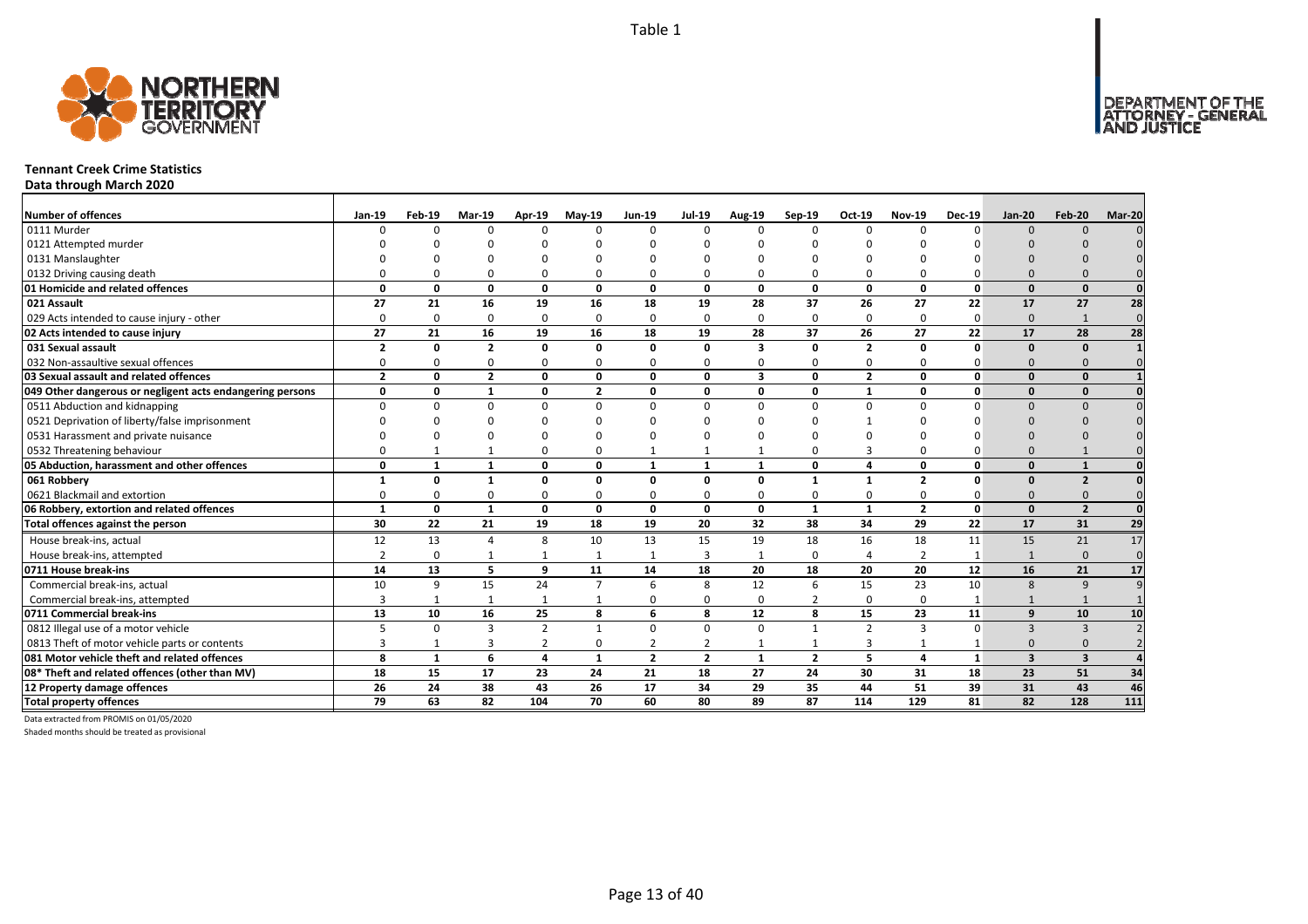

## **Nhulunbuy Crime Statistics**

**Data through March 2020**

| Number of offences                                        | Jan-18         | Feb-18                  | Mar-18         | Apr-18         | $May-18$       | <b>Jun-18</b>  | <b>Jul-18</b> | Aug-18                  | Sep-18                   | Oct-18       | <b>Nov-18</b>  | Dec-18          |
|-----------------------------------------------------------|----------------|-------------------------|----------------|----------------|----------------|----------------|---------------|-------------------------|--------------------------|--------------|----------------|-----------------|
| 0111 Murder                                               | $\Omega$       | $\Omega$                | $\Omega$       | $\Omega$       | $\Omega$       | $\Omega$       | $\Omega$      | $\Omega$                | $\Omega$                 | $\Omega$     | $\Omega$       |                 |
| 0121 Attempted murder                                     |                | n                       | n              | n              |                | n              |               | n                       |                          |              |                |                 |
| 0131 Manslaughter                                         |                | O                       | ŋ              | O              |                | O              | ŋ             | ŋ                       |                          |              |                |                 |
| 0132 Driving causing death                                | $\Omega$       | 0                       | $\Omega$       | $\Omega$       | 0              | $\Omega$       | 0             | O                       | $\Omega$                 | O            | $\Omega$       |                 |
| 01 Homicide and related offences                          | 0              | 0                       | $\mathbf 0$    | $\mathbf 0$    | 0              | 0              | 0             | $\mathbf{0}$            | $\mathbf 0$              | $\mathbf 0$  | 0              | 0               |
| 021 Assault                                               | 8              | $\overline{\mathbf{3}}$ | $\overline{7}$ | 12             | 6              | 3              | 6             | 11                      | $\overline{ }$           | 10           | $\overline{z}$ |                 |
| 029 Acts intended to cause injury - other                 | 0              | 0                       | 0              | $\Omega$       | $\Omega$       | $\Omega$       | 0             | $\Omega$                | $\Omega$                 | $\Omega$     | 0              | $\Omega$        |
| 02 Acts intended to cause injury                          | 8              | 3                       | $\overline{7}$ | 12             | 6              | 3              | 6             | 11                      | $\overline{\phantom{a}}$ | 10           | $\overline{7}$ |                 |
| 031 Sexual assault                                        | O              | 3                       | 0              | $\mathbf 0$    | 1              | $\overline{2}$ | 0             | 0                       | $\mathbf 0$              | n            | $\overline{2}$ |                 |
| 032 Non-assaultive sexual offences                        | $\Omega$       | 0                       | 0              | 0              | 0              | 0              | 0             | 0                       | $\Omega$                 | $\Omega$     | 0              |                 |
| 03 Sexual assault and related offences                    | $\mathbf{0}$   | $\overline{\mathbf{3}}$ | $\mathbf{0}$   | $\mathbf{0}$   | $\mathbf{1}$   | $\overline{2}$ | 0             | $\mathbf{0}$            | $\mathbf{0}$             | 0            | $\overline{2}$ | 0               |
| 049 Other dangerous or negligent acts endangering persons | 0              | 0                       | $\mathbf{1}$   | $\mathbf 0$    | 0              | 0              | 0             | 0                       | 0                        | 0            | 0              | $\mathbf{0}$    |
| 0511 Abduction and kidnapping                             | $\Omega$       | 0                       | $\Omega$       | $\Omega$       | $\Omega$       | $\Omega$       | 0             | $\Omega$                | $\Omega$                 | $\Omega$     | $\Omega$       | 0               |
| 0521 Deprivation of liberty/false imprisonment            | ŋ              | 1                       | n              | n              |                | n              | n             | ŋ                       | n                        |              | O              |                 |
| 0531 Harassment and private nuisance                      | ŋ              | ŋ                       | O              | n              |                | ŋ              | n             | ŋ                       | n                        |              | O              |                 |
| 0532 Threatening behaviour                                | $\Omega$       | 0                       | $\mathbf{1}$   | $\Omega$       |                | $\Omega$       | 0             |                         | $\Omega$                 | n            | $\Omega$       |                 |
| 05 Abduction, harassment and other offences               | 0              | $\mathbf{1}$            | $\mathbf{1}$   | $\mathbf{0}$   | 0              | 0              | 0             | $\mathbf{1}$            | $\mathbf 0$              | 0            | 0              |                 |
| 061 Robbery                                               | 0              | $\mathbf{0}$            | $\mathbf{0}$   | $\mathbf{0}$   | $\Omega$       | 0              | 0             | $\overline{\mathbf{3}}$ | $\mathbf 0$              | $\Omega$     | 0              |                 |
| 0621 Blackmail and extortion                              | <sup>0</sup>   | 0                       | 0              | 0              | <sup>0</sup>   | O              | 0             | 0                       | $\Omega$                 | 0            | $\Omega$       | <sup>0</sup>    |
| 06 Robbery, extortion and related offences                | 0              | 0                       | $\mathbf{0}$   | $\mathbf{0}$   | 0              | 0              | 0             | $\overline{\mathbf{3}}$ | 0                        | $\mathbf{0}$ | 0              | $\mathbf{0}$    |
| Total offences against the person                         | 8              | $\overline{7}$          | 9              | 12             | $\overline{7}$ | 5.             | 6             | 15                      | $\overline{7}$           | 10           | 9              | 5               |
| House break-ins, actual                                   | 4              | $\mathbf{1}$            | $\mathbf{1}$   | $\mathbf{1}$   | 3              | $\overline{2}$ | 1             | $\mathbf{1}$            | $\mathbf{1}$             | 1            | 0              |                 |
| House break-ins, attempted                                | $\mathbf{1}$   | $\mathbf{1}$            | 0              | $\Omega$       | $\Omega$       | $\Omega$       | 0             | $\Omega$                | $\Omega$                 | $\Omega$     | $\Omega$       |                 |
| 0711 House break-ins                                      | 5              | $\overline{2}$          | $\mathbf{1}$   | $\mathbf{1}$   | 3              | $\mathbf{2}$   | $\mathbf{1}$  | $\mathbf{1}$            | $\mathbf{1}$             | $\mathbf{1}$ | 0              |                 |
| Commercial break-ins, actual                              | 8              | $\overline{2}$          | 6              | $\overline{7}$ | $\overline{2}$ | 3              | 8             | $\mathbf{1}$            | $\mathbf{1}$             | $\Omega$     | $\Omega$       |                 |
| Commercial break-ins, attempted                           | 3              | 0                       | 0              | 0              | 2              | $\Omega$       | 0             | $\Omega$                | 0                        | $\Omega$     | $\Omega$       |                 |
| 0711 Commercial break-ins                                 | 11             | $\overline{2}$          | 6              | $\overline{7}$ | 4              | 3              | 8             | $\mathbf{1}$            | $\mathbf{1}$             | 0            | 0              |                 |
| 0812 Illegal use of a motor vehicle                       | $\overline{2}$ | $\mathbf{1}$            | $\mathbf{1}$   | $\Omega$       | $\Omega$       | $\overline{2}$ | 5             | $\Omega$                | $\mathbf{1}$             | $\Omega$     | 3              |                 |
| 0813 Theft of motor vehicle parts or contents             | 0              | 0                       | 0              | $\mathbf 0$    | $\mathbf{1}$   | $\mathbf{1}$   | $\mathbf{1}$  | $\Omega$                | $\mathbf 0$              | $\Omega$     | $\mathbf{1}$   |                 |
| 081 Motor vehicle theft and related offences              | $\overline{2}$ | $\mathbf{1}$            | $\mathbf{1}$   | $\mathbf{0}$   | $\mathbf{1}$   | 3              | 6             | 0                       | $\mathbf{1}$             | 0            | 4              |                 |
| 08* Theft and related offences (other than MV)            | $\overline{7}$ | 5                       | 6              | $\overline{7}$ | 13             | 12             | 13            | 9                       | $\overline{\mathbf{3}}$  | $\mathbf{1}$ | 0              |                 |
| 12 Property damage offences                               | 13             | 5                       | 5              | 6              | 9              | $\overline{ }$ | 10            | 6                       | 9                        | 4            | $\overline{ }$ | Δ               |
| <b>Total property offences</b>                            | 38             | $\overline{15}$         | 19             | 21             | 30             | 27             | 38            | 17                      | 15                       | 6            | 11             | $\overline{12}$ |

Data extracted from PROMIS on 01/05/2020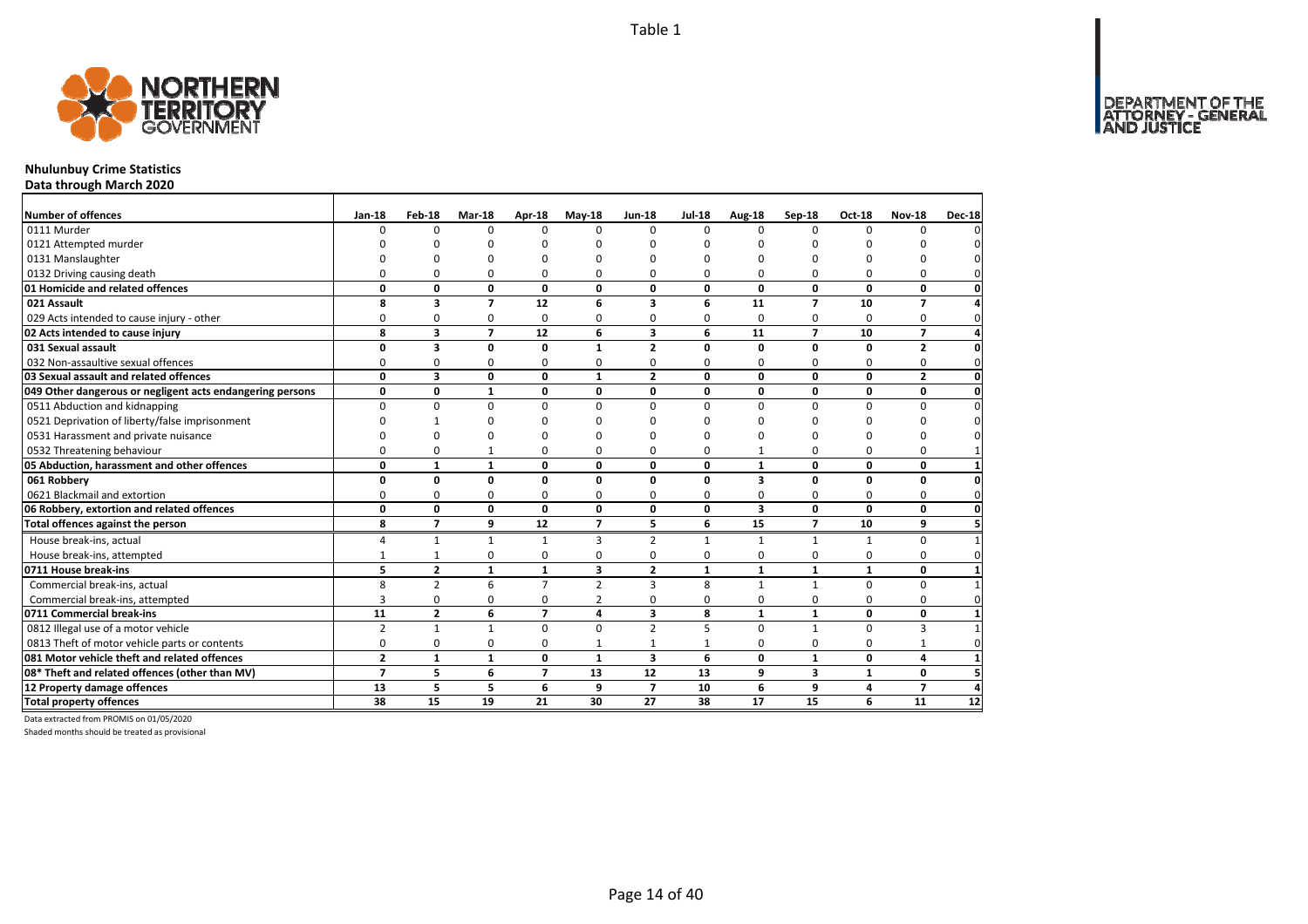

## **Nhulunbuy Crime Statistics**

**Data through March 2020**

| <b>Number of offences</b>                                 | <b>Jan-19</b>           | Feb-19 | <b>Mar-19</b>  | Apr-19              | <b>Mav-19</b>  | <b>Jun-19</b>           | <b>Jul-19</b>  | Aug-19         | Sep-19                  | Oct-19         | <b>Nov-19</b>           | <b>Dec-19</b>  | <b>Jan-20</b>            | <b>Feb-20</b>           | Mar-20   |
|-----------------------------------------------------------|-------------------------|--------|----------------|---------------------|----------------|-------------------------|----------------|----------------|-------------------------|----------------|-------------------------|----------------|--------------------------|-------------------------|----------|
| 0111 Murder                                               |                         |        | $\Omega$       | $\Omega$            | $\Omega$       |                         | $\Omega$       | $\Omega$       | $\Omega$                | $\Omega$       | $\Omega$                | $\Omega$       | $\Omega$                 | $\Omega$                |          |
| 0121 Attempted murder                                     |                         |        |                |                     |                |                         |                |                |                         |                |                         |                |                          |                         |          |
| 0131 Manslaughter                                         |                         |        |                |                     |                |                         |                |                |                         |                |                         |                |                          |                         |          |
| 0132 Driving causing death                                |                         |        |                | $\Omega$            | O              |                         |                | O              | $\Omega$                | O              |                         |                |                          |                         |          |
| 01 Homicide and related offences                          | O                       | O      | 0              | $\mathbf{0}$        | 0              | $\Omega$                | O              | 0              | $\mathbf{0}$            | 0              | $\Omega$                | $\Omega$       | $\Omega$                 | $\Omega$                |          |
| 021 Assault                                               | ર                       | 5      | 8              | $\overline{\bf{4}}$ | 5              |                         | 5              | $\lambda$      | 5                       | 8              | $\overline{ }$          |                | $\overline{2}$           | 3                       | 10       |
| 029 Acts intended to cause injury - other                 |                         |        | $\Omega$       | $\Omega$            | 0              |                         |                | <sup>0</sup>   | $\Omega$                | 0              | $\Omega$                |                | $\Omega$                 | $\Omega$                | $\Omega$ |
| 02 Acts intended to cause injury                          | 3                       | 5      | 8              | $\overline{4}$      | 5              | $\overline{a}$          | 5              | 4              | 5                       | 8              | $\overline{7}$          | 4              | $\overline{\phantom{a}}$ | $\overline{\mathbf{3}}$ | 10       |
| 031 Sexual assault                                        | n                       | n      | -1             | $\Omega$            | 0              | $\mathbf{1}$            | O              | $\mathbf 1$    | $\mathbf{0}$            | 0              | 0                       | 1              | $\Omega$                 | $\mathbf{1}$            |          |
| 032 Non-assaultive sexual offences                        |                         |        | $\Omega$       | $\Omega$            | 0              | 0                       | 0              | $\Omega$       | $\Omega$                | 0              | $\Omega$                | O              | $\Omega$                 | $\Omega$                |          |
| 03 Sexual assault and related offences                    | $\Omega$                | 0      | $\mathbf{1}$   | $\mathbf{0}$        | $\mathbf{0}$   | $\mathbf{1}$            | 0              | $\mathbf{1}$   | $\mathbf{0}$            | 0              | $\Omega$                | $\mathbf{1}$   | $\Omega$                 | $\mathbf{1}$            |          |
| 049 Other dangerous or negligent acts endangering persons | 0                       | 0      | 0              | 0                   | 0              | 0                       | 0              | 0              | 0                       | 0              | 0                       | $\mathbf{0}$   | $\Omega$                 | $\Omega$                |          |
| 0511 Abduction and kidnapping                             | $\Omega$                | n      | $\Omega$       | $\Omega$            | $\Omega$       | $\Omega$                | $\Omega$       | $\Omega$       | $\Omega$                | $\Omega$       | $\Omega$                | $\Omega$       | $\Omega$                 | $\Omega$                |          |
| 0521 Deprivation of liberty/false imprisonment            |                         |        |                |                     | n              |                         |                | n              |                         |                |                         |                |                          |                         |          |
| 0531 Harassment and private nuisance                      |                         |        |                |                     | n              |                         |                | n              |                         |                |                         |                |                          |                         |          |
| 0532 Threatening behaviour                                |                         |        | $\Omega$       | $\Omega$            | $\Omega$       |                         |                | O              | $\Omega$                | $\Omega$       |                         |                |                          |                         |          |
| 05 Abduction, harassment and other offences               | $\Omega$                | n      | 0              | $\mathbf{0}$        | 0              | $\mathbf 0$             | 0              | 0              | $\mathbf{0}$            | 0              | $\Omega$                | $\Omega$       | $\Omega$                 | $\Omega$                |          |
| 061 Robbery                                               | O                       | n      | 0              | 0                   | 0              | 0                       | 0              | $\mathbf{1}$   | 0                       | 1              | $\Omega$                | $\mathbf{0}$   |                          | $\Omega$                |          |
| 0621 Blackmail and extortion                              |                         |        | $\Omega$       | $\mathbf 0$         | 0              | 0                       | 0              | 0              | $\Omega$                | 0              | $\Omega$                |                | $\Omega$                 |                         |          |
| 06 Robbery, extortion and related offences                | $\Omega$                | 0      | 0              | $\mathbf 0$         | $\mathbf 0$    | 0                       | 0              | $\mathbf{1}$   | 0                       | 1              | 0                       | $\mathbf{0}$   |                          | $\Omega$                |          |
| Total offences against the person                         | $\overline{\mathbf{3}}$ | 5.     | 9              | $\overline{a}$      | 5              | 5                       | 5              | 6              | 5                       | 9              | $\overline{ }$          | 5              | $\overline{3}$           | $\boldsymbol{\Lambda}$  | 10       |
| House break-ins, actual                                   |                         | 1      |                | $\Omega$            | 6              | $\overline{2}$          | 1              | $\mathcal{P}$  | $\mathbf{1}$            | 4              |                         | 3              | $\Omega$                 |                         |          |
| House break-ins, attempted                                |                         | O      | $\Omega$       | $\mathbf{1}$        | 0              | $\Omega$                | 0              | $\Omega$       | $\Omega$                | 0              | $\Omega$                |                | $\Omega$                 |                         |          |
| 0711 House break-ins                                      | $\overline{2}$          |        | $\mathbf{1}$   | $\mathbf{1}$        | 6              | $\overline{2}$          | $\mathbf{1}$   | $\overline{2}$ | $\mathbf{1}$            | 4              |                         | 3              | $\Omega$                 |                         |          |
| Commercial break-ins, actual                              |                         | 3      |                | $\overline{2}$      | 3              |                         | $\Omega$       |                | $\Omega$                | $\overline{1}$ |                         |                | $\Omega$                 | 3                       |          |
| Commercial break-ins, attempted                           |                         |        | $\Omega$       | 0                   | 0              |                         | O              | 0              | $\Omega$                | 0              | $\Omega$                |                | $\Omega$                 | $\Omega$                |          |
| 0711 Commercial break-ins                                 | 6                       | 4      | $\mathbf{1}$   | $\overline{2}$      | 3              | $\overline{2}$          | 0              | $\mathbf{1}$   | $\mathbf 0$             | $\mathbf{1}$   | $\mathbf{1}$            | $\mathbf{1}$   | $\Omega$                 | $\overline{\mathbf{3}}$ |          |
| 0812 Illegal use of a motor vehicle                       | $\mathbf{a}$            | U      | $\Omega$       | $\overline{2}$      | 0              | $\Omega$                |                | $\Omega$       | $\Omega$                | $\mathbf{1}$   |                         | $\Omega$       | $\Omega$                 |                         |          |
| 0813 Theft of motor vehicle parts or contents             |                         |        | 0              | $\mathbf 0$         | 0              | $\mathbf{1}$            | 0              | $\mathbf{1}$   | $\overline{2}$          | 0              | 0                       | 0              | $\Omega$                 | $\Omega$                |          |
| 081 Motor vehicle theft and related offences              | 6                       | 0      | $\Omega$       | $\overline{2}$      | 0              | $\mathbf{1}$            | $\mathbf{1}$   | $\mathbf{1}$   | $\overline{2}$          | $\mathbf{1}$   | $\mathbf{1}$            | $\Omega$       | $\Omega$                 | $\mathbf{1}$            |          |
| 08* Theft and related offences (other than MV)            | 12                      | 10     | 6              | 10                  | $\overline{ }$ | $\overline{\mathbf{3}}$ | 6              | 4              | $\overline{\mathbf{3}}$ | 6              | $\overline{\mathbf{3}}$ | $\overline{7}$ | 5                        | $\overline{7}$          |          |
| 12 Property damage offences                               | 19                      | 5      | $\overline{7}$ | $\overline{7}$      | 9              | 4                       | $\overline{2}$ | 3              | $\overline{a}$          | $\overline{7}$ | 3                       | 6              | $\Delta$                 | $\Delta$                |          |
| <b>Total property offences</b>                            | 45                      | 20     | 15             | 22                  | 25             | 12                      | 10             | 11             | 10                      | 19             | 9                       | 17             | 9                        | 19                      | 12       |

Data extracted from PROMIS on 01/05/2020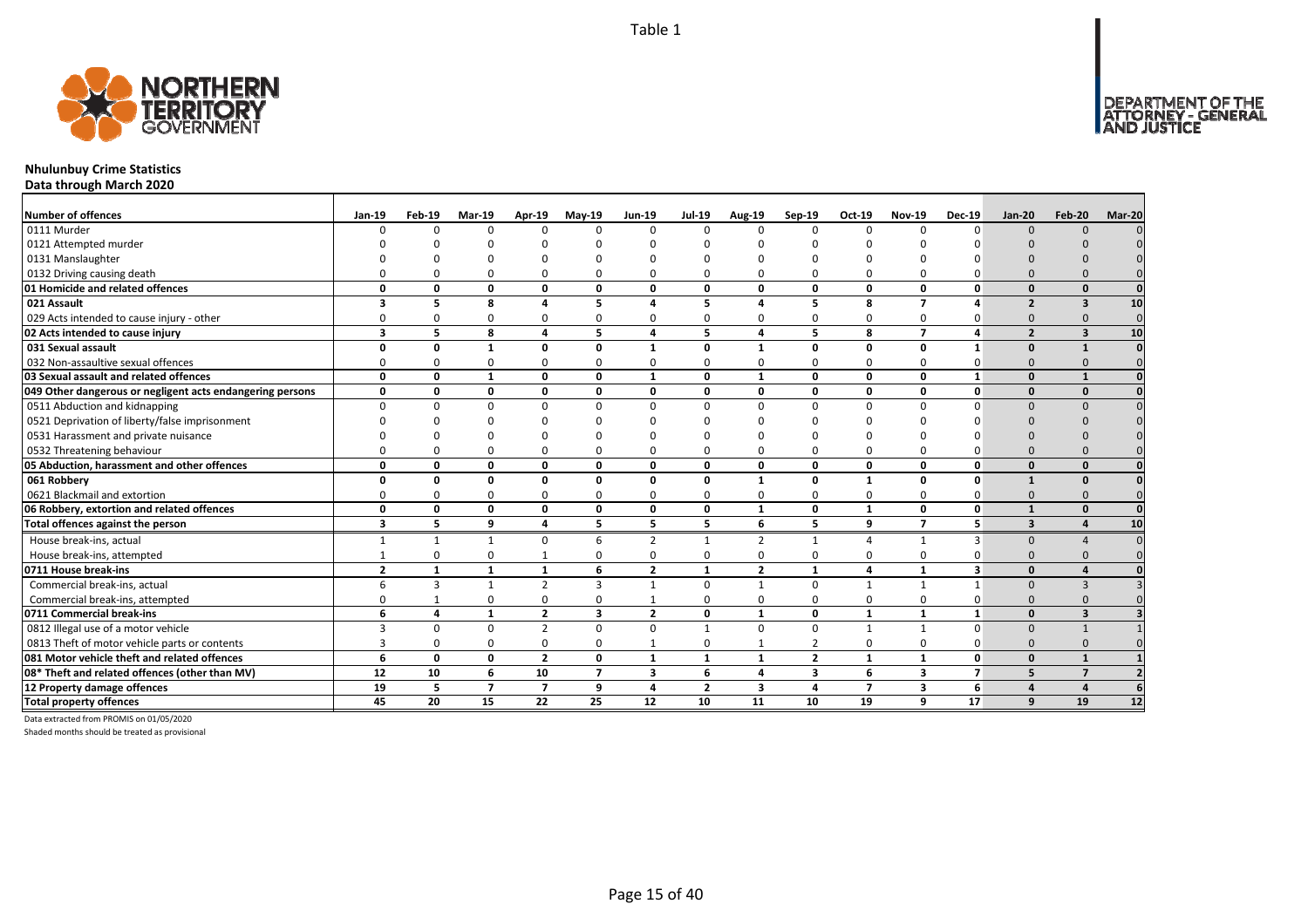

## **NT Balance Crime Statistics**

**Data through March 2020**

| Number of offences                                        | Jan-18         | Feb-18         | Mar-18       | Apr-18         | $May-18$     | <b>Jun-18</b>  | <b>Jul-18</b> | Aug-18                   | Sep-18       | Oct-18         | <b>Nov-18</b>  | <b>Dec-18</b>           |
|-----------------------------------------------------------|----------------|----------------|--------------|----------------|--------------|----------------|---------------|--------------------------|--------------|----------------|----------------|-------------------------|
| 0111 Murder                                               | 0              | 0              | $\Omega$     | $\Omega$       | <sup>n</sup> | $\Omega$       | $\Omega$      | $\Omega$                 | $\Omega$     | $\Omega$       | $\Omega$       |                         |
| 0121 Attempted murder                                     | $\Omega$       | ŋ              | ŋ            | $\Omega$       | ŋ            | O              | n             | ŋ                        | $\Omega$     | ŋ              |                |                         |
| 0131 Manslaughter                                         | 0              | $\Omega$       | 0            | $\Omega$       | ŋ            | O              | C             | $\Omega$                 | $\Omega$     | $\Omega$       | 0              |                         |
| 0132 Driving causing death                                | $\Omega$       | $\Omega$       | $\mathbf{1}$ | $\Omega$       | $\Omega$     | O              | $\mathbf{1}$  | $\Omega$                 | $\Omega$     | $\Omega$       | 0              | $\Omega$                |
| 01 Homicide and related offences                          | 0              | 0              | $\mathbf{1}$ | $\mathbf 0$    | 0            | 0              | $\mathbf{1}$  | 0                        | $\Omega$     | 0              | 1              | $\overline{\mathbf{z}}$ |
| 021 Assault                                               | 173            | 139            | 177          | 153            | 140          | 140            | 144           | 156                      | 201          | 181            | 178            | 204                     |
| 029 Acts intended to cause injury - other                 | $\Omega$       | 0              | 0            | $\Omega$       | $\mathbf{1}$ | 0              | $\mathbf{1}$  | $\Omega$                 | 1            | 1              | $\mathbf{1}$   | $\Omega$                |
| 02 Acts intended to cause injury                          | 173            | 139            | 177          | 153            | 141          | 140            | 145           | 156                      | 202          | 182            | 179            | 204                     |
| 031 Sexual assault                                        | 8              | 8              | 11           | 9              | 6            | 8              | 10            | 5                        | 8            | 11             | 4              | 3                       |
| 032 Non-assaultive sexual offences                        | 0              | 0              | $\mathbf{1}$ | $\mathbf 0$    | 3            | $\mathbf{1}$   | $\mathbf{1}$  | $\overline{2}$           | $\Omega$     | $\Omega$       | 2              | 0                       |
| 03 Sexual assault and related offences                    | 8              | 8              | 12           | 9              | 9            | 9              | 11            | $\overline{\phantom{a}}$ | 8            | 11             | 6              | 3                       |
| 049 Other dangerous or negligent acts endangering persons | 9              | $\overline{2}$ | 1            | $\overline{7}$ | 3            | $\overline{7}$ | 5             | 4                        | 4            | $\overline{7}$ | 8              | 6                       |
| 0511 Abduction and kidnapping                             | $\Omega$       | $\Omega$       | 0            | $\Omega$       | $\Omega$     | $\Omega$       | $\Omega$      | $\Omega$                 | $\Omega$     | $\Omega$       | 0              | $\Omega$                |
| 0521 Deprivation of liberty/false imprisonment            | $\Omega$       | $\overline{2}$ | 3            | 3              | n            | O              | n             | O                        | $\Omega$     | $\overline{2}$ | 2              | 3                       |
| 0531 Harassment and private nuisance                      |                | $\overline{2}$ | $\mathbf 0$  | $\Lambda$      |              | $\mathcal{P}$  | n             | $\mathcal{P}$            | 3            | 6              | 0              | 0                       |
| 0532 Threatening behaviour                                | $\overline{7}$ | 12             | 15           | $\overline{7}$ |              | 8              | 8             | 10                       | 14           | 12             | 9              | 12                      |
| 05 Abduction, harassment and other offences               | 8              | 16             | 18           | 14             | 8            | 10             | 8             | 12                       | 17           | 20             | 11             | 15                      |
| 061 Robbery                                               | $\mathbf{1}$   | $\mathbf{1}$   | 0            | $\mathbf{1}$   | $\Omega$     | 0              | $\Omega$      | $\mathbf{1}$             | $\mathbf{1}$ | $\mathbf{1}$   | 0              | $\Omega$                |
| 0621 Blackmail and extortion                              | 0              | 0              | 0            | 0              | 0            | 0              | 0             | 0                        | 0            | 0              | 0              | 0                       |
| 06 Robbery, extortion and related offences                | $\mathbf{1}$   | $\mathbf{1}$   | $\mathbf 0$  | $\mathbf{1}$   | $\Omega$     | 0              | $\Omega$      | $\mathbf{1}$             | $\mathbf{1}$ | $\mathbf{1}$   | $\mathbf{0}$   | $\mathbf 0$             |
| Total offences against the person                         | 199            | 166            | 209          | 184            | 161          | 166            | 170           | 180                      | 232          | 221            | 205            | 230                     |
| House break-ins, actual                                   | 72             | 24             | 34           | 37             | 21           | 23             | 23            | 26                       | 28           | 24             | 14             | 48                      |
| House break-ins, attempted                                | 10             | 3              | 5            | 6              | 5            | 5              | 6             | 3                        | 5            | $\overline{7}$ | $\overline{2}$ | 9                       |
| 0711 House break-ins                                      | 82             | 27             | 39           | 43             | 26           | 28             | 29            | 29                       | 33           | 31             | 16             | 57                      |
| Commercial break-ins, actual                              | 99             | 97             | 80           | 105            | 63           | 68             | 61            | 39                       | 37           | 54             | 53             | 75                      |
| Commercial break-ins, attempted                           | 9              | 12             | 9            | 18             | 5            | 6              | 6             | 6                        | 8            | 11             | 10             | 11                      |
| 0711 Commercial break-ins                                 | 108            | 109            | 89           | 123            | 68           | 74             | 67            | 45                       | 45           | 65             | 63             | 86                      |
| 0812 Illegal use of a motor vehicle                       | 20             | 21             | 22           | 24             | 14           | 16             | 13            | 17                       | 12           | 20             | 11             | 12                      |
| 0813 Theft of motor vehicle parts or contents             | 5              | 3              | 10           | $\overline{4}$ | 15           | 11             | 10            | 10                       | 14           | 12             | 5              | 3                       |
| 081 Motor vehicle theft and related offences              | 25             | 24             | 32           | 28             | 29           | 27             | 23            | 27                       | 26           | 32             | 16             | 15                      |
| 08* Theft and related offences (other than MV)            | 127            | 114            | 143          | 136            | 90           | 114            | 106           | 70                       | 82           | 107            | 80             | 105                     |
| 12 Property damage offences                               | 178            | 142            | 155          | 168            | 122          | 132            | 123           | 131                      | 155          | 166            | 147            | 162                     |
| <b>Total property offences</b>                            | 520            | 416            | 458          | 498            | 335          | 375            | 348           | 302                      | 341          | 401            | 322            | 425                     |

Data extracted from PROMIS on 01/05/2020

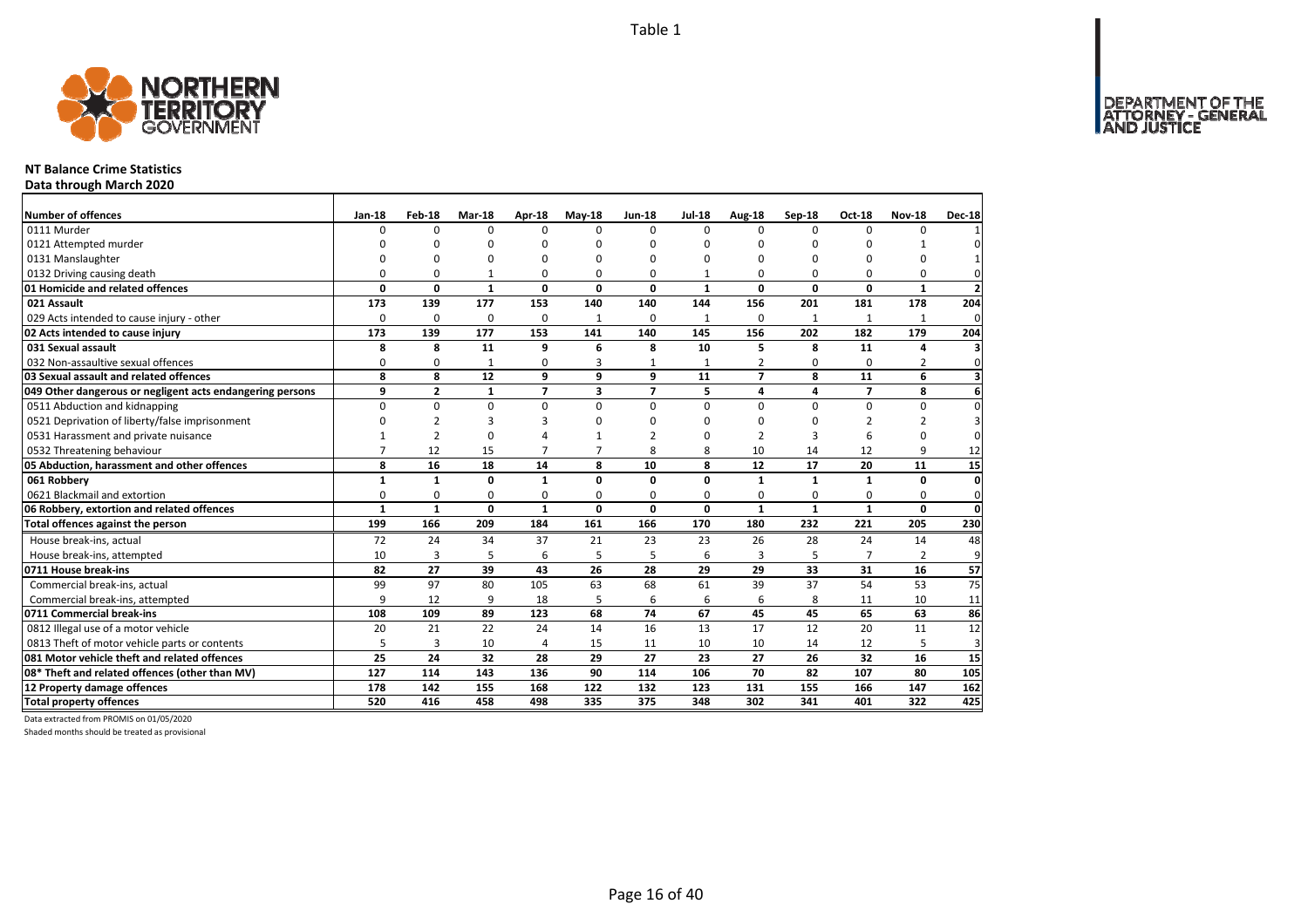

## **NT Balance Crime Statistics**

**Data through March 2020**

| Number of offences                                        | Jan-19   | Feb-19         | Mar-19                   | Apr-19         | <b>Mav-19</b>  | <b>Jun-19</b>  | <b>Jul-19</b>  | Aug-19         | Sep-19         | Oct-19       | <b>Nov-19</b>  | <b>Dec-19</b>  | <b>Jan-20</b>  | <b>Feb-20</b>           | Mar-20       |
|-----------------------------------------------------------|----------|----------------|--------------------------|----------------|----------------|----------------|----------------|----------------|----------------|--------------|----------------|----------------|----------------|-------------------------|--------------|
| 0111 Murder                                               |          | n              | $\Omega$                 | $\Omega$       | $\Omega$       |                | $\Omega$       | $\Omega$       | $\Omega$       | $\Omega$     |                | $\Omega$       | $\Omega$       | $\Omega$                |              |
| 0121 Attempted murder                                     |          |                |                          |                |                |                |                |                |                |              |                |                |                |                         |              |
| 0131 Manslaughter                                         |          |                |                          |                |                |                |                |                |                |              |                |                |                |                         |              |
| 0132 Driving causing death                                |          |                | $\Omega$                 | $\Omega$       | $\Omega$       |                |                | O              | $\Omega$       | O            |                |                |                |                         |              |
| 01 Homicide and related offences                          | O        | O              | 0                        | $\mathbf{0}$   | $\mathbf{0}$   | $\Omega$       | $\Omega$       | 0              | $\mathbf{0}$   | $\mathbf{1}$ | $\mathbf{1}$   | 0              | $\overline{2}$ | $\Omega$                | $\mathbf{0}$ |
| 021 Assault                                               | 145      | 143            | 168                      | 143            | 144            | 126            | 140            | 149            | 162            | 156          | 181            | 193            | 170            | 185                     | 183          |
| 029 Acts intended to cause injury - other                 | $\Omega$ | $\Omega$       | $\Omega$                 | $\mathbf 0$    | 0              | $\Omega$       | $\Omega$       | $\Omega$       | 1              | $\mathbf{1}$ | $\Omega$       |                | $\Omega$       | 1                       | $\Omega$     |
| 02 Acts intended to cause injury                          | 145      | 143            | 168                      | 143            | 144            | 126            | 140            | 149            | 163            | 157          | 181            | 194            | 170            | 186                     | 183          |
| 031 Sexual assault                                        | q        | Δ              | 8                        | 6              | 4              | 6              | $\overline{7}$ | 3              | 8              | 11           | 8              | 6              | 6              | 5                       |              |
| 032 Non-assaultive sexual offences                        | 3        |                | $\Omega$                 | $\mathbf{1}$   | $\mathbf{1}$   | 0              |                | 3              | $\Omega$       | $\mathbf{1}$ |                |                | $\overline{2}$ | $\Omega$                |              |
| 03 Sexual assault and related offences                    | 12       | 5.             | 8                        | $\overline{7}$ | 5              | 6              | 9              | 6              | 8              | 12           | q              | 8              | $\mathbf{8}$   | 5                       |              |
| 049 Other dangerous or negligent acts endangering persons | 5        | $\mathbf{1}$   | $\overline{\phantom{a}}$ | 3              | 4              | $\mathbf 1$    | 5              | 5              | 3              | 4            | $\mathbf{1}$   | $\overline{2}$ | $\mathbf{1}$   | $\overline{\mathbf{3}}$ |              |
| 0511 Abduction and kidnapping                             | $\Omega$ | $\Omega$       | $\Omega$                 | $\mathbf 0$    | $\Omega$       | $\Omega$       | $\Omega$       | $\Omega$       | $\Omega$       | $\Omega$     | $\Omega$       | $\Omega$       | $\Omega$       | $\Omega$                |              |
| 0521 Deprivation of liberty/false imprisonment            |          |                |                          | $\Omega$       |                |                |                | $\mathcal{D}$  |                | З            |                |                |                |                         |              |
| 0531 Harassment and private nuisance                      |          |                | $\Omega$                 | 5              | h              |                |                | $\Omega$       |                | 0            |                |                |                |                         |              |
| 0532 Threatening behaviour                                |          |                |                          | 13             | 6              |                | q              | 11             |                | 11           | 13             |                | 11             | 17                      | 13           |
| 05 Abduction, harassment and other offences               | 11       | 10             | 8                        | 18             | 10             | Δ              | 11             | 13             | 5              | 14           | 15             | 11             | 13             | 21                      | 14           |
| 061 Robbery                                               | O        | 1              | $\Omega$                 | 0              | 0              | $\Omega$       | $\mathbf{1}$   | $\overline{2}$ | $\mathbf{1}$   | 0            | $\mathbf{1}$   | $\overline{2}$ | $\mathbf{1}$   | $\mathbf{1}$            |              |
| 0621 Blackmail and extortion                              |          |                | $\Omega$                 | $\mathbf 0$    | 0              | $\Omega$       | 0              | $\Omega$       | 0              | 0            |                |                | $\Omega$       | $\Omega$                |              |
| 06 Robbery, extortion and related offences                | $\Omega$ | $\mathbf{1}$   | 0                        | $\mathbf 0$    | $\mathbf{0}$   | $\Omega$       | $\mathbf{1}$   | $\overline{2}$ | $\mathbf{1}$   | 0            | $\overline{2}$ | $\overline{2}$ | $\mathbf{1}$   | $\mathbf{1}$            |              |
| Total offences against the person                         | 173      | 160            | 191                      | 171            | 163            | 137            | 166            | 175            | 180            | 188          | 209            | 217            | 195            | 216                     | 205          |
| House break-ins, actual                                   | 81       | 41             | 27                       | 46             | 47             | 36             | 35             | 22             | 23             | 30           | 31             | 54             | 78             | 42                      | 32           |
| House break-ins, attempted                                | 15       | $\overline{2}$ | Δ                        | $\overline{7}$ | 4              | $\overline{2}$ | $\overline{2}$ | $\Omega$       | $\overline{3}$ | 3            | 10             | 4              | 13             | 6                       | 6            |
| 0711 House break-ins                                      | 96       | 43             | 31                       | 53             | 51             | 38             | 37             | 22             | 26             | 33           | 41             | 58             | 91             | 48                      | 38           |
| Commercial break-ins, actual                              | 133      | 98             | 103                      | 88             | 82             | 50             | 60             | 56             | 54             | 59           | 56             | 55             | 109            | 101                     | 112          |
| Commercial break-ins, attempted                           | 17       | 13             | 4                        | 8              | 11             | 4              | $\overline{2}$ |                | 6              | 6            | 11             | 9              | 17             | 6                       | 12           |
| 0711 Commercial break-ins                                 | 150      | 111            | 107                      | 96             | 93             | 54             | 62             | 63             | 60             | 65           | 67             | 64             | 126            | 107                     | 124          |
| 0812 Illegal use of a motor vehicle                       | 25       | 12             | 13                       | 13             | 15             | 17             | $\overline{7}$ | 10             | 14             | 9            | 19             | 18             | 12             | 16                      | 22           |
| 0813 Theft of motor vehicle parts or contents             | 3        | 6              | 11                       | 10             | $\overline{7}$ | $\overline{4}$ | 10             | 9              | $\overline{7}$ | 12           | 17             | $\overline{4}$ | $\mathbf{q}$   | 12                      | 16           |
| 081 Motor vehicle theft and related offences              | 28       | 18             | 24                       | 23             | 22             | 21             | 17             | 19             | 21             | 21           | 36             | 22             | 21             | 28                      | 38           |
| 08* Theft and related offences (other than MV)            | 152      | 97             | 118                      | 103            | 119            | 96             | 96             | 100            | 107            | 80           | 85             | 74             | 120            | 108                     | 116          |
| 12 Property damage offences                               | 207      | 137            | 148                      | 126            | 152            | 104            | 98             | 116            | 119            | 109          | 147            | 146            | 159            | 187                     | 174          |
| <b>Total property offences</b>                            | 633      | 406            | 428                      | 401            | 437            | 313            | 310            | 320            | 333            | 308          | 376            | 364            | 517            | 478                     | 490          |

Data extracted from PROMIS on 01/05/2020

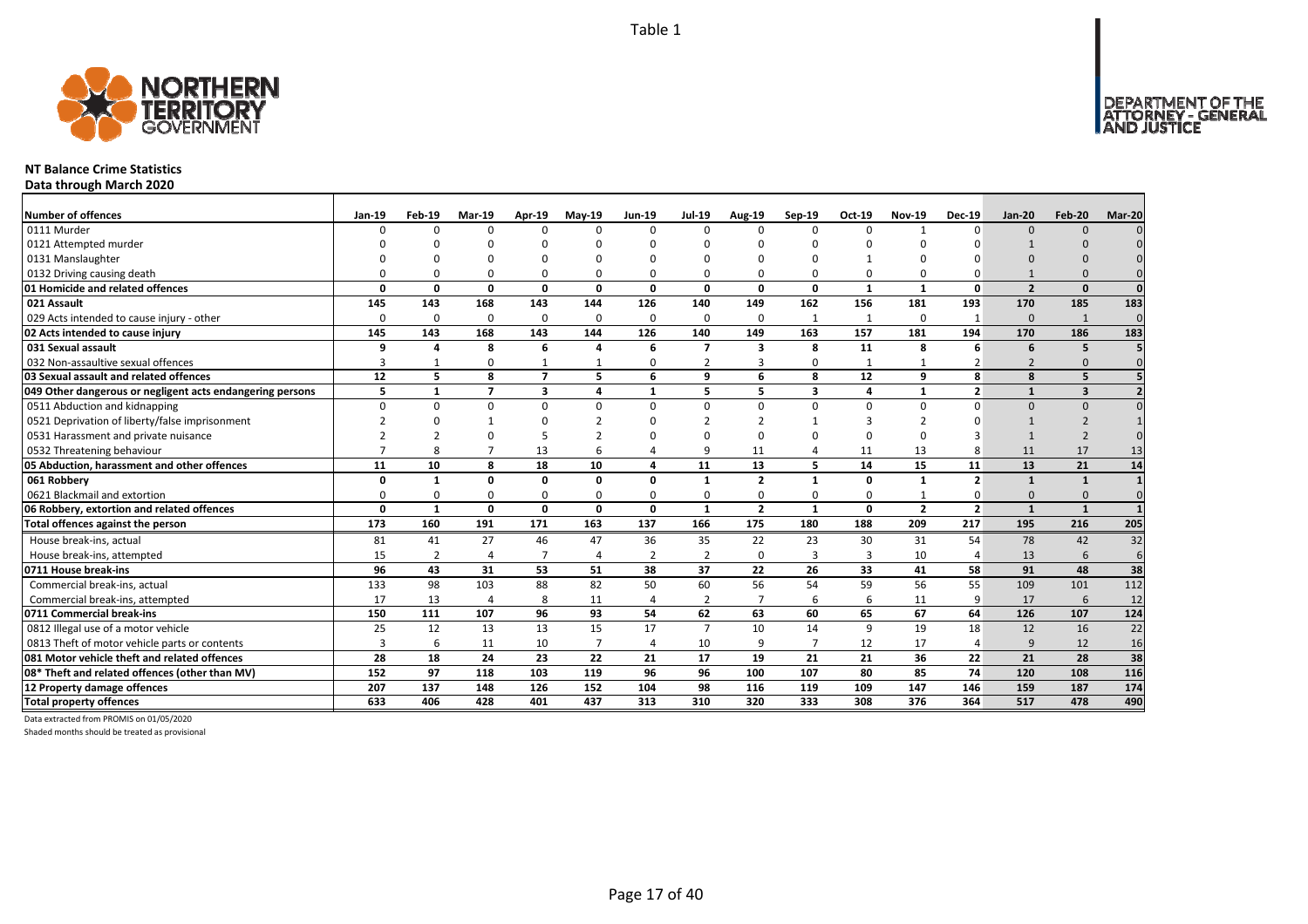



## **Northern Territory Assault Statistics Data through March 2020**

| Domestic violence                     | Alcohol involvement                             | $Jan-18$ | Feb-18 | <b>Mar-18</b> | Apr-18 | $Mav-18$ | <b>Jun-18</b> | <b>Jul-18</b> | Aug-18 | Sep-18 | Oct-18 | <b>Nov-18</b> | <b>Dec-18</b> | <b>Jan-19</b> |
|---------------------------------------|-------------------------------------------------|----------|--------|---------------|--------|----------|---------------|---------------|--------|--------|--------|---------------|---------------|---------------|
| DV involved                           | Alcohol involved                                | 203      | 227    | 250           | 202    | 195      | 202           | 208           | 191    | 225    | 197    | 197           | 230           | 175           |
|                                       | No alcohol involved                             | 120      | 91     | 85            | 87     | 84       | 75            | 69            | 88     | 87     | 104    | 96            | 109           | 83            |
|                                       | Not known                                       | 52       | 40     | 36            | 46     | 40       | 36            | 53            | 36     | 49     | 59     | 65            | 64            | 45            |
| <b>DV</b> involved Total              |                                                 | 375      | 358    | 371           | 335    | 319      | 313           | 330           | 315    | 361    | 360    | 358           | 403           | 303           |
| DV not involved                       | Alcohol involved                                | 124      | 121    | 148           | 125    | 108      | 89            | 109           | 98     | 89     | 94     | 76            | 108           | 85            |
|                                       | No alcohol involved                             | 68       | 66     | 79            | 69     | 68       | 62            | 64            | 60     | 59     | 78     | 68            | 63            | 72            |
|                                       | Not known                                       | 85       | 80     | 81            | 75     | 55       | 65            | 56            | 53     | 62     | 63     | 66            | 54            | 61            |
| DV not involved Total                 |                                                 | 277      | 267    | 308           | 269    | 231      | 216           | 229           | 211    | 210    | 235    | 210           | 225           | 218           |
| Total assaults                        |                                                 | 652      | 625    | 679           | 604    | 550      | 529           | 559           | 526    | 571    | 595    | 568           | 628           | 521           |
| Assaults with alcohol involved        |                                                 | 327      | 348    | 398           | 327    | 303      | 291           | 317           | 289    | 314    | 291    | 273           | 338           | 260           |
| Assaults with no alcohol involved     |                                                 | 188      | 157    | 164           | 156    | 152      | 137           | 133           | 148    | 146    | 182    | 164           | 172           | 155           |
|                                       | Assaults with alcohol involvement unknown       | 137      | 120    | 117           | 121    | 95       | 101           | 109           | 89     | 111    | 122    | 131           | 118           | 106           |
|                                       | % of assaults associated with domestic violence | 57.5%    | 57.3%  | 54.6%         | 55.5%  | 58.0%    | 59.2%         | 59.0%         | 59.9%  | 63.2%  | 60.5%  | 63.0%         | 64.2%         | 58.2%         |
| % of assaults associated with alcohol |                                                 | 50.2%    | 55.7%  | 58.6%         | 54.1%  | 55.1%    | 55.0%         | 56.7%         | 54.9%  | 55.0%  | 48.9%  | 48.1%         | 53.8%         | 49.9%         |

Data extracted from PROMIS on 01/05/2020

Shaded months should be treated as provisional

### **Darwin Assault Statistics Data through March 2020**

| <b>IDomestic violence</b>              | Alcohol involvement                              | $Jan-18$ | Feb-18 | <b>Mar-18</b> | Apr-18 | $May-18$ | <b>Jun-18</b> | <b>Jul-18</b> | Aug-18 | Sep-18 | Oct-18 | <b>Nov-18</b> | <b>Dec-18</b> | $Jan-19$ |
|----------------------------------------|--------------------------------------------------|----------|--------|---------------|--------|----------|---------------|---------------|--------|--------|--------|---------------|---------------|----------|
| DV involved                            | Alcohol involved                                 | 51       | 48     | 54            | 46     | 38       | 44            | 47            | 38     | 45     | 45     | 39            | 43            | 43       |
|                                        | No alcohol involved                              | 11       | 12     | 12            | 11     | 11       | 11            | 11            | 15     | 14     | 16     | 11            | 16            | 9١       |
|                                        | Not known                                        | 22       | 10     | 6             | 9      | 5        | 4             | 14            | 9      |        | 12     | 14            | 12            |          |
| DV involved Total                      |                                                  | 84       | 70     | 72            | 66     | 54       | 59            | 72            | 62     | 64     | 73     | 64            | 71            | 59       |
| DV not involved                        | Alcohol involved                                 | 34       | 45     | 45            | 61     | 46       | 38            | 48            | 37     | 31     | 34     | 34            | 51            | 34       |
|                                        | No alcohol involved                              | 10       | 13     | 23            | 22     | 21       | 20            | 16            | 16     | 25     | 24     | 22            | 13            | 20       |
|                                        | Not known                                        | 28       | 42     | 38            | 27     | 27       | 27            | 25            | 16     | 18     | 26     | 22            | 17            | 30       |
| DV not involved Total                  |                                                  | 72       | 100    | 106           | 110    | 94       | 85            | 89            | 69     | 74     | 84     | 78            | 81            | 84       |
| Total assaults                         |                                                  | 156      | 170    | 178           | 176    | 148      | 144           | 161           | 131    | 138    | 157    | 142           | 152           | 143      |
| Assaults with alcohol involved         |                                                  | 85       | 93     | 99            | 107    | 84       | 82            | 95            | 75     | 76     | 79     | 73            | 94            | 77       |
| Assaults with no alcohol involved      |                                                  | 21       | 25     | 35            | 33     | 32       | 31            | 27            | 31     | 39     | 40     | 33            | 29            | 29       |
|                                        | Assaults with alcohol involvement unknown        | 50       | 52     | 44            | 36     | 32       | 31            | 39            | 25     | 23     | 38     | 36            | 29            | 37       |
|                                        | l% of assaults associated with domestic violence | 53.8%    | 41.2%  | 40.4%         | 37.5%  | 36.5%    | 41.0%         | 44.7%         | 47.3%  | 46.4%  | 46.5%  | 45.1%         | 46.7%         | 41.3%    |
| I% of assaults associated with alcohol |                                                  | 54.5%    | 54.7%  | 55.6%         | 60.8%  | 56.8%    | 56.9%         | 59.0%         | 57.3%  | 55.1%  | 50.3%  | 51.4%         | 61.8%         | 53.8%    |

Data extracted from PROMIS on 01/05/2020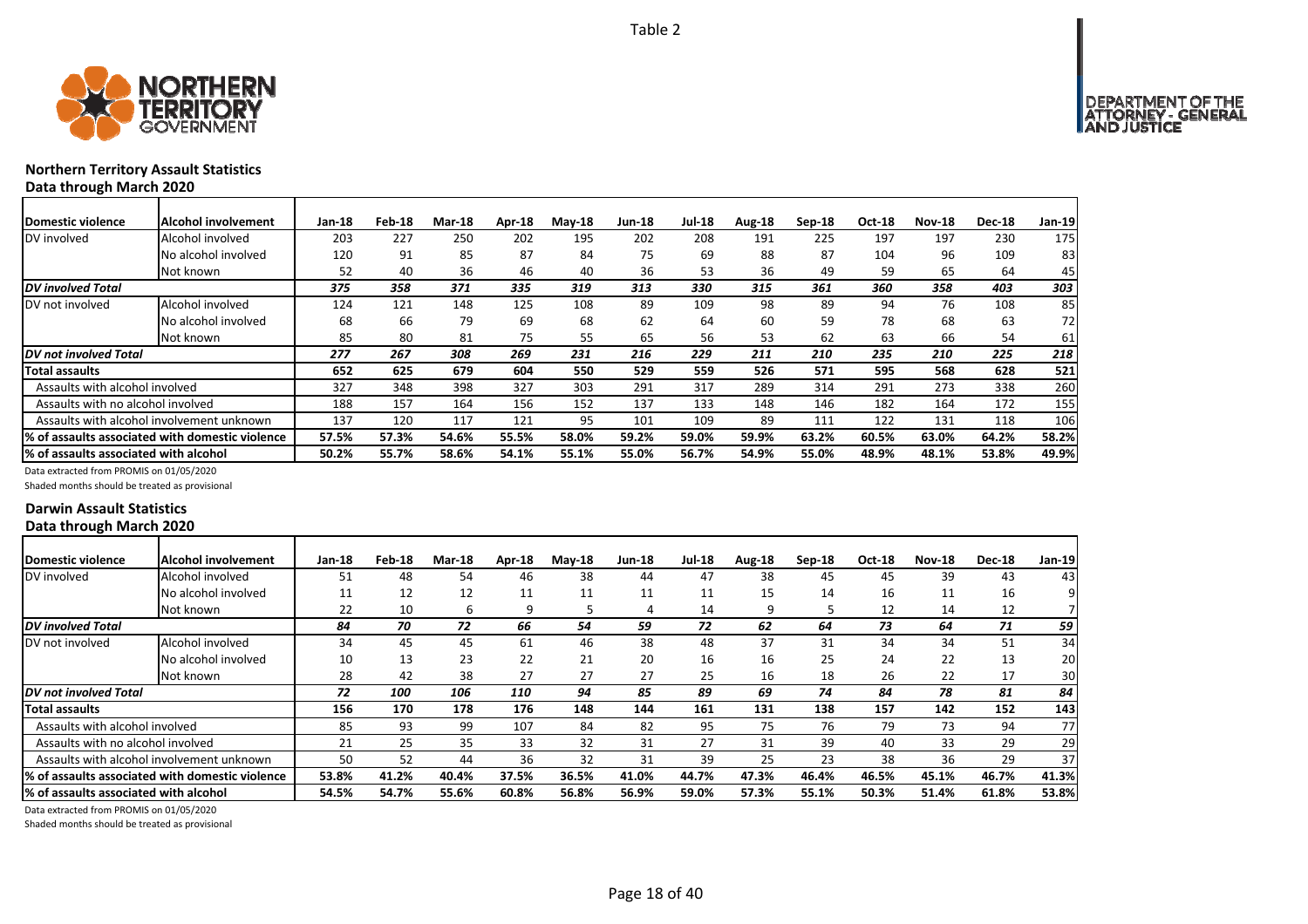



## **Northern Territory Assault Statistics Data through March 2020**

| <b>Domestic violence</b>                  | Alcohol involvement                             | Feb-19 | Mar-19 | Apr-19 | <b>Mav-19</b> | Jun-19 | <b>Jul-19</b> | <b>Aug-19</b> | $Sen-19$ | Oct-19 | <b>Nov-19</b> | <b>Dec-19</b> | <b>Jan-20</b> | Feb-20 | Mar-20 |
|-------------------------------------------|-------------------------------------------------|--------|--------|--------|---------------|--------|---------------|---------------|----------|--------|---------------|---------------|---------------|--------|--------|
| DV involved                               | Alcohol involved                                | 133    | 179    | 160    | 179           | 146    | 173           | 172           | 178      | 186    | 208           | 232           | 176           | 185    | 183    |
|                                           | No alcohol involved                             | 111    | 99     | 96     | 88            | 74     | 99            | 89            | 97       | 83     | 109           | 106           | 125           | 118    | 132    |
|                                           | Not known                                       | 40     | 51     | 45     | 40            | 38     | 44            | 50            | 43       | 60     | 50            | 60            | 56            | 64     | 56     |
| DV involved Total                         |                                                 | 284    | 329    | 301    | 307           | 258    | 316           | 311           | 318      | 329    | 367           | 398           | 357           | 367    | 371    |
| DV not involved                           | Alcohol involved                                | 80     | 97     | 89     | 75            | 59     | 76            | 78            | 67       | 104    | 95            | 97            | 85            | 86     | 87     |
|                                           | No alcohol involved                             | 58     | 92     | 64     | 67            | 71     | 55            | 79            | 71       | 82     | 71            | 62            | 66            | 76     | 84     |
|                                           | Not known                                       | 68     | 61     | 49     | 53            | 45     | 72            | 70            | 70       | 62     | 56            | 81            | 70            | 78     | 79     |
| DV not involved Total                     |                                                 | 206    | 250    | 202    | 195           | 175    | 203           | 227           | 208      | 248    | 222           | 240           | 221           | 240    | 250    |
| Total assaults                            |                                                 | 490    | 579    | 503    | 502           | 433    | 519           | 538           | 526      | 577    | 589           | 638           | 578           | 607    | 621    |
| Assaults with alcohol involved            |                                                 | 213    | 276    | 249    | 254           | 205    | 249           | 250           | 245      | 290    | 303           | 329           | 261           | 271    | 270    |
| Assaults with no alcohol involved         |                                                 | 169    | 191    | 160    | 155           | 145    | 154           | 168           | 168      | 165    | 180           | 168           | 191           | 194    | 216    |
| Assaults with alcohol involvement unknown |                                                 | 108    | 112    | 94     | 93            | 83     | 116           | 120           | 113      | 122    | 106           | 141           | 126           | 142    | 135    |
|                                           | % of assaults associated with domestic violence | 58.0%  | 56.8%  | 59.8%  | 61.2%         | 59.6%  | 60.9%         | 57.8%         | 60.5%    | 57.0%  | 62.3%         | 62.4%         | 61.8%         | 60.5%  | 59.7%  |
| % of assaults associated with alcohol     |                                                 | 43.5%  | 47.7%  | 49.5%  | 50.6%         | 47.3%  | 48.0%         | 46.5%         | 46.6%    | 50.3%  | 51.4%         | 51.6%         | 45.2%         | 44.6%  | 43.5%  |

Data extracted from PROMIS on 01/05/2020

Shaded months should be treated as provisional

#### **Darwin Assault Statistics Data through March 2020**

| Domestic violence                      | Alcohol involvement                              | Feb-19 | <b>Mar-19</b> | Apr-19 | $Mav-19$ | <b>Jun-19</b> | <b>Jul-19</b> | <b>Aug-19</b> | $Sep-19$ | Oct-19 | <b>Nov-19</b> | <b>Dec-19</b> | $Jan-20$ | Feb-20 | Mar-20 |
|----------------------------------------|--------------------------------------------------|--------|---------------|--------|----------|---------------|---------------|---------------|----------|--------|---------------|---------------|----------|--------|--------|
| DV involved                            | Alcohol involved                                 | 30     | 46            | 37     | 50       | 32            | 51            | 56            | 39       | 44     | 45            | 59            | 58       | 37     | 36     |
|                                        | No alcohol involved                              | 12     | 8             | 12     | 17       |               |               | 13            | 13       | 10     | 8             | 12            | 18       | 8      | 11     |
|                                        | Not known                                        |        |               | 13     |          |               | 8             | b             | 8        | 12     |               | 16            |          | 14     | 15     |
| <b>DV</b> involved Total               |                                                  | 49     | 65            | 62     | 74       | 46            | 66            | 75            | 60       | 66     | 58            | 87            | 83       | 59     | 62     |
| DV not involved                        | Alcohol involved                                 | 36     | 43            | 41     | 40       | 31            | 28            | 40            | 22       | 41     | 37            | 45            | 44       | 34     | 35     |
|                                        | No alcohol involved                              | 18     | 15            | 25     | 18       | 17            | q             | 20            | 18       | 22     | 17            | 10            | 23       | 12     | 21     |
|                                        | Not known                                        | 30     | 27            | 20     | 29       | 20            | 28            | 30            | 25       | 22     | 22            | 27            | 25       | 30     | 41     |
| DV not involved Total                  |                                                  | 84     | 85            | 86     | 87       | 68            | 65            | 90            | 65       | 85     | 76            | 82            | 92       | 76     | 97     |
| Total assaults                         |                                                  | 133    | 150           | 148    | 161      | 114           | 131           | 165           | 125      | 151    | 134           | 169           | 175      | 135    | 159    |
| Assaults with alcohol involved         |                                                  | 66     | 89            | 78     | 90       | 63            | 79            | 96            | 61       | 85     | 82            | 104           | 102      | 71     | 71     |
| Assaults with no alcohol involved      |                                                  | 30     | 23            | 37     | 35       | 24            | 16            | 33            | 31       | 32     | 25            | 22            | 41       | 20     | 32     |
|                                        | Assaults with alcohol involvement unknown        | 37     | 38            | 33     | 36       | 27            | 36            | 36            | 33       | 34     | 27            | 43            | 32       | 44     | 56     |
|                                        | I% of assaults associated with domestic violence | 36.8%  | 43.3%         | 41.9%  | 46.0%    | 40.4%         | 50.4%         | 45.5%         | 48.0%    | 43.7%  | 43.3%         | 51.5%         | 47.4%    | 43.7%  | 39.0%  |
| I% of assaults associated with alcohol |                                                  | 49.6%  | 59.3%         | 52.7%  | 55.9%    | 55.3%         | 60.3%         | 58.2%         | 48.8%    | 56.3%  | 61.2%         | 61.5%         | 58.3%    | 52.6%  | 44.7%  |

Data extracted from PROMIS on 01/05/2020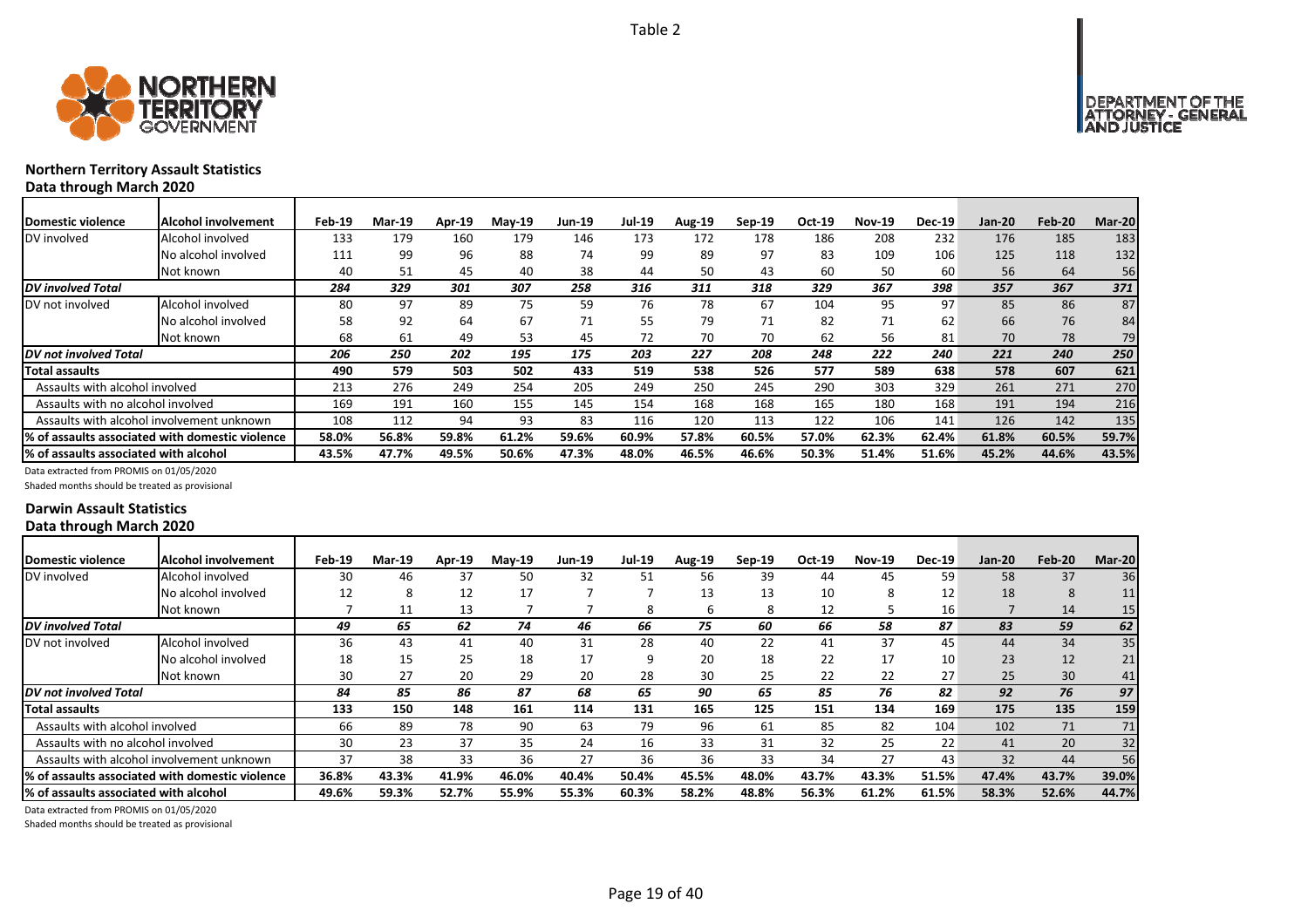

## **Palmerston Assault Statistics**

**Data through March 2020**

| Domestic violence                     | Alcohol involvement                             | Jan-18 | Feb-18 | <b>Mar-18</b> | Apr-18 | $M$ ay-18 | <b>Jun-18</b> | <b>Jul-18</b> | Aug-18 | Sep-18 | Oct-18 | <b>Nov-18</b> | <b>Dec-18</b> | <b>Jan-19</b> |
|---------------------------------------|-------------------------------------------------|--------|--------|---------------|--------|-----------|---------------|---------------|--------|--------|--------|---------------|---------------|---------------|
| DV involved                           | Alcohol involved                                | 11     | 22     | 18            | 14     | 17        | 9             | 11            | 13     | 15     | 16     | 16            | 17            | 12            |
|                                       | No alcohol involved                             |        | 9      | 8             | 10     |           |               |               |        |        | 6      |               |               |               |
|                                       | Not known                                       | 9      |        |               |        | 8         |               |               |        |        | b      |               |               |               |
| <b>DV</b> involved Total              |                                                 | 27     | 36     | 28            | 31     | 32        | 19            | 18            | 21     | 23     | 28     | 21            | 22            | 23            |
| DV not involved                       | Alcohol involved                                | 12     | 9      | 16            |        |           | 11            |               |        |        |        | 10            |               | 12            |
|                                       | No alcohol involved                             | 11     | 13     |               |        |           |               |               |        |        | 10     |               | b             |               |
|                                       | Not known                                       | 11     |        | 8             | b      | 3         | 6             |               |        |        |        |               | 11            | 6             |
| DV not involved Total                 |                                                 | 34     | 29     | 27            | 20     | 14        | 24            | 10            | 17     | 11     | 22     | 20            | 20            | 27            |
| <b>Total assaults</b>                 |                                                 | 61     | 65     | 55            | 51     | 46        | 43            | 28            | 38     | 34     | 50     | 41            | 42            | 50            |
| Assaults with alcohol involved        |                                                 | 23     | 31     | 34            | 21     | 24        | 20            | 15            | 19     | 18     | 23     | 26            | 20            | 24            |
| Assaults with no alcohol involved     |                                                 | 18     | 22     | 11            | 17     | 11        | 14            |               | 13     |        | 16     | 8             | 10            | 17            |
|                                       | Assaults with alcohol involvement unknown       | 20     | 12     | 10            | 13     | 11        | 9             |               |        |        | 11     |               | 12            | 9             |
|                                       | % of assaults associated with domestic violence | 44.3%  | 55.4%  | 50.9%         | 60.8%  | 69.6%     | 44.2%         | 64.3%         | 55.3%  | 67.6%  | 56.0%  | 51.2%         | 52.4%         | 46.0%         |
| % of assaults associated with alcohol |                                                 | 37.7%  | 47.7%  | 61.8%         | 41.2%  | 52.2%     | 46.5%         | 53.6%         | 50.0%  | 52.9%  | 46.0%  | 63.4%         | 47.6%         | 48.0%         |

Data extracted from PROMIS on 01/05/2020

Shaded months should be treated as provisional

### **Alice Springs Assault Statistics Data through March 2020**

| Domestic violence                     | Alcohol involvement                                          | Jan-18 | Feb-18 | Mar-18 | Apr-18 | $Mav-18$ | <b>Jun-18</b> | <b>Jul-18</b> | Aug-18 | Sep-18 | <b>Oct-18</b> | <b>Nov-18</b> | <b>Dec-18</b> | Jan-19          |
|---------------------------------------|--------------------------------------------------------------|--------|--------|--------|--------|----------|---------------|---------------|--------|--------|---------------|---------------|---------------|-----------------|
| DV involved                           | Alcohol involved                                             | 55     | 67     | 79     | 46     | 68       | 70            | 52            | 44     | 43     | 41            | 47            | 49            | 37              |
|                                       | No alcohol involved                                          | 21     |        | 9      | q      | 10       |               |               |        |        | 12            | 9             | 11            | 10              |
|                                       | Not known                                                    | 9      |        | 11     | 12     | 9        | 14            | 15            | h      | 14     |               | 15            | 20            | 11              |
| <b>DV</b> involved Total              |                                                              | 85     | 79     | 99     | 67     | 87       | 91            | 74            | 54     | 62     | 58            | 71            | 80            | 58              |
| DV not involved                       | Alcohol involved                                             | 50     | 44     | 50     | 34     | 30       | 18            | 32            | 23     | 34     | 16            | 18            | 29            | 15              |
|                                       | No alcohol involved                                          | 21     | 9      | 14     | 18     | 14       | 11            | 16            | 16     | 11     | 16            | 12            | 22            | 23              |
|                                       | Not known                                                    | 32     | 19     | 20     | 26     | 16       | 18            | 17            | 22     | 20     | 17            | 19            | 19            | 13              |
| DV not involved Total                 |                                                              | 103    | 72     | 84     | 78     | 60       | 47            | 65            | 61     | 65     | 49            | 49            | 70            | 51              |
| <b>Total assaults</b>                 |                                                              | 188    | 151    | 183    | 145    | 147      | 138           | 139           | 115    | 127    | 107           | 120           | 150           | 109             |
| Assaults with alcohol involved        |                                                              | 105    | 111    | 129    | 80     | 98       | 88            | 84            | 67     | 77     | 57            | 65            | 78            | 52 <sub>1</sub> |
| Assaults with no alcohol involved     |                                                              | 42     | 14     | 23     | 27     | 24       | 18            | 23            | 20     | 16     | 28            | 21            | 33            | 33              |
|                                       | Assaults with alcohol involvement unknown                    | 41     | 26     | 31     | 38     | 25       | 32            | 32            | 28     | 34     | 22            | 34            | 39            | 24              |
|                                       | <sup>1</sup> % of assaults associated with domestic violence | 45.2%  | 52.3%  | 54.1%  | 46.2%  | 59.2%    | 65.9%         | 53.2%         | 47.0%  | 48.8%  | 54.2%         | 59.2%         | 53.3%         | 53.2%           |
| % of assaults associated with alcohol |                                                              | 55.9%  | 73.5%  | 70.5%  | 55.2%  | 66.7%    | 63.8%         | 60.4%         | 58.3%  | 60.6%  | 53.3%         | 54.2%         | 52.0%         | 47.7%           |

Data extracted from PROMIS on 01/05/2020

Shaded months should be treated as provisional

Page 20 of 40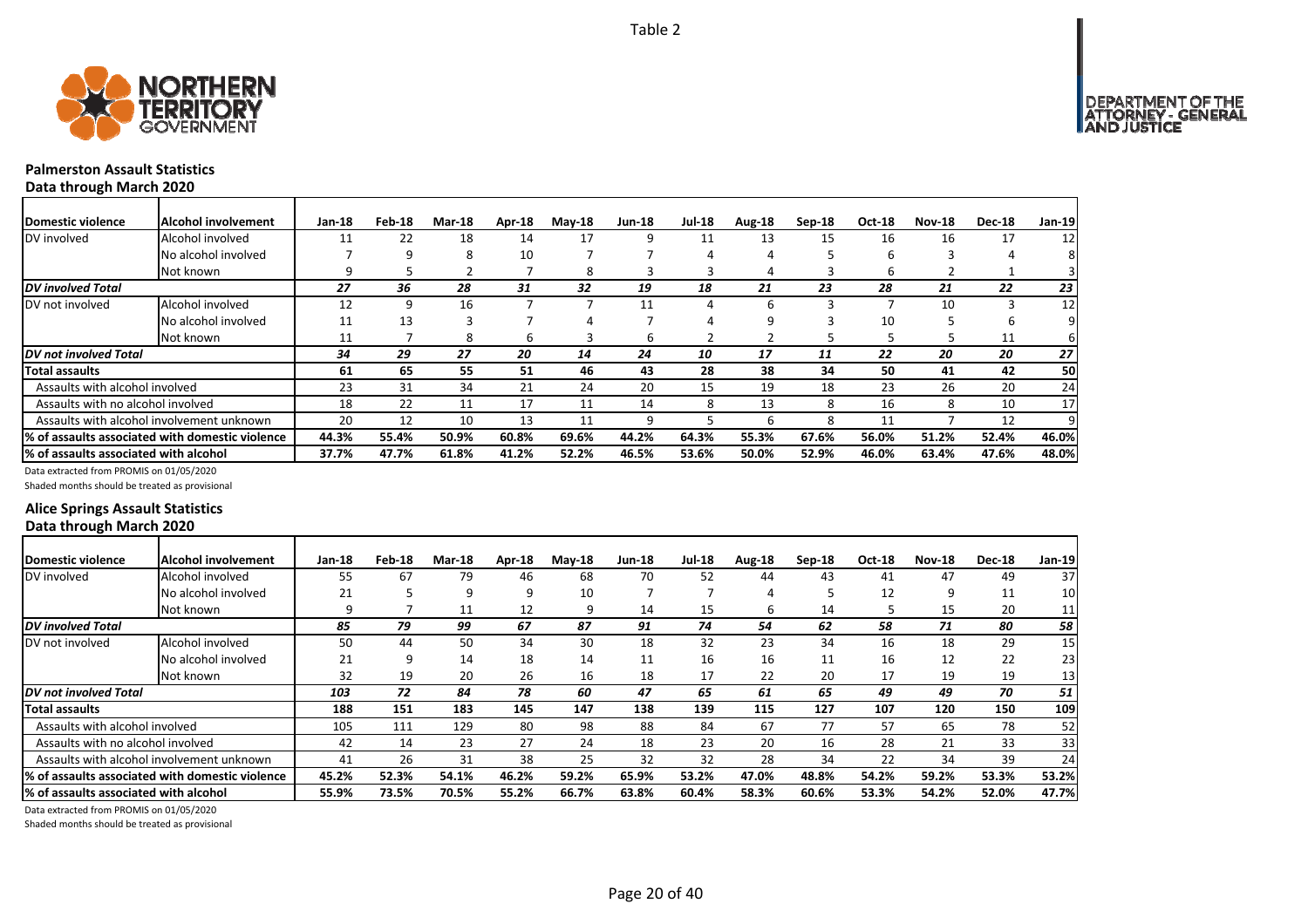



## **Palmerston Assault Statistics**

**Data through March 2020**

| Domestic violence                     | Alcohol involvement                             | Feb-19 | Mar-19 | Apr-19 | <b>May-19</b> | <b>Jun-19</b> | <b>Jul-19</b> | <b>Aug-19</b> | $Sep-19$ | Oct-19 | <b>Nov-19</b> | <b>Dec-19</b>   | <b>Jan-20</b>    | Feb-20 | Mar-20          |
|---------------------------------------|-------------------------------------------------|--------|--------|--------|---------------|---------------|---------------|---------------|----------|--------|---------------|-----------------|------------------|--------|-----------------|
| DV involved                           | Alcohol involved                                |        | 20     | 16     | 12            | 10            | 12            | 10            | 15       | 13     | 14            | 11              | 18               | 10     | 16              |
|                                       | No alcohol involved                             |        |        | 12     | ь             |               | 9             | 12            | h        |        | h             | õ               |                  |        | 10              |
|                                       | Not known                                       |        |        |        |               |               |               | h             |          | 6      |               |                 |                  |        |                 |
| DV involved Total                     |                                                 | 25     | 36     | 31     | 20            | 14            | 22            | 28            | 24       | 26     | 25            | 24              | 24               | 19     | 27 <sup>1</sup> |
| DV not involved                       | Alcohol involved                                | 12     | q      |        |               |               | 8             | 10            |          | h      |               |                 | 8                | 6      | 10              |
|                                       | No alcohol involved                             |        | 12     |        |               | 10            | 10            | 12            |          |        |               |                 | h                | 8      | 10              |
|                                       | Not known                                       | 14     |        |        |               |               |               |               | q        | 11     | 3             |                 | 4                |        |                 |
| <b>DV</b> not involved Total          |                                                 | 33     | 26     | 21     | 16            | 18            | 25            | 27            | 20       | 24     | 12            | 15              | 18               | 21     | 29              |
| Total assaults                        |                                                 | 58     | 62     | 52     | 36            | 32            | 47            | 55            | 44       | 50     | 37            | 39 <sup>°</sup> | 42               | 40     | 56              |
| Assaults with alcohol involved        |                                                 | 21     | 29     | 21     | 17            | 13            | 20            | 20            | 18       | 19     | 21            | 16              | 26               | 16     | 26              |
| Assaults with no alcohol involved     |                                                 | 16     | 23     | 21     | 15            | 11            | 19            | 24            | 14       | 14     | 8             | 13              | 10               | 13     | 20              |
|                                       | Assaults with alcohol involvement unknown       | 21     | 10     | 10     |               | 8             | 8             | 11            | 12       | 17     | 8             | 10              | $6 \overline{6}$ | 11     | 10 <sup>1</sup> |
|                                       | % of assaults associated with domestic violence | 43.1%  | 58.1%  | 59.6%  | 55.6%         | 43.8%         | 46.8%         | 50.9%         | 54.5%    | 52.0%  | 67.6%         | 61.5%           | 57.1%            | 47.5%  | 48.2%           |
| % of assaults associated with alcohol |                                                 | 36.2%  | 46.8%  | 40.4%  | 47.2%         | 40.6%         | 42.6%         | 36.4%         | 40.9%    | 38.0%  | 56.8%         | 41.0%           | 61.9%            | 40.0%  | 46.4%           |

Data extracted from PROMIS on 01/05/2020

Shaded months should be treated as provisional

### **Alice Springs Assault Statistics Data through March 2020**

| Domestic violence                     | Alcohol involvement                              | Feb-19 | <b>Mar-19</b> | <b>Apr-19</b> | $Mav-19$ | <b>Jun-19</b> | <b>Jul-19</b> | Aug-19 | $Sep-19$ | Oct-19 | <b>Nov-19</b> | <b>Dec-19</b>   | $Jan-20$ | Feb-20 | Mar-20 |
|---------------------------------------|--------------------------------------------------|--------|---------------|---------------|----------|---------------|---------------|--------|----------|--------|---------------|-----------------|----------|--------|--------|
| DV involved                           | Alcohol involved                                 | 37     | 44            | 38            | 42       | 41            | 52            | 35     | 52       | 49     | 63            | 51              | 45       | 60     | 57     |
|                                       | No alcohol involved                              | 13     | 11            | 10            |          | 10            | 19            | 10     | 8        | 14     | 11            | 18              | 15       | 17     | 28     |
|                                       | Not known                                        | 12     | 18            | 10            | 8        | 12            | 17            | 10     | 11       | 15     | 14            | 20 <sub>1</sub> | 19       | 18     | 10     |
| <b>DV</b> involved Total              |                                                  | 62     | 73            | 58            | 57       | 63            | 88            | 55     | 71       | 78     | 88            | 89              | 79       | 95     | 95     |
| DV not involved                       | Alcohol involved                                 | 15     | 21            | 23            | 17       | 11            | 20            |        | 23       | 30     | 27            | 20              | 16       | 27     | 21     |
|                                       | No alcohol involved                              | 12     | 17            | h             | 16       | 17            | 14            | 20     | 11       | 17     | 24            | 15              | 18       | 21     | 18     |
|                                       | Not known                                        | 13     | 16            | 13            | 15       |               | 20            | 23     | 16       | 22     | 11            | 35 <sub>1</sub> | 23       | 17     | 13     |
| <b>DV</b> not involved Total          |                                                  | 40     | 54            | 42            | 48       | 37            | 54            | 50     | 50       | 69     | 62            | 70              | 57       | 65     | 52     |
| <b>Total assaults</b>                 |                                                  | 102    | 127           | 100           | 105      | 100           | 142           | 105    | 121      | 147    | 150           | 159             | 136      | 160    | 147    |
| Assaults with alcohol involved        |                                                  | 52     | 65            | 61            | 59       | 52            | 72            | 42     | 75       | 79     | 90            | 71              | 61       | 87     | 78     |
| Assaults with no alcohol involved     |                                                  | 25     | 28            | 16            | 23       | 27            | 33            | 30     | 19       | 31     | 35            | 33              | 33       | 38     | 46     |
|                                       | Assaults with alcohol involvement unknown        | 25     | 34            | 23            | 23       | 21            | 37            | 33     | 27       | 37     | 25            | 55              | 42       | 35     | 23     |
|                                       | I% of assaults associated with domestic violence | 60.8%  | 57.5%         | 58.0%         | 54.3%    | 63.0%         | 62.0%         | 52.4%  | 58.7%    | 53.1%  | 58.7%         | 56.0%           | 58.1%    | 59.4%  | 64.6%  |
| % of assaults associated with alcohol |                                                  | 51.0%  | 51.2%         | 61.0%         | 56.2%    | 52.0%         | 50.7%         | 40.0%  | 62.0%    | 53.7%  | 60.0%         | 44.7%           | 44.9%    | 54.4%  | 53.1%  |

Data extracted from PROMIS on 01/05/2020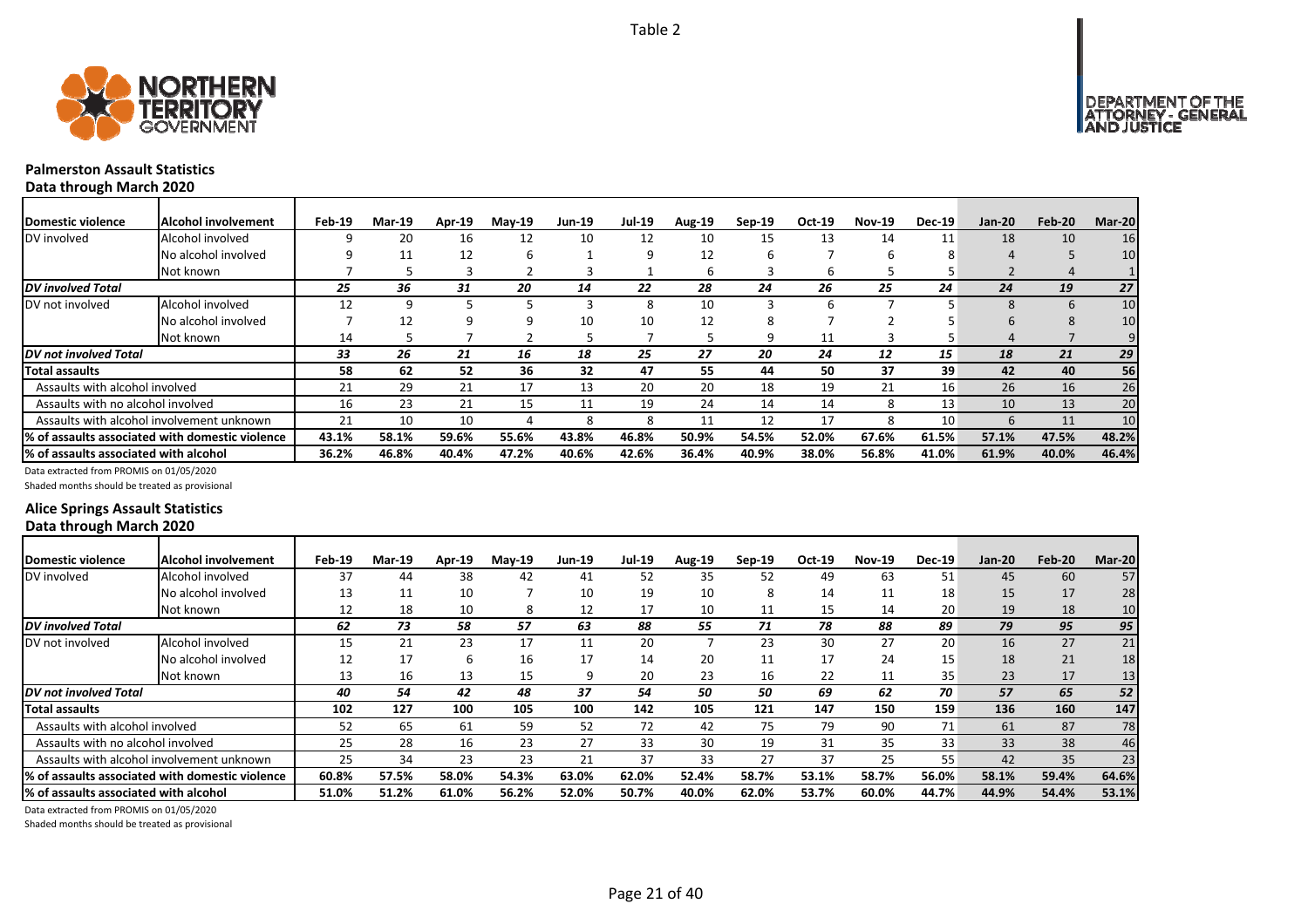



#### **Katherine Assault Statistics Data through March 2020**

| <b>Domestic violence</b>              | Alcohol involvement                             | $Jan-18$ | Feb-18 | <b>Mar-18</b> | Apr-18 | <b>Mav-18</b> | <b>Jun-18</b> | <b>Jul-18</b> | Aug-18 | Sep-18 | Oct-18 | <b>Nov-18</b> | <b>Dec-18</b> | Jan-19 |
|---------------------------------------|-------------------------------------------------|----------|--------|---------------|--------|---------------|---------------|---------------|--------|--------|--------|---------------|---------------|--------|
| DV involved                           | Alcohol involved                                | 20       | 24     | 28            | 27     | 19            | 26            | 33            | 28     | 34     | 31     | 29            | 32            | 28     |
|                                       | No alcohol involved                             | h        |        |               |        |               |               |               |        |        |        |               |               |        |
|                                       | Not known                                       |          |        |               |        | 4             |               |               |        |        | 8      |               |               |        |
| <b>DV</b> involved Total              |                                                 | 26       | 33     | 35            | 34     | 26            | 34            | 40            | 35     | 40     | 44     | 35            | 40            | 33     |
| DV not involved                       | Alcohol involved                                | h        |        | 14            |        | 9             | 11            | 9             |        |        | 10     | 6             |               |        |
|                                       | No alcohol involved                             |          |        |               |        |               |               |               |        |        | 4      |               |               |        |
|                                       | Not known                                       |          |        |               | h      | 6             |               |               |        |        |        |               |               |        |
| DV not involved Total                 |                                                 | 15       | 16     | 20            | 10     | 18            | 16            | 17            | 14     | 10     | 21     | 12            | 10            | 11     |
| Total assaults                        |                                                 | 41       | 49     | 55            | 44     | 44            | 50            | 57            | 49     | 50     | 65     | 47            | 50            | 44     |
| Assaults with alcohol involved        |                                                 | 26       | 29     | 42            | 30     | 28            | 37            | 42            | 35     | 38     | 41     | 35            | 36            | 34     |
| Assaults with no alcohol involved     |                                                 | 11       | 14     |               |        | 6             | 8             | 10            | 10     | h      | q      | 9             | h             |        |
|                                       | Assaults with alcohol involvement unknown       |          | h      |               | 10     | 10            | 5             |               |        | h      | 15     |               | 8             |        |
|                                       | % of assaults associated with domestic violence | 63.4%    | 67.3%  | 63.6%         | 77.3%  | 59.1%         | 68.0%         | 70.2%         | 71.4%  | 80.0%  | 67.7%  | 74.5%         | 80.0%         | 75.0%  |
| % of assaults associated with alcohol |                                                 | 63.4%    | 59.2%  | 76.4%         | 68.2%  | 63.6%         | 74.0%         | 73.7%         | 71.4%  | 76.0%  | 63.1%  | 74.5%         | 72.0%         | 77.3%  |

Data extracted from PROMIS on 01/05/2020

Shaded months should be treated as provisional

#### **Tennant Creek Assault Statistics Data through March 2020**

| Domestic violence                     | Alcohol involvement                                     | $Jan-18$ | Feb-18 | <b>Mar-18</b> | Apr-18 | $M$ ay-18 | <b>Jun-18</b> | <b>Jul-18</b> | Aug-18 | $Sep-18$ | <b>Oct-18</b> | <b>Nov-18</b> | <b>Dec-18</b> | Jan-19          |
|---------------------------------------|---------------------------------------------------------|----------|--------|---------------|--------|-----------|---------------|---------------|--------|----------|---------------|---------------|---------------|-----------------|
| DV involved                           | Alcohol involved                                        | 19       | 26     | 11            | 14     | 6         | 9             | 15            | 12     |          |               | 15            | 15            | 15 <sub>l</sub> |
|                                       | No alcohol involved                                     |          |        |               |        |           |               |               |        |          |               |               |               |                 |
|                                       | Not known                                               |          |        |               |        |           |               |               |        | O        | ь             |               |               |                 |
| <b>DV</b> involved Total              |                                                         | 22       | 32     | 13            | 19     | 13        | 10            | 20            | 18     | 10       | 13            | 21            | 19            | 18              |
| DV not involved                       | Alcohol involved                                        |          |        |               |        |           | 0             |               |        |          |               |               |               |                 |
|                                       | No alcohol involved                                     |          |        |               |        |           |               |               |        |          | 8             |               |               |                 |
|                                       | Not known                                               |          |        |               |        | 0         |               |               |        |          | 0             |               |               |                 |
| DV not involved Total                 |                                                         |          | 16     | 11            |        | 6         |               | 4             | 8      |          | 12            | 12            |               | 9               |
| <b>Total assaults</b>                 |                                                         | 25       | 48     | 24            | 23     | 19        | 11            | 24            | 26     | 14       | 25            | 33            | 26            | 27              |
| Assaults with alcohol involved        |                                                         | 22       | 33     | 16            | 17     | 9         | 9             | 18            | 15     | ጸ        | 9             | 18            | 20            | 18              |
| Assaults with no alcohol involved     |                                                         |          |        |               |        | h         |               |               |        | h        | 10            | 6             |               |                 |
|                                       | Assaults with alcohol involvement unknown               |          |        |               |        |           |               |               |        |          | h             |               |               |                 |
|                                       | <b>1% of assaults associated with domestic violence</b> | 88.0%    | 66.7%  | 54.2%         | 82.6%  | 68.4%     | 90.9%         | 83.3%         | 69.2%  | 71.4%    | 52.0%         | 63.6%         | 73.1%         | 66.7%           |
| % of assaults associated with alcohol |                                                         | 88.0%    | 68.8%  | 66.7%         | 73.9%  | 47.4%     | 81.8%         | 75.0%         | 57.7%  | 57.1%    | 36.0%         | 54.5%         | 76.9%         | 66.7%           |
|                                       |                                                         |          |        |               |        |           |               |               |        |          |               |               |               |                 |

Data extracted from PROMIS on 01/05/2020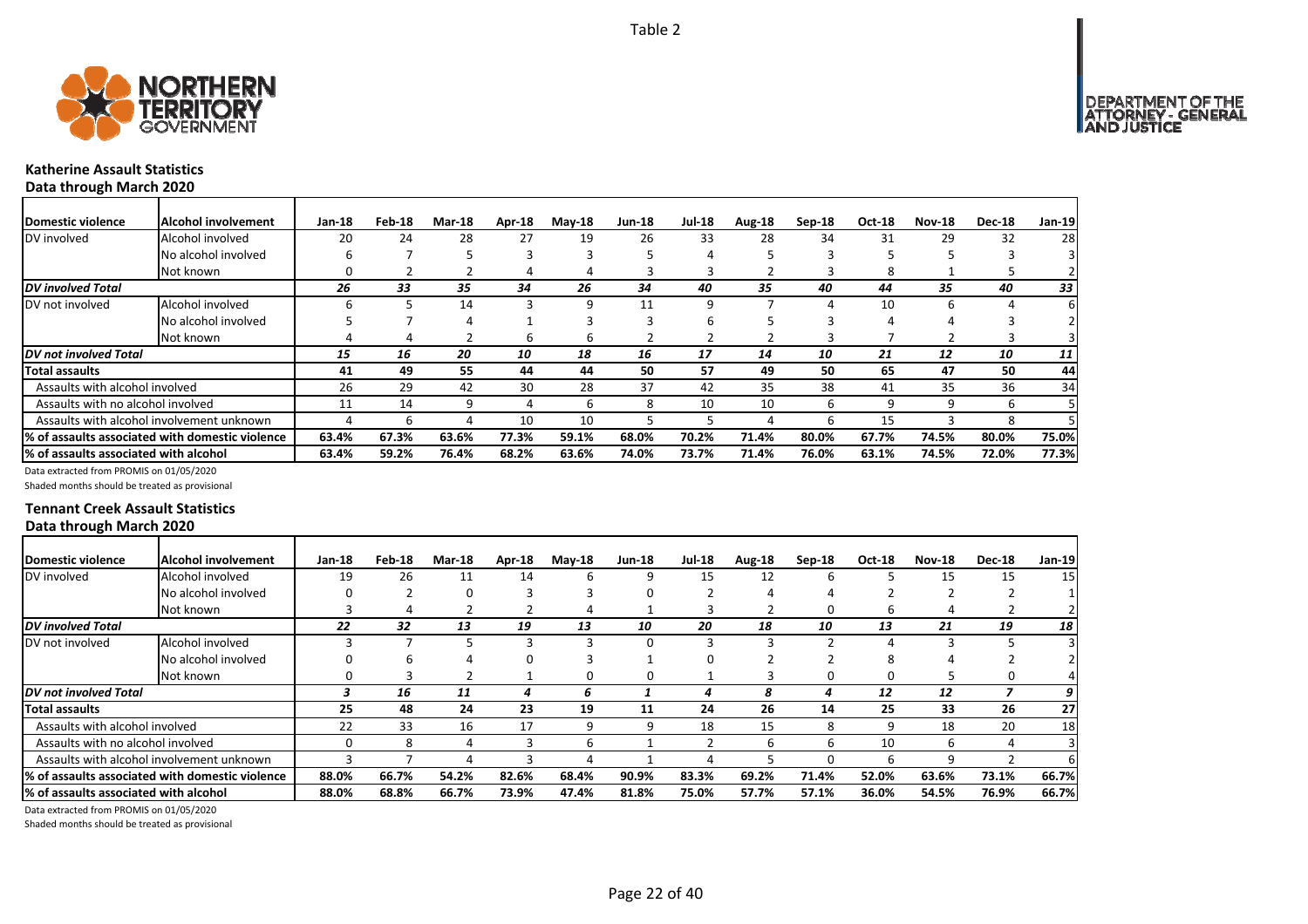



#### **Katherine Assault Statistics Data through March 2020**

| Domestic violence                         | Alcohol involvement                             | Feb-19 | Mar-19 | Apr-19 | $Mav-19$ | <b>Jun-19</b> | <b>Jul-19</b> | <b>Aug-19</b> | $Sep-19$ | Oct-19 | <b>Nov-19</b> | <b>Dec-19</b>   | <b>Jan-20</b> | Feb-20 | Mar-20          |
|-------------------------------------------|-------------------------------------------------|--------|--------|--------|----------|---------------|---------------|---------------|----------|--------|---------------|-----------------|---------------|--------|-----------------|
| DV involved                               | Alcohol involved                                | 15     | 22     | 18     | 21       | 18            | 15            | 17            | 17       | 15     | 25            | 32              | 18            | 23     | 16              |
|                                           | No alcohol involved                             |        | h      |        |          |               | 9             |               |          |        | n             |                 |               |        |                 |
|                                           | Not known                                       |        |        |        |          |               |               |               |          |        |               |                 |               |        |                 |
| DV involved Total                         |                                                 | 22     | 32     | 27     | 30       | 28            | 25            | 25            | 19       | 22     | 34            | 42              | 27            | 35     | 27 <sup>2</sup> |
| DV not involved                           | Alcohol involved                                |        |        |        |          | h             |               |               |          | 10     | ĥ             |                 |               |        |                 |
|                                           | No alcohol involved                             |        |        |        |          |               |               |               |          | h      |               |                 |               |        |                 |
|                                           | Not known                                       |        |        |        |          |               | 0             |               |          |        | 8             |                 |               |        |                 |
| DV not involved Total                     |                                                 | n      | 16     | 10     |          | 11            | 10            |               | 13       | 17     | 19            | 10              | 9             | 22     | 11              |
| Total assaults                            |                                                 | 28     | 48     | 37     | 35       | 39            | 35            | 32            | 32       | 39     | 53            | 52              | 36            | 57     | 38              |
| Assaults with alcohol involved            |                                                 | 19     | 31     | 23     | 23       | 24            | 22            | 20            | 21       | 25     | 31            | 37 <sup>1</sup> | 22            | 31     | 20              |
| Assaults with no alcohol involved         |                                                 | h      | 12     | 10     |          | 10            | 12            |               | 10       | 11     | 11            | 9               | $\mathbf{b}$  | 15     | 13              |
| Assaults with alcohol involvement unknown |                                                 |        |        |        |          |               |               |               |          |        | 11            | h               |               | 11     |                 |
|                                           | % of assaults associated with domestic violence | 78.6%  | 66.7%  | 73.0%  | 85.7%    | 71.8%         | 71.4%         | 78.1%         | 59.4%    | 56.4%  | 64.2%         | 80.8%           | 75.0%         | 61.4%  | 71.1%           |
| % of assaults associated with alcohol     |                                                 | 67.9%  | 64.6%  | 62.2%  | 65.7%    | 61.5%         | 62.9%         | 62.5%         | 65.6%    | 64.1%  | 58.5%         | 71.2%           | 61.1%         | 54.4%  | 52.6%           |

Data extracted from PROMIS on 01/05/2020

Shaded months should be treated as provisional

#### **Tennant Creek Assault Statistics Data through March 2020**

| <b>Domestic violence</b>              | Alcohol involvement                                          | Feb-19 | <b>Mar-19</b> | Apr-19 | $Mav-19$ | <b>Jun-19</b> | <b>Jul-19</b> | <b>Aug-19</b> | Sep-19 | Oct-19 | <b>Nov-19</b> | <b>Dec-19</b> | <b>Jan-20</b> | Feb-20 | Mar-20 |
|---------------------------------------|--------------------------------------------------------------|--------|---------------|--------|----------|---------------|---------------|---------------|--------|--------|---------------|---------------|---------------|--------|--------|
| DV involved                           | Alcohol involved                                             |        |               |        |          | 10            |               | 17            | 17     | 14     | 14            | 14            | 8             | 16     | 21     |
|                                       | No alcohol involved                                          |        |               |        |          |               |               |               | h      |        |               |               |               |        |        |
|                                       | Not known                                                    |        | <sup>0</sup>  |        |          |               |               |               |        |        |               |               |               |        |        |
| <b>DV</b> involved Total              |                                                              | 14     | 10            | 13     | 13       | 15            | 13            | 22            | 26     | 21     | 21            | 14            | 13            | 22     | 26     |
| DV not involved                       | Alcohol involved                                             |        |               |        |          |               |               |               |        |        |               |               |               |        |        |
|                                       | No alcohol involved                                          |        |               |        |          |               |               |               |        |        |               |               |               |        |        |
|                                       | Not known                                                    |        |               |        |          |               |               |               |        |        | 0             |               |               |        |        |
| DV not involved Total                 |                                                              |        | 6             | 6      |          |               | n             | h             | 11     |        | h             | 8             |               |        |        |
| <b>Total assaults</b>                 |                                                              | 21     | 16            | 19     | 16       | 18            | 19            | 28            | 37     | 26     | 27            | 22            | 17            | 27     | 28     |
| Assaults with alcohol involved        |                                                              | 13     |               | 13     | 11       | 10            | 10            | 21            | 20     | 15     | 18            | 20            | 10            | 19     | 23     |
| Assaults with no alcohol involved     |                                                              |        |               |        |          |               |               |               | 12     |        | h             | O             | h             | 6      |        |
|                                       | Assaults with alcohol involvement unknown                    |        |               |        |          |               |               | h             |        |        |               |               |               |        |        |
|                                       | <sup>1</sup> % of assaults associated with domestic violence | 66.7%  | 62.5%         | 68.4%  | 81.3%    | 83.3%         | 68.4%         | 78.6%         | 70.3%  | 80.8%  | 77.8%         | 63.6%         | 76.5%         | 81.5%  | 92.9%  |
| % of assaults associated with alcohol |                                                              | 61.9%  | 68.8%         | 68.4%  | 68.8%    | 55.6%         | 52.6%         | 75.0%         | 54.1%  | 57.7%  | 66.7%         | 90.9%         | 58.8%         | 70.4%  | 82.1%  |

Data extracted from PROMIS on 01/05/2020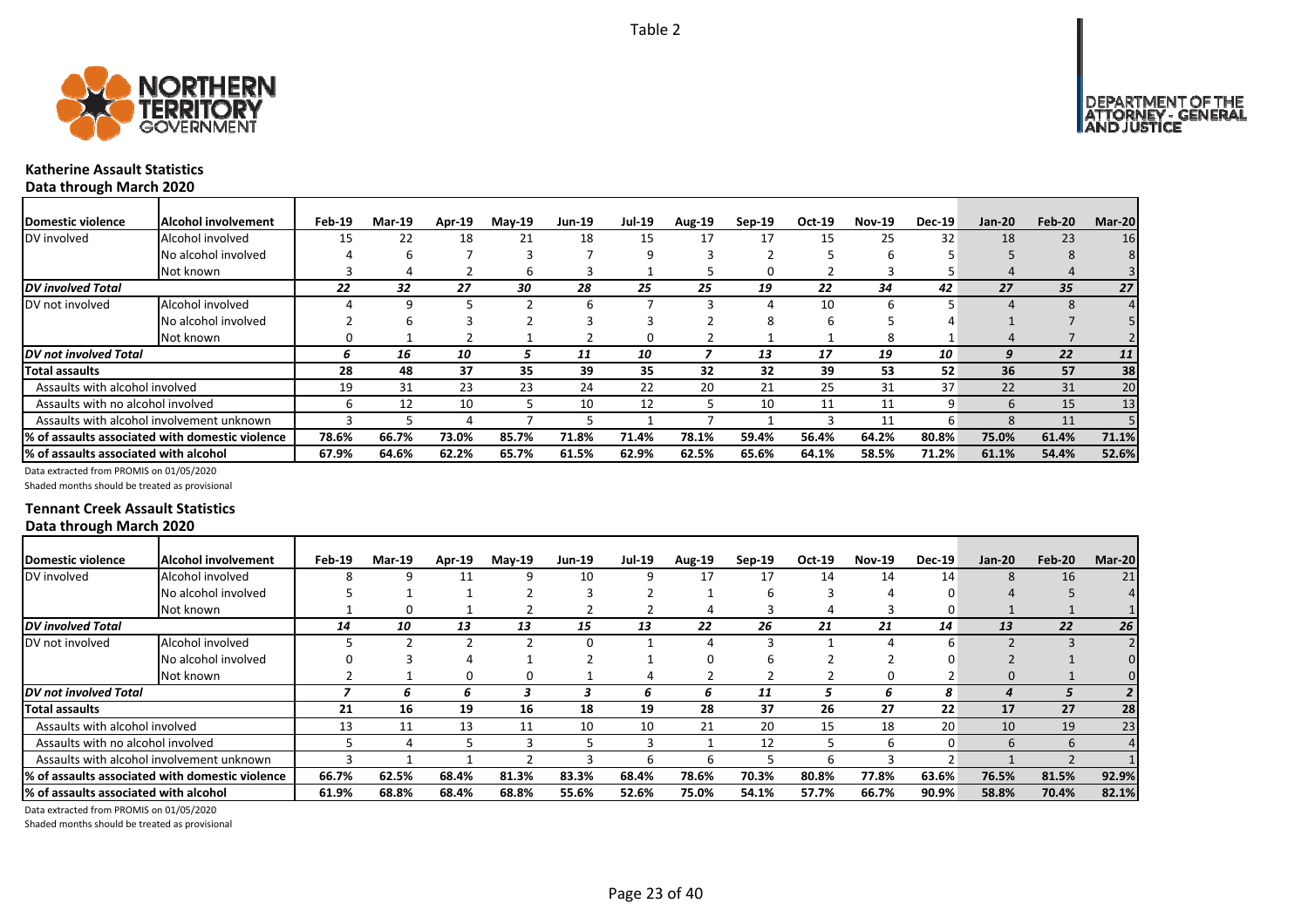

## **Nhulunbuy Assault Statistics Data through March 2020**

| Domestic violence                     | Alcohol involvement                             | $Jan-18$ | Feb-18 | <b>Mar-18</b> | Apr-18 | $M$ ay-18 | <b>Jun-18</b> | <b>Jul-18</b> | Aug-18 | Sep-18 | <b>Oct-18</b> | <b>Nov-18</b> | <b>Dec-18</b> | $Jan-19$ |
|---------------------------------------|-------------------------------------------------|----------|--------|---------------|--------|-----------|---------------|---------------|--------|--------|---------------|---------------|---------------|----------|
| DV involved                           | Alcohol involved                                |          |        |               |        | 6         | 0             |               | h      |        |               |               |               |          |
|                                       | No alcohol involved                             |          |        | 0             |        | 0         |               |               |        |        |               |               |               |          |
|                                       | Not known                                       |          |        |               | 0      | 0         | <sup>0</sup>  |               |        |        |               |               |               | 0        |
| <b>DV</b> involved Total              |                                                 |          |        |               |        | 6         |               |               |        |        |               |               |               |          |
| DV not involved                       | Alcohol involved                                |          |        |               |        | 0         |               |               |        |        | 6             |               |               |          |
|                                       | No alcohol involved                             |          |        |               |        |           |               |               |        |        |               |               |               |          |
|                                       | Not known                                       |          |        | n.            |        | 0         |               | <sup>n</sup>  |        |        |               |               |               | 0        |
| <b>DV</b> not involved Total          |                                                 |          |        |               | 8      | 0         |               |               |        | 6      | 6             | 0             | 0             |          |
| <b>Total assaults</b>                 |                                                 | 8        |        |               | 12     | 6         | 3             |               | 11     |        | 10            |               |               |          |
| Assaults with alcohol involved        |                                                 |          |        |               | 10     | 6         |               | h             | 8      |        | q             |               |               |          |
| Assaults with no alcohol involved     |                                                 |          |        |               |        | 0         |               |               |        |        |               |               |               |          |
|                                       | Assaults with alcohol involvement unknown       |          |        | 0             |        | 0         |               | <sup>0</sup>  |        |        |               |               |               | O.       |
|                                       | % of assaults associated with domestic violence | 50.0%    | 33.3%  | 57.1%         | 33.3%  | 100.0%    | 33.3%         | 50.0%         | 72.7%  | 14.3%  | 40.0%         | 100.0%        | 100.0%        | 33.3%    |
| % of assaults associated with alcohol |                                                 | 62.5%    | 66.7%  | 100.0%        | 83.3%  | 100.0%    | 33.3%         | 100.0%        | 72.7%  | 57.1%  | 90.0%         | 85.7%         | 100.0%        | 66.7%    |

Data extracted from PROMIS on 01/05/2020

Shaded months should be treated as provisional

### **NT Balance Assault Statistics Data through March 2020**

| Domestic violence                     | Alcohol involvement                              | Jan-18 | Feb-18 | Mar-18 | Apr-18 | $Mav-18$ | <b>Jun-18</b> | <b>Jul-18</b> | Aug-18 | Sep-18 | <b>Oct-18</b> | <b>Nov-18</b> | <b>Dec-18</b> | Jan-19 |
|---------------------------------------|--------------------------------------------------|--------|--------|--------|--------|----------|---------------|---------------|--------|--------|---------------|---------------|---------------|--------|
| DV involved                           | Alcohol involved                                 | 44     | 39     | 56     | 52     | 41       | 44            | 47            | 50     | 81     | 56            | 45            | 70            | 39     |
|                                       | No alcohol involved                              | 74     | 56     | 51     | 50     | 50       | 44            | 41            | 56     | 56     | 62            | 66            | 73            | 52     |
|                                       | Not known                                        | q      | 12     | 13     | 12     | 10       | 11            | 15            | 11     | 24     | 22            | 28            | 24            | 20     |
| DV involved Total                     |                                                  | 127    | 107    | 120    | 114    | 101      | 99            | 103           | 117    | 161    | 140           | 139           | 167           | 111    |
| DV not involved                       | Alcohol involved                                 | 17     | 10     | 15     | 10     | 13       | 10            | 10            | 20     | 12     | 17            |               | 16            | 14     |
|                                       | No alcohol involved                              | 20     | 18     | 31     | 21     | 23       | 20            | 22            | 11     | 14     | 16            | 21            | 17            | 15     |
|                                       | Not known                                        | 9      | 4      | 11     | 8      | 3        | 11            | q             | 8      | 14     | 8             | 13            | 4             |        |
| DV not involved Total                 |                                                  | 46     | 32     | 57     | 39     | 39       | 41            | 41            | 39     | 40     | 41            | 39            | 37            | 34     |
| Total assaults                        |                                                  | 173    | 139    | 177    | 153    | 140      | 140           | 144           | 156    | 201    | 181           | 178           | 204           | 145    |
| Assaults with alcohol involved        |                                                  | 61     | 49     | 71     | 62     | 54       | 54            | 57            | 70     | 93     | 73            | 50            | 86            | 53     |
| Assaults with no alcohol involved     |                                                  | 94     | 74     | 82     | 71     | 73       | 64            | 63            | 67     | 70     | 78            | 87            | 90            | 67     |
|                                       | Assaults with alcohol involvement unknown        | 18     | 16     | 24     | 20     | 13       | 22            | 24            | 19     | 38     | 30            | 41            | 28            | 25     |
|                                       | l% of assaults associated with domestic violence | 73.4%  | 77.0%  | 67.8%  | 74.5%  | 72.1%    | 70.7%         | 71.5%         | 75.0%  | 80.1%  | 77.3%         | 78.1%         | 81.9%         | 76.6%  |
| % of assaults associated with alcohol |                                                  | 35.3%  | 35.3%  | 40.1%  | 40.5%  | 38.6%    | 38.6%         | 39.6%         | 44.9%  | 46.3%  | 40.3%         | 28.1%         | 42.2%         | 36.6%  |

Data extracted from PROMIS on 01/05/2020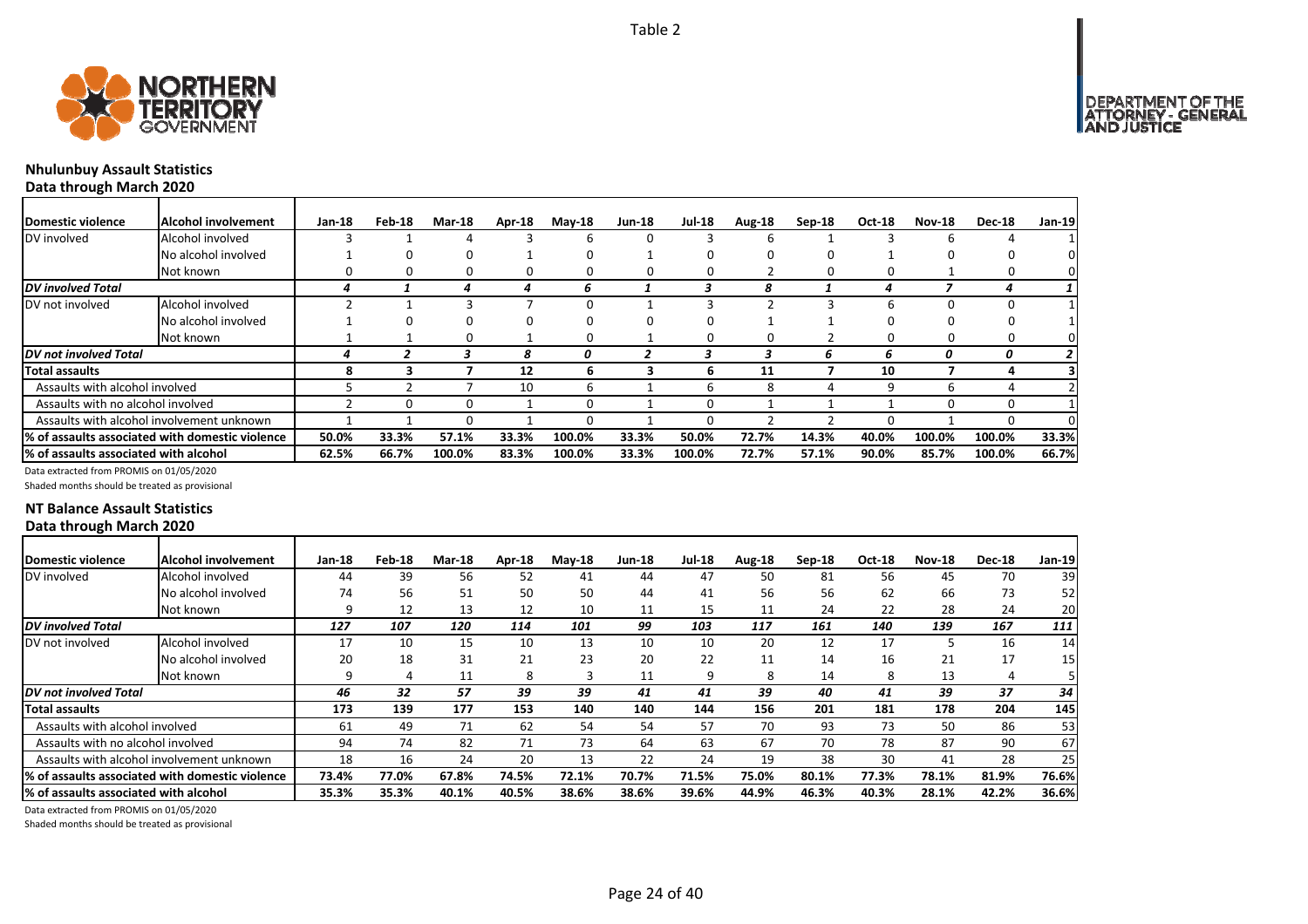



## **Nhulunbuy Assault Statistics Data through March 2020**

| Domestic violence                     | <b>Alcohol involvement</b>                       | Feb-19 | Mar-19 | Apr-19 | <b>May-19</b> | <b>Jun-19</b> | <b>Jul-19</b> | <b>Aug-19</b> | $Sep-19$ | Oct-19   | <b>Nov-19</b> | <b>Dec-19</b> | <b>Jan-20</b> | Feb-20       | Mar-20          |
|---------------------------------------|--------------------------------------------------|--------|--------|--------|---------------|---------------|---------------|---------------|----------|----------|---------------|---------------|---------------|--------------|-----------------|
| DV involved                           | Alcohol involved                                 |        |        |        |               |               |               |               |          |          |               |               |               |              | 31              |
|                                       | No alcohol involved                              |        |        |        |               |               |               |               |          |          |               |               |               |              |                 |
|                                       | Not known                                        |        |        |        |               |               |               |               |          | 0        | 0             |               |               |              |                 |
| DV involved Total                     |                                                  |        |        |        |               |               |               |               |          |          | h             | 4             | O             |              |                 |
| DV not involved                       | Alcohol involved                                 |        |        |        |               |               |               |               |          |          |               |               |               | $\Omega$     |                 |
|                                       | No alcohol involved                              |        |        |        |               |               |               |               |          |          |               |               |               |              |                 |
|                                       | Not known                                        |        |        | 0      |               |               | n             |               | 0        |          | $\Omega$      |               |               |              |                 |
| DV not involved Total                 |                                                  |        |        |        |               |               |               |               |          |          |               | 0             |               |              |                 |
| Total assaults                        |                                                  |        |        |        |               |               |               |               |          | 8        |               |               |               |              | 10 <sup>1</sup> |
| Assaults with alcohol involved        |                                                  |        |        |        |               |               |               |               |          |          |               | Д             |               |              |                 |
| Assaults with no alcohol involved     |                                                  |        |        |        |               |               |               |               |          | $\Omega$ | O             |               |               |              |                 |
|                                       | Assaults with alcohol involvement unknown        |        |        |        |               |               |               |               |          |          | O             |               |               | <sup>0</sup> |                 |
|                                       | 1% of assaults associated with domestic violence | 100.0% | 37.5%  | 50.0%  | 40.0%         | 25.0%         | 20.0%         | 25.0%         | 60.0%    | 37.5%    | 85.7%         | 100.0%        | 0.0%          | 100.0%       | 30.0%           |
| % of assaults associated with alcohol |                                                  | 40.0%  | 50.0%  | 75.0%  | 100.0%        | 50.0%         | 80.0%         | 75.0%         | 60.0%    | 87.5%    | 100.0%        | 100.0%        | 50.0%         | 66.7%        | 90.0%           |

Data extracted from PROMIS on 01/05/2020

Shaded months should be treated as provisional

### **NT Balance Assault Statistics Data through March 2020**

| Domestic violence                     | Alcohol involvement                                          | Feb-19 | <b>Mar-19</b> | <b>Apr-19</b> | $Mav-19$ | <b>Jun-19</b> | <b>Jul-19</b> | <b>Aug-19</b> | $Sep-19$ | Oct-19 | <b>Nov-19</b> | <b>Dec-19</b> | <b>Jan-20</b> | Feb-20 | Mar-20 |
|---------------------------------------|--------------------------------------------------------------|--------|---------------|---------------|----------|---------------|---------------|---------------|----------|--------|---------------|---------------|---------------|--------|--------|
| DV involved                           | Alcohol involved                                             | 32     | 35            | 39            | 43       | 34            | 34            | 36            | 36       | 48     | 41            | 61            | 29            | 37     | 34     |
|                                       | No alcohol involved                                          | 65     | 62            | 53            | 53       | 46            | 53            | 50            | 61       | 44     | 74            | 63            | 79            | 74     | 71     |
|                                       | Not known                                                    | 10     | 13            | 16            | 15       | 11            | 14            | 19            | 18       | 21     | 20            | 14            | 23            | 23     | 26     |
| <b>DV</b> involved Total              |                                                              | 107    | 110           | 108           | 111      | 91            | 101           | 105           | 115      | 113    | 135           | 138           | 131           | 134    | 131    |
| DV not involved                       | Alcohol involved                                             | 8      | 12            | 11            |          |               |               | 12            | 11       | 12     | 13            | 16            | 10            | 8      | 9      |
|                                       | No alcohol involved                                          | 19     | 36            | 17            | 21       | 21            | 18            | 24            | 19       | 28     | 21            | 28            | 16            | 27     | 30     |
|                                       | Not known                                                    | q      | 10            |               |          |               | 13            | 8             | 17       |        | 12            | 11            | 13            | 16     | 13     |
| DV not involved Total                 |                                                              | 36     | 58            | 35            | 33       | 35            | 39            | 44            | 47       | 43     | 46            | 55            | 39            | 51     | 52     |
| <b>Total assaults</b>                 |                                                              | 143    | 168           | 143           | 144      | 126           | 140           | 149           | 162      | 156    | 181           | 193           | 170           | 185    | 183    |
| Assaults with alcohol involved        |                                                              | 40     | 47            | 50            | 49       | 41            | 42            | 48            | 47       | 60     | 54            | 77            | 39            | 45     | 43     |
| Assaults with no alcohol involved     |                                                              | 84     | 98            | 70            | 74       | 67            | 71            | 74            | 80       | 72     | 95            | 91            | 95            | 101    | 101    |
|                                       | Assaults with alcohol involvement unknown                    | 19     | 23            | 23            | 21       | 18            | 27            | 27            | 35       | 24     | 32            | 25            | 36            | 39     | 39     |
|                                       | <sup>1</sup> % of assaults associated with domestic violence | 74.8%  | 65.5%         | 75.5%         | 77.1%    | 72.2%         | 72.1%         | 70.5%         | 71.0%    | 72.4%  | 74.6%         | 71.5%         | 77.1%         | 72.4%  | 71.6%  |
| % of assaults associated with alcohol |                                                              | 28.0%  | 28.0%         | 35.0%         | 34.0%    | 32.5%         | 30.0%         | 32.2%         | 29.0%    | 38.5%  | 29.8%         | 39.9%         | 22.9%         | 24.3%  | 23.5%  |

Data extracted from PROMIS on 01/05/2020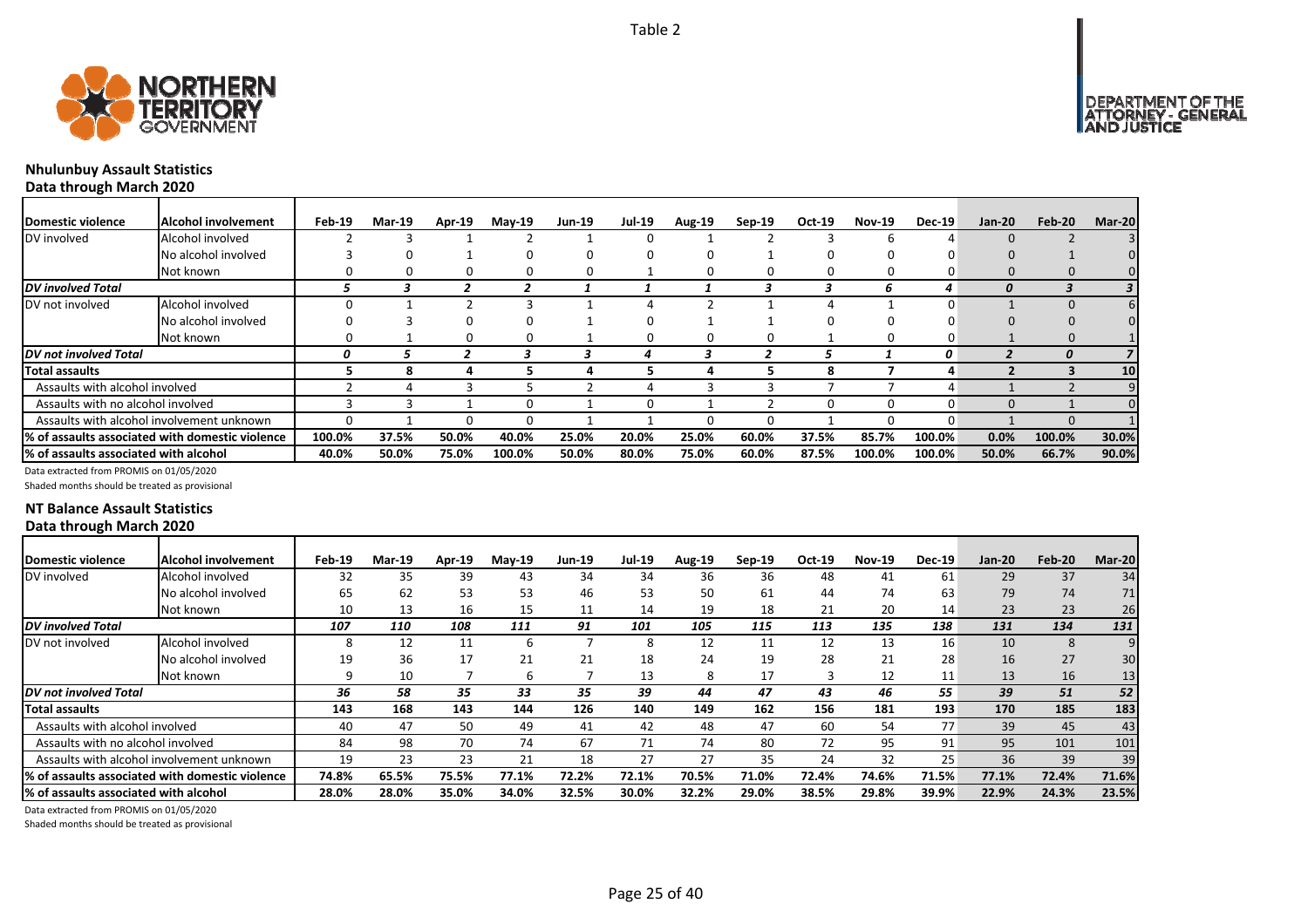

#### **Northern Territory Yearly Crime Statistics**

**Data for the 12 months ending in March, 2015 to 2020 Offence Rates (per 100,000 population)**

| <b>Number of offences</b>                                 | 2015        | 2016          | 2017         | 2018         | 2019        | 2020     | 2015    | 2016    | 2017    | 2018                 | 2019    | 2020    |
|-----------------------------------------------------------|-------------|---------------|--------------|--------------|-------------|----------|---------|---------|---------|----------------------|---------|---------|
| 0111 Murder                                               |             | $\mathcal{I}$ | 5            | 3            | Δ           |          | 2.9     | 2.9     | 2.0     | 1.2                  | 1.6     | 2.0     |
| 0121 Attempted murder                                     |             |               | 2            |              |             |          | 1.6     | 1.2     | 0.8     | 0.4                  | 1.2     | 0.4     |
| 0131 Manslaughter                                         |             |               |              |              | 2           |          | 2.5     | 1.2     | 0.4     | 1.2                  | 0.8     | 0.4     |
| 0132 Driving causing death                                | 4           |               |              | 4            | Δ           |          | 1.6     | 2.0     | 0.8     | 1.6                  | 1.6     | 0.4     |
| 01 Homicide and related offences                          | 21          | 18            | 10           | 11           | 13          |          | 8.6     | 7.4     | 4.1     | 4.4                  | 5.3     | 3.3     |
| 021 Assault                                               | 7,122       | 6,867         | 6,653        | 7,581        | 6,720       | 6,631    | 2,928.4 | 2,807.8 | 2,698.8 | 3,062.2              | 2,721.2 | 2,700.3 |
| 029 Acts intended to cause injury - other                 | 24          | 17            | 31           | 29           | 22          | 16       | 9.9     | 7.0     | 12.6    | 11.7                 | 8.9     | 6.5     |
| 02 Acts intended to cause injury                          | 7,146       | 6,884         | 6,684        | 7,610        | 6,742       | 6,647    | 2,938.3 | 2,814.7 | 2,711.3 | 3,073.9              | 2,730.1 | 2,706.9 |
| 031 Sexual assault                                        | 416         | 380           | 404          | 431          | 361         | 340      | 171.1   | 155.4   | 163.9   | 174.1                | 146.2   | 138.5   |
| 032 Non-assaultive sexual offences                        | 56          | 53            | 50           | 62           | 49          | 68       | 23.0    | 21.7    | 20.3    | 25.0                 | 19.8    | 27.7    |
| 03 Sexual assault and related offences                    | 472         | 433           | 454          | 493          | 410         | 408      | 194.1   | 177.0   | 184.2   | 199.1                | 166.0   | 166.1   |
| 049 Other dangerous or negligent acts endangering persons | 98          | 123           | 172          | 171          | 156         | 113      | 40.3    | 50.3    | 69.8    | 69.1                 | 63.2    | 46.0    |
| 0511 Abduction and kidnapping                             | $\mathbf 0$ | $\mathbf 0$   | $\mathbf{1}$ | 0            | 0           | $\Omega$ | 0.0     | 0.0     | 0.4     | 0.0                  | 0.0     | 0.0     |
| 0521 Deprivation of liberty/false imprisonment            | 45          | 35            | 38           | 31           | 24          | 44       | 18.5    | 14.3    | 15.4    | 12.5                 | 9.7     | 17.9    |
| 0531 Harassment and private nuisance                      | 67          | 137           | 78           | 48           | 43          | 41       | 27.5    | 56.0    | 31.6    | 19.4                 | 17.4    | 16.7    |
| 0532 Threatening behaviour                                | 340         | 357           | 298          | 314          | 319         | 316      | 139.8   | 146.0   | 120.9   | 126.8                | 129.2   | 128.7   |
|                                                           | 452         | 529           | 415          | 393          | 386         | 401      | 185.9   | 216.3   | 168.3   | 158.7                | 156.3   | 163.3   |
| 05 Abduction, harassment and other offences               |             |               |              |              |             |          |         |         |         |                      |         |         |
| 061 Robberv                                               | 106         | 106           | 97           | 110          | 127         | 184      | 43.6    | 43.3    | 39.3    | 44.4                 | 51.4    | 74.9    |
| 0621 Blackmail and extortion                              | 6           | $\mathbf{1}$  | $\mathbf{1}$ | $\mathbf{1}$ | $\mathbf 0$ |          | 2.5     | 0.4     | 0.4     | 0.4                  | 0.0     | 2.0     |
| 06 Robbery, extortion and related offences                | 112         | 107           | 98           | 111          | 127         | 189      | 46.1    | 43.8    | 39.8    | 44.8                 | 51.4    | 77.0    |
| Total offences against the person                         | 8,301       | 8,094         | 7,833        | 8,789        | 7,834       | 7,766    | 3,413.2 | 3,309.5 | 3,177.4 | $3,550.\overline{2}$ | 3,172.3 | 3,162.5 |
| House break-ins, actual                                   | 1,749       | 1,508         | 1,858        | 1,733        | 2,216       | 2,358    | 719.2   | 616.6   | 753.7   | 700.0                | 897.3   | 960.2   |
| House break-ins, attempted                                | 115         | 130           | 266          | 230          | 252         | 289      | 47.3    | 53.2    | 107.9   | 92.9                 | 102.0   | 117.7   |
| 0711 House break-ins                                      | 1,864       | 1,638         | 2,124        | 1,963        | 2,468       | 2,647    | 766.4   | 669.7   | 861.6   | 792.9                | 999.4   | 1,077.9 |
| Commercial break-ins, actual                              | 1,525       | 1,507         | 1,998        | 2,037        | 2,408       | 1,943    | 627.1   | 616.2   | 810.5   | 822.8                | 975.1   | 791.2   |
| Commercial break-ins, attempted                           | 157         | 128           | 224          | 256          | 259         | 208      | 64.6    | 52.3    | 90.9    | 103.4                | 104.9   | 84.7    |
| 0711 Commercial break-ins                                 | 1,682       | 1,635         | 2,222        | 2,293        | 2,667       | 2,151    | 691.6   | 668.5   | 901.3   | 926.2                | 1,080.0 | 875.9   |
| 0812 Illegal use of a motor vehicle                       | 1,178       | 962           | 1,003        | 858          | 927         | 746      | 484.4   | 393.3   | 406.9   | 346.6                | 375.4   | 303.8   |
| 0813 Theft of motor vehicle parts or contents             | 1.280       | 1,119         | 1,108        | 834          | 979         | 994      | 526.3   | 457.5   | 449.5   | 336.9                | 396.4   | 404.8   |
| <b>1081 Motor vehicle theft and related offences</b>      | 2,458       | 2,081         | 2,111        | 1,692        | 1,906       | 1,740    | 1,010.7 | 850.9   | 856.3   | 683.5                | 771.8   | 708.6   |
| 08* Theft and related offences (other than MV)            | 7,403       | 7,240         | 7,746        | 7,553        | 7,787       | 7,790    | 3,044.0 | 2,960.3 | 3,142.1 | 3,050.9              | 3,153.3 | 3,172.3 |
| 12 Property damage offences                               | 6,582       | 6,488         | 7,474        | 7,448        | 7,439       | 7,625    | 2,706.4 | 2,652.8 | 3,031.8 | 3,008.5              | 3,012.4 | 3,105.1 |

| Offence Rates (per 100.000 population) |  |  |  |
|----------------------------------------|--|--|--|
|                                        |  |  |  |

DEPARTMENT OF THE<br>ATTORNEY - GENERAL<br>AND JUSTICE

| 2015    | 2016    | 2017    | 2018    | 2019    | 2020    |
|---------|---------|---------|---------|---------|---------|
| 2.9     | 2.9     | 2.0     | 1.2     | 1.6     | 2.0     |
| 1.6     | 1.2     | 0.8     | 0.4     | 1.2     | 0.4     |
| 2.5     | 1.2     | 0.4     | 1.2     | 0.8     | 0.4     |
| 1.6     | 2.0     | 0.8     | 1.6     | 1.6     | 0.4     |
| 8.6     | 7.4     | 4.1     | 4.4     | 5.3     | 3.3     |
| 2,928.4 | 2,807.8 | 2,698.8 | 3,062.2 | 2,721.2 | 2,700.3 |
| 9.9     | 7.0     | 12.6    | 11.7    | 8.9     | 6.5     |
| 2,938.3 | 2,814.7 | 2,711.3 | 3,073.9 | 2,730.1 | 2,706.9 |
| 171.1   | 155.4   | 163.9   | 174.1   | 146.2   | 138.5   |
| 23.0    | 21.7    | 20.3    | 25.0    | 19.8    | 27.7    |
| 194.1   | 177.0   | 184.2   | 199.1   | 166.0   | 166.1   |
| 40.3    | 50.3    | 69.8    | 69.1    | 63.2    | 46.0    |
| 0.0     | 0.0     | 0.4     | 0.0     | 0.0     | 0.0     |
| 18.5    | 14.3    | 15.4    | 12.5    | 9.7     | 17.9    |
| 27.5    | 56.0    | 31.6    | 19.4    | 17.4    | 16.7    |
| 139.8   | 146.0   | 120.9   | 126.8   | 129.2   | 128.7   |
| 185.9   | 216.3   | 168.3   | 158.7   | 156.3   | 163.3   |
| 43.6    | 43.3    | 39.3    | 44.4    | 51.4    | 74.9    |
| 2.5     | 0.4     | 0.4     | 0.4     | 0.0     | 2.0     |
| 46.1    | 43.8    | 39.8    | 44.8    | 51.4    | 77.0    |
| 3,413.2 | 3,309.5 | 3,177.4 | 3,550.2 | 3,172.3 | 3,162.5 |
| 719.2   | 616.6   | 753.7   | 700.0   | 897.3   | 960.2   |
| 47.3    | 53.2    | 107.9   | 92.9    | 102.0   | 117.7   |
| 766.4   | 669.7   | 861.6   | 792.9   | 999.4   | 1,077.9 |
| 627.1   | 616.2   | 810.5   | 822.8   | 975.1   | 791.2   |
| 64.6    | 52.3    | 90.9    | 103.4   | 104.9   | 84.7    |
| 691.6   | 668.5   | 901.3   | 926.2   | 1,080.0 | 875.9   |
| 484.4   | 393.3   | 406.9   | 346.6   | 375.4   | 303.8   |
| 526.3   | 457.5   | 449.5   | 336.9   | 396.4   | 404.8   |
| 1,010.7 | 850.9   | 856.3   | 683.5   | 771.8   | 708.6   |
| 3,044.0 | 2,960.3 | 3,142.1 | 3,050.9 | 3,153.3 | 3,172.3 |
| 2,706.4 | 2,652.8 | 3,031.8 | 3,008.5 | 3,012.4 | 3,105.1 |
| 8.219.1 | 7,802.3 | 8,793.2 | 8,462.0 | 9,016.8 | 8,939.9 |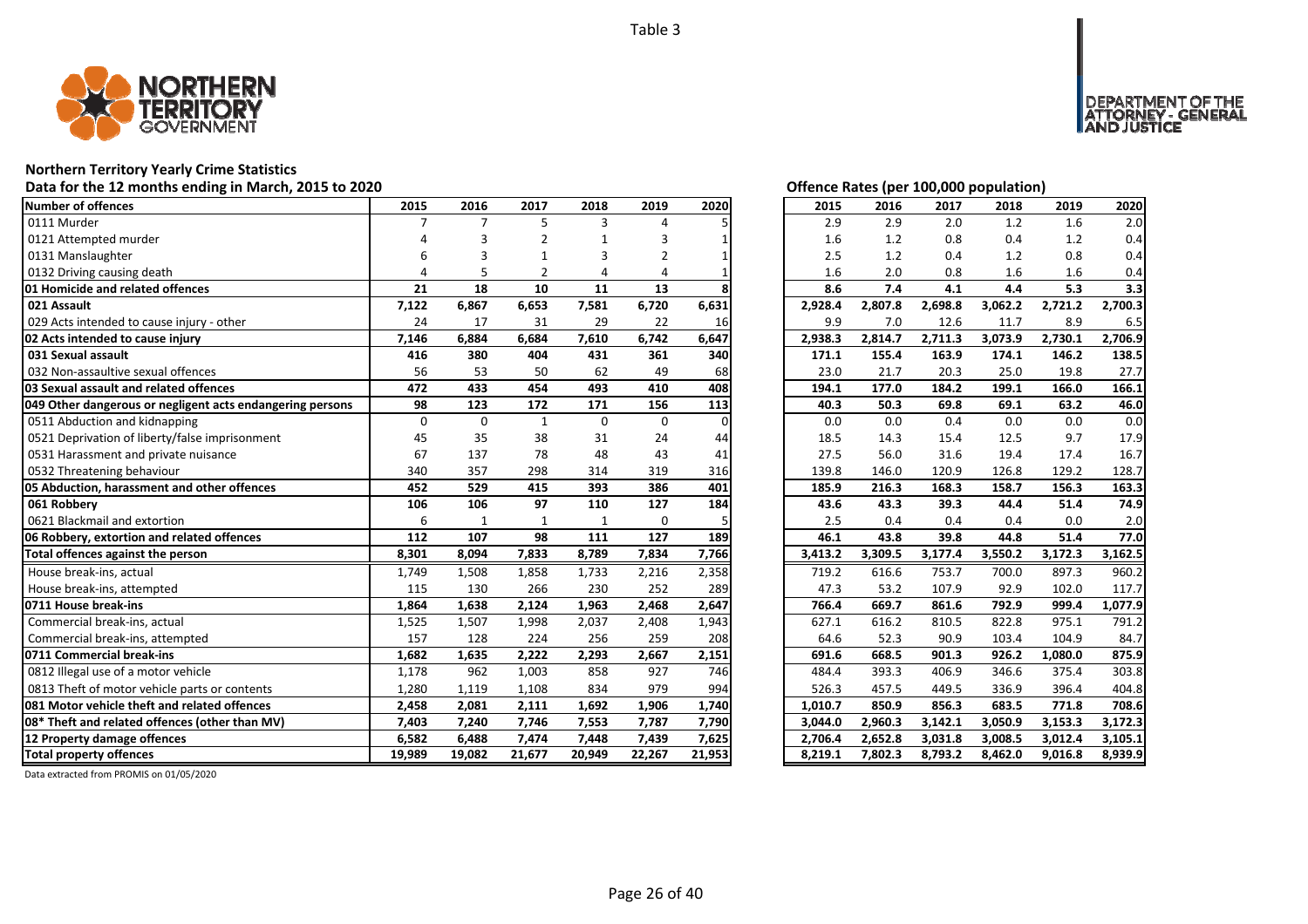

## **Darwin Yearly Crime Statistics**

## Data for the 12 months ending in March, 2015 to 2020<br> **Data for the 12 months ending in March, 2015 to 2020**

| Number of offences                                        | 2015           | 2016           | 2017           | 2018         | 2019         | 2020     | 2015    | 2016    | 2017    | 2018    | 2019    | 2020    |
|-----------------------------------------------------------|----------------|----------------|----------------|--------------|--------------|----------|---------|---------|---------|---------|---------|---------|
| 0111 Murder                                               | $\overline{2}$ | $\overline{2}$ | $\mathbf{1}$   | $\Omega$     | $\Omega$     |          | 2.4     | 2.3     | 1.2     | 0.0     | 0.0     | 2.4     |
| 0121 Attempted murder                                     | 3              | $\overline{2}$ | O              | 1            |              | n        | 3.5     | 2.3     | 0.0     | 1.2     | 1.2     | 0.0     |
| 0131 Manslaughter                                         |                |                | O              | 0            | O            | 0        | 4.7     | 1.2     | 0.0     | 0.0     | 0.0     | 0.0     |
| 0132 Driving causing death                                |                |                |                | 0            |              |          | 1.2     | 1.2     | 1.2     | 0.0     | 1.2     | 0.0     |
| 01 Homicide and related offences                          | 10             | 6              | $\overline{2}$ | 1            | $\mathbf{2}$ |          | 11.8    | 7.0     | 2.3     | 1.2     | 2.3     | 2.4     |
| 021 Assault                                               | 1,982          | 1,734          | 1,737          | 1,910        | 1,775        | 1,767    | 2,344.0 | 2,031.3 | 2,007.7 | 2,198.9 | 2,079.6 | 2,111.0 |
| 029 Acts intended to cause injury - other                 | 10             | 4              | 12             | 12           | 5            | 5        | 11.8    | 4.7     | 13.9    | 13.8    | 5.9     | 6.0     |
| 02 Acts intended to cause injury                          | 1,992          | 1,738          | 1,749          | 1,922        | 1,780        | 1,772    | 2,355.8 | 2,035.9 | 2,021.6 | 2,212.8 | 2,085.4 | 2,117.0 |
| 031 Sexual assault                                        | 139            | 127            | 130            | 138          | 133          | 130      | 164.4   | 148.8   | 150.3   | 158.9   | 155.8   | 155.3   |
| 032 Non-assaultive sexual offences                        | 25             | 23             | 19             | 24           | 22           | 28       | 29.6    | 26.9    | 22.0    | 27.6    | 25.8    | 33.5    |
| 03 Sexual assault and related offences                    | 164            | 150            | 149            | 162          | 155          | 158      | 194.0   | 175.7   | 172.2   | 186.5   | 181.6   | 188.8   |
| 049 Other dangerous or negligent acts endangering persons | 28             | 35             | 36             | 40           | 34           | 22       | 33.1    | 41.0    | 41.6    | 46.1    | 39.8    | 26.3    |
| 0511 Abduction and kidnapping                             | 0              | $\Omega$       | $\Omega$       | $\Omega$     | 0            | $\Omega$ | 0.0     | 0.0     | 0.0     | 0.0     | 0.0     | 0.0     |
| 0521 Deprivation of liberty/false imprisonment            | 12             | 13             | 11             |              |              | 14       | 14.2    | 15.2    | 12.7    | 8.1     | 4.7     | 16.7    |
| 0531 Harassment and private nuisance                      | 19             | 85             | 25             | 8            | 15           | 16       | 22.5    | 99.6    | 28.9    | 9.2     | 17.6    | 19.1    |
| 0532 Threatening behaviour                                | 102            | 115            | 80             | 67           | 78           | 55       | 120.6   | 134.7   | 92.5    | 77.1    | 91.4    | 65.7    |
| 05 Abduction, harassment and other offences               | 133            | 213            | 116            | 82           | 97           | 85       | 157.3   | 249.5   | 134.1   | 94.4    | 113.6   | 101.5   |
| 061 Robbery                                               | 65             | 45             | 48             | 58           | 66           | 84       | 76.9    | 52.7    | 55.5    | 66.8    | 77.3    | 100.4   |
| 0621 Blackmail and extortion                              | $\overline{2}$ | $\mathbf{1}$   | 1              | $\mathbf{1}$ | $\Omega$     |          | 2.4     | 1.2     | 1.2     | 1.2     | 0.0     | 2.4     |
| 06 Robbery, extortion and related offences                | 67             | 46             | 49             | 59           | 66           | 86       | 79.2    | 53.9    | 56.6    | 67.9    | 77.3    | 102.7   |
| Total offences against the person                         | 2,394          | 2,188          | 2,101          | 2,266        | 2,134        | 2,125    | 2,831.3 | 2,563.1 | 2,428.5 | 2,608.8 | 2,500.2 | 2,538.7 |
| House break-ins, actual                                   | 751            | 523            | 725            | 490          | 634          | 757      | 888.2   | 612.7   | 838.0   | 564.1   | 742.8   | 904.4   |
| House break-ins, attempted                                | 31             | 21             | 104            | 67           | 53           | 87       | 36.7    | 24.6    | 120.2   | 77.1    | 62.1    | 103.9   |
| 0711 House break-ins                                      | 782            | 544            | 829            | 557          | 687          | 844      | 924.8   | 637.3   | 958.2   | 641.3   | 804.9   | 1,008.3 |
| Commercial break-ins, actual                              | 354            | 340            | 710            | 508          | 531          | 342      | 418.7   | 398.3   | 820.7   | 584.8   | 622.1   | 408.6   |
| Commercial break-ins, attempted                           | 25             | 21             | 76             | 56           | 23           | 20       | 29.6    | 24.6    | 87.8    | 64.5    | 26.9    | 23.9    |
| 0711 Commercial break-ins                                 | 379            | 361            | 786            | 564          | 554          | 362      | 448.2   | 422.9   | 908.5   | 649.3   | 649.1   | 432.5   |
| 0812 Illegal use of a motor vehicle                       | 503            | 363            | 412            | 340          | 303          | 250      | 594.9   | 425.2   | 476.2   | 391.4   | 355.0   | 298.7   |
| 0813 Theft of motor vehicle parts or contents             | 707            | 515            | 494            | 318          | 388          | 479      | 836.1   | 603.3   | 571.0   | 366.1   | 454.6   | 572.3   |
| 081 Motor vehicle theft and related offences              | 1,210          | 878            | 906            | 658          | 691          | 729      | 1,431.0 | 1,028.5 | 1,047.2 | 757.5   | 809.6   | 870.9   |
| 08* Theft and related offences (other than MV)            | 3,359          | 3,103          | 3,217          | 2,937        | 3,241        | 3,168    | 3,972.5 | 3,634.9 | 3,718.4 | 3,381.3 | 3,797.1 | 3,784.8 |
| 12 Property damage offences                               | 2,496          | 2,304          | 2,708          | 2,302        | 2,014        | 2,112    | 2,951.9 | 2,699.0 | 3,130.1 | 2,650.2 | 2,359.6 | 2,523.2 |
| <b>Total property offences</b>                            | 8,226          | 7,190          | 8,446          | 7,018        | 7,187        | 7,215    | 9,728.5 | 8,422.6 | 9,762.5 | 8,079.7 | 8,420.2 | 8,619.8 |

NT OF THE<br>- GENERAL

JSTICE

DEPAR

| 2015    | 2016    | 2017    | 2018    | 2019    | 2020    |
|---------|---------|---------|---------|---------|---------|
| 2.4     | 2.3     | 1.2     | 0.0     | 0.0     | 2.4     |
| 3.5     | 2.3     | $0.0\,$ | 1.2     | 1.2     | 0.0     |
| 4.7     | 1.2     | 0.0     | 0.0     | 0.0     | 0.0     |
| 1.2     | 1.2     | 1.2     | 0.0     | 1.2     | 0.0     |
| 11.8    | 7.0     | 2.3     | 1.2     | 2.3     | 2.4     |
| 2,344.0 | 2,031.3 | 2,007.7 | 2,198.9 | 2,079.6 | 2,111.0 |
| 11.8    | 4.7     | 13.9    | 13.8    | 5.9     | 6.0     |
| 2,355.8 | 2,035.9 | 2,021.6 | 2,212.8 | 2,085.4 | 2,117.0 |
| 164.4   | 148.8   | 150.3   | 158.9   | 155.8   | 155.3   |
| 29.6    | 26.9    | 22.0    | 27.6    | 25.8    | 33.5    |
| 194.0   | 175.7   | 172.2   | 186.5   | 181.6   | 188.8   |
| 33.1    | 41.0    | 41.6    | 46.1    | 39.8    | 26.3    |
| 0.0     | 0.0     | 0.0     | 0.0     | 0.0     | 0.0     |
| 14.2    | 15.2    | 12.7    | 8.1     | 4.7     | 16.7    |
| 22.5    | 99.6    | 28.9    | 9.2     | 17.6    | 19.1    |
| 120.6   | 134.7   | 92.5    | 77.1    | 91.4    | 65.7    |
| 157.3   | 249.5   | 134.1   | 94.4    | 113.6   | 101.5   |
| 76.9    | 52.7    | 55.5    | 66.8    | 77.3    | 100.4   |
| 2.4     | 1.2     | 1.2     | 1.2     | 0.0     | 2.4     |
| 79.2    | 53.9    | 56.6    | 67.9    | 77.3    | 102.7   |
| 2,831.3 | 2,563.1 | 2,428.5 | 2,608.8 | 2,500.2 | 2,538.7 |
| 888.2   | 612.7   | 838.0   | 564.1   | 742.8   | 904.4   |
| 36.7    | 24.6    | 120.2   | 77.1    | 62.1    | 103.9   |
| 924.8   | 637.3   | 958.2   | 641.3   | 804.9   | 1,008.3 |
| 418.7   | 398.3   | 820.7   | 584.8   | 622.1   | 408.6   |
| 29.6    | 24.6    | 87.8    | 64.5    | 26.9    | 23.9    |
| 448.2   | 422.9   | 908.5   | 649.3   | 649.1   | 432.5   |
| 594.9   | 425.2   | 476.2   | 391.4   | 355.0   | 298.7   |
| 836.1   | 603.3   | 571.0   | 366.1   | 454.6   | 572.3   |
| 1,431.0 | 1,028.5 | 1,047.2 | 757.5   | 809.6   | 870.9   |
| 3,972.5 | 3,634.9 | 3,718.4 | 3,381.3 | 3,797.1 | 3,784.8 |
| 2,951.9 | 2,699.0 | 3,130.1 | 2,650.2 | 2,359.6 | 2,523.2 |
| 9,728.5 | 8,422.6 | 9,762.5 | 8,079.7 | 8,420.2 | 8,619.8 |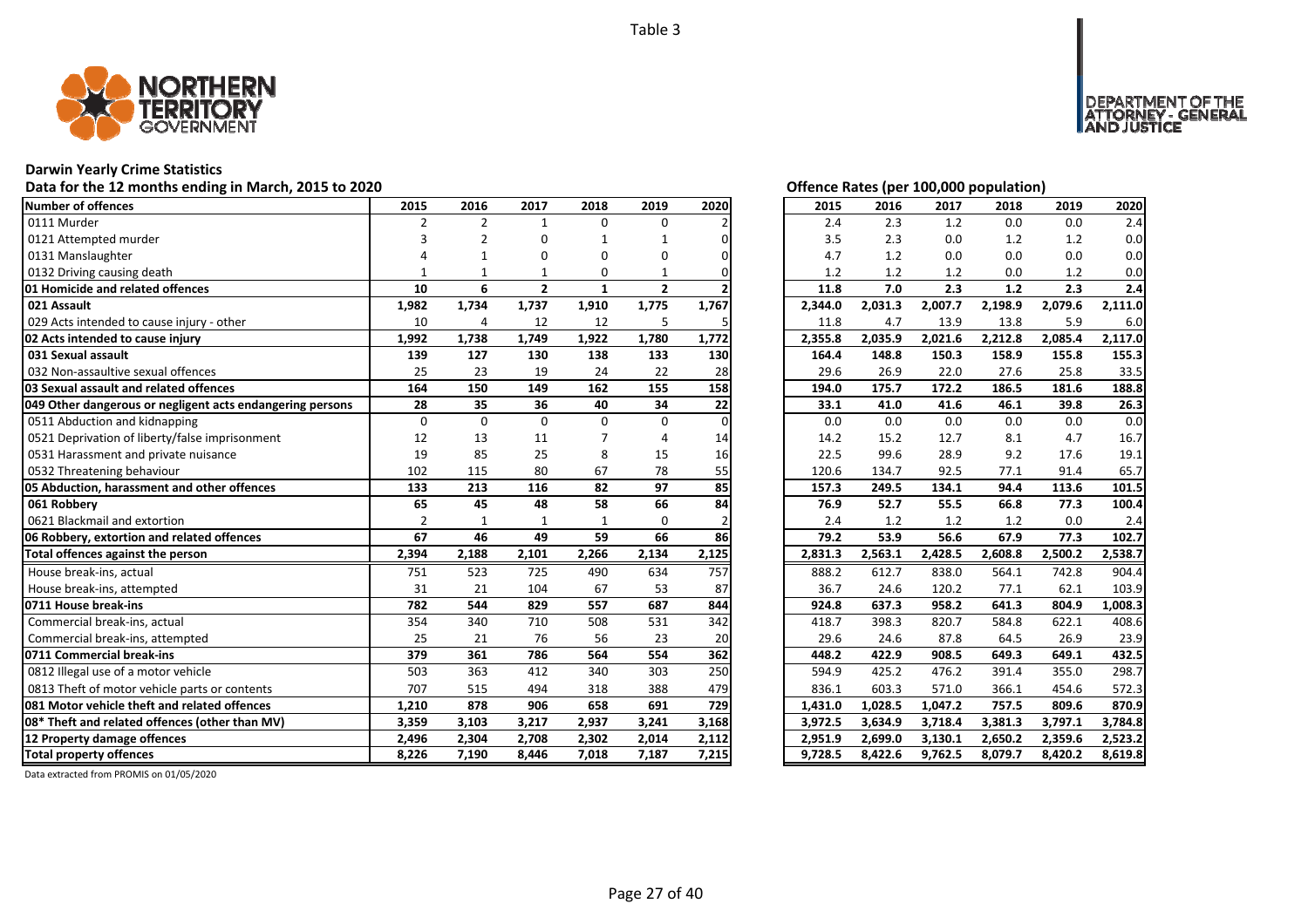

## **Palmerston Yearly Crime Statistics**

## Data for the 12 months ending in March, 2015 to 2020 *Data for the 12 months ending in March, 2015 to 2020 Offence Rates (per 100,000 population)*

| Number of offences                                        | 2015           | 2016           | 2017         | 2018         | 2019           | 2020  | 2015    | 2016    | 2017    | 2018    | 2019    | 2020    |
|-----------------------------------------------------------|----------------|----------------|--------------|--------------|----------------|-------|---------|---------|---------|---------|---------|---------|
| 0111 Murder                                               | $\Omega$       | $\Omega$       | $\Omega$     | $\Omega$     | $\mathbf{1}$   |       | 0.0     | 0.0     | 0.0     | 0.0     | 2.6     | 2.6     |
| 0121 Attempted murder                                     |                | n              | O            | O            |                |       | 0.0     | 0.0     | 0.0     | 0.0     | 2.6     | 0.0     |
| 0131 Manslaughter                                         |                |                | n            | n            |                |       | 2.9     | 0.0     | 0.0     | 0.0     | 2.6     | 0.0     |
| 0132 Driving causing death                                |                | $\overline{2}$ | $\Omega$     | $\Omega$     | 0              |       | 2.9     | 5.7     | 0.0     | 0.0     | 0.0     | 0.0     |
| 01 Homicide and related offences                          | $\overline{2}$ | $\overline{2}$ | $\mathbf{0}$ | $\mathbf{0}$ | 3              |       | 5.9     | 5.7     | 0.0     | 0.0     | 7.9     | 2.6     |
| 021 Assault                                               | 504            | 422            | 515          | 637          | 543            | 530   | 1,484.1 | 1,202.1 | 1,430.4 | 1,726.7 | 1,437.1 | 1,387.5 |
| 029 Acts intended to cause injury - other                 | $\overline{4}$ | $\mathbf{1}$   | 11           | 5            | $\overline{4}$ |       | 11.8    | 2.8     | 30.6    | 13.6    | 10.6    | 7.9     |
| 02 Acts intended to cause injury                          | 508            | 423            | 526          | 642          | 547            | 533   | 1,495.9 | 1,205.0 | 1,461.0 | 1,740.3 | 1,447.7 | 1,395.4 |
| 031 Sexual assault                                        | 42             | 30             | 30           | 33           | 39             | 43    | 123.7   | 85.5    | 83.3    | 89.5    | 103.2   | 112.6   |
| 032 Non-assaultive sexual offences                        | 6              |                | 6            | 8            |                |       | 17.7    | 11.4    | 16.7    | 21.7    | 18.5    | 23.6    |
| 03 Sexual assault and related offences                    | 48             | 34             | 36           | 41           | 46             | 52    | 141.3   | 96.9    | 100.0   | 111.1   | 121.7   | 136.1   |
| 049 Other dangerous or negligent acts endangering persons | $\overline{7}$ | 10             | 22           | 13           | 14             | 9     | 20.6    | 28.5    | 61.1    | 35.2    | 37.1    | 23.6    |
| 0511 Abduction and kidnapping                             | $\Omega$       | $\Omega$       | $\Omega$     | $\Omega$     | $\Omega$       |       | 0.0     | 0.0     | 0.0     | 0.0     | 0.0     | 0.0     |
| 0521 Deprivation of liberty/false imprisonment            |                |                |              |              |                |       | 14.7    | 5.7     | 13.9    | 10.8    | 5.3     | 13.1    |
| 0531 Harassment and private nuisance                      | 3              | 6              |              |              | 2              |       | 8.8     | 17.1    | 19.4    | 10.8    | 5.3     | 20.9    |
| 0532 Threatening behaviour                                | 38             | 31             | 30           | 34           | 36             | 43    | 111.9   | 88.3    | 83.3    | 92.2    | 95.3    | 112.6   |
| 05 Abduction, harassment and other offences               | 46             | 39             | 42           | 42           | 40             | 56    | 135.5   | 111.1   | 116.7   | 113.8   | 105.9   | 146.6   |
| 061 Robberv                                               | 13             | 13             | 17           | 13           | 15             | 34    | 38.3    | 37.0    | 47.2    | 35.2    | 39.7    | 89.0    |
| 0621 Blackmail and extortion                              | $\mathbf{1}$   | $\Omega$       | $\Omega$     | $\Omega$     | $\Omega$       |       | 2.9     | 0.0     | 0.0     | 0.0     | 0.0     | 0.0     |
| 06 Robbery, extortion and related offences                | 14             | 13             | 17           | 13           | 15             | 34    | 41.2    | 37.0    | 47.2    | 35.2    | 39.7    | 89.0    |
| Total offences against the person                         | 625            | 521            | 643          | 751          | 665            | 685   | 1,840.5 | 1,484.1 | 1,786.0 | 2,035.7 | 1,760.0 | 1,793.3 |
| House break-ins, actual                                   | 268            | 224            | 293          | 333          | 353            | 339   | 789.2   | 638.1   | 813.8   | 902.7   | 934.3   | 887.5   |
| House break-ins, attempted                                | 17             | 25             | 62           | 48           | 33             | 33    | 50.1    | 71.2    | 172.2   | 130.1   | 87.3    | 86.4    |
| 0711 House break-ins                                      | 285            | 249            | 355          | 381          | 386            | 372   | 839.2   | 709.3   | 986.0   | 1,032.8 | 1,021.6 | 973.9   |
| Commercial break-ins, actual                              | 157            | 130            | 152          | 205          | 210            | 124   | 462.3   | 370.3   | 422.2   | 555.7   | 555.8   | 324.6   |
| Commercial break-ins, attempted                           | 11             | 6              | 21           | 22           | 17             | 11    | 32.4    | 17.1    | 58.3    | 59.6    | 45.0    | 28.8    |
| 0711 Commercial break-ins                                 | 168            | 136            | 173          | 227          | 227            | 135   | 494.7   | 387.4   | 480.5   | 615.3   | 600.8   | 353.4   |
| 0812 Illegal use of a motor vehicle                       | 259            | 181            | 190          | 113          | 124            | 110   | 762.7   | 515.6   | 527.7   | 306.3   | 328.2   | 288.0   |
| 0813 Theft of motor vehicle parts or contents             | 254            | 235            | 207          | 189          | 155            | 140   | 748.0   | 669.4   | 575.0   | 512.3   | 410.2   | 366.5   |
| 081 Motor vehicle theft and related offences              | 513            | 416            | 397          | 302          | 279            | 250   | 1,510.6 | 1,185.0 | 1,102.7 | 818.6   | 738.4   | 654.5   |
| 08* Theft and related offences (other than MV)            | 1,063          | 985            | 1,131        | 1,147        | 1,013          | 913   | 3,130.2 | 2,805.9 | 3,141.4 | 3,109.2 | 2,681.0 | 2,390.2 |
| 12 Property damage offences                               | 799            | 731            | 904          | 1,065        | 1,100          | 997   | 2,352.8 | 2,082.3 | 2,510.9 | 2,886.9 | 2,911.3 | 2,610.1 |
| <b>Total property offences</b>                            | 2.828          | 2,517          | 2,960        | 3,122        | 3,005          | 2,667 | 8,327.7 | 7,169.9 | 8,221.5 | 8,462.8 | 7,953.1 | 6,982.0 |

DEPARTMENT OF THE<br>ATTORNEY - GENERAL<br>AND JUSTICE

| 2015    | 2016    | 2017    | 2018    | 2019    | 2020    |
|---------|---------|---------|---------|---------|---------|
| 0.0     | 0.0     | 0.0     | 0.0     | 2.6     | 2.6     |
| 0.0     | 0.0     | 0.0     | 0.0     | 2.6     | 0.0     |
| 2.9     | 0.0     | 0.0     | 0.0     | 2.6     | 0.0     |
| 2.9     | 5.7     | 0.0     | 0.0     | 0.0     | 0.0     |
| 5.9     | 5.7     | 0.0     | 0.0     | 7.9     | 2.6     |
| 1,484.1 | 1,202.1 | 1,430.4 | 1,726.7 | 1,437.1 | 1,387.5 |
| 11.8    | 2.8     | 30.6    | 13.6    | 10.6    | 7.9     |
| 1,495.9 | 1,205.0 | 1,461.0 | 1,740.3 | 1,447.7 | 1,395.4 |
| 123.7   | 85.5    | 83.3    | 89.5    | 103.2   | 112.6   |
| 17.7    | 11.4    | 16.7    | 21.7    | 18.5    | 23.6    |
| 141.3   | 96.9    | 100.0   | 111.1   | 121.7   | 136.1   |
| 20.6    | 28.5    | 61.1    | 35.2    | 37.1    | 23.6    |
| 0.0     | 0.0     | 0.0     | 0.0     | 0.0     | 0.0     |
| 14.7    | 5.7     | 13.9    | 10.8    | 5.3     | 13.1    |
| 8.8     | 17.1    | 19.4    | 10.8    | 5.3     | 20.9    |
| 111.9   | 88.3    | 83.3    | 92.2    | 95.3    | 112.6   |
| 135.5   | 111.1   | 116.7   | 113.8   | 105.9   | 146.6   |
| 38.3    | 37.0    | 47.2    | 35.2    | 39.7    | 89.0    |
| 2.9     | 0.0     | 0.0     | 0.0     | 0.0     | 0.0     |
| 41.2    | 37.0    | 47.2    | 35.2    | 39.7    | 89.0    |
| 1,840.5 | 1,484.1 | 1,786.0 | 2,035.7 | 1,760.0 | 1,793.3 |
| 789.2   | 638.1   | 813.8   | 902.7   | 934.3   | 887.5   |
| 50.1    | 71.2    | 172.2   | 130.1   | 87.3    | 86.4    |
| 839.2   | 709.3   | 986.0   | 1,032.8 | 1,021.6 | 973.9   |
| 462.3   | 370.3   | 422.2   | 555.7   | 555.8   | 324.6   |
| 32.4    | 17.1    | 58.3    | 59.6    | 45.0    | 28.8    |
| 494.7   | 387.4   | 480.5   | 615.3   | 600.8   | 353.4   |
| 762.7   | 515.6   | 527.7   | 306.3   | 328.2   | 288.0   |
| 748.0   | 669.4   | 575.0   | 512.3   | 410.2   | 366.5   |
| 1,510.6 | 1,185.0 | 1,102.7 | 818.6   | 738.4   | 654.5   |
| 3,130.2 |         |         |         |         |         |
|         | 2,805.9 | 3,141.4 | 3,109.2 | 2,681.0 | 2,390.2 |
| 2,352.8 | 2,082.3 | 2,510.9 | 2,886.9 | 2,911.3 | 2,610.1 |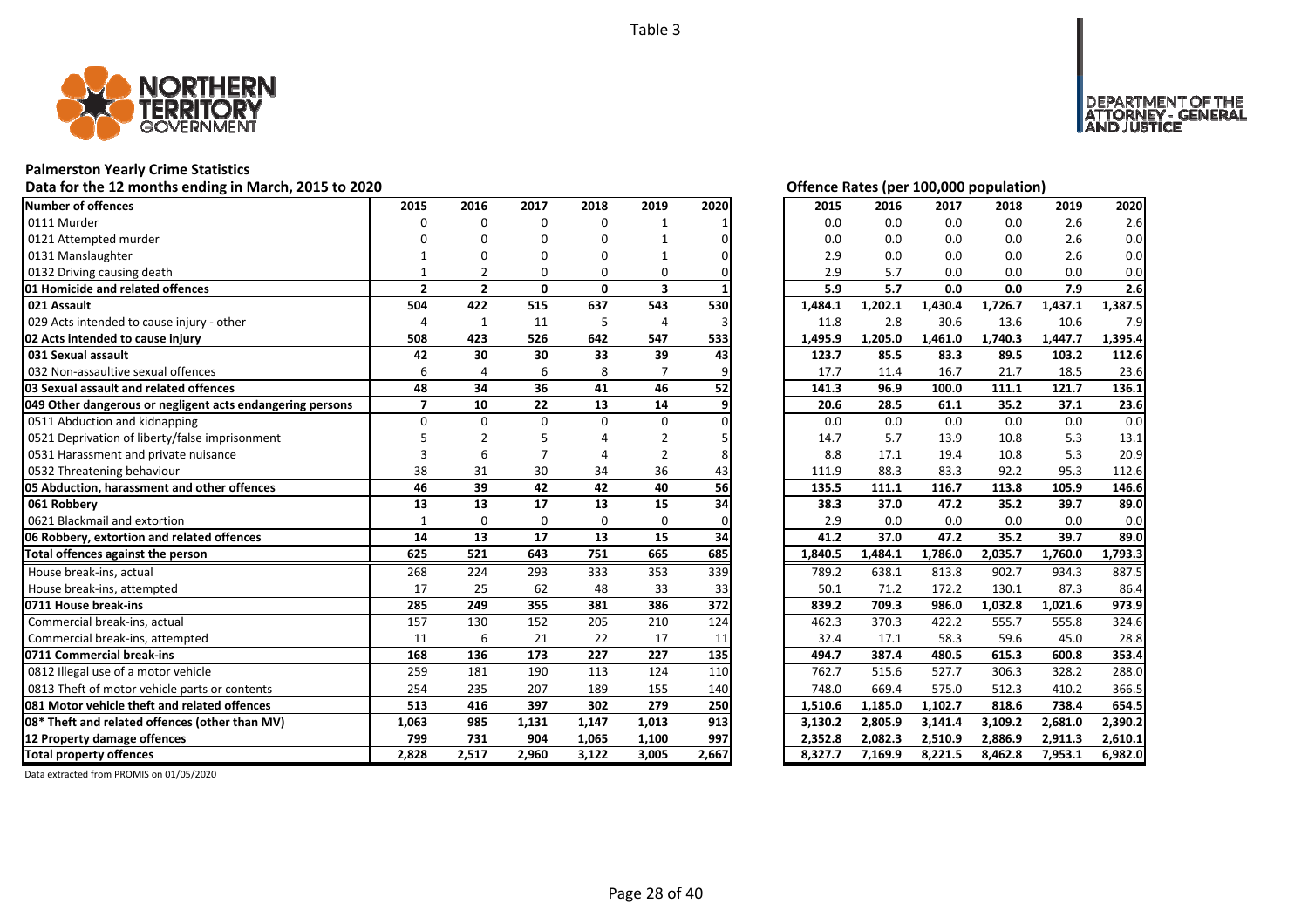

#### **Alice Springs Yearly Crime Statistics**

#### **Data for the 12 months ending in March, 2015 to 2020 Offence Rates (per 100,000 population)**

| Number of offences                                        | 2015                    | 2016           | 2017           | 2018           | 2019           | 2020  | 2015    | 2016    | 2017    | 2018    | 2019    | 2020    |
|-----------------------------------------------------------|-------------------------|----------------|----------------|----------------|----------------|-------|---------|---------|---------|---------|---------|---------|
| 0111 Murder                                               |                         | $\Omega$       | $\Omega$       | $\Omega$       | $\overline{2}$ |       | 3.6     | 0.0     | 0.0     | 0.0     | 7.6     | 0.0     |
| 0121 Attempted murder                                     |                         |                |                | O              | U              |       | 0.0     | 0.0     | 3.8     | 0.0     | 0.0     | 0.0     |
| 0131 Manslaughter                                         |                         |                | O              |                | n              |       | 3.6     | 3.7     | 0.0     | 0.0     | 0.0     | 0.0     |
| 0132 Driving causing death                                |                         |                | $\Omega$       |                | 2              |       | 3.6     | 3.7     | 0.0     | 11.3    | 7.6     | 0.0     |
| 01 Homicide and related offences                          | $\overline{\mathbf{3}}$ | $\overline{2}$ | $\mathbf{1}$   | 3              | 4              |       | 10.9    | 7.5     | 3.8     | 11.3    | 15.1    | 0.0     |
| 021 Assault                                               | 1,498                   | 1,756          | 1,524          | 1,929          | 1,526          | 1,572 | 5,443.1 | 6,544.9 | 5,727.4 | 7,263.1 | 5,760.7 | 5,965.6 |
| 029 Acts intended to cause injury - other                 | 3                       | 4              | 3              | $\overline{4}$ | 5              |       | 10.9    | 14.9    | 11.3    | 15.1    | 18.9    | 11.4    |
| 02 Acts intended to cause injury                          | 1,501                   | 1,760          | 1,527          | 1,933          | 1,531          | 1,575 | 5,454.0 | 6,559.8 | 5,738.7 | 7,278.1 | 5,779.5 | 5,977.0 |
| 031 Sexual assault                                        | 61                      | 79             | 75             | 83             | 62             | 62    | 221.6   | 294.4   | 281.9   | 312.5   | 234.1   | 235.3   |
| 032 Non-assaultive sexual offences                        | 10                      |                | 10             | 12             | 4              | 13    | 36.3    | 26.1    | 37.6    | 45.2    | 15.1    | 49.3    |
| 03 Sexual assault and related offences                    | 71                      | 86             | 85             | 95             | 66             | 75    | 258.0   | 320.5   | 319.4   | 357.7   | 249.2   | 284.6   |
| 049 Other dangerous or negligent acts endangering persons | 23                      | 37             | 37             | 52             | 36             | 39    | 83.6    | 137.9   | 139.1   | 195.8   | 135.9   | 148.0   |
| 0511 Abduction and kidnapping                             | $\Omega$                | $\Omega$       | -1             | $\Omega$       | $\Omega$       |       | 0.0     | 0.0     | 3.8     | 0.0     | 0.0     | 0.0     |
| 0521 Deprivation of liberty/false imprisonment            |                         |                |                |                |                |       | 7.3     | 26.1    | 18.8    | 11.3    | 15.1    | 26.6    |
| 0531 Harassment and private nuisance                      |                         | 6              | $\overline{2}$ | 10             | 3              |       | 25.4    | 22.4    | 7.5     | 37.7    | 11.3    | 7.6     |
| 0532 Threatening behaviour                                | 63                      | 66             | 61             | 83             | 73             | 82    | 228.9   | 246.0   | 229.2   | 312.5   | 275.6   | 311.2   |
| 05 Abduction, harassment and other offences               | 72                      | 79             | 69             | 96             | 80             | 91    | 261.6   | 294.4   | 259.3   | 361.5   | 302.0   | 345.3   |
| 061 Robberv                                               | 12                      | 33             | 16             | 27             | 28             | 44    | 43.6    | 123.0   | 60.1    | 101.7   | 105.7   | 167.0   |
| 0621 Blackmail and extortion                              | $\mathbf{1}$            | $\Omega$       | $\Omega$       | $\Omega$       | $\Omega$       |       | 3.6     | 0.0     | 0.0     | 0.0     | 0.0     | 7.6     |
| 06 Robbery, extortion and related offences                | 13                      | 33             | 16             | 27             | 28             | 46    | 47.2    | 123.0   | 60.1    | 101.7   | 105.7   | 174.6   |
| Total offences against the person                         | 1,683                   | 1,997          | 1,735          | 2,206          | 1,745          | 1,826 | 6,115.3 | 7,443.2 | 6,520.4 | 8,306.0 | 6,587.4 | 6,929.5 |
| House break-ins, actual                                   | 360                     | 362            | 329            | 285            | 571            | 471   | 1,308.1 | 1,349.2 | 1,236.4 | 1,073.1 | 2,155.5 | 1,787.4 |
| House break-ins, attempted                                | 26                      | 36             | 35             | 28             | 74             | 79    | 94.5    | 134.2   | 131.5   | 105.4   | 279.4   | 299.8   |
| 0711 House break-ins                                      | 386                     | 398            | 364            | 313            | 645            | 550   | 1,402.6 | 1,483.4 | 1,368.0 | 1,178.5 | 2,434.9 | 2,087.2 |
| Commercial break-ins, actual                              | 268                     | 320            | 319            | 290            | 344            | 308   | 973.8   | 1,192.7 | 1,198.8 | 1,091.9 | 1,298.6 | 1,168.8 |
| Commercial break-ins, attempted                           | 37                      | 30             | 36             | 35             | 65             | 51    | 134.4   | 111.8   | 135.3   | 131.8   | 245.4   | 193.5   |
| 0711 Commercial break-ins                                 | 305                     | 350            | 355            | 325            | 409            | 359   | 1,108.2 | 1,304.5 | 1,334.1 | 1.223.7 | 1.544.0 | 1.362.4 |
| 0812 Illegal use of a motor vehicle                       | 140                     | 145            | 129            | 164            | 220            | 159   | 508.7   | 540.4   | 484.8   | 617.5   | 830.5   | 603.4   |
| 0813 Theft of motor vehicle parts or contents             | 139                     | 212            | 261            | 189            | 257            | 224   | 505.1   | 790.2   | 980.9   | 711.6   | 970.2   | 850.1   |
| 081 Motor vehicle theft and related offences              | 279                     | 357            | 390            | 353            | 477            | 383   | 1,013.8 | 1,330.6 | 1,465.7 | 1,329.1 | 1,800.7 | 1,453.5 |
| 08* Theft and related offences (other than MV)            | 1,292                   | 1,434          | 1,570          | 1,464          | 1,537          | 1,700 | 4,694.6 | 5,344.8 | 5,900.3 | 5,512.3 | 5,802.2 | 6,451.4 |
| 12 Property damage offences                               |                         |                |                | 1,689          | 1,755          |       |         |         | 7,001.4 | 6,359.4 | 6,625.1 | 7,650.6 |
|                                                           | 1,457                   | 1,632          | 1,863          |                |                | 2,016 | 5,294.1 | 6,082.7 |         |         |         |         |

DEPARTMENT OF THE<br>ATTORNEY - GENERAL<br>AND JUSTICE

| 2015     | 2016     | 2017     | 2018     | 2019     | 2020     |
|----------|----------|----------|----------|----------|----------|
| 3.6      | 0.0      | 0.0      | 0.0      | 7.6      | 0.0      |
| 0.0      | 0.0      | 3.8      | 0.0      | 0.0      | 0.0      |
| 3.6      | 3.7      | 0.0      | 0.0      | 0.0      | 0.0      |
| 3.6      | 3.7      | 0.0      | 11.3     | 7.6      | 0.0      |
| 10.9     | 7.5      | 3.8      | 11.3     | 15.1     | 0.0      |
| 5,443.1  | 6,544.9  | 5,727.4  | 7,263.1  | 5,760.7  | 5,965.6  |
| 10.9     | 14.9     | 11.3     | 15.1     | 18.9     | 11.4     |
| 5,454.0  | 6,559.8  | 5,738.7  | 7,278.1  | 5,779.5  | 5,977.0  |
| 221.6    | 294.4    | 281.9    | 312.5    | 234.1    | 235.3    |
| 36.3     | 26.1     | 37.6     | 45.2     | 15.1     | 49.3     |
| 258.0    | 320.5    | 319.4    | 357.7    | 249.2    | 284.6    |
| 83.6     | 137.9    | 139.1    | 195.8    | 135.9    | 148.0    |
| 0.0      | 0.0      | 3.8      | 0.0      | 0.0      | 0.0      |
| 7.3      | 26.1     | 18.8     | 11.3     | 15.1     | 26.6     |
| 25.4     | 22.4     | 7.5      | 37.7     | 11.3     | 7.6      |
| 228.9    | 246.0    | 229.2    | 312.5    | 275.6    | 311.2    |
| 261.6    | 294.4    | 259.3    | 361.5    | 302.0    | 345.3    |
| 43.6     | 123.0    | 60.1     | 101.7    | 105.7    | 167.0    |
| 3.6      | 0.0      | 0.0      | 0.0      | 0.0      | 7.6      |
| 47.2     | 123.0    | 60.1     | 101.7    | 105.7    | 174.6    |
| 6,115.3  | 7,443.2  | 6,520.4  | 8,306.0  | 6,587.4  | 6,929.5  |
| 1,308.1  | 1,349.2  | 1,236.4  | 1,073.1  | 2,155.5  | 1,787.4  |
| 94.5     | 134.2    | 131.5    | 105.4    | 279.4    | 299.8    |
| 1,402.6  | 1,483.4  | 1,368.0  | 1,178.5  | 2,434.9  | 2,087.2  |
| 973.8    | 1,192.7  | 1,198.8  | 1,091.9  | 1,298.6  | 1,168.8  |
| 134.4    | 111.8    | 135.3    | 131.8    | 245.4    | 193.5    |
| 1,108.2  | 1,304.5  | 1,334.1  | 1,223.7  | 1,544.0  | 1,362.4  |
| 508.7    | 540.4    | 484.8    | 617.5    | 830.5    | 603.4    |
| 505.1    | 790.2    | 980.9    | 711.6    | 970.2    | 850.1    |
| 1,013.8  | 1,330.6  | 1,465.7  | 1,329.1  | 1,800.7  | 1,453.5  |
| 4,694.6  | 5,344.8  | 5,900.3  | 5,512.3  | 5,802.2  | 6,451.4  |
| 5,294.1  | 6,082.7  | 7,001.4  | 6,359.4  | 6,625.1  | 7,650.6  |
| 13,513.3 | 15,546.0 | 17,069.4 | 15,603.0 | 18,206.9 | 19,005.0 |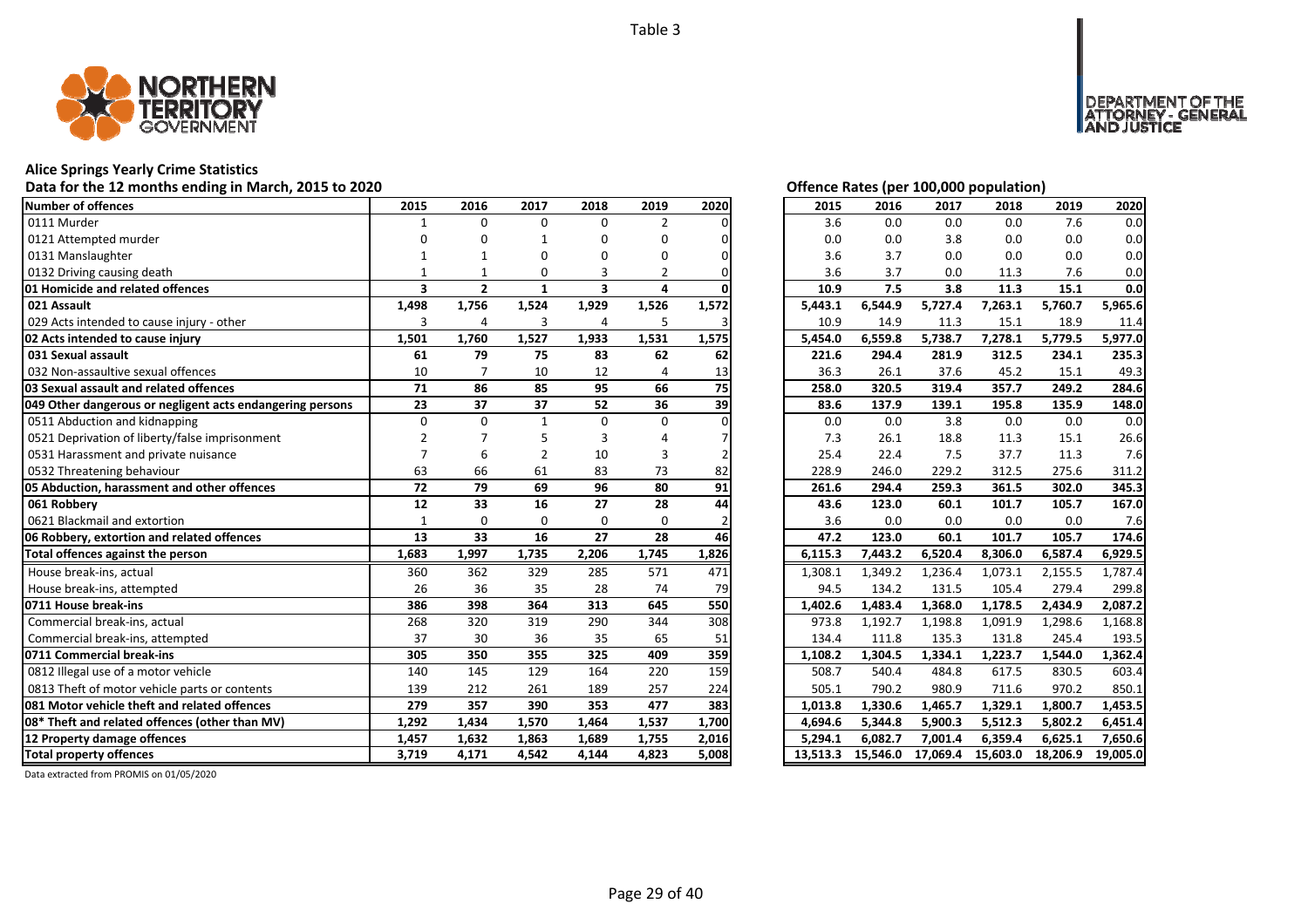

## **Katherine Yearly Crime Statistics**

## Data for the 12 months ending in March, 2015 to 2020 *Data for the 12 months ending in March, 2015 to 2020 Offence Rates (per 100,000 population)*

| Number of offences                                        | 2015           | 2016           | 2017                    | 2018           | 2019           | 2020  | 2015    | 2016    | 2017    | 2018    | 2019     | 2020     |
|-----------------------------------------------------------|----------------|----------------|-------------------------|----------------|----------------|-------|---------|---------|---------|---------|----------|----------|
| 0111 Murder                                               |                |                | $\overline{2}$          | $\mathbf{1}$   | $\Omega$       |       | 9.2     | 9.3     | 18.8    | 9.4     | 0.0      | 9.3      |
| 0121 Attempted Murder                                     |                |                | O                       | O              | U              |       | 0.0     | 0.0     | 0.0     | 0.0     | 0.0      | 0.0      |
| 0131 Manslaughter                                         |                |                |                         |                | n              |       | 0.0     | 0.0     | 9.4     | 9.4     | 0.0      | 0.0      |
| 0132 Driving causing death                                |                | ŋ              | $\Omega$                | $\Omega$       | 0              |       | 0.0     | 0.0     | 0.0     | 0.0     | 0.0      | 0.0      |
| 01 Homicide and related offences                          | 1              | 1              | $\overline{\mathbf{3}}$ | $\overline{2}$ | 0              |       | 9.2     | 9.3     | 28.2    | 18.8    | 0.0      | 9.3      |
| 021 Assault                                               | 559            | 448            | 481                     | 557            | 576            | 485   | 5,169.7 | 4,176.8 | 4,520.3 | 5,224.2 | 5,382.2  | 4,532.3  |
| 029 Acts intended to cause injury - other                 | $\overline{2}$ | 3              | 1                       | 3              | $\mathbf{1}$   | 0     | 18.5    | 28.0    | 9.4     | 28.1    | 9.3      | 0.0      |
| 02 Acts intended to cause injury                          | 561            | 451            | 482                     | 560            | 577            | 485   | 5,188.2 | 4,204.7 | 4,529.6 | 5,252.3 | 5,391.5  | 4,532.3  |
| 031 Sexual assault                                        | 34             | 22             | 34                      | 44             | 25             | 20    | 314.4   | 205.1   | 319.5   | 412.7   | 233.6    | 186.9    |
| 032 Non-assaultive sexual offences                        | 4              | $\Omega$       |                         |                | $\overline{2}$ |       | 37.0    | 0.0     | 18.8    | 46.9    | 18.7     | 46.7     |
| 03 Sexual assault and related offences                    | 38             | 22             | 36                      | 49             | 27             | 25    | 351.4   | 205.1   | 338.3   | 459.6   | 252.3    | 233.6    |
| 049 Other dangerous or negligent acts endangering persons | 6              | $\mathbf{1}$   | 8                       | 11             | 5              |       | 55.5    | 9.3     | 75.2    | 103.2   | 46.7     | 56.1     |
| 0511 Abduction and kidnapping                             | $\Omega$       | $\Omega$       | $\Omega$                | $\Omega$       | $\Omega$       |       | 0.0     | 0.0     | 0.0     | 0.0     | 0.0      | 0.0      |
| 0521 Deprivation of liberty/false imprisonment            |                |                |                         |                |                |       | 37.0    | 9.3     | 37.6    | 9.4     | 9.3      | 9.3      |
| 0531 Harassment and private nuisance                      |                | $\overline{2}$ |                         | 2              | 0              |       | 0.0     | 18.6    | 37.6    | 18.8    | 0.0      | 18.7     |
| 0532 Threatening behaviour                                | 20             | 17             | 16                      | 18             | 17             |       | 185.0   | 158.5   | 150.4   | 168.8   | 158.8    | 84.1     |
| 05 Abduction, harassment and other offences               | 24             | 20             | 24                      | 21             | 18             | 12    | 222.0   | 186.5   | 225.5   | 197.0   | 168.2    | 112.1    |
| 061 Robberv                                               | 6              | 6              | 5                       | $\Delta$       | 6              |       | 55.5    | 55.9    | 47.0    | 37.5    | 56.1     | 28.0     |
| 0621 Blackmail and extortion                              | $\overline{2}$ | O              | $\Omega$                | $\Omega$       | $\Omega$       |       | 18.5    | 0.0     | 0.0     | 0.0     | 0.0      | 0.0      |
| 06 Robbery, extortion and related offences                | 8              | 6              | 5                       | 4              | 6              |       | 74.0    | 55.9    | 47.0    | 37.5    | 56.1     | 28.0     |
| Total offences against the person                         | 638            | 501            | 558                     | 647            | 633            | 532   | 5,900.3 | 4,670.9 | 5,243.9 | 6,068.3 | 5,914.8  | 4,971.5  |
| House break-ins, actual                                   | 67             | 77             | 109                     | 104            | 120            | 110   | 619.6   | 717.9   | 1,024.3 | 975.4   | 1,121.3  | 1,027.9  |
| House break-ins, attempted                                | $\overline{3}$ | 6              | 16                      | 17             | 14             | 14    | 27.7    | 55.9    | 150.4   | 159.4   | 130.8    | 130.8    |
| 0711 House break-ins                                      | 70             | 83             | 125                     | 121            | 134            | 124   | 647.4   | 773.8   | 1,174.7 | 1,134.9 | 1,252.1  | 1,158.8  |
| Commercial break-ins, actual                              | 115            | 89             | 75                      | 138            | 317            | 134   | 1,063.5 | 829.8   | 704.8   | 1,294.3 | 2,962.1  | 1,252.2  |
| Commercial break-ins, attempted                           |                | 11             | 11                      | 17             | 23             | 18    | 64.7    | 102.6   | 103.4   | 159.4   | 214.9    | 168.2    |
| 0711 Commercial break-ins                                 | 122            | 100            | 86                      | 155            | 340            | 152   | 1,128.3 | 932.3   | 808.2   | 1,453.8 | 3,177.0  | 1,420.4  |
| 0812 Illegal use of a motor vehicle                       | 55             | 67             | 72                      | 32             | 49             | 31    | 508.6   | 624.7   | 676.6   | 300.1   | 457.9    | 289.7    |
| 0813 Theft of motor vehicle parts or contents             | 52             | 29             | 23                      | 33             | 43             | 15    | 480.9   | 270.4   | 216.1   | 309.5   | 401.8    | 140.2    |
| 081 Motor vehicle theft and related offences              | 107            | 96             | 95                      | 65             | 92             | 46    | 989.5   | 895.0   | 892.8   | 609.6   | 859.7    | 429.9    |
| 08* Theft and related offences (other than MV)            | 378            | 313            | 355                     | 386            | 455            | 418   | 3,495.8 | 2,918.1 | 3,336.2 | 3,620.3 | 4,251.5  | 3,906.2  |
| 12 Property damage offences                               | 355            | 255            | 301                     | 324            | 404            | 366   | 3,283.1 | 2,377.4 | 2,828.7 | 3,038.8 | 3,775.0  | 3,420.2  |
| <b>Total property offences</b>                            | 1.032          | 847            | 962                     | 1,051          | 1,425          | 1,106 | 9,544.1 | 7.896.7 | 9.040.5 | 9,857.4 | 13,315.3 | 10,335.5 |

DEPARTMENT OF THE<br>ATTORNEY - GENERAL<br>AND JUSTICE

| 2015    | 2016    | 2017    | 2018    | 2019     | 2020     |
|---------|---------|---------|---------|----------|----------|
| 9.2     | 9.3     | 18.8    | 9.4     | 0.0      | 9.3      |
| 0.0     | 0.0     | 0.0     | 0.0     | 0.0      | 0.0      |
| 0.0     | 0.0     | 9.4     | 9.4     | 0.0      | 0.0      |
| 0.0     | 0.0     | 0.0     | 0.0     | 0.0      | 0.0      |
| 9.2     | 9.3     | 28.2    | 18.8    | 0.0      | 9.3      |
| 5,169.7 | 4,176.8 | 4,520.3 | 5,224.2 | 5,382.2  | 4,532.3  |
| 18.5    | 28.0    | 9.4     | 28.1    | 9.3      | 0.0      |
| 5,188.2 | 4,204.7 | 4,529.6 | 5,252.3 | 5,391.5  | 4,532.3  |
| 314.4   | 205.1   | 319.5   | 412.7   | 233.6    | 186.9    |
| 37.0    | 0.0     | 18.8    | 46.9    | 18.7     | 46.7     |
| 351.4   | 205.1   | 338.3   | 459.6   | 252.3    | 233.6    |
| 55.5    | 9.3     | 75.2    | 103.2   | 46.7     | 56.1     |
| 0.0     | 0.0     | 0.0     | 0.0     | 0.0      | 0.0      |
| 37.0    | 9.3     | 37.6    | 9.4     | 9.3      | 9.3      |
| 0.0     | 18.6    | 37.6    | 18.8    | 0.0      | 18.7     |
| 185.0   | 158.5   | 150.4   | 168.8   | 158.8    | 84.1     |
| 222.0   | 186.5   | 225.5   | 197.0   | 168.2    | 112.1    |
| 55.5    | 55.9    | 47.0    | 37.5    | 56.1     | 28.0     |
| 18.5    | 0.0     | 0.0     | 0.0     | 0.0      | 0.0      |
| 74.0    | 55.9    | 47.0    | 37.5    | 56.1     | 28.0     |
| 5,900.3 | 4,670.9 | 5,243.9 | 6,068.3 | 5,914.8  | 4,971.5  |
| 619.6   | 717.9   | 1,024.3 | 975.4   | 1,121.3  | 1,027.9  |
| 27.7    | 55.9    | 150.4   | 159.4   | 130.8    | 130.8    |
| 647.4   | 773.8   | 1,174.7 | 1,134.9 | 1,252.1  | 1,158.8  |
| 1,063.5 | 829.8   | 704.8   | 1,294.3 | 2,962.1  | 1,252.2  |
| 64.7    | 102.6   | 103.4   | 159.4   | 214.9    | 168.2    |
| 1,128.3 | 932.3   | 808.2   | 1,453.8 | 3,177.0  | 1,420.4  |
| 508.6   | 624.7   | 676.6   | 300.1   | 457.9    | 289.7    |
| 480.9   | 270.4   | 216.1   | 309.5   | 401.8    | 140.2    |
| 989.5   | 895.0   | 892.8   | 609.6   | 859.7    | 429.9    |
| 3,495.8 | 2,918.1 | 3,336.2 | 3,620.3 | 4,251.5  | 3,906.2  |
| 3,283.1 | 2,377.4 | 2,828.7 | 3,038.8 | 3,775.0  | 3,420.2  |
| 9,544.1 | 7,896.7 | 9,040.5 | 9,857.4 | 13,315.3 | 10,335.5 |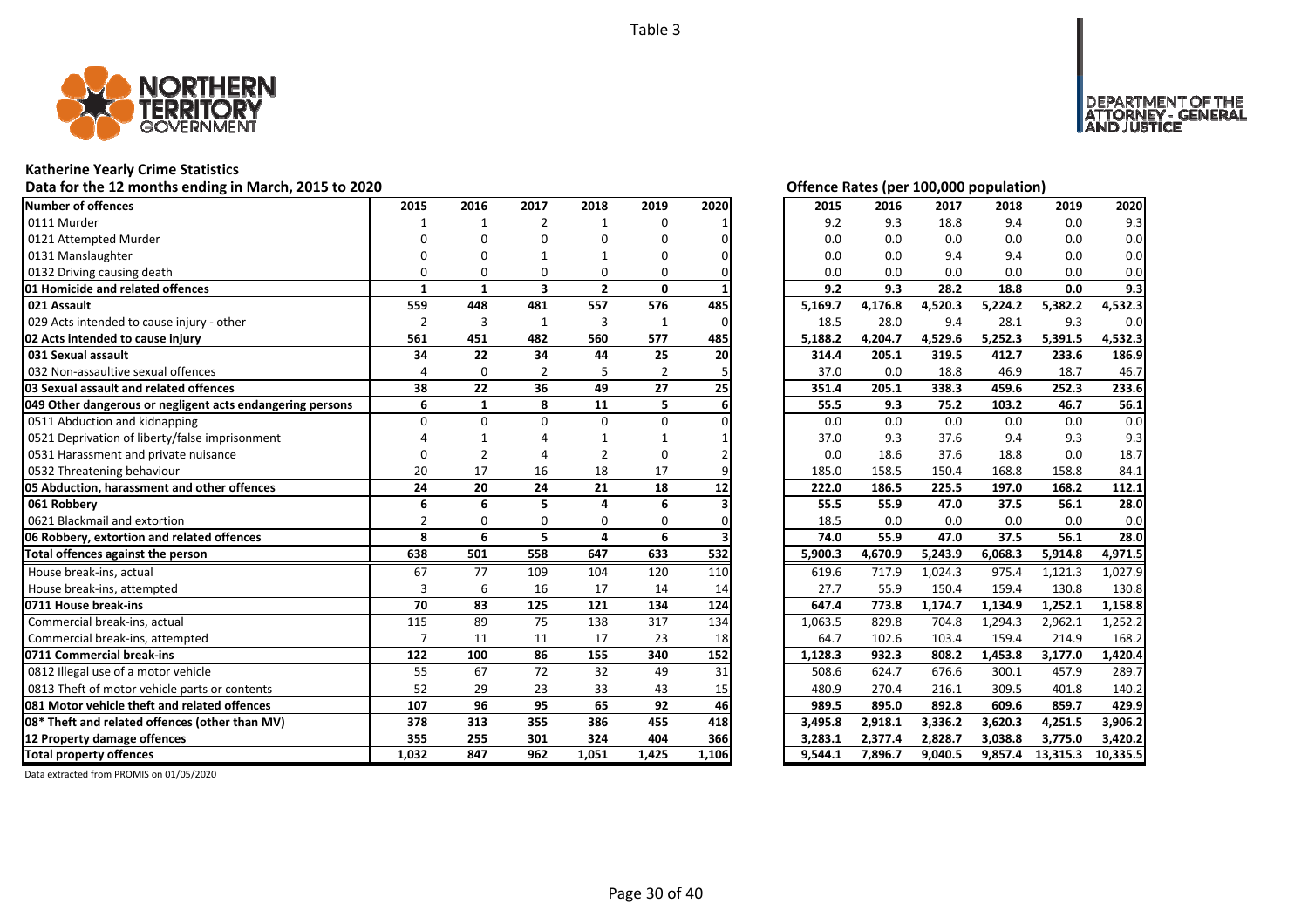

## **Tennant Creek Yearly Crime Statistics**

# Data for the 12 months ending in March, 2015 to 2020<br> **Data for the 12 months ending in March, 2015 to 2020**

| Number of offences                                        | 2015         | 2016           | 2017           | 2018                    | 2019                    | 2020  | 2015    | 2016     | 2017     | 2018     | 2019     | 2020     |
|-----------------------------------------------------------|--------------|----------------|----------------|-------------------------|-------------------------|-------|---------|----------|----------|----------|----------|----------|
| 0111 Murder                                               |              |                | $\mathbf{1}$   | $\mathbf{1}$            | $\Omega$                |       | 29.3    | 29.9     | 30.2     | 30.6     | 0.0      | 0.0      |
| 0121 Attempted murder                                     |              |                |                | n                       | n                       |       | 0.0     | 0.0      | 30.2     | 0.0      | 0.0      | 0.0      |
| 0131 Manslaughter                                         |              |                |                |                         | n                       |       | 0.0     | 0.0      | 0.0      | 30.6     | 0.0      | 0.0      |
| 0132 Driving causing death                                |              | O              | O              | 0                       | O                       |       | 29.3    | 0.0      | 0.0      | 0.0      | 0.0      | 0.0      |
| 01 Homicide and related offences                          | $\mathbf{2}$ | $\mathbf{1}$   | $\overline{2}$ | $\overline{2}$          | 0                       |       | 58.7    | 29.9     | 60.5     | 61.1     | 0.0      | 0.0      |
| 021 Assault                                               | 262          | 261            | 299            | 339                     | 265                     | 284   | 7,683.3 | 7,814.4  | 9,041.4  | 10,357.5 | 8,161.4  | 8,743.8  |
| 029 Acts intended to cause injury - other                 | 0            | $\overline{2}$ | 1              | $\overline{2}$          | $\overline{2}$          |       | 0.0     | 59.9     | 30.2     | 61.1     | 61.6     | 30.8     |
| 02 Acts intended to cause injury                          | 262          | 263            | 300            | 341                     | 267                     | 285   | 7,683.3 | 7,874.3  | 9,071.7  | 10,418.6 | 8,223.0  | 8,774.6  |
| 031 Sexual assault                                        | 12           | 5              | 20             | 12                      | 11                      |       | 351.9   | 149.7    | 604.8    | 366.6    | 338.8    | 184.7    |
| 032 Non-assaultive sexual offences                        | $\mathbf{1}$ |                |                | $\mathbf{1}$            |                         |       | 29.3    | 29.9     | 30.2     | 30.6     | 30.8     | 0.0      |
| 03 Sexual assault and related offences                    | 13           | 6              | 21             | 13                      | 12                      |       | 381.2   | 179.6    | 635.0    | 397.2    | 369.6    | 184.7    |
| 049 Other dangerous or negligent acts endangering persons | $\mathbf{1}$ | $\overline{7}$ | $\overline{2}$ | $\overline{\mathbf{3}}$ | $\overline{\mathbf{3}}$ |       | 29.3    | 209.6    | 60.5     | 91.7     | 92.4     | 92.4     |
| 0511 Abduction and kidnapping                             | $\Omega$     | $\Omega$       | $\Omega$       | $\Omega$                | $\Omega$                |       | 0.0     | 0.0      | 0.0      | 0.0      | 0.0      | 0.0      |
| 0521 Deprivation of liberty/false imprisonment            |              |                |                |                         |                         |       | 29.3    | 29.9     | 60.5     | 61.1     | 0.0      | 30.8     |
| 0531 Harassment and private nuisance                      |              |                |                |                         |                         |       | 29.3    | 29.9     | 60.5     | 0.0      | 30.8     | 0.0      |
| 0532 Threatening behaviour                                |              | 11             | 10             | 3                       |                         |       | 117.3   | 329.3    | 302.4    | 91.7     | 123.2    | 215.5    |
| 05 Abduction, harassment and other offences               | 6            | 13             | 14             | 5                       | 5                       |       | 176.0   | 389.2    | 423.3    | 152.8    | 154.0    | 246.3    |
| 061 Robbery                                               | ŋ            | $\Omega$       | $\Delta$       | $\mathbf{1}$            | Δ                       |       | 0.0     | 0.0      | 121.0    | 30.6     | 123.2    | 184.7    |
| 0621 Blackmail and extortion                              | O            | $\Omega$       | $\Omega$       | $\Omega$                | $\Omega$                |       | 0.0     | 0.0      | 0.0      | 0.0      | 0.0      | 0.0      |
| 06 Robbery, extortion and related offences                | $\Omega$     | $\mathbf{0}$   | 4              | $\mathbf{1}$            | 4                       |       | 0.0     | 0.0      | 121.0    | 30.6     | 123.2    | 184.7    |
| Total offences against the person                         | 284          | 290            | 343            | 365                     | 291                     | 308   | 8,328.4 | 8.682.6  | 10,371.9 | 11,151.8 | 8,962.1  | 9,482.8  |
| House break-ins, actual                                   | 21           | 53             | 55             | 86                      | 131                     | 181   | 615.8   | 1,586.8  | 1.663.1  | 2,627.6  | 4,034.5  | 5,572.7  |
| House break-ins, attempted                                | $\mathbf{1}$ |                | 6              | 3                       | 8                       | 15    | 29.3    | 149.7    | 181.4    | 91.7     | 246.4    | 461.8    |
| 0711 House break-ins                                      | 22           | 58             | 61             | 89                      | 139                     | 196   | 645.2   | 1,736.5  | 1,844.6  | 2,719.2  | 4,280.9  | 6.034.5  |
| Commercial break-ins, actual                              | 51           | 89             | 70             | 124                     | 84                      | 137   | 1,495.6 | 2,664.7  | 2,116.7  | 3,788.6  | 2,587.0  | 4,218.0  |
| Commercial break-ins, attempted                           | 3            | -5             | 9              | 8                       | 13                      | 8     | 88.0    | 149.7    | 272.1    | 244.4    | 400.4    | 246.3    |
| 0711 Commercial break-ins                                 | 54           | 94             | 79             | 132                     | 97                      | 145   | 1,583.6 | 2,814.4  | 2,388.9  | 4,033.0  | 2,987.4  | 4,464.3  |
| 0812 Illegal use of a motor vehicle                       | 11           | $\mathsf{q}$   | 16             | 11                      | 27                      | 17    | 322.6   | 269.5    | 483.8    | 336.1    | 831.5    | 523.4    |
| 0813 Theft of motor vehicle parts or contents             | 9            | 6              | 16             | 13                      | 25                      | 15    | 263.9   | 179.6    | 483.8    | 397.2    | 769.9    | 461.8    |
| 081 Motor vehicle theft and related offences              | 20           | 15             | 32             | 24                      | 52                      | 32    | 586.5   | 449.1    | 967.6    | 733.3    | 1,601.5  | 985.2    |
| 08* Theft and related offences (other than MV)            | 116          | 150            | 191            | 222                     | 193                     | 324   | 3,401.8 | 4,491.0  | 5,775.6  | 6,782.8  | 5,943.9  | 9,975.4  |
| 12 Property damage offences                               | 113          | 172            | 218            | 291                     | 275                     | 438   | 3,313.8 | 5,149.7  | 6,592.1  | 8,890.9  | 8,469.4  | 13,485.2 |
| <b>Total property offences</b>                            | 325          | 489            | 581            | 758                     | 756                     | 1,135 | 9,530.8 | 14,640.7 | 17,568.8 | 23,159.2 | 23,283.0 | 34,944.6 |

DEPARTMENT OF THE<br>ATTORNEY - GENERAL ÜŠTICE

| 2015<br>2016 |         |          | 2017     | 2018     | 2019     | 2020     |
|--------------|---------|----------|----------|----------|----------|----------|
|              | 29.3    | 29.9     | 30.2     | 30.6     | 0.0      | 0.0      |
|              | 0.0     | 0.0      | 30.2     | 0.0      | 0.0      | 0.0      |
|              | 0.0     | 0.0      | 0.0      | 30.6     | 0.0      | 0.0      |
|              | 29.3    | 0.0      | 0.0      | 0.0      | 0.0      | 0.0      |
|              | 58.7    | 29.9     | 60.5     | 61.1     | 0.0      | 0.0      |
|              | 7,683.3 | 7,814.4  | 9,041.4  | 10,357.5 | 8,161.4  | 8,743.8  |
|              | 0.0     | 59.9     | 30.2     | 61.1     | 61.6     | 30.8     |
|              | 7,683.3 | 7,874.3  | 9,071.7  | 10,418.6 | 8,223.0  | 8,774.6  |
|              | 351.9   | 149.7    | 604.8    | 366.6    | 338.8    | 184.7    |
|              | 29.3    | 29.9     | 30.2     | 30.6     | 30.8     | 0.0      |
|              | 381.2   | 179.6    | 635.0    | 397.2    | 369.6    | 184.7    |
|              | 29.3    | 209.6    | 60.5     | 91.7     | 92.4     | 92.4     |
|              | 0.0     | 0.0      | 0.0      | 0.0      | 0.0      | 0.0      |
|              | 29.3    | 29.9     | 60.5     | 61.1     | 0.0      | 30.8     |
|              | 29.3    | 29.9     | 60.5     | 0.0      | 30.8     | 0.0      |
|              | 117.3   | 329.3    | 302.4    | 91.7     | 123.2    | 215.5    |
|              | 176.0   | 389.2    | 423.3    | 152.8    | 154.0    | 246.3    |
|              | 0.0     | 0.0      | 121.0    | 30.6     | 123.2    | 184.7    |
|              | 0.0     | 0.0      | 0.0      | 0.0      | 0.0      | 0.0      |
|              | 0.0     | 0.0      | 121.0    | 30.6     | 123.2    | 184.7    |
|              | 8,328.4 | 8,682.6  | 10,371.9 | 11,151.8 | 8,962.1  | 9,482.8  |
|              | 615.8   | 1,586.8  | 1,663.1  | 2,627.6  | 4,034.5  | 5,572.7  |
|              | 29.3    | 149.7    | 181.4    | 91.7     | 246.4    | 461.8    |
|              | 645.2   | 1,736.5  | 1,844.6  | 2,719.2  | 4,280.9  | 6,034.5  |
|              | 1,495.6 | 2,664.7  | 2,116.7  | 3,788.6  | 2,587.0  | 4,218.0  |
|              | 88.0    | 149.7    | 272.1    | 244.4    | 400.4    | 246.3    |
|              | 1,583.6 | 2,814.4  | 2,388.9  | 4,033.0  | 2,987.4  | 4,464.3  |
|              | 322.6   | 269.5    | 483.8    | 336.1    | 831.5    | 523.4    |
|              | 263.9   | 179.6    | 483.8    | 397.2    | 769.9    | 461.8    |
|              | 586.5   | 449.1    | 967.6    | 733.3    | 1,601.5  | 985.2    |
|              | 3,401.8 | 4,491.0  | 5,775.6  | 6,782.8  | 5,943.9  | 9,975.4  |
|              | 3,313.8 | 5,149.7  | 6,592.1  | 8,890.9  | 8,469.4  | 13,485.2 |
|              | 9,530.8 | 14,640.7 | 17,568.8 | 23,159.2 | 23,283.0 | 34,944.6 |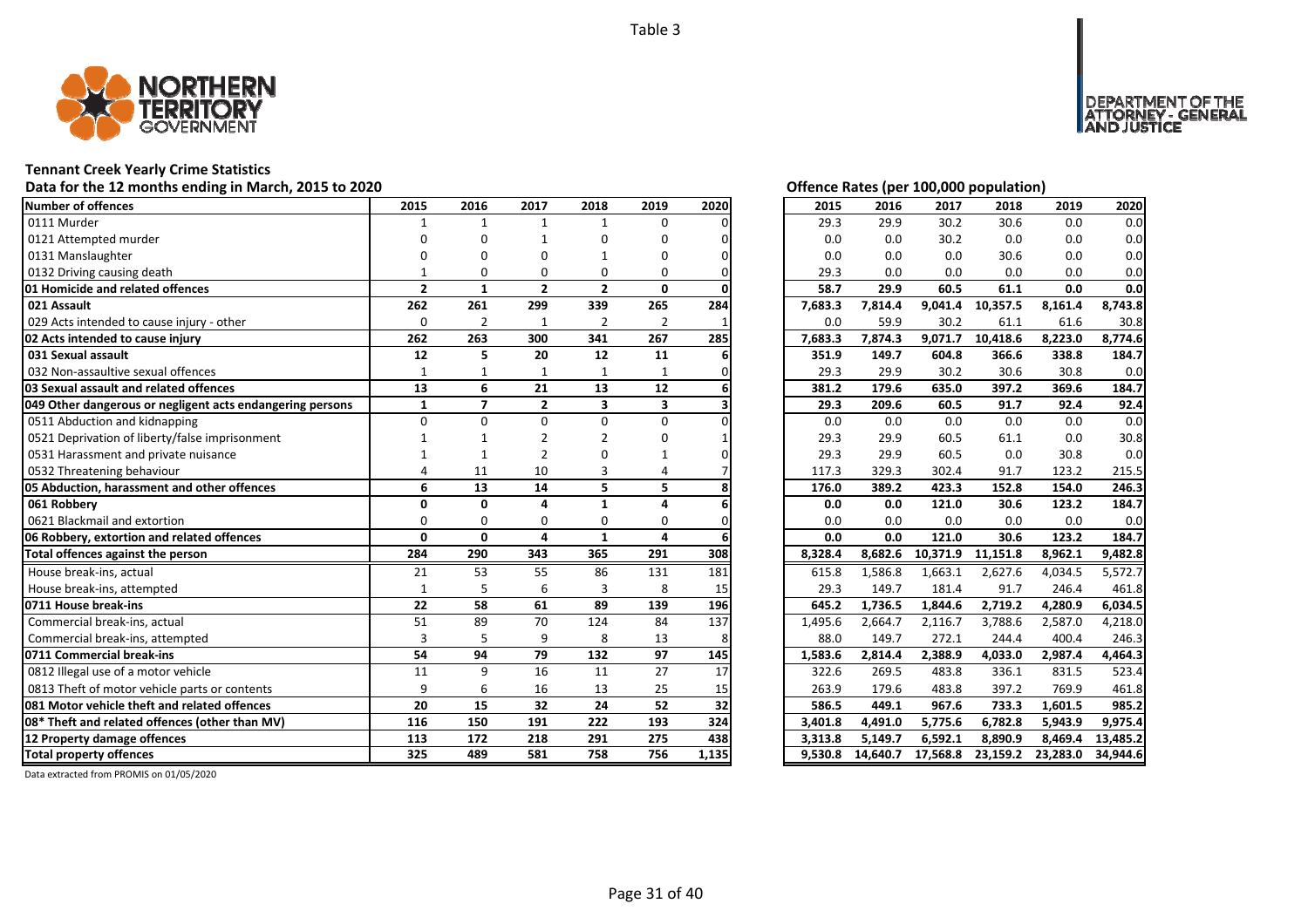

## **Nhulunbuy Yearly Crime Statistics**

## Data for the 12 months ending in March, 2015 to 2020<br> **Data for the 12 months ending in March, 2015 to 2020**

| <b>Number of offences</b>                                 | 2015                    | 2016           | 2017           | 2018         | 2019                    | 2020 | 2015    | 2016    | 2017    | 2018     | 2019    | 2020    |
|-----------------------------------------------------------|-------------------------|----------------|----------------|--------------|-------------------------|------|---------|---------|---------|----------|---------|---------|
| 0111 Murder                                               | $\Omega$                | $\Omega$       | $\Omega$       | $\Omega$     | $\Omega$                |      | 0.0     | 0.0     | 0.0     | 0.0      | 0.0     | 0.0     |
| 0121 Attempted murder                                     |                         | ŋ              | O              | ŋ            | O                       |      | 23.4    | 0.0     | 0.0     | 0.0      | 0.0     | 0.0     |
| 0131 Manslaughter                                         |                         |                | n              | n            | O                       |      | 0.0     | 0.0     | 0.0     | 0.0      | 0.0     | 0.0     |
| 0132 Driving causing death                                | O                       | O              | $\Omega$       | $\Omega$     | 0                       |      | 0.0     | 0.0     | 0.0     | 0.0      | 0.0     | 0.0     |
| 01 Homicide and related offences                          | 1                       | 0              | $\mathbf{0}$   | $\mathbf{0}$ | $\mathbf{0}$            |      | 23.4    | 0.0     | 0.0     | 0.0      | 0.0     | 0.0     |
| 021 Assault                                               | 143                     | 121            | 90             | 93           | 82                      | 61   | 3,351.3 | 3,596.9 | 2,716.6 | 2,838.0  | 2,507.6 | 1,866.0 |
| 029 Acts intended to cause injury - other                 | $\Omega$                | $\mathbf 0$    | $\Omega$       | $\Omega$     | 0                       |      | 0.0     | 0.0     | 0.0     | 0.0      | 0.0     | 0.0     |
| 02 Acts intended to cause injury                          | 143                     | 121            | 90             | 93           | 82                      | 61   | 3,351.3 | 3,596.9 | 2,716.6 | 2,838.0  | 2,507.6 | 1,866.0 |
| 031 Sexual assault                                        | Δ                       | 6              | 6              | 8            | 6                       |      | 93.7    | 178.4   | 181.1   | 244.1    | 183.5   | 122.4   |
| 032 Non-assaultive sexual offences                        | $\Omega$                | 0              |                |              | 0                       |      | 0.0     | 0.0     | 60.4    | 30.5     | 0.0     | 0.0     |
| 03 Sexual assault and related offences                    | 4                       | 6              | 8              | 9            | 6                       |      | 93.7    | 178.4   | 241.5   | 274.6    | 183.5   | 122.4   |
| 049 Other dangerous or negligent acts endangering persons | $\mathbf{1}$            | $\mathbf{1}$   | $\mathbf{0}$   | $\mathbf{2}$ | 0                       |      | 23.4    | 29.7    | 0.0     | 61.0     | 0.0     | 0.0     |
| 0511 Abduction and kidnapping                             | $\Omega$                | O              | $\Omega$       | $\Omega$     | 0                       |      | 0.0     | 0.0     | 0.0     | 0.0      | 0.0     | 0.0     |
| 0521 Deprivation of liberty/false imprisonment            |                         |                |                |              | n                       |      | 0.0     | 0.0     | 30.2    | 30.5     | 0.0     | 0.0     |
| 0531 Harassment and private nuisance                      |                         |                |                |              |                         |      | 0.0     | 29.7    | 30.2    | 30.5     | 0.0     | 0.0     |
| 0532 Threatening behaviour                                |                         |                | O              | 2            | 2                       |      | 70.3    | 29.7    | 0.0     | 61.0     | 61.2    | 0.0     |
| 05 Abduction, harassment and other offences               | $\overline{\mathbf{3}}$ | $\overline{2}$ | $\overline{2}$ | 4            | $\overline{2}$          |      | 70.3    | 59.5    | 60.4    | 122.1    | 61.2    | 0.0     |
| 061 Robberv                                               | $\mathbf{1}$            | $\overline{2}$ | $\mathbf{0}$   | 1            | 3                       |      | 23.4    | 59.5    | 0.0     | 30.5     | 91.7    | 91.8    |
| 0621 Blackmail and extortion                              | $\Omega$                | $\Omega$       | $\Omega$       | $\Omega$     | $\Omega$                |      | 0.0     | 0.0     | 0.0     | 0.0      | 0.0     | 0.0     |
| 06 Robbery, extortion and related offences                | $\mathbf{1}$            | $\overline{2}$ | $\mathbf{0}$   | $\mathbf{1}$ | $\overline{\mathbf{3}}$ |      | 23.4    | 59.5    | 0.0     | 30.5     | 91.7    | 91.8    |
| Total offences against the person                         | 153                     | 132            | 100            | 109          | 93                      | 68   | 3,585.7 | 3,923.9 | 3,018.4 | 3,326.2  | 2,844.0 | 2,080.1 |
| House break-ins, actual                                   | 18                      | 23             | 11             | 30           | 14                      | 24   | 421.8   | 683.7   | 332.0   | 915.5    | 428.1   | 734.2   |
| House break-ins, attempted                                | $\overline{2}$          | $\Delta$       | $\Omega$       | Δ            |                         |      | 46.9    | 118.9   | 0.0     | 122.1    | 30.6    | 30.6    |
| 0711 House break-ins                                      | 20                      | 27             | 11             | 34           | 15                      | 25   | 468.7   | 802.6   | 332.0   | 1,037.5  | 458.7   | 764.8   |
| Commercial break-ins, actual                              | 19                      | 23             | 21             | 64           | 33                      | 16   | 445.3   | 683.7   | 633.9   | 1,953.0  | 1,009.2 | 489.4   |
| Commercial break-ins, attempted                           | 1                       | 3              | $\mathbf{1}$   | 8            | 3                       |      | 23.4    | 89.2    | 30.2    | 244.1    | 91.7    | 30.6    |
| 0711 Commercial break-ins                                 | 20                      | 26             | 22             | 72           | 36                      | 17   | 468.7   | 772.9   | 664.1   | 2,197.1  | 1.100.9 | 520.0   |
| 0812 Illegal use of a motor vehicle                       | 9                       | $\mathbf{q}$   | 9              | 12           | 15                      |      | 210.9   | 267.5   | 271.7   | 366.2    | 458.7   | 214.1   |
| 0813 Theft of motor vehicle parts or contents             | 4                       | 6              | 3              | 5            |                         |      | 93.7    | 178.4   | 90.6    | 152.6    | 214.1   | 122.4   |
| 081 Motor vehicle theft and related offences              | 13                      | 15             | 12             | 17           | 22                      | 11   | 304.7   | 445.9   | 362.2   | 518.8    | 672.8   | 336.5   |
| 08* Theft and related offences (other than MV)            | 82                      | 80             | 60             | 109          | 91                      | 63   | 1.921.7 | 2,378.1 | 1,811.0 | 3,326.2  | 2,782.9 | 1,927.2 |
| 12 Property damage offences                               | 65                      | 85             | 52             | 112          | 93                      | 59   | 1,523.3 | 2,526.8 | 1,569.6 | 3,417.8  | 2,844.0 | 1,804.8 |
| <b>Total property offences</b>                            | 200                     | 233            | 157            | 344          | 257                     | 175  | 4,687.1 | 6,926.3 | 4,738.9 | 10,497.4 | 7,859.3 | 5,353.3 |

DEPARTMENT OF THE<br>ATTORNEY - GENERAL ÜSTICE

| 2015    | 2016    | 2017    | 2018     | 2019    | 2020                 |
|---------|---------|---------|----------|---------|----------------------|
| 0.0     | 0.0     | 0.0     | 0.0      | 0.0     | 0.0                  |
| 23.4    | 0.0     | 0.0     | 0.0      | 0.0     | 0.0                  |
| 0.0     | 0.0     | 0.0     | 0.0      | 0.0     | 0.0                  |
| 0.0     | 0.0     | 0.0     | 0.0      | 0.0     | 0.0                  |
| 23.4    | 0.0     | 0.0     | 0.0      | 0.0     | 0.0                  |
| 3,351.3 | 3,596.9 | 2,716.6 | 2,838.0  | 2,507.6 | 1,866.0              |
| 0.0     | 0.0     | 0.0     | 0.0      | 0.0     | 0.0                  |
| 3,351.3 | 3,596.9 | 2,716.6 | 2,838.0  | 2,507.6 | $\overline{1,}866.0$ |
| 93.7    | 178.4   | 181.1   | 244.1    | 183.5   | 122.4                |
| 0.0     | 0.0     | 60.4    | 30.5     | 0.0     | 0.0                  |
| 93.7    | 178.4   | 241.5   | 274.6    | 183.5   | 122.4                |
| 23.4    | 29.7    | 0.0     | 61.0     | 0.0     | 0.0                  |
| 0.0     | 0.0     | 0.0     | 0.0      | 0.0     | 0.0                  |
| 0.0     | 0.0     | 30.2    | 30.5     | 0.0     | 0.0                  |
| 0.0     | 29.7    | 30.2    | 30.5     | 0.0     | 0.0                  |
| 70.3    | 29.7    | 0.0     | 61.0     | 61.2    | 0.0                  |
| 70.3    | 59.5    | 60.4    | 122.1    | 61.2    | 0.0                  |
| 23.4    | 59.5    | 0.0     | 30.5     | 91.7    | 91.8                 |
| 0.0     | 0.0     | 0.0     | 0.0      | 0.0     | 0.0                  |
| 23.4    | 59.5    | 0.0     | 30.5     | 91.7    | 91.8                 |
| 3,585.7 | 3,923.9 | 3,018.4 | 3,326.2  | 2,844.0 | 2,080.1              |
| 421.8   | 683.7   | 332.0   | 915.5    | 428.1   | 734.2                |
| 46.9    | 118.9   | 0.0     | 122.1    | 30.6    | 30.6                 |
| 468.7   | 802.6   | 332.0   | 1,037.5  | 458.7   | 764.8                |
| 445.3   | 683.7   | 633.9   | 1,953.0  | 1,009.2 | 489.4                |
| 23.4    | 89.2    | 30.2    | 244.1    | 91.7    | 30.6                 |
| 468.7   | 772.9   | 664.1   | 2,197.1  | 1,100.9 | 520.0                |
| 210.9   | 267.5   | 271.7   | 366.2    | 458.7   | 214.1                |
| 93.7    | 178.4   | 90.6    | 152.6    | 214.1   | 122.4                |
| 304.7   | 445.9   | 362.2   | 518.8    | 672.8   | 336.5                |
| 1,921.7 | 2,378.1 | 1,811.0 | 3,326.2  | 2,782.9 | 1,927.2              |
| 1,523.3 | 2,526.8 | 1,569.6 | 3,417.8  | 2,844.0 | 1,804.8              |
| 4,687.1 | 6,926.3 | 4,738.9 | 10,497.4 | 7,859.3 | $5,353.\overline{3}$ |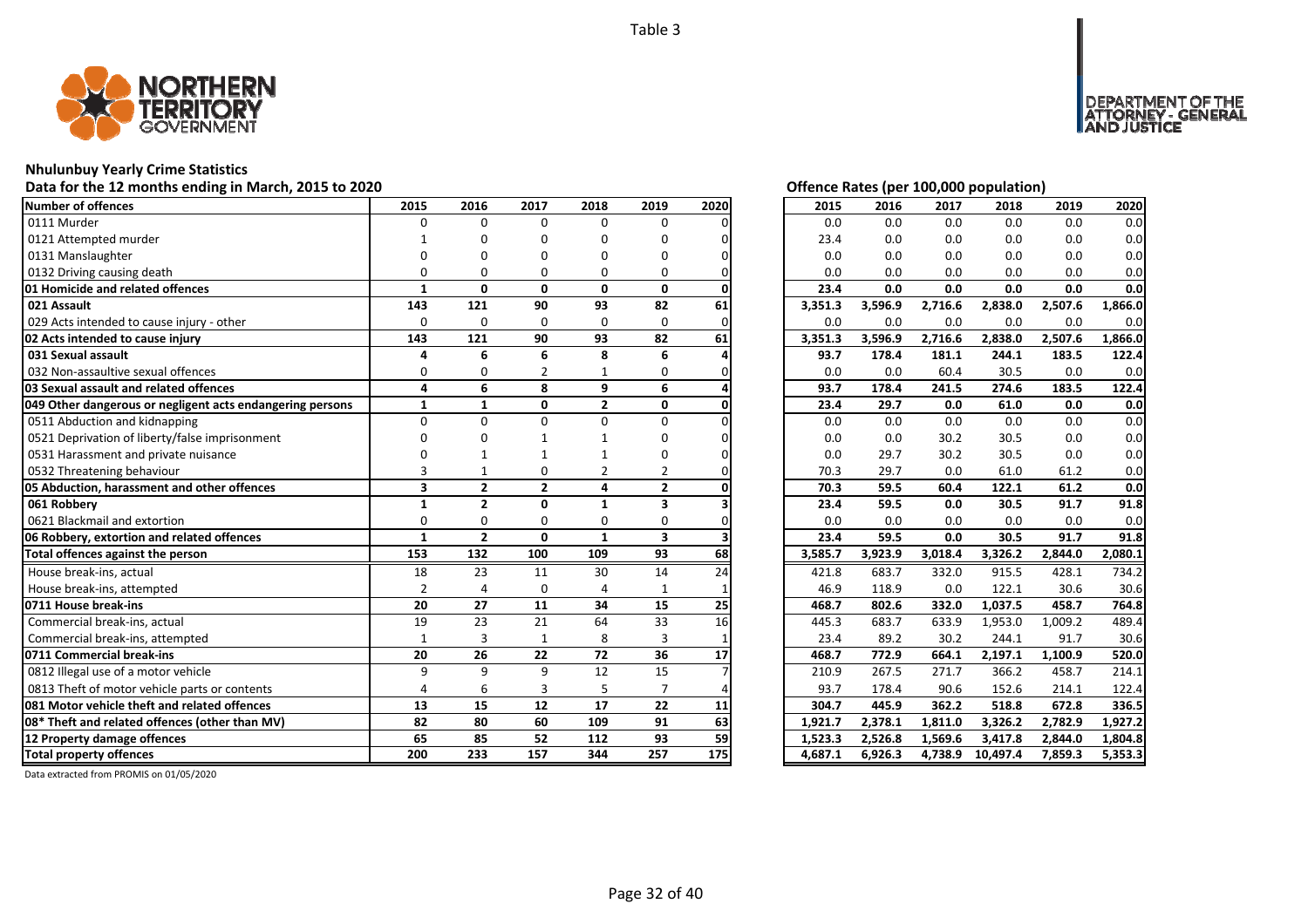

## **NT Balance Yearly Crime Statistics**

## Data for the 12 months ending in March, 2015 to 2020<br> **Data for the 12 months ending in March, 2015 to 2020**

| Number of offences                                        | 2015           | 2016                     | 2017                    | 2018                    | 2019  | 2020     | 2015    | 2016    | 2017    | 2018    | 2019    | 2020    |
|-----------------------------------------------------------|----------------|--------------------------|-------------------------|-------------------------|-------|----------|---------|---------|---------|---------|---------|---------|
| 0111 Murder                                               | $\overline{2}$ | 3                        | $\mathbf{1}$            | $\mathbf{1}$            |       |          | 2.5     | 3.8     | 1.2     | 1.2     | 1.2     | 1.2     |
| 0121 Attempted murder                                     | ŋ              |                          | $\Omega$                | O                       |       |          | 0.0     | 1.3     | 0.0     | 0.0     | 1.2     | 1.2     |
| 0131 Manslaughter                                         |                |                          | 0                       | $\mathbf{1}$            |       |          | 0.0     | 1.3     | 0.0     | 1.2     | 1.2     | 1.2     |
| 0132 Driving causing death                                | $\Omega$       |                          |                         |                         |       |          | 0.0     | 1.3     | 1.2     | 1.2     | 1.2     | 1.2     |
| 01 Homicide and related offences                          | $\overline{2}$ | 6                        | $\overline{2}$          | $\overline{\mathbf{3}}$ | 4     |          | 2.5     | 7.5     | 2.5     | 3.7     | 5.0     | 5.0     |
| 021 Assault                                               | 2,174          | 2,125                    | 2,007                   | 2,116                   | 1,953 | 1,932    | 2,763.3 | 2,661.6 | 2,504.6 | 2,643.5 | 2,438.1 | 2,412.2 |
| 029 Acts intended to cause injury - other                 | 5              | 3                        | 3                       | $\overline{3}$          | 5     |          | 6.4     | 3.8     | 3.7     | 3.7     | 6.2     | 5.0     |
| 02 Acts intended to cause injury                          | 2,179          | 2,128                    | 2,010                   | 2,119                   | 1,958 | 1,936    | 2,769.6 | 2,665.4 | 2,508.4 | 2,647.3 | 2,444.4 | 2,417.2 |
| 031 Sexual assault                                        | 124            | 111                      | 109                     | 113                     | 85    | 75       | 157.6   | 139.0   | 136.0   | 141.2   | 106.1   | 93.6    |
| 032 Non-assaultive sexual offences                        | 10             | 18                       | 10                      | 11                      | 13    | 13       | 12.7    | 22.5    | 12.5    | 13.7    | 16.2    | 16.2    |
| 03 Sexual assault and related offences                    | 134            | 129                      | 119                     | 124                     | 98    | 88       | 170.3   | 161.6   | 148.5   | 154.9   | 122.3   | 109.9   |
| 049 Other dangerous or negligent acts endangering persons | 32             | 32                       | 67                      | 50                      | 64    | 34       | 40.7    | 40.1    | 83.6    | 62.5    | 79.9    | 42.5    |
| 0511 Abduction and kidnapping                             | 0              | $\Omega$                 | $\Omega$                | $\Omega$                | 0     | $\Omega$ | 0.0     | 0.0     | 0.0     | 0.0     | 0.0     | 0.0     |
| 0521 Deprivation of liberty/false imprisonment            | 21             | 11                       | 10                      | 13                      | 13    | 16       | 26.7    | 13.8    | 12.5    | 16.2    | 16.2    | 20.0    |
| 0531 Harassment and private nuisance                      | 37             | 36                       | 37                      | 23                      | 22    | 13       | 47.0    | 45.1    | 46.2    | 28.7    | 27.5    | 16.2    |
| 0532 Threatening behaviour                                | 110            | 116                      | 101                     | 107                     | 109   | 120      | 139.8   | 145.3   | 126.0   | 133.7   | 136.1   | 149.8   |
| 05 Abduction, harassment and other offences               | 168            | 163                      | 148                     | 143                     | 144   | 149      | 213.5   | 204.2   | 184.7   | 178.7   | 179.8   | 186.0   |
| 061 Robbery                                               | 9              | $\overline{\phantom{a}}$ | $\overline{\mathbf{z}}$ | 6                       | 5     | 10       | 11.4    | 8.8     | 8.7     | 7.5     | 6.2     | 12.5    |
| 0621 Blackmail and extortion                              | $\Omega$       | $\Omega$                 | 0                       | 0                       | 0     |          | 0.0     | 0.0     | 0.0     | 0.0     | 0.0     | 1.2     |
| 06 Robbery, extortion and related offences                | 9              | $\overline{\phantom{a}}$ | $\overline{ }$          | 6                       | 5.    | 11       | 11.4    | 8.8     | 8.7     | 7.5     | 6.2     | 13.7    |
| Total offences against the person                         | 2,524          | 2,465                    | 2,353                   | 2,445                   | 2,273 | 2,222    | 3,208.1 | 3,087.5 | 2,936.4 | 3,054.6 | 2,837.6 | 2,774.3 |
| House break-ins, actual                                   | 264            | 246                      | 336                     | 405                     | 393   | 476      | 335.6   | 308.1   | 419.3   | 506.0   | 490.6   | 594.3   |
| House break-ins, attempted                                | 35             | 33                       | 43                      | 63                      | 69    | 60       | 44.5    | 41.3    | 53.7    | 78.7    | 86.1    | 74.9    |
| 0711 House break-ins                                      | 299            | 279                      | 379                     | 468                     | 462   | 536      | 380.0   | 349.5   | 473.0   | 584.7   | 576.8   | 669.2   |
| Commercial break-ins, actual                              | 561            | 516                      | 651                     | 708                     | 889   | 882      | 713.1   | 646.3   | 812.4   | 884.5   | 1,109.8 | 1,101.2 |
| Commercial break-ins, attempted                           | 73             | 52                       | 70                      | 110                     | 115   | 99       | 92.8    | 65.1    | 87.4    | 137.4   | 143.6   | 123.6   |
| 0711 Commercial break-ins                                 | 634            | 568                      | 721                     | 818                     | 1,004 | 981      | 805.8   | 711.4   | 899.8   | 1,021.9 | 1,253.4 | 1,224.8 |
| 0812 Illegal use of a motor vehicle                       | 201            | 188                      | 175                     | 186                     | 189   | 172      | 255.5   | 235.5   | 218.4   | 232.4   | 235.9   | 214.8   |
| 0813 Theft of motor vehicle parts or contents             | 115            | 116                      | 104                     | 87                      | 104   | 117      | 146.2   | 145.3   | 129.8   | 108.7   | 129.8   | 146.1   |
| 081 Motor vehicle theft and related offences              | 316            | 304                      | 279                     | 273                     | 293   | 289      | 401.7   | 380.8   | 348.2   | 341.1   | 365.8   | 360.8   |
| 08* Theft and related offences (other than MV)            | 1,113          | 1,175                    | 1,222                   | 1,288                   | 1,257 | 1,204    | 1,414.7 | 1,471.7 | 1,525.0 | 1,609.1 | 1,569.2 | 1,503.3 |
| 12 Property damage offences                               | 1,297          | 1,309                    | 1,428                   | 1,665                   | 1,798 | 1,637    | 1,648.6 | 1,639.6 | 1,782.1 | 2,080.1 | 2,244.6 | 2,043.9 |
| <b>Total property offences</b>                            | 3.659          | 3,635                    | 4,029                   | 4,512                   | 4,814 | 4,647    | 4,650.8 | 4,553.0 | 5,028.0 | 5,636.9 | 6,009.8 | 5,802.1 |

NT OF THE<br>' - GENERAL

JSTICE

**DEPAR** 

| 2015    | 2016    | 2017    | 2018    | 2019    | 2020    |
|---------|---------|---------|---------|---------|---------|
| 2.5     | 3.8     | 1.2     | 1.2     | 1.2     | 1.2     |
| 0.0     | 1.3     | 0.0     | 0.0     | 1.2     | 1.2     |
| 0.0     | 1.3     | 0.0     | 1.2     | 1.2     | 1.2     |
| 0.0     | 1.3     | 1.2     | 1.2     | 1.2     | 1.2     |
| 2.5     | 7.5     | 2.5     | 3.7     | 5.0     | 5.0     |
| 2,763.3 | 2,661.6 | 2,504.6 | 2,643.5 | 2,438.1 | 2,412.2 |
| 6.4     | 3.8     | 3.7     | 3.7     | 6.2     | 5.0     |
| 2,769.6 | 2,665.4 | 2,508.4 | 2,647.3 | 2,444.4 | 2,417.2 |
| 157.6   | 139.0   | 136.0   | 141.2   | 106.1   | 93.6    |
| 12.7    | 22.5    | 12.5    | 13.7    | 16.2    | 16.2    |
| 170.3   | 161.6   | 148.5   | 154.9   | 122.3   | 109.9   |
| 40.7    | 40.1    | 83.6    | 62.5    | 79.9    | 42.5    |
| 0.0     | 0.0     | 0.0     | 0.0     | 0.0     | 0.0     |
| 26.7    | 13.8    | 12.5    | 16.2    | 16.2    | 20.0    |
| 47.0    | 45.1    | 46.2    | 28.7    | 27.5    | 16.2    |
| 139.8   | 145.3   | 126.0   | 133.7   | 136.1   | 149.8   |
| 213.5   | 204.2   | 184.7   | 178.7   | 179.8   | 186.0   |
| 11.4    | 8.8     | 8.7     | 7.5     | 6.2     | 12.5    |
| 0.0     | 0.0     | 0.0     | 0.0     | 0.0     | 1.2     |
| 11.4    | 8.8     | 8.7     | 7.5     | 6.2     | 13.7    |
| 3,208.1 | 3,087.5 | 2,936.4 | 3,054.6 | 2,837.6 | 2,774.3 |
| 335.6   | 308.1   | 419.3   | 506.0   | 490.6   | 594.3   |
| 44.5    | 41.3    | 53.7    | 78.7    | 86.1    | 74.9    |
| 380.0   | 349.5   | 473.0   | 584.7   | 576.8   | 669.2   |
| 713.1   | 646.3   | 812.4   | 884.5   | 1,109.8 | 1,101.2 |
| 92.8    | 65.1    | 87.4    | 137.4   | 143.6   | 123.6   |
| 805.8   | 711.4   | 899.8   | 1,021.9 | 1,253.4 | 1,224.8 |
| 255.5   | 235.5   | 218.4   | 232.4   | 235.9   | 214.8   |
| 146.2   | 145.3   | 129.8   | 108.7   | 129.8   | 146.1   |
| 401.7   | 380.8   | 348.2   | 341.1   | 365.8   | 360.8   |
| 1,414.7 | 1,471.7 | 1,525.0 | 1,609.1 | 1,569.2 | 1,503.3 |
| 1,648.6 | 1,639.6 | 1,782.1 | 2,080.1 | 2,244.6 | 2,043.9 |
| 4,650.8 | 4,553.0 | 5,028.0 | 5,636.9 | 6,009.8 | 5,802.1 |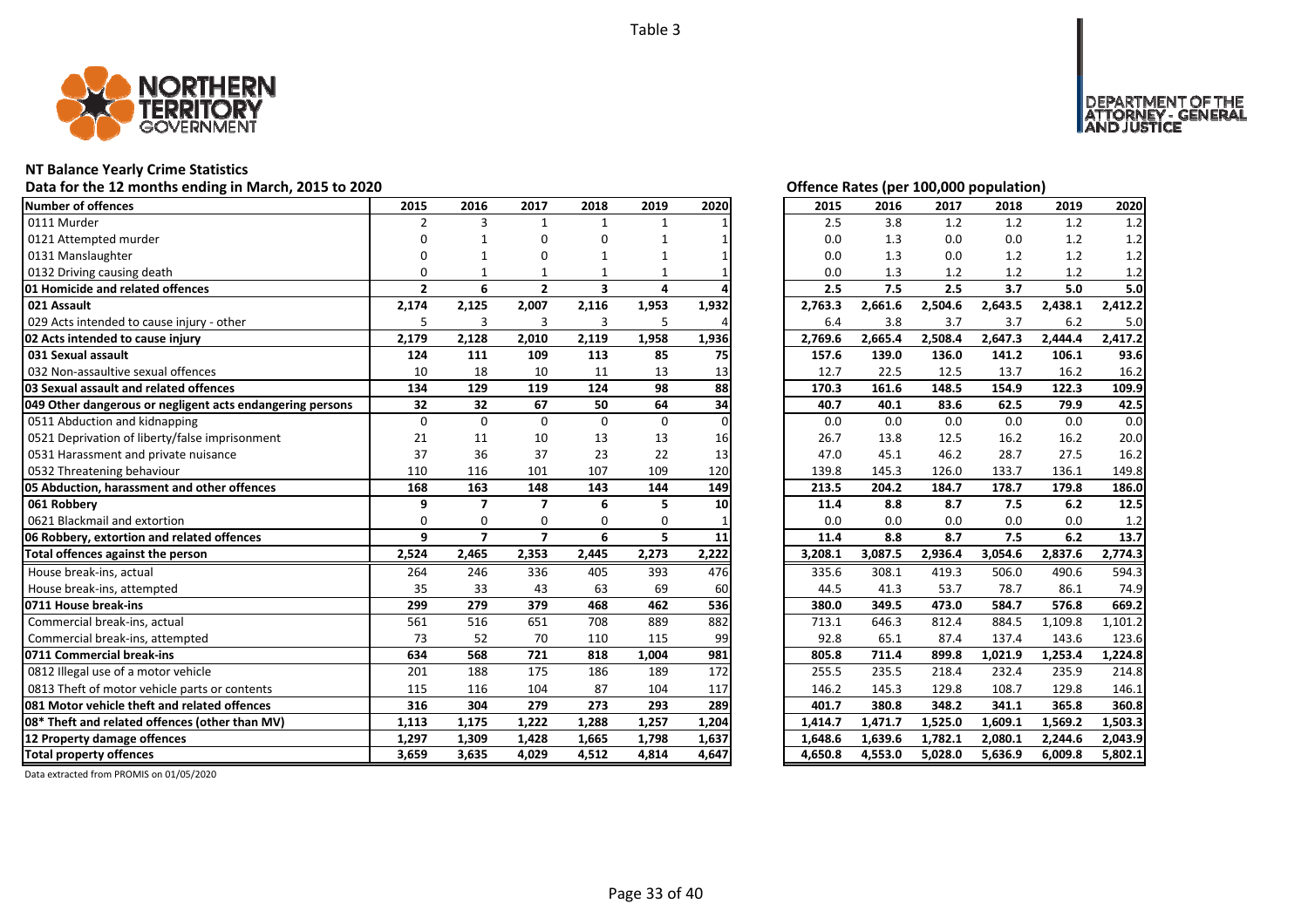

## **Northern Territory Yearly Assault Statistics**

Data for the 12 months ending in March, 2015 to 2020<br> **Data for the 12 months ending in March, 2015 to 2020** 

| Domestic violence                                | <b>Alcohol involvement</b> | 2015  | 2016  | 2017  | 2018  | 2019  | 2020  | 2015    | 2016    | 2017    | 2018    | 2019    | 2020    |
|--------------------------------------------------|----------------------------|-------|-------|-------|-------|-------|-------|---------|---------|---------|---------|---------|---------|
| DV involved                                      | Alcohol involved           | 2,529 | 2,349 | 2,196 | 2,637 | 2,334 | 2,178 | 1,039.9 | 960.5   | 890.8   | 1,065.2 | 945.1   | 886.9   |
|                                                  | No alcohol involved        | 1,226 | 1,199 | 1,244 | 1,177 | 1,092 | 1,216 | 504.1   | 490.2   | 504.6   | 475.4   | 442.2   | 495.2   |
|                                                  | Not known                  | 446   | 486   | 461   | 541   | 584   | 606   | 183.4   | 198.7   | 187.0   | 218.5   | 236.5   | 246.8   |
| <b>DV</b> involved Total                         |                            | 4,201 | 4,034 | 3,901 | 4,355 | 4,010 | 4,000 | 1.727.4 | 1,649.4 | 1,582.4 | 1,759.1 | 1,623.8 | 1,628.9 |
| DV not involved                                  | Alcohol involved           | 1,443 | 1,285 | 1,294 | 1,571 | 1,158 | 998   | 593.3   | 525.4   | 524.9   | 634.6   | 468.9   | 406.4   |
|                                                  | No alcohol involved        | 774   | 805   | 791   | 850   | 813   | 848   | 318.3   | 329.1   | 320.9   | 343.3   | 329.2   | 345.3   |
|                                                  | Not known                  | 704   | 743   | 667   | 805   | 739   | 785   | 289.5   | 303.8   | 270.6   | 325.2   | 299.3   | 319.7   |
| DV not involved Total                            |                            | 2,921 | 2,833 | 2,752 | 3,226 | 2,710 | 2,631 | 1.201.1 | 1.158.4 | 1.116.3 | 1.303.1 | 1,097.4 | 1,071.4 |
| <b>Total assaults</b>                            |                            | 7,122 | 6,867 | 6,653 | 7,581 | 6,720 | 6,631 | 2,928.4 | 2,807.8 | 2,698.8 | 3,062.2 | 2,721.2 | 2,700.3 |
| Assaults with alcohol involved                   |                            | 3,972 | 3,634 | 3,490 | 4,208 | 3,492 | 3,176 | 1,633.2 | 1,485.9 | 1,415.7 | 1,699.8 | 1,414.1 | 1,293.4 |
| Assaults with no alcohol involved                |                            | 2,000 | 2,004 | 2,035 | 2,027 | 1,905 | 2,064 | 822.4   | 819.4   | 825.5   | 818.8   | 771.4   | 840.5   |
| Assaults with alcohol involvement unknown        |                            | 1,150 | 1,229 | 1,128 | 1,346 | 1,323 | 1,391 | 472.9   | 502.5   | 457.6   | 543.7   | 535.7   | 566.5   |
| 1% of assaults associated with domestic violence |                            | 59.0% | 58.7% | 58.6% | 57.4% | 59.7% | 60.3% |         |         |         |         |         |         |
| % of assaults associated with alcohol            |                            | 55.8% | 52.9% | 52.5% | 55.5% | 52.0% | 47.9% |         |         |         |         |         |         |

| 2016    | 2017    | 2018    | 2019    | 2020    |
|---------|---------|---------|---------|---------|
| 960.5   | 890.8   | 1.065.2 | 945.1   | 886.9   |
| 490.2   | 504.6   | 475.4   | 442.2   | 495.2   |
| 198.7   | 187.0   | 218.5   | 236.5   | 246.8   |
| 1.649.4 | 1.582.4 | 1,759.1 | 1,623.8 | 1,628.9 |
| 525.4   | 524.9   | 634.6   | 468.9   | 406.4   |
| 329.1   | 320.9   | 343.3   | 329.2   | 345.3   |
| 303.8   | 270.6   | 325.2   | 299.3   | 319.7   |
| 1.158.4 | 1.116.3 | 1.303.1 | 1.097.4 | 1.071.4 |
| 2,807.8 | 2,698.8 | 3,062.2 | 2,721.2 | 2,700.3 |
| 1.485.9 | 1.415.7 | 1,699.8 | 1,414.1 | 1,293.4 |
| 819.4   | 825.5   | 818.8   | 771.4   | 840.5   |
| 502.5   | 457.6   | 543.7   | 535.7   | 566.5   |
|         |         |         |         |         |

Data extracted from PROMIS on 01/05/2020

#### **Darwin Yearly Assault Statistics**

### Data for the 12 months ending in March, 2015 to 2020<br> **Data for the 12 months ending in March, 2015 to 2020**

| Domestic violence                               | <b>Alcohol involvement</b> | 2015  | 2016  | 2017  | 2018  | 2019  | 2020  | 2015    | 2016    | 2017    | 2018    | 2019    | 2020    |
|-------------------------------------------------|----------------------------|-------|-------|-------|-------|-------|-------|---------|---------|---------|---------|---------|---------|
| DV involved                                     | Alcohol involved           | 492   | 453   | 443   | 519   | 504   | 544   | 581.9   | 530.7   | 512.0   | 597.5   | 590.5   | 649.9   |
|                                                 | No alcohol involved        | 141   | 107   | 137   | 133   | 145   | 136   | 166.8   | 125.3   | 158.4   | 153.1   | 169.9   | 162.5   |
|                                                 | Not known                  | 111   | 117   | 113   | 118   | 109   | 118   | 131.3   | 137.1   | 130.6   | 135.9   | 127.7   | 141.0   |
| <b>DV</b> involved Total                        |                            | 744   | 677   | 693   | 770   | 758   | 798   | 879.9   | 793.1   | 801.0   | 886.5   | 888.1   | 953.4   |
| DV not involved                                 | Alcohol involved           | 657   | 566   | 511   | 572   | 493   | 438   | 777.0   | 663.0   | 590.6   | 658.5   | 577.6   | 523.3   |
|                                                 | No alcohol involved        | 236   | 197   | 226   | 228   | 232   | 212   | 279.1   | 230.8   | 261.2   | 262.5   | 271.8   | 253.3   |
|                                                 | Not known                  | 345   | 294   | 307   | 340   | 292   | 319   | 408.0   | 344.4   | 354.9   | 391.4   | 342.1   | 381.1   |
| DV not involved Total                           |                            | 1,238 | 1,057 | 1,044 | 1,140 | 1,017 | 969   | 1,464.1 | 1,238.2 | 1,206.7 | 1,312.5 | 1,191.5 | 1,157.7 |
| <b>Total assaults</b>                           |                            | 1,982 | 1,734 | 1,737 | 1,910 | 1,775 | 1,767 | 2,344.0 | 2,031.3 | 2.007.7 | 2,198.9 | 2,079.6 | 2,111.0 |
| Assaults with alcohol involved                  |                            | 1,149 | 1,019 | 954   | 1,091 | 997   | 982   | 1,358.9 | 1,193.7 | 1,102.7 | 1,256.0 | 1,168.1 | 1,173.2 |
| Assaults with no alcohol involved               |                            | 377   | 304   | 363   | 361   | 377   | 348   | 445.9   | 356.1   | 419.6   | 415.6   | 441.7   | 415.8   |
| Assaults with alcohol involvement unknown       |                            | 456   | 411   | 420   | 458   | 401   | 437   | 539.3   | 481.5   | 485.5   | 527.3   | 469.8   | 522.1   |
| % of assaults associated with domestic violence |                            | 37.5% | 39.0% | 39.9% | 40.3% | 42.7% | 45.2% |         |         |         |         |         |         |
| % of assaults associated with alcohol           |                            | 58.0% | 58.8% | 54.9% | 57.1% | 56.2% | 55.6% |         |         |         |         |         |         |
|                                                 |                            |       |       |       |       |       |       |         |         |         |         |         |         |

| 2015    | 2016    | 2017    | 2018    | 2019    | 2020    |
|---------|---------|---------|---------|---------|---------|
| 581.9   | 530.7   | 512.0   | 597.5   | 590.5   | 649.9   |
| 166.8   | 125.3   | 158.4   | 153.1   | 169.9   | 162.5   |
| 131.3   | 137.1   | 130.6   | 135.9   | 127.7   | 141.0   |
| 879.9   | 793.1   | 801.0   | 886.5   | 888.1   | 953.4   |
| 777.0   | 663.0   | 590.6   | 658.5   | 577.6   | 523.3   |
| 279.1   | 230.8   | 261.2   | 262.5   | 271.8   | 253.3   |
| 408.0   | 344.4   | 354.9   | 391.4   | 342.1   | 381.1   |
| 1.464.1 | 1.238.2 | 1.206.7 | 1.312.5 | 1.191.5 | 1.157.7 |
| 2,344.0 | 2,031.3 | 2,007.7 | 2,198.9 | 2,079.6 | 2,111.0 |
| 1,358.9 | 1,193.7 | 1,102.7 | 1,256.0 | 1,168.1 | 1,173.2 |
| 445.9   | 356.1   | 419.6   | 415.6   | 441.7   | 415.8   |
| 539.3   | 481.5   | 485.5   | 527.3   | 469.8   | 522.1   |
|         |         |         |         |         |         |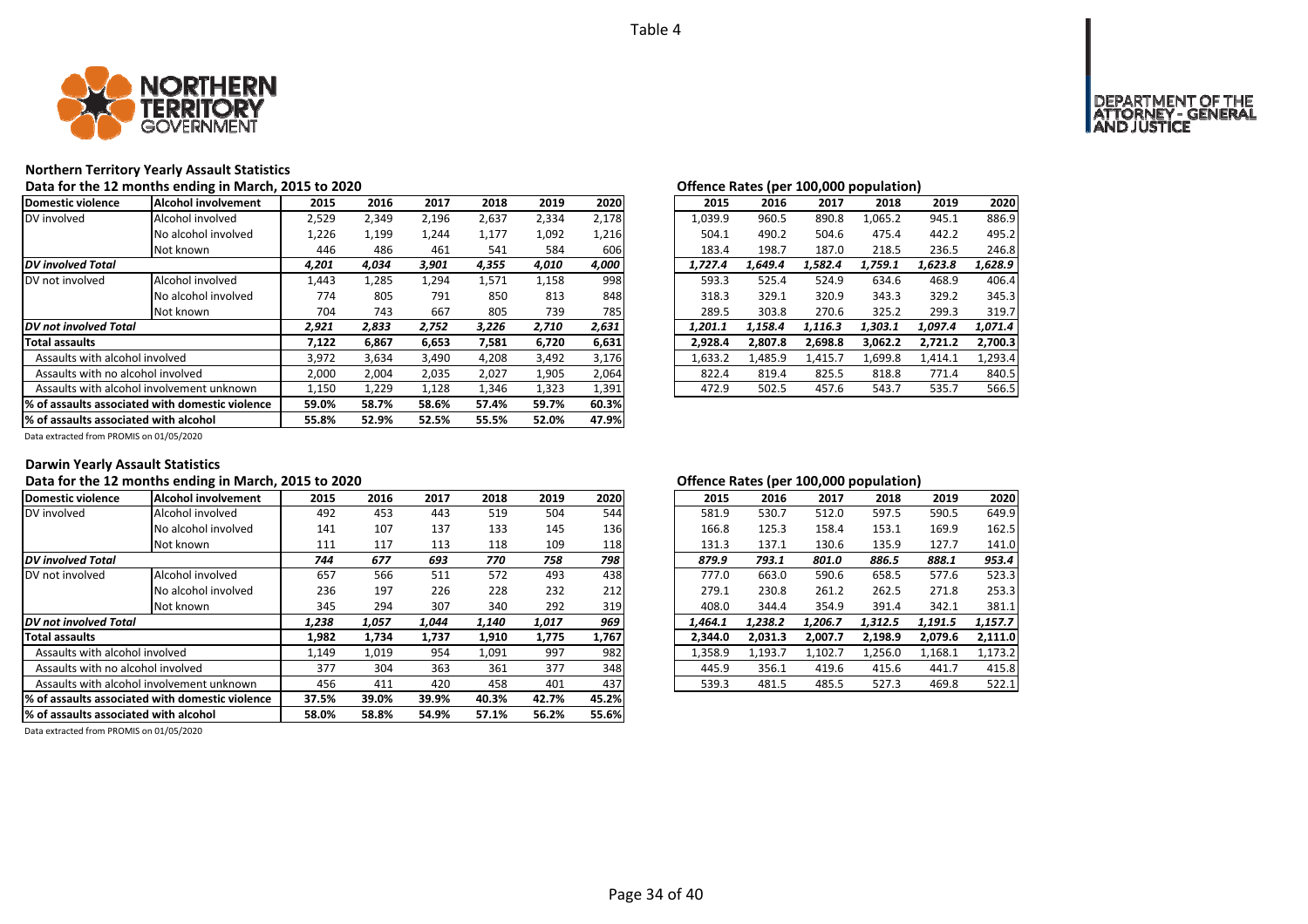

### **Palmerston Yearly Assault Statistics**

Data for the 12 months ending in March, 2015 to 2020<br> **Data for the 12 months ending in March, 2015 to 2020** 

| Domestic violence                                | lAlcohol involvement | 2015  | 2016  | 2017  | 2018  | 2019  | 2020  | 2015    | 2016    | 2017    | 2018    | 2019    | 2020    |
|--------------------------------------------------|----------------------|-------|-------|-------|-------|-------|-------|---------|---------|---------|---------|---------|---------|
| DV involved                                      | Alcohol involved     | 147   | 122   | 150   | 190   | 169   | 157   | 432.9   | 347.5   | 416.6   | 515.0   | 447.3   | 411.0   |
|                                                  | No alcohol involved  | 74    | 65    | 73    | 91    | 78    | 86    | 217.9   | 185.2   | 202.8   | 246.7   | 206.4   | 225.1   |
|                                                  | Not known            | 41    | 30    | 41    | 52    | 52    | 41    | 120.7   | 85.5    | 113.9   | 141.0   | 137.6   | 107.3   |
| <b>DV</b> involved Total                         |                      | 262   | 217   | 264   | 333   | 299   | 284   | 771.5   | 618.1   | 733.3   | 902.7   | 791.3   | 743.5   |
| DV not involved                                  | Alcohol involved     | 91    | 57    | 92    | 136   | 91    | 76    | 268.0   | 162.4   | 255.5   | 368.7   | 240.8   | 199.0   |
|                                                  | No alcohol involved  | 69    | 89    | 92    | 85    | 83    | 96    | 203.2   | 253.5   | 255.5   | 230.4   | 219.7   | 251.3   |
|                                                  | Not known            | 82    | 59    | 67    | 83    | 70    | 74    | 241.5   | 168.1   | 186.1   | 225.0   | 185.3   | 193.7   |
| DV not involved Total                            |                      | 242   | 205   | 251   | 304   | 244   | 246   | 712.6   | 584.0   | 697.2   | 824.0   | 645.8   | 644.0   |
| <b>Total assaults</b>                            |                      | 504   | 422   | 515   | 637   | 543   | 530   | 1,484.1 | 1,202.1 | 1,430.4 | 1,726.7 | 1,437.1 | 1,387.5 |
| Assaults with alcohol involved                   |                      | 238   | 179   | 242   | 326   | 260   | 233   | 700.8   | 509.9   | 672.2   | 883.7   | 688.1   | 610.0   |
| Assaults with no alcohol involved                |                      | 143   | 154   | 165   | 176   | 161   | 182   | 421.1   | 438.7   | 458.3   | 477.1   | 426.1   | 476.5   |
| Assaults with alcohol involvement unknown        |                      | 123   | 89    | 108   | 135   | 122   | 115   | 362.2   | 253.5   | 300.0   | 365.9   | 322.9   | 301.1   |
| 1% of assaults associated with domestic violence |                      | 52.0% | 51.4% | 51.3% | 52.3% | 55.1% | 53.6% |         |         |         |         |         |         |
| % of assaults associated with alcohol            |                      | 47.2% | 42.4% | 47.0% | 51.2% | 47.9% | 44.0% |         |         |         |         |         |         |

| 2016    | 2017    | 2018    | 2019    | 2020                                         |
|---------|---------|---------|---------|----------------------------------------------|
| 347.5   | 416.6   | 515.0   | 447.3   | 411.0                                        |
| 185.2   | 202.8   | 246.7   | 206.4   | 225.1                                        |
| 85.5    | 113.9   | 141.0   | 137.6   | 107.3                                        |
| 618.1   | 733.3   | 902.7   | 791.3   | 743.5                                        |
| 162.4   | 255.5   | 368.7   | 240.8   | 199.0                                        |
| 253.5   | 255.5   | 230.4   | 219.7   | 251.3                                        |
| 168.1   | 186.1   | 225.0   | 185.3   | 193.7                                        |
| 584.0   | 697.2   | 824.0   | 645.8   | 644.0                                        |
| 1.202.1 | 1.430.4 | 1,726.7 | 1,437.1 | 1,387.5                                      |
| 509.9   | 672.2   | 883.7   | 688.1   | 610.0                                        |
| 438.7   | 458.3   | 477.1   | 426.1   | 476.5                                        |
| 253.5   | 300.0   | 365.9   | 322.9   | 301.1                                        |
|         |         |         |         | <u>onenee nates (per 100,000 popaiation)</u> |

Data extracted from PROMIS on 01/05/2020

## **Alice Springs Yearly Assault Statistics**

### Data for the 12 months ending in March, 2015 to 2020<br> **Data for the 12 months ending in March, 2015 to 2020**

| Domestic violence                                | Alcohol involvement | 2015  | 2016  | 2017  | 2018  | 2019  | 2020  | 2015    | 2016    | 2017    | 2018    | 2019    | 2020    |
|--------------------------------------------------|---------------------|-------|-------|-------|-------|-------|-------|---------|---------|---------|---------|---------|---------|
| DV involved                                      | Alcohol involved    | 685   | 738   | 623   | 775   | 578   | 585   | 2,489.0 | 2,750.7 | 2,341.3 | 2,918.0 | 2,182.0 | 2,220.0 |
|                                                  | No alcohol involved | 116   | 167   | 139   | 121   | 108   | 167   | 421.5   | 622.4   | 522.4   | 455.6   | 407.7   | 633.8   |
|                                                  | Not known           | 87    | 133   | 96    | 129   | 151   | 164   | 316.1   | 495.7   | 360.8   | 485.7   | 570.0   | 622.4   |
| <b>DV</b> involved Total                         |                     | 888   | 1,038 | 858   | 1,025 | 837   | 916   | 3,226.6 | 3,868.8 | 3,224.5 | 3,859.3 | 3,159.7 | 3,476.1 |
| DV not involved                                  | Alcohol involved    | 319   | 351   | 344   | 493   | 285   | 242   | 1,159.1 | 1,308.2 | 1,292.8 | 1,856.2 | 1,075.9 | 918.4   |
|                                                  | No alcohol involved | 163   | 176   | 164   | 200   | 188   | 197   | 592.3   | 656.0   | 616.3   | 753.0   | 709.7   | 747.6   |
|                                                  | Not known           | 128   | 191   | 158   | 211   | 216   | 217   | 465.1   | 711.9   | 593.8   | 794.5   | 815.4   | 823.5   |
| DV not involved Total                            |                     | 610   | 718   | 666   | 904   | 689   | 656   | 2.216.5 | 2.676.1 | 2.502.9 | 3.403.7 | 2,601.0 | 2,489.5 |
| <b>Total assaults</b>                            |                     | 1,498 | 1,756 | 1,524 | 1,929 | 1,526 | 1,572 | 5,443.1 | 6,544.9 | 5.727.4 | 7,263.1 | 5,760.7 | 5,965.6 |
| Assaults with alcohol involved                   |                     | 1,004 | 1,089 | 967   | 1,268 | 863   | 827   | 3,648.1 | 4,058.9 | 3,634.1 | 4,774.3 | 3,257.8 | 3,138.4 |
| Assaults with no alcohol involved                |                     | 279   | 343   | 303   | 321   | 296   | 364   | 1,013.8 | 1,278.4 | 1,138.7 | 1,208.6 | 1,117.4 | 1,381.4 |
| Assaults with alcohol involvement unknown        |                     | 215   | 324   | 254   | 340   | 367   | 381   | 781.2   | 1,207.6 | 954.6   | 1,280.2 | 1,385.4 | 1,445.9 |
| 1% of assaults associated with domestic violence |                     | 59.3% | 59.1% | 56.3% | 53.1% | 54.8% | 58.3% |         |         |         |         |         |         |
| % of assaults associated with alcohol            |                     | 67.0% | 62.0% | 63.5% | 65.7% | 56.6% | 52.6% |         |         |         |         |         |         |

| 5  | 2016  | 2017  | 2018  | 2019  | 2020  | 2015    | 2016    | 2017    | 2018    | 2019    | 2020    |
|----|-------|-------|-------|-------|-------|---------|---------|---------|---------|---------|---------|
| 35 | 738   | 623   | 775   | 578   | 585   | 2.489.0 | 2,750.7 | 2,341.3 | 2,918.0 | 2,182.0 | 2,220.0 |
| .6 | 167   | 139   | 121   | 108   | 167   | 421.5   | 622.4   | 522.4   | 455.6   | 407.7   | 633.8   |
| 37 | 133   | 96    | 129   | 151   | 164   | 316.1   | 495.7   | 360.8   | 485.7   | 570.0   | 622.4   |
| 8  | 1,038 | 858   | 1,025 | 837   | 916   | 3.226.6 | 3.868.8 | 3.224.5 | 3,859.3 | 3.159.7 | 3,476.1 |
| 9. | 351   | 344   | 493   | 285   | 242   | 1,159.1 | 1,308.2 | 1,292.8 | 1,856.2 | 1,075.9 | 918.4   |
| jЗ | 176   | 164   | 200   | 188   | 197   | 592.3   | 656.0   | 616.3   | 753.0   | 709.7   | 747.6   |
| :8 | 191   | 158   | 211   | 216   | 217   | 465.1   | 711.9   | 593.8   | 794.5   | 815.4   | 823.5   |
| 0  | 718   | 666   | 904   | 689   | 656   | 2.216.5 | 2.676.1 | 2.502.9 | 3.403.7 | 2.601.0 | 2.489.5 |
| 8  | 1.756 | 1.524 | 1,929 | 1,526 | 1,572 | 5.443.1 | 6.544.9 | 5.727.4 | 7.263.1 | 5,760.7 | 5,965.6 |
| 14 | 1.089 | 967   | 1.268 | 863   | 827   | 3.648.1 | 4.058.9 | 3.634.1 | 4.774.3 | 3.257.8 | 3,138.4 |
| و، | 343   | 303   | 321   | 296   | 364   | 1.013.8 | 1.278.4 | 1.138.7 | 1.208.6 | 1.117.4 | 1,381.4 |
| .5 | 324   | 254   | 340   | 367   | 381   | 781.2   | 1,207.6 | 954.6   | 1,280.2 | 1,385.4 | 1,445.9 |
|    |       |       |       |       |       |         |         |         |         |         |         |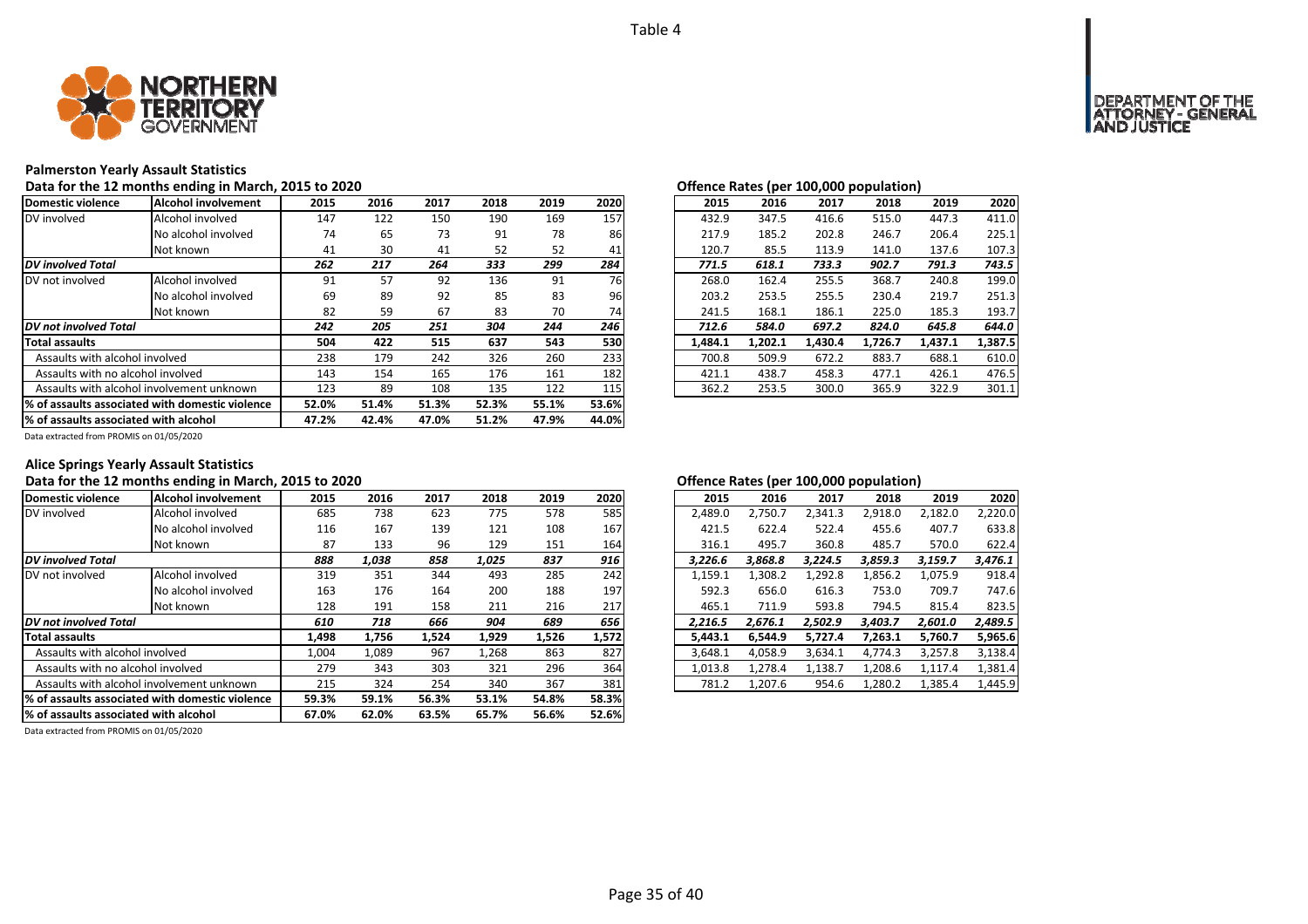

### **Katherine Yearly Assault Statistics**

Data for the 12 months ending in March, 2015 to 2020<br> **Data for the 12 months ending in March, 2015 to 2020** 

| Domestic violence                                | Alcohol involvement | 2015  | 2016  | 2017  | 2018  | 2019  | 2020  | 2015    | 2016    | 2017    | 2018    | 2019    | 2020    |
|--------------------------------------------------|---------------------|-------|-------|-------|-------|-------|-------|---------|---------|---------|---------|---------|---------|
| DV involved                                      | Alcohol involved    | 307   | 260   | 237   | 269   | 324   | 235   | 2,839.2 | 2.424.0 | 2.227.2 | 2,523.0 | 3,027.5 | 2,196.1 |
|                                                  | No alcohol involved | 49    | 31    | 59    | 66    | 49    | 68    | 453.2   | 289.0   | 554.5   | 619.0   | 457.9   | 635.5   |
|                                                  | Not known           | 35    | 32    | 24    | 35    | 42    | 38    | 323.7   | 298.3   | 225.5   | 328.3   | 392.5   | 355.1   |
| <b>DV</b> involved Total                         |                     | 391   | 323   | 320   | 370   | 415   | 341   | 3,616.0 | 3,011.4 | 3,007.2 | 3,470.3 | 3,877.8 | 3,186.6 |
| DV not involved                                  | Alcohol involved    | 115   | 69    | 96    | 103   | 82    | 64    | 1,063.5 | 643.3   | 902.2   | 966.0   | 766.2   | 598.1   |
|                                                  | No alcohol involved | 22    | 15    | 26    | 42    | 42    | 49    | 203.5   | 139.8   | 244.3   | 393.9   | 392.5   | 457.9   |
|                                                  | Not known           | 31    | 41    | 39    | 42    | 37    | 31    | 286.7   | 382.2   | 366.5   | 393.9   | 345.7   | 289.7   |
| DV not involved Total                            |                     | 168   | 125   | 161   | 187   | 161   | 144   | 1,553.7 | 1,165.4 | 1,513.0 | 1,753.9 | 1,504.4 | 1,345.7 |
| <b>Total assaults</b>                            |                     | 559   | 448   | 481   | 557   | 576   | 485   | 5,169.7 | 4,176.8 | 4,520.3 | 5,224.2 | 5,382.2 | 4,532.3 |
| Assaults with alcohol involved                   |                     | 422   | 329   | 333   | 372   | 406   | 299   | 3,902.7 | 3,067.3 | 3,129.4 | 3,489.0 | 3,793.7 | 2,794.1 |
| Assaults with no alcohol involved                |                     | 71    | 46    | 85    | 108   | 91    | 117   | 656.6   | 428.9   | 798.8   | 1,012.9 | 850.3   | 1,093.4 |
| Assaults with alcohol involvement unknown        |                     | 66    | 73    | 63    | 77    | 79    | 69    | 610.4   | 680.6   | 592.0   | 722.2   | 738.2   | 644.8   |
| 1% of assaults associated with domestic violence |                     | 69.9% | 72.1% | 66.5% | 66.4% | 72.0% | 70.3% |         |         |         |         |         |         |
| % of assaults associated with alcohol            |                     | 75.5% | 73.4% | 69.2% | 66.8% | 70.5% | 61.6% |         |         |         |         |         |         |

|                 |      |      |      |      |      |         | $\mathbf{r}$ |         |         |         |         |
|-----------------|------|------|------|------|------|---------|--------------|---------|---------|---------|---------|
| 5               | 2016 | 2017 | 2018 | 2019 | 2020 | 2015    | 2016         | 2017    | 2018    | 2019    | 2020    |
| 17              | 260  | 237  | 269  | 324  | 235  | 2.839.2 | 2.424.0      | 2.227.2 | 2.523.0 | 3.027.5 | 2,196.1 |
| ١9              | 31   | 59   | 66   | 49   | 68   | 453.2   | 289.0        | 554.5   | 619.0   | 457.9   | 635.5   |
| 15              | 32   | 24   | 35   | 42   | 38   | 323.7   | 298.3        | 225.5   | 328.3   | 392.5   | 355.1   |
| 1               | 323  | 320  | 370  | 415  | 341  | 3,616.0 | 3,011.4      | 3,007.2 | 3,470.3 | 3,877.8 | 3,186.6 |
| .5              | 69   | 96   | 103  | 82   | 64   | 1.063.5 | 643.3        | 902.2   | 966.0   | 766.2   | 598.1   |
| :2              | 15   | 26   | 42   | 42   | 49   | 203.5   | 139.8        | 244.3   | 393.9   | 392.5   | 457.9   |
| $1\overline{1}$ | 41   | 39   | 42   | 37   | 31   | 286.7   | 382.2        | 366.5   | 393.9   | 345.7   | 289.7   |
| 8               | 125  | 161  | 187  | 161  | 144  | 1.553.7 | 1.165.4      | 1,513.0 | 1.753.9 | 1.504.4 | 1.345.7 |
| 59              | 448  | 481  | 557  | 576  | 485  | 5.169.7 | 4,176.8      | 4,520.3 | 5.224.2 | 5,382.2 | 4,532.3 |
| $\overline{2}$  | 329  | 333  | 372  | 406  | 299  | 3.902.7 | 3.067.3      | 3.129.4 | 3.489.0 | 3.793.7 | 2.794.1 |
| $^{\prime}1$    | 46   | 85   | 108  | 91   | 117  | 656.6   | 428.9        | 798.8   | 1.012.9 | 850.3   | 1,093.4 |
| ŏ,              | 73   | 63   | 77   | 79   | 69   | 610.4   | 680.6        | 592.0   | 722.2   | 738.2   | 644.8   |
|                 |      |      |      |      |      |         |              |         |         |         |         |

Data extracted from PROMIS on 01/05/2020

## **Tennant Creek Yearly Assault Statistics**

### Data for the 12 months ending in March, 2015 to 2020<br> **Data for the 12 months ending in March, 2015 to 2020**

| Domestic violence                                | Alcohol involvement | 2015  | 2016  | 2017  | 2018  | 2019  | 2020  | 2015    | 2016    | 2017    | 2018     | 2019    | 2020    |
|--------------------------------------------------|---------------------|-------|-------|-------|-------|-------|-------|---------|---------|---------|----------|---------|---------|
| DV involved                                      | Alcohol involved    | 169   | 130   | 166   | 226   | 129   | 160   | 4,956.0 | 3,892.2 | 5,019.7 | 6,905.0  | 3,972.9 | 4,926.1 |
|                                                  | No alcohol involved | 22    | 23    | 33    | 22    | 29    | 35    | 645.2   | 688.6   | 997.9   | 672.2    | 893.1   | 1.077.6 |
|                                                  | Not known           | 11    | 13    | 20    | 25    | 27    | 24    | 322.6   | 389.2   | 604.8   | 763.8    | 831.5   | 738.9   |
| <b>DV</b> involved Total                         |                     | 202   | 166   | 219   | 273   | 185   | 219   | 5,923.8 | 4,970.1 | 6.622.3 | 8,341.0  | 5,697.6 | 6,742.6 |
| DV not involved                                  | Alcohol involved    | 43    | 66    | 60    | 38    | 36    | 30    | 1,261.0 | 1,976.0 | 1,814.3 | 1,161.0  | 1,108.7 | 923.6   |
|                                                  | No alcohol involved | 10    | 18    | 13    | 16    | 27    | 21    | 293.3   | 538.9   | 393.1   | 488.8    | 831.5   | 646.6   |
|                                                  | Not known           |       | 11    |       | 12    | 17    | 14    | 205.3   | 329.3   | 211.7   | 366.6    | 523.6   | 431.0   |
| DV not involved Total                            |                     | 60    | 95    | 80    | 66    | 80    | 65    | 1,759.5 | 2.844.3 | 2.419.1 | 2.016.5  | 2,463.8 | 2,001.2 |
| <b>Total assaults</b>                            |                     | 262   | 261   | 299   | 339   | 265   | 284   | 7,683.3 | 7,814.4 | 9,041.4 | 10,357.5 | 8,161.4 | 8,743.8 |
| Assaults with alcohol involved                   |                     | 212   | 196   | 226   | 264   | 165   | 190   | 6,217.0 | 5,868.3 | 6,834.0 | 8,066.0  | 5,081.6 | 5,849.8 |
| Assaults with no alcohol involved                |                     | 32    | 41    | 46    | 38    | 56    | 56    | 938.4   | 1,227.5 | 1,391.0 | 1,161.0  | 1,724.7 | 1,724.1 |
| Assaults with alcohol involvement unknown        |                     | 18    | 24    | 27    | 37    | 44    | 38    | 527.9   | 718.6   | 816.4   | 1,130.5  | 1,355.1 | 1,170.0 |
| 1% of assaults associated with domestic violence |                     | 77.1% | 63.6% | 73.2% | 80.5% | 69.8% | 77.1% |         |         |         |          |         |         |
| % of assaults associated with alcohol            |                     | 80.9% | 75.1% | 75.6% | 77.9% | 62.3% | 66.9% |         |         |         |          |         |         |

| .5     | 2016 | 2017 | 2018 | 2019 | 2020            | 2015    | 2016    | 2017    | 2018     | 2019    | 2020    |
|--------|------|------|------|------|-----------------|---------|---------|---------|----------|---------|---------|
| 59     | 130  | 166  | 226  | 129  | 160             | 4,956.0 | 3.892.2 | 5,019.7 | 6,905.0  | 3,972.9 | 4,926.1 |
| :2     | 23   | 33   | 22   | 29   | 35 <sub>1</sub> | 645.2   | 688.6   | 997.9   | 672.2    | 893.1   | 1.077.6 |
| .1     | 13   | 20   | 25   | 27   | 24              | 322.6   | 389.2   | 604.8   | 763.8    | 831.5   | 738.9   |
| 2      | 166  | 219  | 273  | 185  | 219             | 5.923.8 | 4.970.1 | 6.622.3 | 8.341.0  | 5.697.6 | 6.742.6 |
| ŀЗ     | 66   | 60   | 38   | 36   | 30              | 1,261.0 | 1,976.0 | 1,814.3 | 1,161.0  | 1,108.7 | 923.6   |
| .0     | 18   | 13   | 16   | 27   | 21              | 293.3   | 538.9   | 393.1   | 488.8    | 831.5   | 646.6   |
| 7      | 11   |      | 12   | 17   | 14              | 205.3   | 329.3   | 211.7   | 366.6    | 523.6   | 431.0   |
| 0      | 95   | 80   | 66   | 80   | 65              | 1.759.5 | 2.844.3 | 2,419.1 | 2,016.5  | 2,463.8 | 2,001.2 |
| $2 \,$ | 261  | 299  | 339  | 265  | 284             | 7.683.3 | 7.814.4 | 9.041.4 | 10.357.5 | 8.161.4 | 8,743.8 |
| .2     | 196  | 226  | 264  | 165  | 190             | 6.217.0 | 5.868.3 | 6.834.0 | 8,066.0  | 5,081.6 | 5,849.8 |
| 2      | 41   | 46   | 38   | 56   | 56              | 938.4   | 1.227.5 | 1.391.0 | 1.161.0  | 1.724.7 | 1,724.1 |
| .8     | 24   | 27   | 37   | 44   | 38              | 527.9   | 718.6   | 816.4   | 1,130.5  | 1,355.1 | 1,170.0 |
|        |      |      |      |      |                 |         |         |         |          |         |         |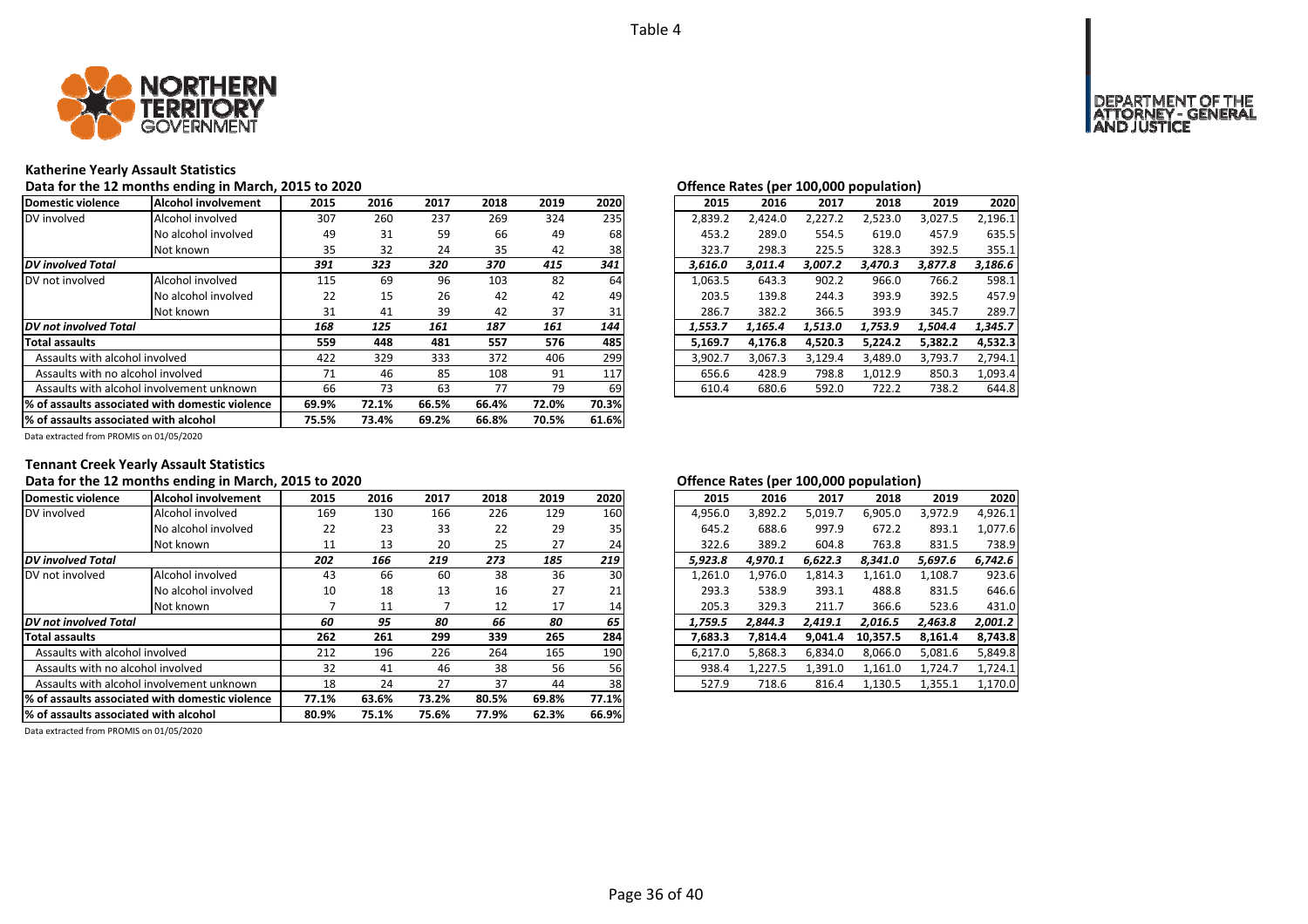

#### **Nhulunbuy Yearly Assault Statistics**

#### **Data for the 12 months ending in March, 2015 to 2020 Offence Rates (per 100,000 population)**

| Domestic violence                                | Alcohol involvement | 2015  | 2016  | 2017  | 2018  | 2019  | 2020 | 2015    | 2016    | 2017    | 2018    | 2019    | 2020    |
|--------------------------------------------------|---------------------|-------|-------|-------|-------|-------|------|---------|---------|---------|---------|---------|---------|
| DV involved                                      | Alcohol involved    | 65    | 55    | 35    | 37    | 38    | 25   | 1,523.3 | 1,635.0 | 1,056.4 | 1,129.1 | 1,162.1 | 764.8   |
|                                                  | No alcohol involved | 22    | 13    | 14    |       | 6     |      | 515.6   | 386.4   | 422.6   | 213.6   | 183.5   | 91.8    |
|                                                  | Not known           |       | 6     | 4     | Ы     | 3     |      | 93.7    | 178.4   | 120.7   | 152.6   | 91.7    | 30.6    |
| <b>DV</b> involved Total                         |                     | 91    | 74    | 53    | 49    | 47    | 29   | 2.132.6 | 2.199.8 | 1,599.8 | 1.495.3 | 1.437.3 | 887.1   |
| DV not involved                                  | Alcohol involved    | 35    | 37    | 25    | 27    | 24    | 25   | 820.2   | 1.099.9 | 754.6   | 823.9   | 733.9   | 764.8   |
|                                                  | No alcohol involved | 12    |       | 8     | 8     | 6     |      | 281.2   | 148.6   | 241.5   | 244.1   | 183.5   | 91.8    |
|                                                  | Not known           |       |       | 4     | 9     |       |      | 117.2   | 148.6   | 120.7   | 274.6   | 152.9   | 122.4   |
| <b>DV</b> not involved Total                     |                     | 52    | 47    | 37    | 44    | 35    | 32   | 1,218.7 | 1,397.1 | 1,116.8 | 1,342.7 | 1,070.3 | 978.9   |
| Total assaults                                   |                     | 143   | 121   | 90    | 93    | 82    | 61   | 3,351.3 | 3,596.9 | 2,716.6 | 2,838.0 | 2,507.6 | 1,866.0 |
| Assaults with alcohol involved                   |                     | 100   | 92    | 60    | 64    | 62    | 50   | 2,343.6 | 2,734.8 | 1,811.0 | 1,953.0 | 1,896.0 | 1,529.5 |
| Assaults with no alcohol involved                |                     | 34    | 18    | 22    | 15    | 12    |      | 796.8   | 535.1   | 664.1   | 457.7   | 367.0   | 183.5   |
| Assaults with alcohol involvement unknown        |                     |       | 11    | 8     | 14    | 8     |      | 210.9   | 327.0   | 241.5   | 427.2   | 244.6   | 153.0   |
| 1% of assaults associated with domestic violence | 63.6%               | 61.2% | 58.9% | 52.7% | 57.3% | 47.5% |      |         |         |         |         |         |         |
| % of assaults associated with alcohol            | 69.9%               | 76.0% | 66.7% | 68.8% | 75.6% | 82.0% |      |         |         |         |         |         |         |

Data extracted from PROMIS on 01/05/2020

## **NT Balance Yearly Assault Statistics**

#### **Data for the 12 months ending in March, 2015 to 2020 Offence Rates (per 100,000 population)**

| Domestic violence                               | Alcohol involvement | 2015  | 2016  | 2017  | 2018  | 2019  | 2020  | 2015    | 2016    | 2017    | 2018    | 2019    | 2020    |
|-------------------------------------------------|---------------------|-------|-------|-------|-------|-------|-------|---------|---------|---------|---------|---------|---------|
| DV involved                                     | Alcohol involved    | 664   | 591   | 542   | 621   | 592   | 472   | 844.0   | 740.2   | 676.4   | 775.8   | 739.0   | 589.3   |
|                                                 | No alcohol involved | 802   | 793   | 789   | 737   | 677   | 721   | 1,019.4 | 993.3   | 984.6   | 920.7   | 845.2   | 900.2   |
|                                                 | Not known           | 157   | 155   | 163   | 177   | 200   | 220   | 199.6   | 194.1   | 203.4   | 221.1   | 249.7   | 274.7   |
| DV involved Total                               |                     | 1,623 | 1,539 | 1.494 | 1,535 | 1,469 | 1,413 | 2.062.9 | 1.927.7 | 1.864.4 | 1.917.7 | 1,833.9 | 1,764.2 |
| DV not involved                                 | Alcohol involved    | 183   | 139   | 166   | 202   | 147   | 123   | 232.6   | 174.1   | 207.2   | 252.4   | 183.5   | 153.6   |
|                                                 | No alcohol involved | 262   | 305   | 262   | 271   | 235   | 270   | 333.0   | 382.0   | 327.0   | 338.6   | 293.4   | 337.1   |
|                                                 | Not known           | 106   | 142   | 85    | 108   | 102   | 126   | 134.7   | 177.9   | 106.1   | 134.9   | 127.3   | 157.3   |
| DV not involved Total                           |                     | 551   | 586   | 513   | 581   | 484   | 519   | 700.3   | 734.0   | 640.2   | 725.9   | 604.2   | 648.0   |
| <b>Total assaults</b>                           |                     | 2,174 | 2.125 | 2.007 | 2,116 | 1,953 | 1,932 | 2.763.3 | 2.661.6 | 2.504.6 | 2.643.5 | 2.438.1 | 2.412.2 |
| Assaults with alcohol involved                  |                     | 847   | 730   | 708   | 823   | 739   | 595   | 1,076.6 | 914.4   | 883.5   | 1,028.2 | 922.6   | 742.9   |
| Assaults with no alcohol involved               |                     | 1,064 | 1,098 | 1,051 | 1,008 | 912   | 991   | 1,352.4 | 1,375.3 | 1,311.6 | 1,259.3 | 1,138.5 | 1,237.3 |
| Assaults with alcohol involvement unknown       |                     | 263   | 297   | 248   | 285   | 302   | 346   | 334.3   | 372.0   | 309.5   | 356.1   | 377.0   | 432.0   |
| % of assaults associated with domestic violence | 74.7%               | 72.4% | 74.4% | 72.5% | 75.2% | 73.1% |       |         |         |         |         |         |         |
| % of assaults associated with alcohol           | 39.0%               | 34.4% | 35.3% | 38.9% | 37.8% | 30.8% |       |         |         |         |         |         |         |

| 2020<br>2015<br>2016<br>2018<br>2019<br>2017<br>589.3<br>844.0<br>740.2<br>676.4<br>775.8<br>739.0<br>1.019.4<br>900.2<br>920.7<br>993.3<br>984.6<br>845.2<br>199.6<br>203.4<br>249.7<br>274.7<br>194.1<br>221.1<br>2.062.9<br>1,833.9<br>1,764.2<br>1.927.7<br>1,864.4<br>1.917.7<br>232.6<br>207.2<br>252.4<br>153.6<br>174.1<br>183.5<br>337.1<br>333.0<br>382.0<br>327.0<br>338.6<br>293.4<br>157.3<br>127.3<br>134.7<br>177.9<br>106.1<br>134.9<br>648.0<br>700.3<br>640.2<br>725.9<br>604.2<br>734.0<br>2.438.1<br>2.412.2<br>2.763.3<br>2.661.6<br>2.504.6<br>2.643.5<br>1,028.2<br>742.9<br>1,076.6<br>914.4<br>883.5<br>922.6<br>1,259.3<br>1.352.4<br>1,375.3<br>1,311.6<br>1,138.5<br>1,237.3<br>372.0<br>309.5<br>432.0<br>334.3<br>356.1<br>377.0 |  |  |  |  |
|----------------------------------------------------------------------------------------------------------------------------------------------------------------------------------------------------------------------------------------------------------------------------------------------------------------------------------------------------------------------------------------------------------------------------------------------------------------------------------------------------------------------------------------------------------------------------------------------------------------------------------------------------------------------------------------------------------------------------------------------------------------|--|--|--|--|
|                                                                                                                                                                                                                                                                                                                                                                                                                                                                                                                                                                                                                                                                                                                                                                |  |  |  |  |
|                                                                                                                                                                                                                                                                                                                                                                                                                                                                                                                                                                                                                                                                                                                                                                |  |  |  |  |
|                                                                                                                                                                                                                                                                                                                                                                                                                                                                                                                                                                                                                                                                                                                                                                |  |  |  |  |
|                                                                                                                                                                                                                                                                                                                                                                                                                                                                                                                                                                                                                                                                                                                                                                |  |  |  |  |
|                                                                                                                                                                                                                                                                                                                                                                                                                                                                                                                                                                                                                                                                                                                                                                |  |  |  |  |
|                                                                                                                                                                                                                                                                                                                                                                                                                                                                                                                                                                                                                                                                                                                                                                |  |  |  |  |
|                                                                                                                                                                                                                                                                                                                                                                                                                                                                                                                                                                                                                                                                                                                                                                |  |  |  |  |
|                                                                                                                                                                                                                                                                                                                                                                                                                                                                                                                                                                                                                                                                                                                                                                |  |  |  |  |
|                                                                                                                                                                                                                                                                                                                                                                                                                                                                                                                                                                                                                                                                                                                                                                |  |  |  |  |
|                                                                                                                                                                                                                                                                                                                                                                                                                                                                                                                                                                                                                                                                                                                                                                |  |  |  |  |
|                                                                                                                                                                                                                                                                                                                                                                                                                                                                                                                                                                                                                                                                                                                                                                |  |  |  |  |
|                                                                                                                                                                                                                                                                                                                                                                                                                                                                                                                                                                                                                                                                                                                                                                |  |  |  |  |
|                                                                                                                                                                                                                                                                                                                                                                                                                                                                                                                                                                                                                                                                                                                                                                |  |  |  |  |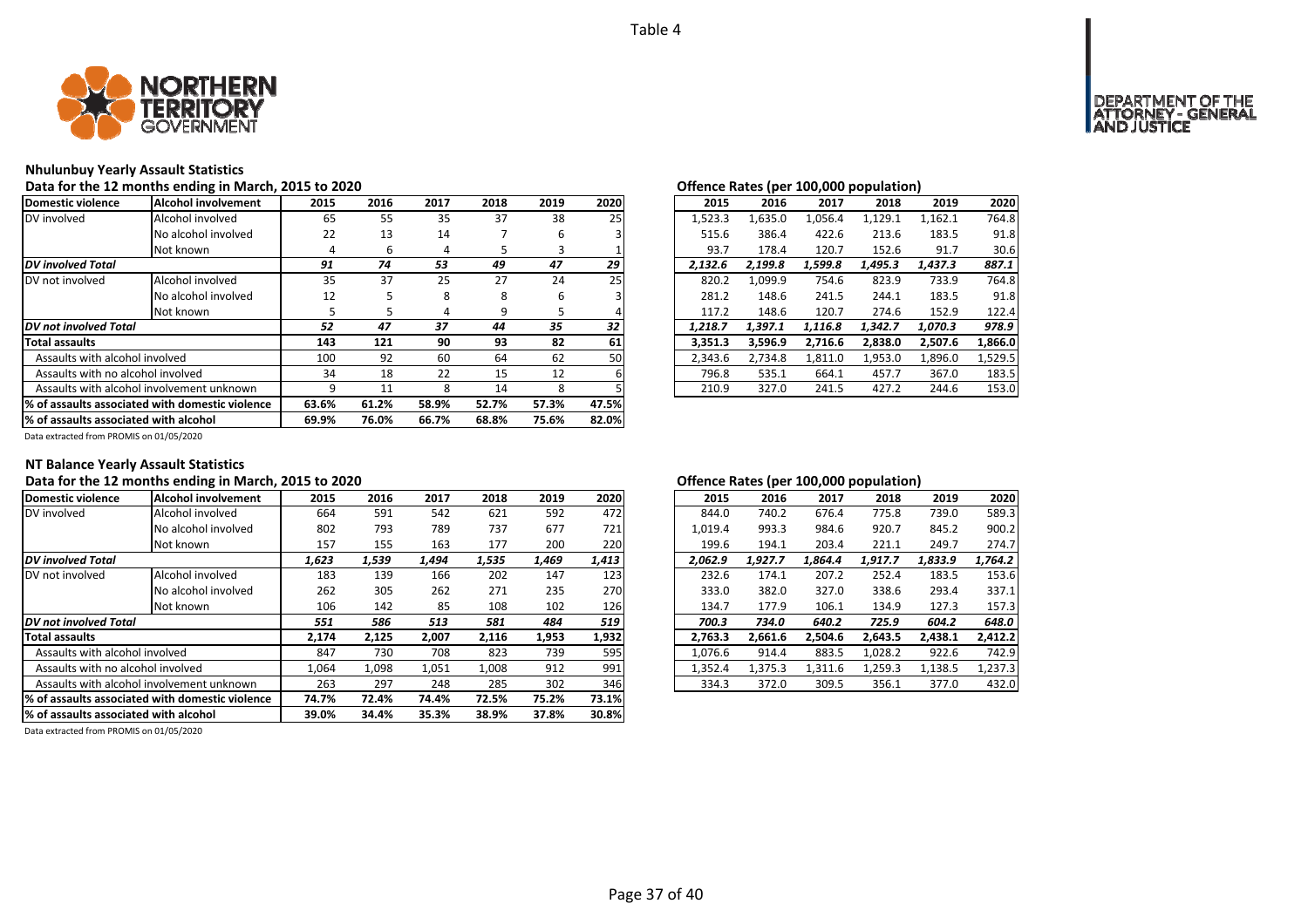Glossary



**Northern Territory Crime Statistics Data through March 2020**

| Assault                                            | The direct (and immediate/confrontational) infliction of force, injury or violence upon a person or the threat of such force,<br>injury or violence where there is an apprehension that the threat could be enacted, excluding offences of a sexual nature.                                                                                |
|----------------------------------------------------|--------------------------------------------------------------------------------------------------------------------------------------------------------------------------------------------------------------------------------------------------------------------------------------------------------------------------------------------|
| Actual Break-in                                    | Gaining unlawful entry, either forced or unforced, to a dwelling or other premises.                                                                                                                                                                                                                                                        |
| Attempted Break-in                                 | Attempting but failing to gain unlawful entry to a dwelling or other premises.                                                                                                                                                                                                                                                             |
| <b>Attempted Murder</b>                            | Attempted, unlawful intentional killing of another person, where death did not actually result.                                                                                                                                                                                                                                            |
| <b>Break-in</b>                                    | Unlawful entry with intent of dwellings and other premises (excludes trespassing). Includes actual and attempted break-<br>lins.                                                                                                                                                                                                           |
| Commercial Break-in                                | A break-in at a property that is not a residential dwelling. Includes commercial and other non-residential premises.                                                                                                                                                                                                                       |
| Domestic Violence                                  | Domestic violence includes any of the following conduct committed by a person against someone with whom the person<br>is in a domestic relationship: conduct causing harm (such as sexual or other assault), damaging property, intimidation or<br>stalking, economic abuse or attempting or threatening to commit these types of actions. |
| <b>Driving Causing Death</b>                       | In the Northern Territory, this offence group is used for hit and run offences resulting in death. Other traffic-related<br>deaths are categorised as dangerous or negligent acts endangering persons.                                                                                                                                     |
| <b>Homicide and Related</b><br><b>Offences</b>     | The actual or attempted unlawful killing of a person, including murder, manslaughter, attempted murder and driving<br>causing death.                                                                                                                                                                                                       |
| House Break-in                                     | A break-in at a property that is a residential dwelling.                                                                                                                                                                                                                                                                                   |
| Illegal Use of Motor Vehicle                       | The taking of a vehicle illegally and without permission, with the intent of temporarily depriving the owner or possessor of<br>lits use.                                                                                                                                                                                                  |
| Manslaughter                                       | Unlawful killing of another person without the intent to kill or with impaired capacity of one's mind.                                                                                                                                                                                                                                     |
| Motor Vehicle Theft and<br><b>Related Offences</b> | Includes illegal use of motor vehicle, theft of a motor vehicle and theft of motor vehicle parts or contents.                                                                                                                                                                                                                              |
| Murder                                             | Unlawful intentional killing of another person.                                                                                                                                                                                                                                                                                            |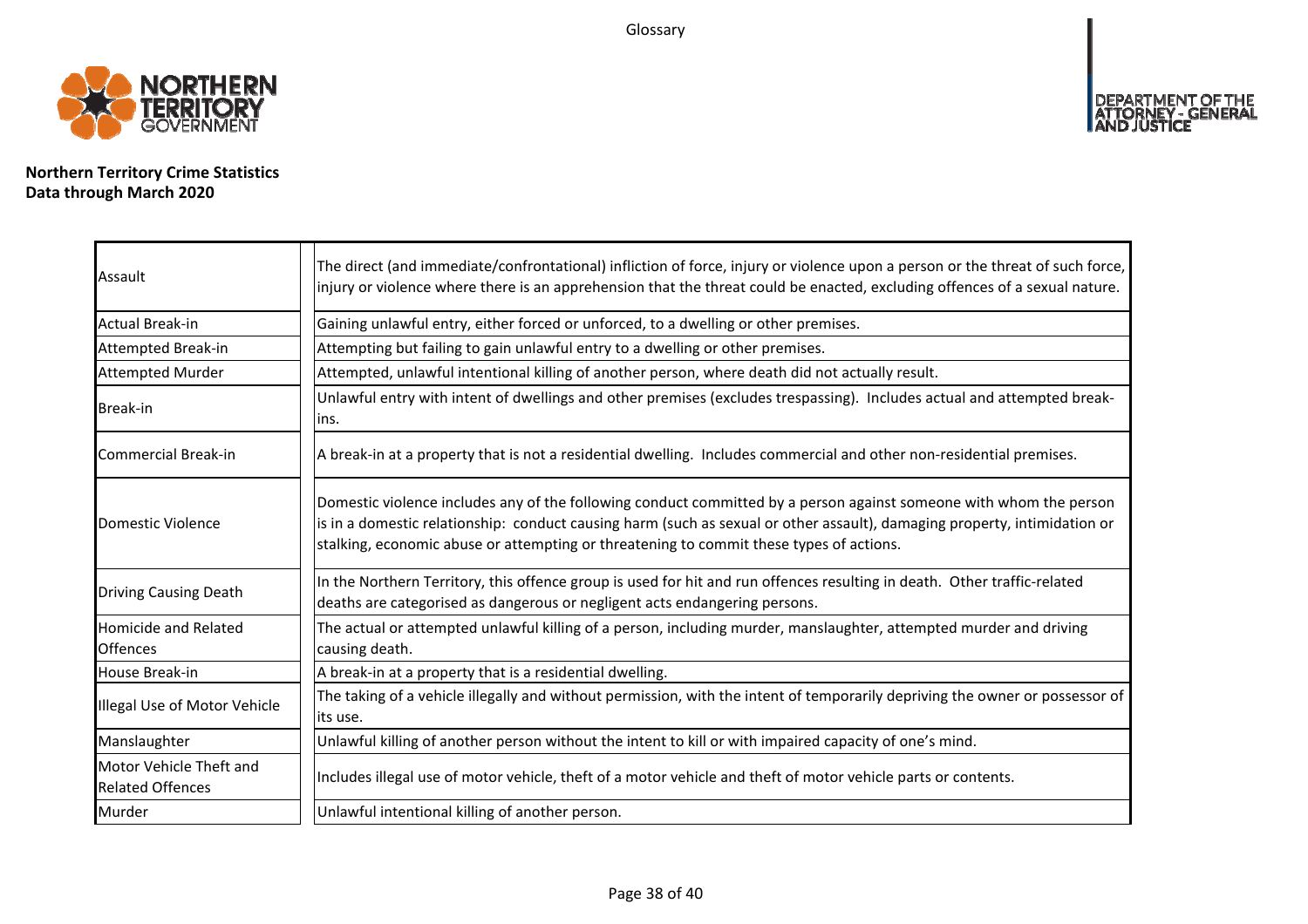Glossary



## **Northern Territory Crime Statistics Data through March 2020**

| Non-Assaultive Sexual<br><b>Offences</b>    | Offences of a sexual nature that do not involve physical contact or intended contact, and where the victim does not give<br>consent, gives consent as a result of intimidation or deception, or consent is proscribed. Includes child pornography,<br>voyeurism and wilful exposure. |
|---------------------------------------------|--------------------------------------------------------------------------------------------------------------------------------------------------------------------------------------------------------------------------------------------------------------------------------------|
| Northern Territory Balance                  | The Northern Territory Balance is the area of the Northern Territory that lies outside of the six urban centres of Darwin,<br>Palmerston, Alice Springs, Katherine, Tennant Creek and Nhulunbuy.                                                                                     |
| <b>Offence</b>                              | An action that contravenes an act of law in force in the Northern Territory or the Commonwealth.                                                                                                                                                                                     |
| Theft and Related Offences                  | A broad category involving the unlawful taking or obtaining of money, goods or services without the use of force, or the<br>receipt or handling of stolen money or goods. Includes offences such as stealing and shoplifting.                                                        |
| <b>Property Damage</b>                      | The unlawful destruction, damage, or defacement of property, including vandalism, graffiti and interfering with a motor<br>vehicle causing damage.                                                                                                                                   |
| Robbery                                     | A broad category involving theft of property with the use or threat of immediate force.                                                                                                                                                                                              |
| Sexual Assault                              | Physical contact or intended contact of a sexual nature where the victim does not give consent, gives consent as a result of<br>intimidation or deception, or consent is proscribed. Includes rape (actual, intended and attempted) and incest.                                      |
| Theft of Motor Vehicle Parts<br>or Contents | The taking of parts or contents from a motor vehicle illegally and without permission.                                                                                                                                                                                               |

Definitions are based on the Australian and New Zealand Standard Offence Classification system of 2011, published by the Australian Bureau of Statistics.